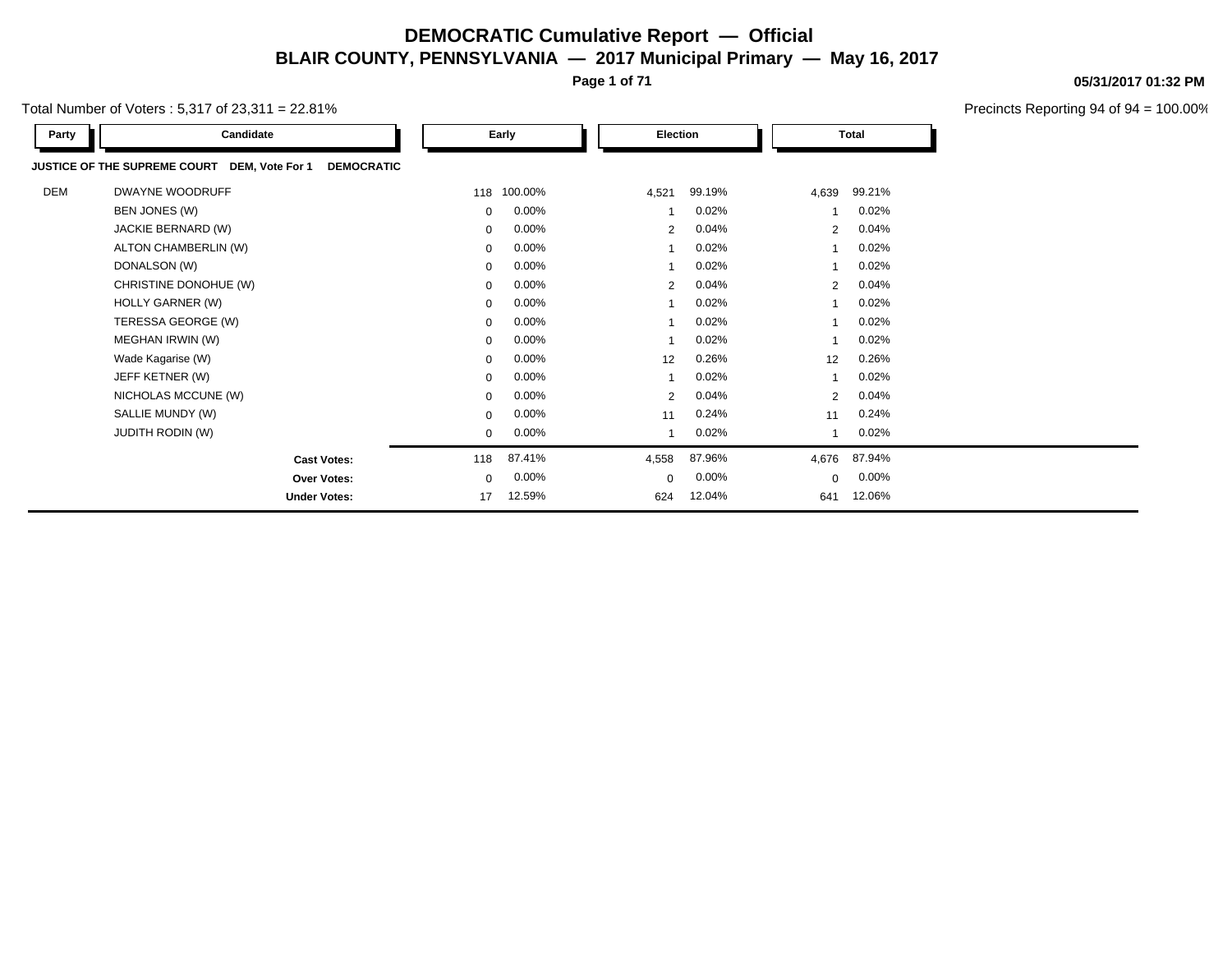**Page 2 of 71**

Total Number of Voters : 5,317 of 23,311 = 22.81%

| Party      | Candidate                                                        |                | Early    | Election       |        |                | <b>Total</b> |  |
|------------|------------------------------------------------------------------|----------------|----------|----------------|--------|----------------|--------------|--|
|            | JUDGE OF THE SUPERIOR COURT DEM, Vote For 4<br><b>DEMOCRATIC</b> |                |          |                |        |                |              |  |
| <b>DEM</b> | CAROLYN H. NICHOLS                                               | 67             | 18.41%   | 3,213          | 21.32% | 3,280          | 21.25%       |  |
| <b>DEM</b> | <b>GEOFF MOULTON</b>                                             | 57             | 15.66%   | 2,762          | 18.33% | 2,819          | 18.26%       |  |
| <b>DEM</b> | <b>MARIA MCLAUGHLIN</b>                                          | 72             | 19.78%   | 3,074          | 20.40% | 3,146          | 20.38%       |  |
| <b>DEM</b> | <b>DEBBIE KUNSELMAN</b>                                          | 89             | 24.45%   | 3,458          | 22.94% | 3,547          | 22.98%       |  |
| <b>DEM</b> | <b>BILL CAYE</b>                                                 | 74             | 20.33%   | 2,473          | 16.41% | 2,547          | 16.50%       |  |
|            | <b>ADAM BANKS (W)</b>                                            | $\mathbf 0$    | 0.00%    | $\mathbf{1}$   | 0.01%  | $\mathbf{1}$   | 0.01%        |  |
|            | <b>BRIAN BARBIN (W)</b>                                          | $\mathbf 0$    | 0.00%    | $\overline{1}$ | 0.01%  | $\overline{1}$ | 0.01%        |  |
|            | JACKIE BERNARD (W)                                               | 0              | 0.00%    | 2              | 0.01%  | $\overline{2}$ | 0.01%        |  |
|            | ELENSKY (W)                                                      | $\mathbf 0$    | 0.00%    | $\mathbf{1}$   | 0.01%  | $\overline{1}$ | 0.01%        |  |
|            | GIORDANO EMIL (W)                                                | $\mathbf 0$    | 0.00%    | 6              | 0.04%  | 6              | 0.04%        |  |
|            | MEGHAN IRWIN (W)                                                 | $\mathbf 0$    | 0.00%    | $\overline{1}$ | 0.01%  | $\overline{1}$ | 0.01%        |  |
|            | Wade Kagarise (W)                                                | 3              | 0.82%    | 53             | 0.35%  | 56             | 0.36%        |  |
|            | KUNSELMENN (W)                                                   | $\mathbf 0$    | 0.00%    | $\mathbf{1}$   | 0.01%  | $\mathbf{1}$   | 0.01%        |  |
|            | NICHOLAS MCCUNE (W)                                              | $\mathbf 0$    | 0.00%    | $\overline{2}$ | 0.01%  | $\overline{2}$ | 0.01%        |  |
|            | PEARL MCKEE (W)                                                  | $\mathbf 0$    | 0.00%    | $\overline{1}$ | 0.01%  | $\overline{1}$ | 0.01%        |  |
|            | MCLAUGHTIOOONN (W)                                               | $\mathbf 0$    | $0.00\%$ | $\overline{1}$ | 0.01%  | $\overline{1}$ | 0.01%        |  |
|            | MUNDY (W)                                                        | 0              | 0.00%    | 2              | 0.01%  | $\overline{2}$ | 0.01%        |  |
|            | MARY MURRAY (W)                                                  | $\mathbf 0$    | 0.00%    | $\overline{4}$ | 0.03%  | $\overline{4}$ | 0.03%        |  |
|            | PAULA PATRICK (W)                                                | $\overline{2}$ | 0.55%    | 5              | 0.03%  | $\overline{7}$ | 0.05%        |  |
|            | LESLIE RUPP (W)                                                  | $\mathbf 0$    | 0.00%    | $\overline{1}$ | 0.01%  | $\overline{1}$ | 0.01%        |  |
|            | DOUG SINGER (W)                                                  | $\mathbf 0$    | 0.00%    | $\overline{1}$ | 0.01%  | $\mathbf{1}$   | 0.01%        |  |
|            | CRAIG STEDMAN (W)                                                | $\mathbf 0$    | 0.00%    | 8              | 0.05%  | 8              | 0.05%        |  |
|            | CHARLES ZIMMERMAN (W)                                            | $\mathbf 0$    | 0.00%    | $\overline{1}$ | 0.01%  | 1              | 0.01%        |  |
|            | <b>Cast Votes:</b>                                               | 364            | 67.41%   | 15,072         | 72.71% | 15,436         | 72.58%       |  |
|            | <b>Over Votes:</b>                                               | -1             | 0.74%    | $\mathbf 0$    | 0.00%  | 1              | 0.02%        |  |
|            | <b>Under Votes:</b>                                              | 172            | 31.85%   | 5,656          | 27.29% | 5,828          | 27.40%       |  |

**05/31/2017 01:32 PM**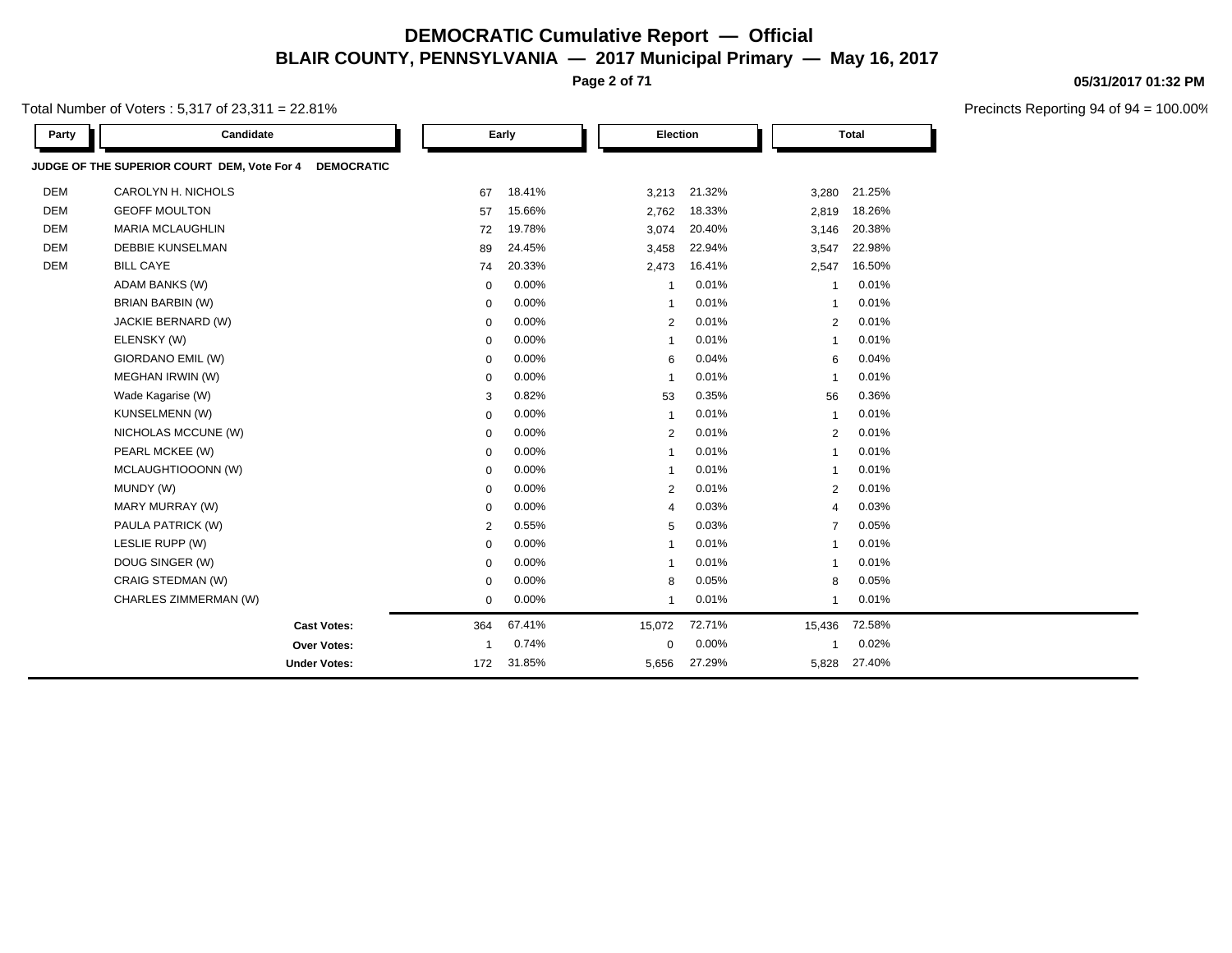**Page 3 of 71**

Total Number of Voters : 5,317 of 23,311 = 22.81%

| Party      | Candidate                                                            |             | Early    | Election       |        |                | <b>Total</b> |  |
|------------|----------------------------------------------------------------------|-------------|----------|----------------|--------|----------------|--------------|--|
|            | JUDGE OF THE COMMONWEALTH COURT DEM, Vote For 2<br><b>DEMOCRATIC</b> |             |          |                |        |                |              |  |
| <b>DEM</b> | <b>TIMOTHY BARRY</b>                                                 | 39          | 18.22%   | 1,684          | 21.03% | 1,723          | 20.96%       |  |
| <b>DEM</b> | JOE COSGROVE                                                         | 22          | 10.28%   | 944            | 11.79% | 966            | 11.75%       |  |
| <b>DEM</b> | <b>ELLEN CEISLER</b>                                                 | 21          | 9.81%    | 971            | 12.13% | 992            | 12.07%       |  |
| <b>DEM</b> | <b>TODD EAGEN</b>                                                    | 25          | 11.68%   | 922            | 11.52% | 947            | 11.52%       |  |
| <b>DEM</b> | <b>IRENE M. CLARK</b>                                                | 50          | 23.36%   | 1,637          | 20.45% | 1,687          | 20.52%       |  |
| <b>DEM</b> | <b>BRYAN BARBIN</b>                                                  | 57          | 26.64%   | 1,823          | 22.77% | 1,880          | 22.87%       |  |
|            | <b>ADAM BANKS (W)</b>                                                | 0           | 0.00%    | $\mathbf{1}$   | 0.01%  | $\overline{1}$ | 0.01%        |  |
|            | JACKIE BERNARD (W)                                                   | 0           | 0.00%    | $\mathbf{1}$   | 0.01%  | $\overline{1}$ | 0.01%        |  |
|            | ANDREW BLATTEBURGHER (W)                                             | $\mathbf 0$ | 0.00%    | $\overline{1}$ | 0.01%  | $\overline{1}$ | 0.01%        |  |
|            | CHRISTINE FIZZANO CANNON (W)                                         | $\mathbf 0$ | 0.00%    | $\overline{4}$ | 0.05%  | $\overline{4}$ | 0.05%        |  |
|            | JOSEPH COSGROVE (W)                                                  | $\mathbf 0$ | 0.00%    | $\overline{2}$ | 0.02%  | 2              | 0.02%        |  |
|            | Derek Elensky (W)                                                    | $\mathbf 0$ | 0.00%    | $\overline{1}$ | 0.01%  | $\mathbf{1}$   | 0.01%        |  |
|            | HT FOWNES (W)                                                        | $\mathbf 0$ | 0.00%    | $\mathbf 1$    | 0.01%  | -1             | 0.01%        |  |
|            | GOROGE (W)                                                           | $\mathbf 0$ | 0.00%    | $\overline{1}$ | 0.01%  | $\overline{1}$ | 0.01%        |  |
|            | GARY DAVIS MIN INSPECTOR (W)                                         | $\mathbf 0$ | 0.00%    | $\overline{1}$ | 0.01%  | $\overline{1}$ | 0.01%        |  |
|            | MEGAN IRWIN (W)                                                      | $\mathbf 0$ | 0.00%    | $\overline{1}$ | 0.01%  | $\overline{1}$ | 0.01%        |  |
|            | JONES (W)                                                            | $\mathbf 0$ | 0.00%    | $\mathbf{1}$   | 0.01%  | $\overline{1}$ | 0.01%        |  |
|            | <b>BONNIE FERRUCCI JUDGE (W)</b>                                     | $\mathbf 0$ | 0.00%    | $\overline{1}$ | 0.01%  | $\overline{1}$ | 0.01%        |  |
|            | WADE KAGARISE (W)                                                    | $\mathbf 0$ | $0.00\%$ | $\mathbf 1$    | 0.01%  | -1             | 0.01%        |  |
|            | PAUL LALLEY (W)                                                      | $\mathbf 0$ | 0.00%    | $\overline{4}$ | 0.05%  | $\overline{4}$ | 0.05%        |  |
|            | NICHOLAS MCCUNE (W)                                                  | $\mathbf 0$ | 0.00%    | $\overline{1}$ | 0.01%  | $\overline{1}$ | 0.01%        |  |
|            | CURT POLITO (W)                                                      | $\mathbf 0$ | 0.00%    | $\overline{2}$ | 0.02%  | $\overline{2}$ | 0.02%        |  |
|            | WOODRUFF (W)                                                         | $\mathbf 0$ | 0.00%    | $\overline{1}$ | 0.01%  | 1              | 0.01%        |  |
|            | <b>Cast Votes:</b>                                                   | 214         | 79.26%   | 8,006          | 77.25% | 8,220          | 77.30%       |  |
|            | Over Votes:                                                          | 6           | 4.44%    | 0              | 0.00%  | 6              | 0.11%        |  |
|            | <b>Under Votes:</b>                                                  | 44          | 16.30%   | 2,358          | 22.75% | 2,402          | 22.59%       |  |

#### **05/31/2017 01:32 PM**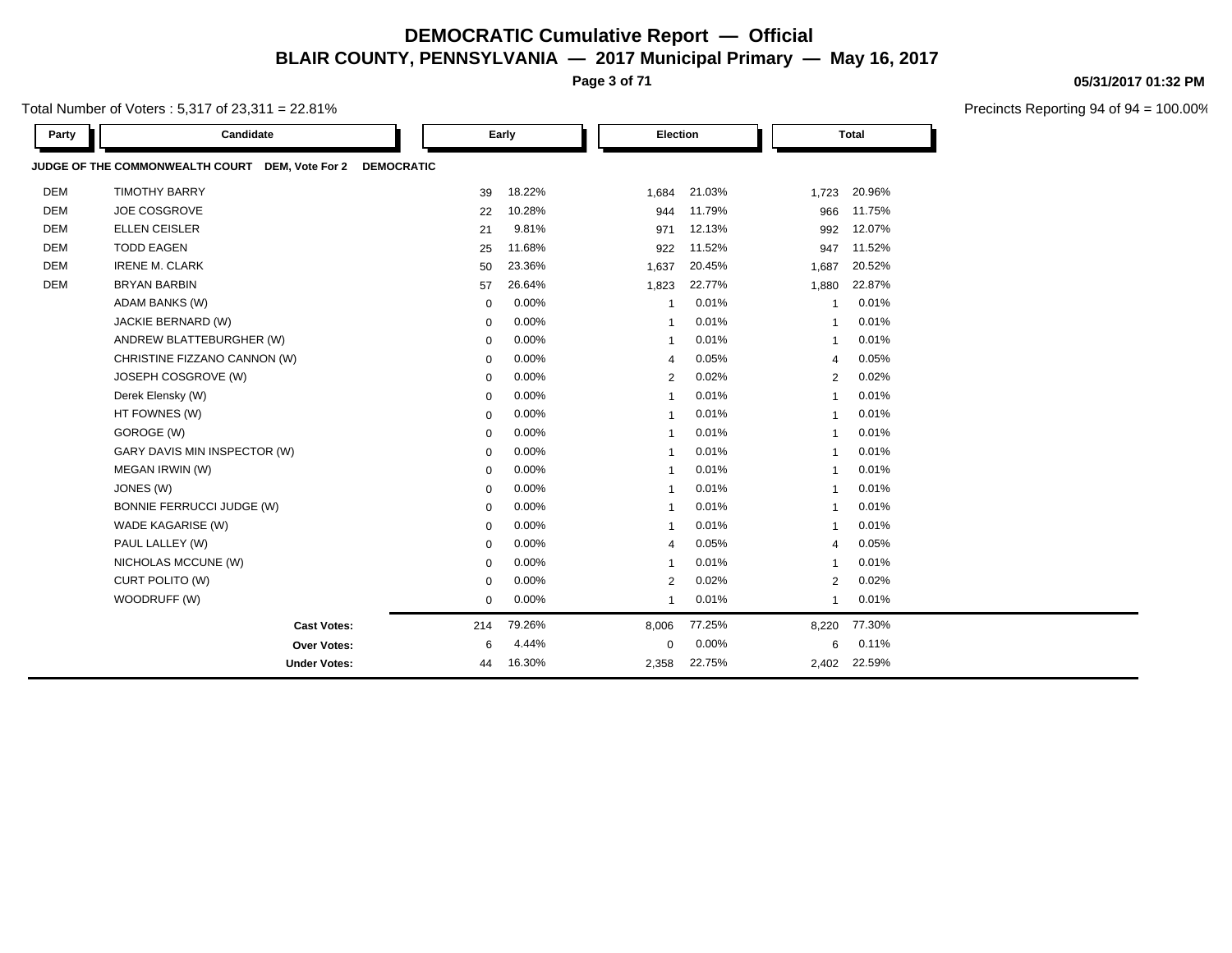**Page 4 of 71**

Total Number of Voters : 5,317 of 23,311 = 22.81%

| Party      | Candidate                                          |                   | Early       | Election                |        |                         | <b>Total</b> |  |
|------------|----------------------------------------------------|-------------------|-------------|-------------------------|--------|-------------------------|--------------|--|
|            | JUDGE OF THE COURT OF COMMON PLEAS DEM, Vote For 1 | <b>DEMOCRATIC</b> |             |                         |        |                         |              |  |
| <b>DEM</b> | <b>JACKIE BERNARD</b>                              |                   | 108 100.00% | 4,302                   | 99.35% | 4,410                   | 99.37%       |  |
|            | PAULA M AIGNER (W)                                 | $\mathbf 0$       | 0.00%       | -1                      | 0.02%  |                         | 0.02%        |  |
|            | ANDREW BLATTENBURGER (W)                           | $\mathbf 0$       | 0.00%       | $\overline{\mathbf{1}}$ | 0.02%  | $\overline{1}$          | 0.02%        |  |
|            | JOE COSGROVE (W)                                   | $\mathbf 0$       | 0.00%       | $\overline{\mathbf{1}}$ | 0.02%  | $\overline{1}$          | 0.02%        |  |
|            | DONALDSON (W)                                      | $\mathbf 0$       | 0.00%       | $\overline{1}$          | 0.02%  | $\mathbf{1}$            | 0.02%        |  |
|            | THOMAS M DICKEY ESQ (W)                            | $\mathbf 0$       | 0.00%       | $\mathbf{1}$            | 0.02%  | $\overline{1}$          | 0.02%        |  |
|            | LISA FRY (W)                                       | $\mathbf 0$       | 0.00%       | $\overline{\mathbf{1}}$ | 0.02%  | -1                      | 0.02%        |  |
|            | <b>HOLLY GARNER (W)</b>                            | $\mathbf 0$       | 0.00%       | $\overline{2}$          | 0.05%  | $\overline{2}$          | 0.05%        |  |
|            | <b>JOHN HIRT (W)</b>                               | $\mathbf 0$       | 0.00%       | -1                      | 0.02%  | $\overline{1}$          | 0.02%        |  |
|            | JASON IMLER (W)                                    | 0                 | 0.00%       | 2                       | 0.05%  | $\overline{2}$          | 0.05%        |  |
|            | MEGHAN FARRELL IRWIN (W)                           | $\mathbf 0$       | 0.00%       | $\overline{2}$          | 0.05%  | 2                       | 0.05%        |  |
|            | BEN JONES (W)                                      | $\mathbf 0$       | 0.00%       | $\overline{2}$          | 0.05%  | $\overline{2}$          | 0.05%        |  |
|            | <b>JOLENE KOPREVA (W)</b>                          | 0                 | $0.00\%$    | $\overline{1}$          | 0.02%  | $\overline{1}$          | 0.02%        |  |
|            | THEODORE KROL (W)                                  | $\mathbf 0$       | 0.00%       | $\overline{\mathbf{1}}$ | 0.02%  | $\overline{1}$          | 0.02%        |  |
|            | NICHOLAS MCCUNE (W)                                | $\mathbf 0$       | $0.00\%$    | $\overline{\mathbf{1}}$ | 0.02%  | $\overline{\mathbf{1}}$ | 0.02%        |  |
|            | MCGINLEY (W)                                       | $\mathbf 0$       | 0.00%       | $\mathbf{1}$            | 0.02%  | $\mathbf{1}$            | 0.02%        |  |
|            | M MCLAUGHLIN (W)                                   | $\mathbf 0$       | $0.00\%$    | $\overline{1}$          | 0.02%  | $\overline{\mathbf{1}}$ | 0.02%        |  |
|            | MARINA MOSES (W)                                   | $\mathbf 0$       | 0.00%       | $\overline{1}$          | 0.02%  | $\overline{1}$          | 0.02%        |  |
|            | JOEL SEELYE (W)                                    | $\mathbf 0$       | 0.00%       | $\overline{4}$          | 0.09%  | $\overline{4}$          | 0.09%        |  |
|            | TRESSAGEORGEE (W)                                  | $\mathbf 0$       | $0.00\%$    | $\overline{\mathbf{1}}$ | 0.02%  | $\overline{1}$          | 0.02%        |  |
|            | CHRISTI WALTZ (W)                                  | $\mathbf 0$       | 0.00%       |                         | 0.02%  |                         | 0.02%        |  |
|            | KANYE WEST (W)                                     | 0                 | 0.00%       | -1                      | 0.02%  |                         | 0.02%        |  |
|            | <b>Cast Votes:</b>                                 | 108               | 80.00%      | 4,330                   | 83.56% | 4,438                   | 83.47%       |  |
|            | <b>Over Votes:</b>                                 | 0                 | 0.00%       | 0                       | 0.00%  | 0                       | 0.00%        |  |
|            | <b>Under Votes:</b>                                | 27                | 20.00%      | 852                     | 16.44% | 879                     | 16.53%       |  |

**05/31/2017 01:32 PM**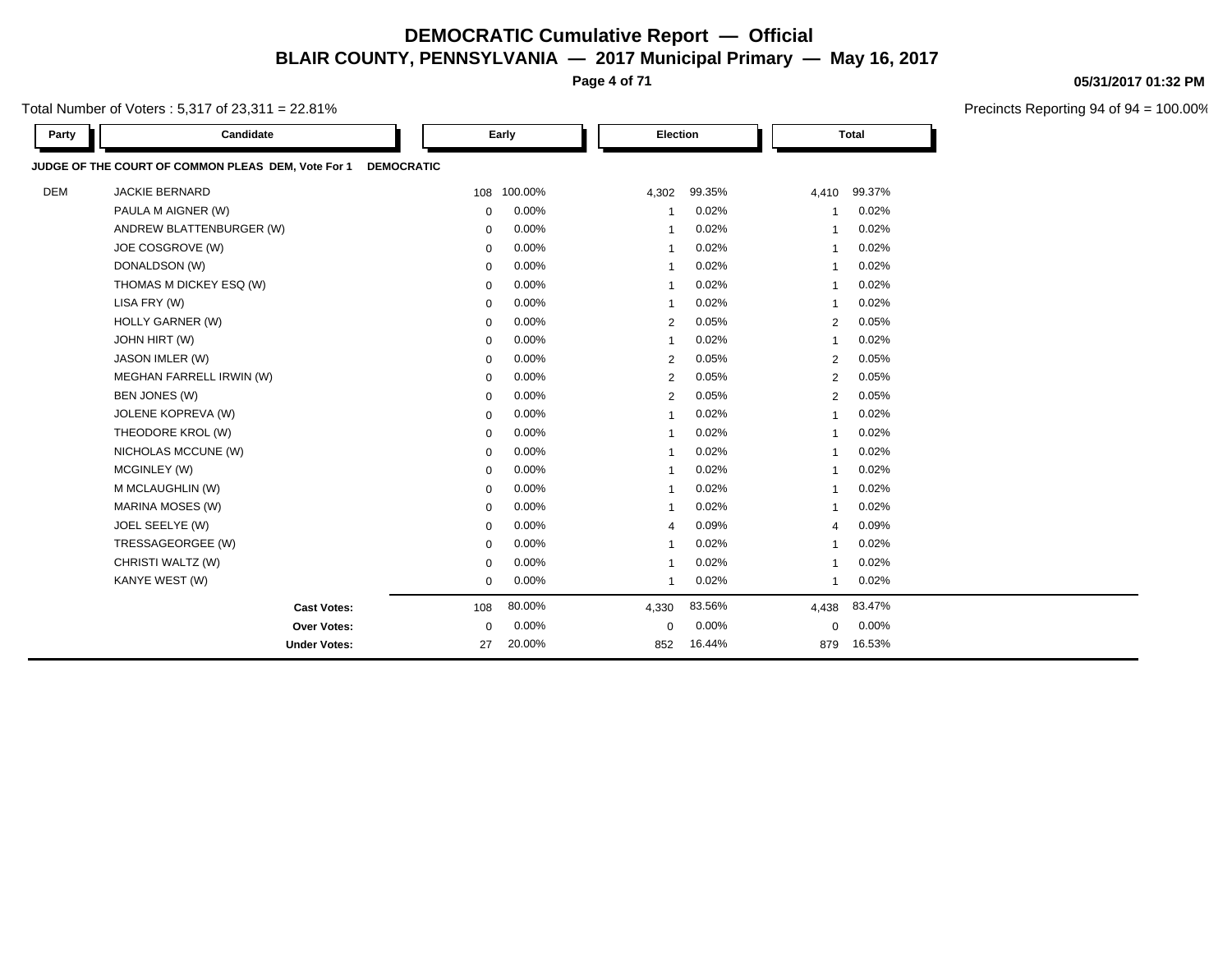**Page 5 of 71**

#### Total Number of Voters : 5,317 of 23,311 = 22.81%

Precincts Reporting 94 of 94 = 100.00%

| Party | Candidate                                                           |                | Early  | Election       |        |                | <b>Total</b> |
|-------|---------------------------------------------------------------------|----------------|--------|----------------|--------|----------------|--------------|
|       | DISTRICT ATTORNEY, 4 YEAR TERM DEM, Vote For 1<br><b>DEMOCRATIC</b> |                |        |                |        |                |              |
|       | No Candidate Filed (W)                                              | 0              | 0.00%  | $\mathbf 0$    | 0.00%  | $\mathbf 0$    | $0.00\%$     |
|       | JOSH ABOUD (W)                                                      | 0              | 0.00%  | $\mathbf{1}$   | 0.11%  | -1             | 0.10%        |
|       | RICHARD ACONSIGLIO (W)                                              | $\mathbf 0$    | 0.00%  | $\mathbf{1}$   | 0.11%  | 1              | 0.10%        |
|       | ROGAN ALLEN (W)                                                     | $\mathbf 0$    | 0.00%  | $\mathbf{1}$   | 0.11%  | -1             | 0.10%        |
|       | ADAM BANKS (W)                                                      | $\mathbf 0$    | 0.00%  | $\mathbf{1}$   | 0.11%  | -1             | 0.10%        |
|       | LARRY BEAM (W)                                                      | $\mathbf 0$    | 0.00%  | $\mathbf{1}$   | 0.11%  | -1             | 0.10%        |
|       | JACKIE BERNARD (W)                                                  | 0              | 0.00%  | $\overline{2}$ | 0.21%  | $\overline{2}$ | 0.21%        |
|       | ANDREW L BLATTENBERGER (W)                                          | $\mathbf 0$    | 0.00%  | 2              | 0.21%  | $\overline{2}$ | 0.21%        |
|       | BOBDONALDSON (W)                                                    | $\mathbf 0$    | 0.00%  | $\overline{2}$ | 0.21%  | $\overline{2}$ | 0.21%        |
|       | ZACHARY BRACKEN (W)                                                 | 0              | 0.00%  | $\mathbf{1}$   | 0.11%  | 1              | 0.10%        |
|       | SEAN BURKE (W)                                                      | $\mathbf 0$    | 0.00%  | -1             | 0.11%  | $\overline{1}$ | 0.10%        |
|       | RICHARD A CONSIGLIO (W)                                             | 17             | 65.38% | 544            | 58.18% | 561            | 58.38%       |
|       | BERNARD CHATMAN (W)                                                 | 0              | 0.00%  | $\mathbf{1}$   | 0.11%  | -1             | 0.10%        |
|       | DAVE CONSIGLEO (W)                                                  | $\mathbf 0$    | 0.00%  | 3              | 0.32%  | 3              | 0.31%        |
|       | JOSEPH CONSIGLIO (W)                                                | 0              | 0.00%  | -1             | 0.11%  | -1             | 0.10%        |
|       | RON CONSIGLIO (W)                                                   | $\mathbf 0$    | 0.00%  | $\overline{1}$ | 0.11%  | $\overline{1}$ | 0.10%        |
|       | ROBERT DONALDSON (W)                                                | 8              | 30.77% | 324            | 34.65% | 332            | 34.55%       |
|       | KIRK DODSON (W)                                                     | 0              | 0.00%  | -1             | 0.11%  | -1             | 0.10%        |
|       | DONALD DONALDSON (W)                                                | $\mathbf 0$    | 0.00%  | 3              | 0.32%  | 3              | 0.31%        |
|       | JOHN DONLEY (W)                                                     | 0              | 0.00%  | 3              | 0.32%  | 3              | 0.31%        |
|       | TODD EAGEN (W)                                                      | $\mathbf 0$    | 0.00%  | $\mathbf{1}$   | 0.11%  | -1             | 0.10%        |
|       | LISA ECKER (W)                                                      | $\mathbf 0$    | 0.00%  | $\mathbf{1}$   | 0.11%  | -1             | 0.10%        |
|       | ELENSKY (W)                                                         | 0              | 0.00%  | $\mathbf{1}$   | 0.11%  | -1             | 0.10%        |
|       | KATY FEATHER (W)                                                    | $\mathbf 0$    | 0.00%  | $\mathbf{1}$   | 0.11%  | -1             | 0.10%        |
|       | TOM FORR (W)                                                        | $\mathbf 0$    | 0.00%  | $\mathbf{1}$   | 0.11%  | -1             | 0.10%        |
|       | FOWNES (W)                                                          | 0              | 0.00%  | $\overline{2}$ | 0.21%  | 2              | 0.21%        |
|       | GEORGE (W)                                                          | $\mathbf 0$    | 0.00%  | $\mathbf{1}$   | 0.11%  | -1             | 0.10%        |
|       | MARK GOCHNAUR (W)                                                   | 0              | 0.00%  | $\mathbf{1}$   | 0.11%  | -1             | 0.10%        |
|       | DAVID GORMAN (W)                                                    | $\mathbf 0$    | 0.00%  | $\mathbf{1}$   | 0.11%  | -1             | 0.10%        |
|       | TERESSA GEORGE HALL (W)                                             | $\mathbf 0$    | 0.00%  | $\mathbf{1}$   | 0.11%  | -1             | 0.10%        |
|       | <b>BOB HOUSEMAN (W)</b>                                             | 0              | 0.00%  | $\mathbf{1}$   | 0.11%  | -1             | 0.10%        |
|       | JASON IMLER (W)                                                     | $\overline{1}$ | 3.85%  | $\mathbf{1}$   | 0.11%  | 2              | 0.21%        |
|       | MEGHAN IRWIN (W)                                                    | $\mathbf 0$    | 0.00%  | 3              | 0.32%  | 3              | 0.31%        |
|       | BRIDGETTE JACKSON (W)                                               | $\mathbf 0$    | 0.00%  | $\mathbf{1}$   | 0.11%  | -1             | 0.10%        |

LUCAS KELLNER (W) 0 0.00% 1 0.11% 1 0.10% BILL KUDLAWIEC (W) 0 0.00% 1 0.11% 1 0.10%

SAM MCCLURE (W) 0 0.00% 1 0.11% 1 0.10% NICHOLAS MCCUNE (W) 0 0.00% 1 0.11% 1 0.10%

MELVIN LINK (W) 0 0.00% 1 0.11% 1 0.10% LISASPANGER (W) 0 0.00% 1 0.11% 1 0.10%

#### **05/31/2017 01:32 PM**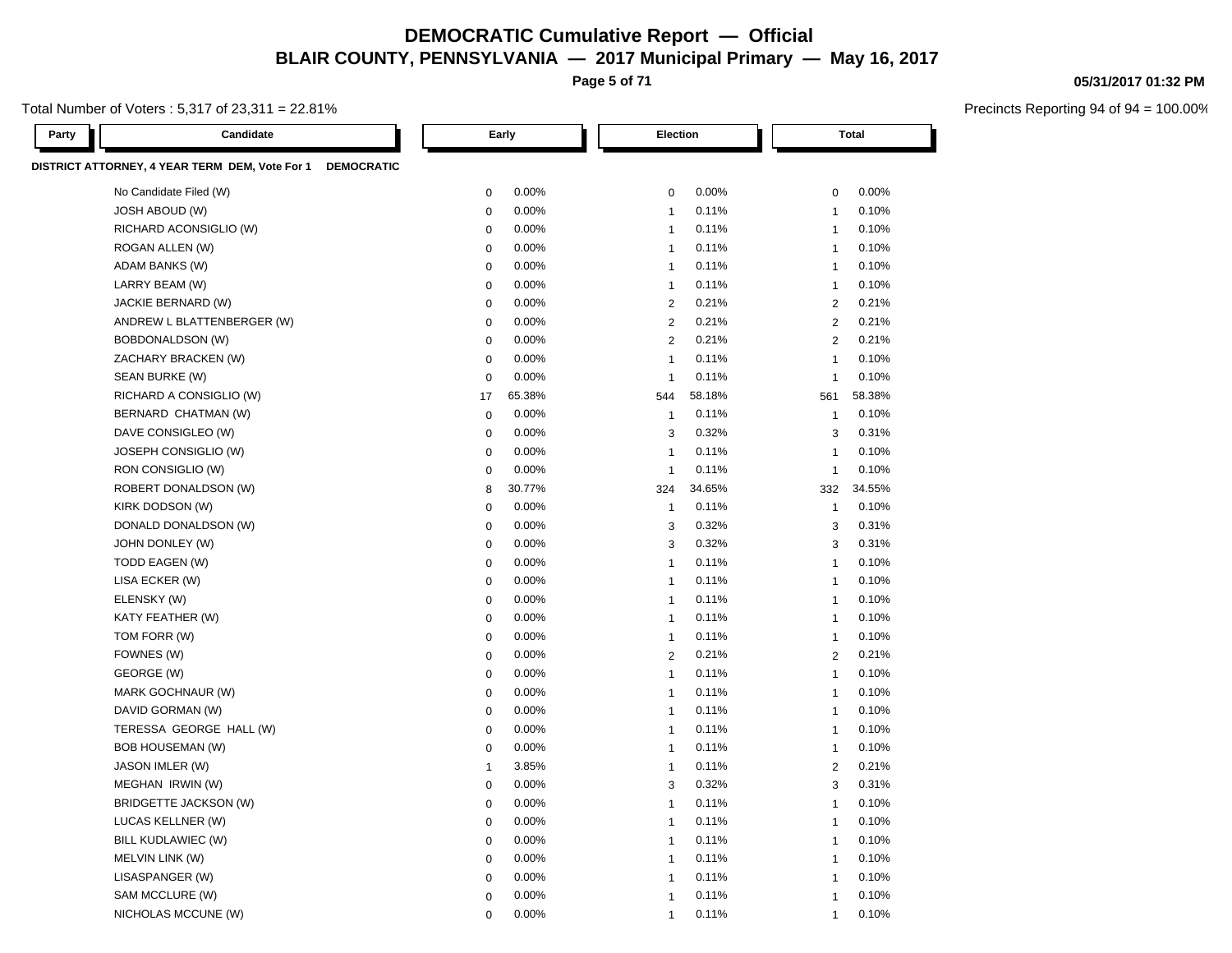**Page 6 of 71**

#### Total Number of Voters : 5,317 of 23,311 = 22.81%

**05/31/2017 01:32 PM**

| Candidate<br>Party        |             | Early    | Election    |        |                | <b>Total</b> |  |
|---------------------------|-------------|----------|-------------|--------|----------------|--------------|--|
| PAUL MOYER (W)            | $\mathbf 0$ | $0.00\%$ |             | 0.11%  |                | 0.10%        |  |
| OTT (W)                   | $\mathbf 0$ | $0.00\%$ |             | 0.11%  |                | 0.10%        |  |
| BRENT OTTAWAY (W)         | $\mathbf 0$ | $0.00\%$ |             | 0.11%  |                | 0.10%        |  |
| PATTON (W)                | $\mathbf 0$ | $0.00\%$ | 2           | 0.21%  | $\overline{2}$ | 0.21%        |  |
| CURT POLITO (W)           | $\mathbf 0$ | $0.00\%$ | 3           | 0.32%  | 3              | 0.31%        |  |
| JORDAN RHONE (W)          | $\mathbf 0$ | $0.00\%$ |             | 0.11%  |                | 0.10%        |  |
| DAVID SABATINO (W)        | $\mathbf 0$ | $0.00\%$ |             | 0.11%  | 1              | 0.10%        |  |
| <b>BOB SAGET (W)</b>      | $\mathbf 0$ | $0.00\%$ |             | 0.11%  |                | 0.10%        |  |
| <b>BERNIE SANDERS (W)</b> | $\mathbf 0$ | $0.00\%$ |             | 0.11%  |                | 0.10%        |  |
| NORM SAYLOR (W)           | $\mathbf 0$ | $0.00\%$ |             | 0.11%  |                | 0.10%        |  |
| DAWN SVIRSKO (W)          | $\Omega$    | $0.00\%$ |             | 0.11%  |                | 0.10%        |  |
| ERIC UMFRESS (W)          | $\mathbf 0$ | $0.00\%$ |             | 0.11%  |                | 0.10%        |  |
| MATT ZUPON (W)            | $\mathbf 0$ | $0.00\%$ |             | 0.11%  |                | 0.10%        |  |
| WUITZ (W)                 | $\mathbf 0$ | $0.00\%$ |             | 0.11%  |                | 0.10%        |  |
| WILLOW (W)                | $\mathbf 0$ | $0.00\%$ |             | 0.11%  |                | 0.10%        |  |
| <b>Cast Votes:</b>        | 26          | 19.26%   | 935         | 18.04% | 961            | 18.07%       |  |
| Over Votes:               | $\mathbf 0$ | $0.00\%$ | $\mathbf 0$ | 0.00%  | 0              | 0.00%        |  |
| <b>Under Votes:</b>       | 109         | 80.74%   | 4,247       | 81.96% | 4,356          | 81.93%       |  |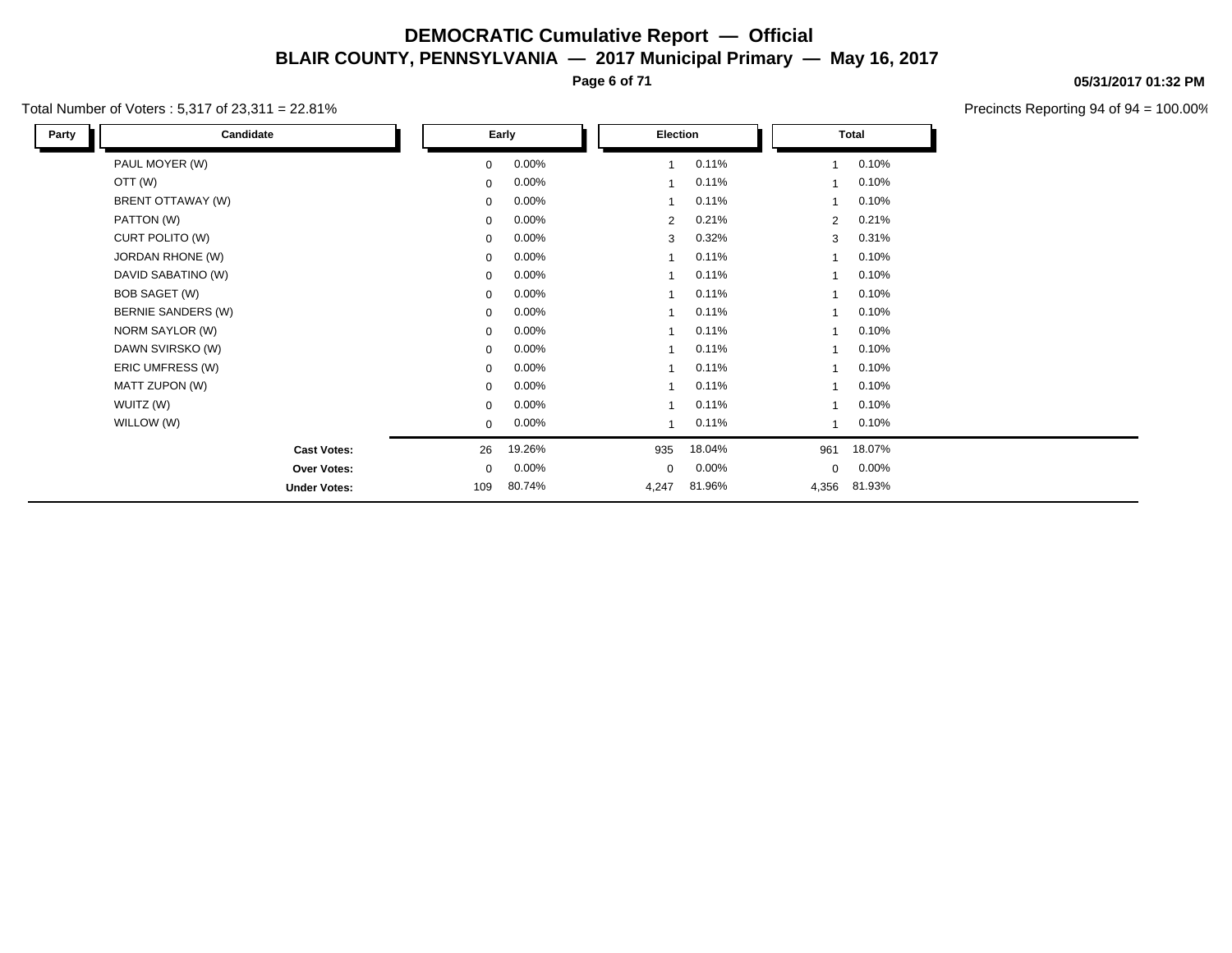**Page 7 of 71**

Total Number of Voters : 5,317 of 23,311 = 22.81%

| Party | Candidate                                                      |                  | Early  | Election       |        |                | <b>Total</b> |
|-------|----------------------------------------------------------------|------------------|--------|----------------|--------|----------------|--------------|
|       | PROTHONOTARY, 4 YEAR TERM DEM, Vote For 1<br><b>DEMOCRATIC</b> |                  |        |                |        |                |              |
|       | No Candidate Filed (W)                                         | $\mathbf 0$      | 0.00%  | $\mathbf 0$    | 0.00%  | $\mathbf 0$    | 0.00%        |
|       | JOSH ABOUD (W)                                                 | $\mathbf 0$      | 0.00%  | $\overline{1}$ | 0.19%  | $\mathbf{1}$   | 0.19%        |
|       | ROGAN ALLEN (W)                                                | $\mathbf 0$      | 0.00%  | $\mathbf{1}$   | 0.19%  | $\mathbf{1}$   | 0.19%        |
|       | DEBBIE AUNGST (W)                                              | $\Omega$         | 0.00%  | $\overline{1}$ | 0.19%  | $\mathbf{1}$   | 0.19%        |
|       | ADAM BANKS (W)                                                 | $\boldsymbol{0}$ | 0.00%  | $\overline{1}$ | 0.19%  | $\mathbf{1}$   | 0.19%        |
|       | JACKIE BERNARD (W)                                             | $\mathbf 0$      | 0.00%  | $\mathbf{1}$   | 0.19%  | $\mathbf{1}$   | 0.19%        |
|       | CINDY DICK (W)                                                 | 3                | 30.00% | 97             | 18.83% | 100            | 19.05%       |
|       | CHRISTIE PATTON (W)                                            | $\mathbf 0$      | 0.00%  | $\overline{1}$ | 0.19%  | $\mathbf{1}$   | 0.19%        |
|       | ROBIN G PATTON (W)                                             | 5                | 50.00% | 192            | 37.28% | 197            | 37.52%       |
|       | DEB PATTON (W)                                                 | $\mathbf 0$      | 0.00%  | $\overline{1}$ | 0.19%  | $\overline{1}$ | 0.19%        |
|       | JAMES E OTT (W)                                                | $\mathbf 0$      | 0.00%  | $\overline{1}$ | 0.19%  | $\mathbf{1}$   | 0.19%        |
|       | NEWMAN (W)                                                     | $\mathbf 0$      | 0.00%  | $\overline{1}$ | 0.19%  | $\mathbf{1}$   | 0.19%        |
|       | CAROLYN NICHOLS (W)                                            | $\mathbf 0$      | 0.00%  | $\overline{1}$ | 0.19%  | $\overline{1}$ | 0.19%        |
|       | CURT POLITO (W)                                                | $\mathbf 0$      | 0.00%  | $\overline{1}$ | 0.19%  | $\overline{1}$ | 0.19%        |
|       | <b>ROBIN REESE (W)</b>                                         | $\mathbf 0$      | 0.00%  | $\overline{1}$ | 0.19%  | $\overline{1}$ | 0.19%        |
|       | JILL RHOA (W)                                                  | $\mathbf 0$      | 0.00%  | $\overline{1}$ | 0.19%  | $\overline{1}$ | 0.19%        |
|       | JUDY M ROBERTS (W)                                             | $\mathbf 0$      | 0.00%  | $\overline{1}$ | 0.19%  | $\overline{1}$ | 0.19%        |
|       | BERNIE SANDERS (W)                                             | $\mathbf 0$      | 0.00%  | $\overline{1}$ | 0.19%  | $\overline{1}$ | 0.19%        |
|       | SARAH STEINBUGL (W)                                            | $\mathbf 0$      | 0.00%  | $\overline{2}$ | 0.39%  | $\mathbf{2}$   | 0.38%        |
|       | RASHEAN THOMAS (W)                                             | $\mathbf 0$      | 0.00%  | $\mathbf{1}$   | 0.19%  | $\mathbf{1}$   | 0.19%        |
|       | ERIC UMFRESS (W)                                               | $\mathbf 0$      | 0.00%  | $\overline{c}$ | 0.39%  | $\overline{2}$ | 0.38%        |
|       | NIKKI VARNEY (W)                                               | $\boldsymbol{0}$ | 0.00%  | $\mathbf{1}$   | 0.19%  | $\overline{1}$ | 0.19%        |
|       | <b>GERALD WARING (W)</b>                                       | $\pmb{0}$        | 0.00%  | $\mathbf{1}$   | 0.19%  | $\mathbf{1}$   | 0.19%        |
|       | CHRISTY WILT (W)                                               | $\overline{0}$   | 0.00%  | $\overline{1}$ | 0.19%  | $\overline{1}$ | 0.19%        |
|       | CRISTI WALTZ (W)                                               | $\overline{2}$   | 20.00% | 182            | 35.34% | 184            | 35.05%       |
|       | RICHARD CONSIGLIA (W)                                          | $\mathbf 0$      | 0.00%  | $\overline{2}$ | 0.39%  | 2              | 0.38%        |
|       | DAN DEANTONIO (W)                                              | $\mathbf 0$      | 0.00%  | $\mathbf{1}$   | 0.19%  | $\overline{1}$ | 0.19%        |
|       | LUCY DODSON (W)                                                | $\mathbf 0$      | 0.00%  | $\overline{1}$ | 0.19%  | $\overline{1}$ | 0.19%        |
|       | MAUREEN DODSON (W)                                             | $\mathbf 0$      | 0.00%  | $\overline{1}$ | 0.19%  | $\mathbf{1}$   | 0.19%        |
|       | CRAIG BRENNAN (W)                                              | $\mathbf 0$      | 0.00%  | $\mathbf{1}$   | 0.19%  | $\overline{1}$ | 0.19%        |
|       | <b>JUSTIN BUCKREIS (W)</b>                                     | $\mathbf 0$      | 0.00%  | $\overline{1}$ | 0.19%  | $\overline{1}$ | 0.19%        |
|       | SEAN BURKE (W)                                                 | $\mathbf 0$      | 0.00%  | $\overline{1}$ | 0.19%  | $\overline{1}$ | 0.19%        |
|       | CLARK (W)                                                      | $\mathbf 0$      | 0.00%  | $\overline{1}$ | 0.19%  | $\mathbf{1}$   | 0.19%        |
|       | MARK R DESTEFANO (W)                                           | $\mathbf 0$      | 0.00%  | $\overline{1}$ | 0.19%  | $\overline{1}$ | 0.19%        |
|       | LISA ECKER (W)                                                 | $\mathbf 0$      | 0.00%  | $\overline{1}$ | 0.19%  | $\overline{1}$ | 0.19%        |
|       | GARNER (W)                                                     | $\mathbf 0$      | 0.00%  | $\overline{1}$ | 0.19%  | $\overline{1}$ | 0.19%        |
|       | <b>GALEN GRIMES (W)</b>                                        | $\pmb{0}$        | 0.00%  | $\overline{1}$ | 0.19%  | $\overline{1}$ | 0.19%        |
|       | CHRISTIE LANG (W)                                              | $\Omega$         | 0.00%  | $\overline{1}$ | 0.19%  | $\mathbf{1}$   | 0.19%        |
|       | TRINI LOPEZ (W)                                                | $\overline{0}$   | 0.00%  | $\overline{1}$ | 0.19%  | $\overline{1}$ | 0.19%        |
|       | NICHOLAS MCCUNE (W)                                            | $\Omega$         | 0.00%  | $\overline{2}$ | 0.39%  | $\overline{2}$ | 0.38%        |

#### **05/31/2017 01:32 PM**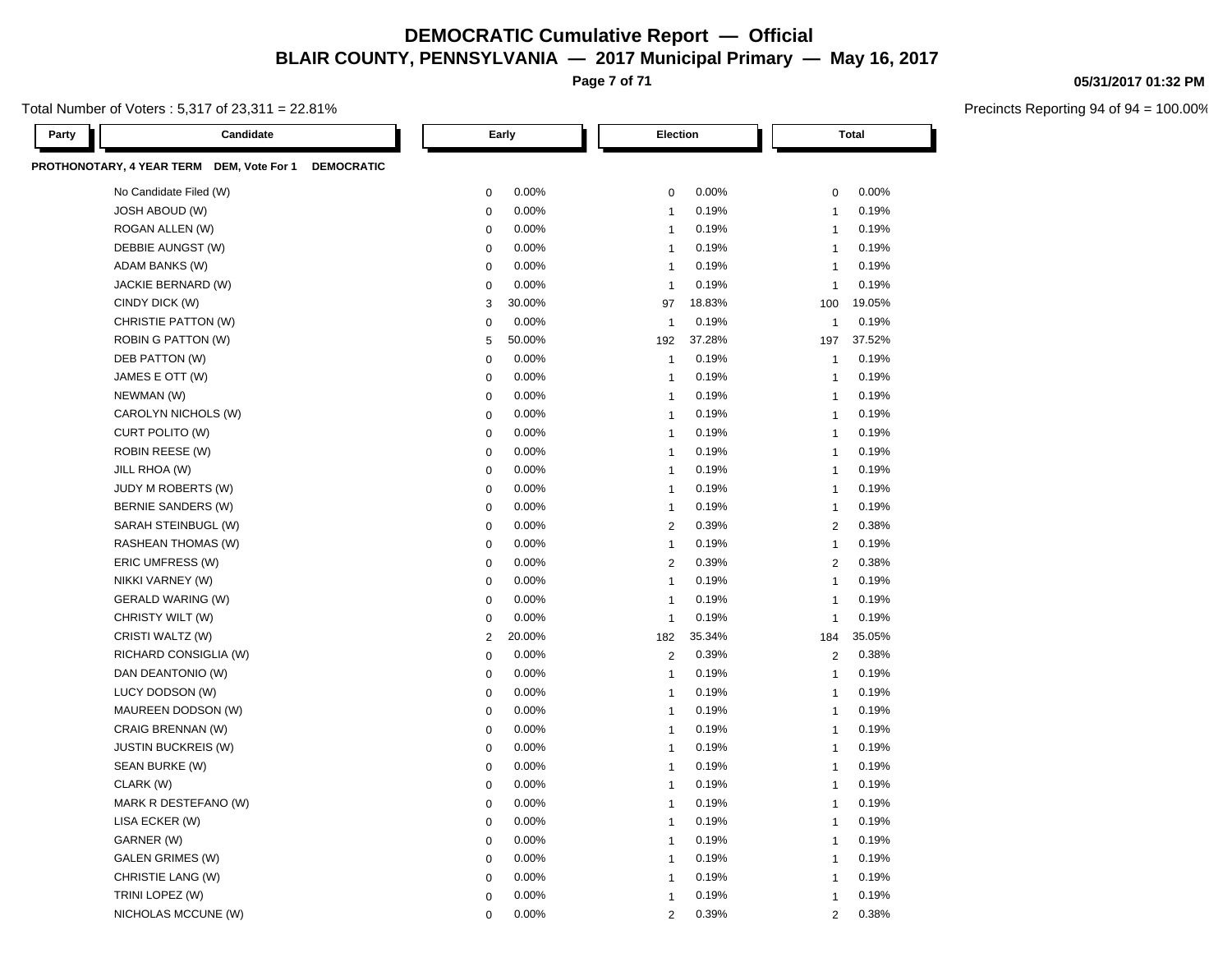**Page 8 of 71**

#### Total Number of Voters : 5,317 of 23,311 = 22.81%

Precincts Reporting 94 of 94 = 100.00%

**05/31/2017 01:32 PM**

| Party<br>Candidate      |                 | Early    | Election |          |              | Total    |  |
|-------------------------|-----------------|----------|----------|----------|--------------|----------|--|
| SAM MCLURE (W)          | $\mathbf{0}$    | $0.00\%$ |          | 0.19%    |              | 0.19%    |  |
| TROY MCMULLEN (W)       | $\mathbf{0}$    | $0.00\%$ |          | 0.19%    |              | 0.19%    |  |
| <b>BECKY MINGLE (W)</b> | $\mathbf{0}$    | $0.00\%$ |          | 0.19%    |              | 0.19%    |  |
| KIMBERLY NESS (W)       | $\Omega$        | $0.00\%$ |          | 0.19%    |              | 0.19%    |  |
| <b>Cast Votes:</b>      | 10 <sup>°</sup> | 7.41%    | 515      | 9.94%    | 525          | 9.87%    |  |
| Over Votes:             | $\mathbf{0}$    | $0.00\%$ | $\Omega$ | $0.00\%$ | $\mathbf{0}$ | $0.00\%$ |  |
| <b>Under Votes:</b>     | 125             | 92.59%   | 4,667    | 90.06%   | 4,792        | 90.13%   |  |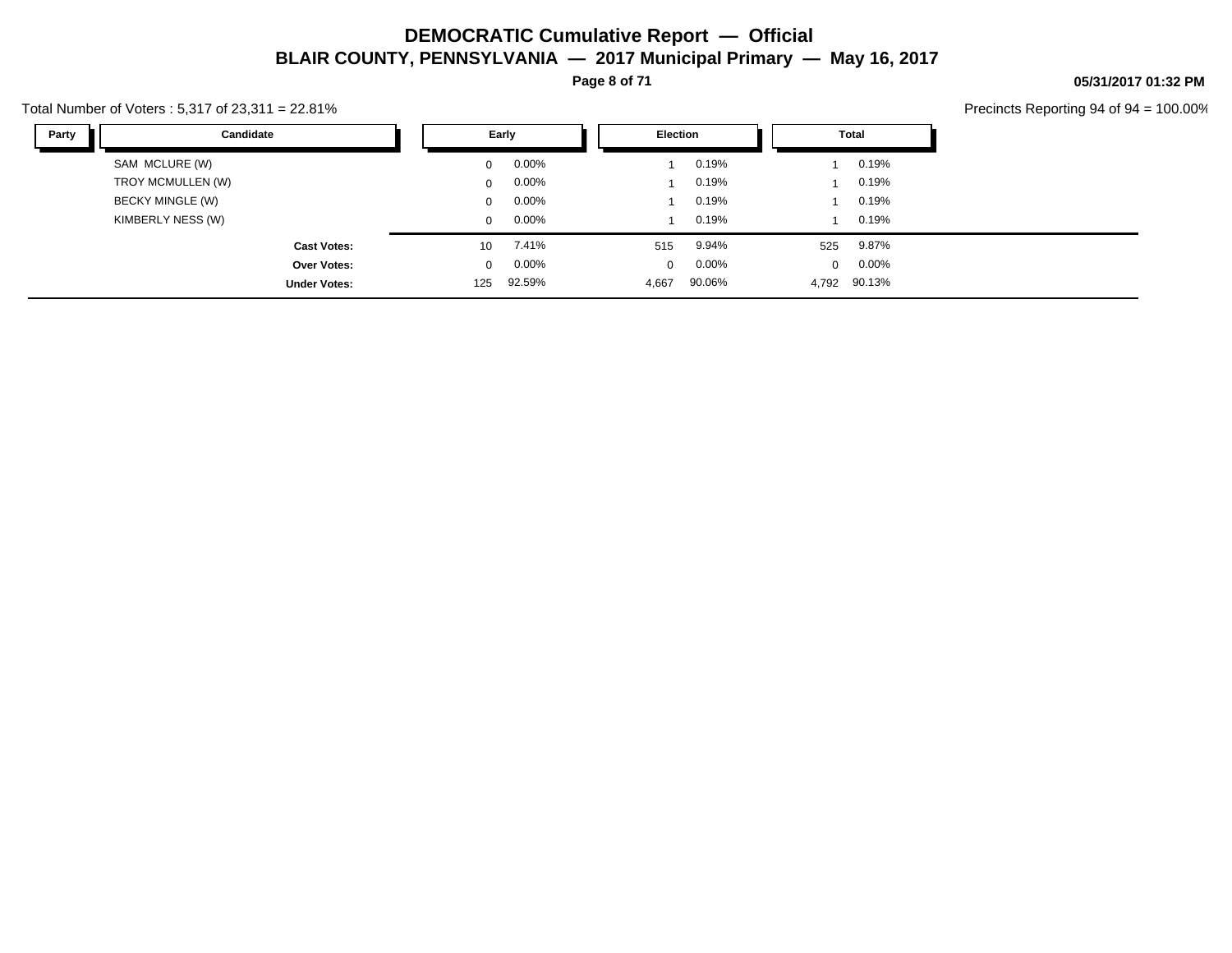**Page 9 of 71**

#### Total Number of Voters : 5,317 of 23,311 = 22.81%

Precincts Reporting 94 of 94 = 100.00%

**05/31/2017 01:32 PM**

| Candidate<br>Party                              |                | Early  | Election       |        |                         | <b>Total</b> |  |
|-------------------------------------------------|----------------|--------|----------------|--------|-------------------------|--------------|--|
| SHERIFF, 4 YEAR TERM DEM, Vote For 1 DEMOCRATIC |                |        |                |        |                         |              |  |
| No Candidate Filed (W)                          | $\pmb{0}$      | 0.00%  | $\mathbf 0$    | 0.00%  | 0                       | 0.00%        |  |
| ADAM BANKS (W)                                  | $\mathbf 0$    | 0.00%  | $\overline{1}$ | 0.06%  | $\overline{1}$          | 0.06%        |  |
| JACOB B BASKIN (W)                              | 0              | 0.00%  | 1              | 0.06%  | $\overline{1}$          | 0.06%        |  |
| <b>GEORGE BAUMER (W)</b>                        | 0              | 0.00%  | 1              | 0.06%  | 1                       | 0.06%        |  |
| PAMELA BLACKMON (W)                             | $\mathbf 0$    | 0.00%  | 1              | 0.06%  | 1                       | 0.06%        |  |
| MIKE BLAZIER (W)                                | $\mathbf 0$    | 0.00%  | 1              | 0.06%  | $\overline{\mathbf{1}}$ | 0.06%        |  |
| SEAN BURKE (W)                                  | $\mathbf 0$    | 0.00%  | 1              | 0.06%  | $\overline{\mathbf{1}}$ | 0.06%        |  |
| BERNARD CHATMAN (W)                             | $\mathbf 0$    | 0.00%  | 1              | 0.06%  | 1                       | 0.06%        |  |
| BRAD CONFER (W)                                 | $\mathbf 0$    | 0.00%  | $\overline{1}$ | 0.06%  | $\overline{1}$          | 0.06%        |  |
| RICHARD CONSIGLIO (W)                           | $\mathbf 0$    | 0.00%  | 1              | 0.06%  | $\overline{1}$          | 0.06%        |  |
| MITCH COOPER (W)                                | $\mathbf 0$    | 0.00%  | $\overline{1}$ | 0.06%  | $\overline{1}$          | 0.06%        |  |
| ASHLEY DAY (W)                                  | 0              | 0.00%  | $\overline{1}$ | 0.06%  | $\mathbf{1}$            | 0.06%        |  |
| CASEY DODSON (W)                                | $\mathbf 0$    | 0.00%  | $\overline{2}$ | 0.12%  | $\overline{2}$          | 0.12%        |  |
| OTT DONALD (W)                                  | $\mathbf 0$    | 0.00%  | $\overline{1}$ | 0.06%  | $\overline{1}$          | 0.06%        |  |
| <b>BOB DONALDSON (W)</b>                        | $\mathbf 0$    | 0.00%  | $\overline{2}$ | 0.12%  | $\overline{2}$          | 0.12%        |  |
| HOLLY GARNER (W)                                | 16             | 36.36% | 534            | 32.01% | 550                     | 32.13%       |  |
| <b>HOLLY BARLICK REED (W)</b>                   | $\mathbf 0$    | 0.00%  | $\overline{1}$ | 0.06%  | $\overline{1}$          | 0.06%        |  |
| SAM MCCLURE (W)                                 | 3              | 6.82%  | 279            | 16.73% | 282                     | 16.47%       |  |
| JAMES OTT (W)                                   | 24             | 54.55% | 803            | 48.14% | 827                     | 48.31%       |  |
| DEANTONIO (W)                                   | $\mathbf 0$    | 0.00%  | $\overline{1}$ | 0.06%  | $\overline{1}$          | 0.06%        |  |
| Gary L. Doyle (W)                               | $\overline{1}$ | 2.27%  | $\mathbf 0$    | 0.00%  | $\overline{1}$          | 0.06%        |  |
| LISA ECKER (W)                                  | $\mathbf 0$    | 0.00%  | $\overline{1}$ | 0.06%  | $\overline{1}$          | 0.06%        |  |
| KATY FEATHER (W)                                | $\pmb{0}$      | 0.00%  | $\overline{1}$ | 0.06%  | $\overline{1}$          | 0.06%        |  |
| FOWNESS (W)                                     | $\mathbf 0$    | 0.00%  | $\overline{2}$ | 0.12%  | 2                       | 0.12%        |  |
| HELLER (W)                                      | $\mathbf 0$    | 0.00%  | $\overline{1}$ | 0.06%  | $\overline{1}$          | 0.06%        |  |
| IRVIN (W)                                       | $\mathbf 0$    | 0.00%  | $\overline{1}$ | 0.06%  | $\overline{1}$          | 0.06%        |  |
| BRIDGETTE JACKSON (W)                           | $\pmb{0}$      | 0.00%  | $\overline{1}$ | 0.06%  | $\overline{1}$          | 0.06%        |  |
| KENTNER (W)                                     | $\mathbf 0$    | 0.00%  | $\sqrt{2}$     | 0.12%  | $\overline{c}$          | 0.12%        |  |
| LAICH (W)                                       | $\mathbf 0$    | 0.00%  | 1              | 0.06%  | $\overline{1}$          | 0.06%        |  |
| MCALLY (W)                                      | 0              | 0.00%  | $\mathbf{1}$   | 0.06%  | $\mathbf{1}$            | 0.06%        |  |
| TYLER MCCONNELL (W)                             | $\mathbf 0$    | 0.00%  | 1              | 0.06%  | $\overline{1}$          | 0.06%        |  |
| NICHOLAS MCCUNE (W)                             | $\mathbf 0$    | 0.00%  | $\sqrt{2}$     | 0.12%  | $\overline{c}$          | 0.12%        |  |
| TROY MCMULLEN (W)                               | $\mathbf 0$    | 0.00%  | $\overline{1}$ | 0.06%  | $\overline{\mathbf{1}}$ | 0.06%        |  |
| JEFFRY MILLER (W)                               | $\pmb{0}$      | 0.00%  | $\overline{1}$ | 0.06%  | $\overline{1}$          | 0.06%        |  |
| JAMES MYERS (W)                                 | $\mathbf 0$    | 0.00%  | $\overline{1}$ | 0.06%  | $\overline{1}$          | 0.06%        |  |
| ORR (W)                                         | $\mathbf 0$    | 0.00%  | 4              | 0.24%  | 4                       | 0.23%        |  |
| BRENT OTTAWAY (W)                               | $\mathbf 0$    | 0.00%  | $\overline{2}$ | 0.12%  | $\overline{2}$          | 0.12%        |  |
| RJ PEO (W)                                      | 0              | 0.00%  | $\overline{2}$ | 0.12%  | $\overline{2}$          | 0.12%        |  |
| CURT POLITO (W)                                 | 0              | 0.00%  | $\overline{1}$ | 0.06%  | $\overline{1}$          | 0.06%        |  |
| ANN M RAWLINS (W)                               | $\Omega$       | 0.00%  | 1              | 0.06%  | 1                       | 0.06%        |  |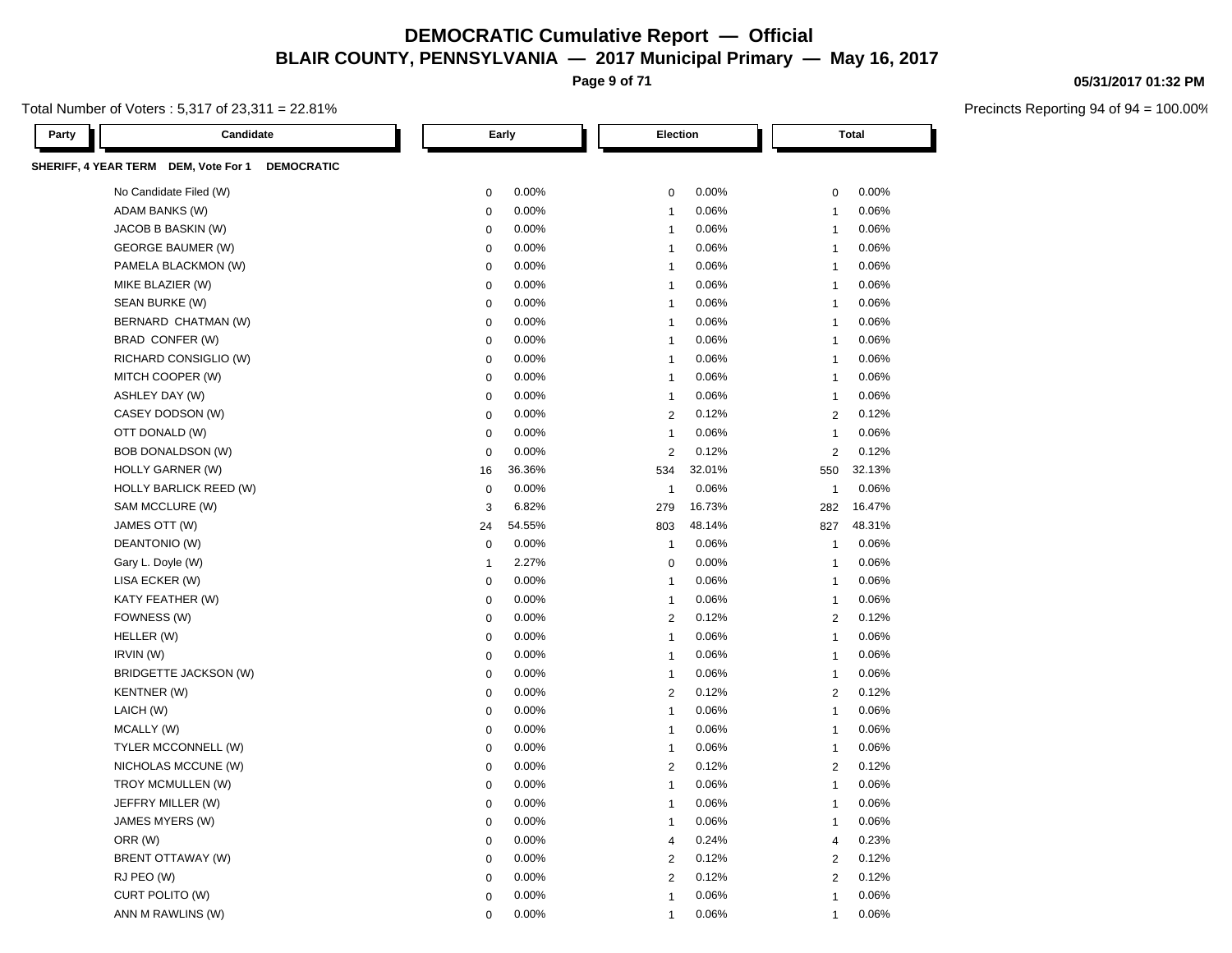**Page 10 of 71**

#### Total Number of Voters : 5,317 of 23,311 = 22.81%

**05/31/2017 01:32 PM**

| Party      | Candidate                                                                 |                     |                | Early             | Election       |        |              | Total  |  |
|------------|---------------------------------------------------------------------------|---------------------|----------------|-------------------|----------------|--------|--------------|--------|--|
|            | MARC REIGHARD (W)                                                         |                     | 0              | 0.00%             | $\mathbf{1}$   | 0.06%  | $\mathbf{1}$ | 0.06%  |  |
|            | ROGANALLEN (W)                                                            |                     | $\mathbf 0$    | 0.00%             | $\mathbf{1}$   | 0.06%  | $\mathbf{1}$ | 0.06%  |  |
|            | <b>JASON RUNK (W)</b>                                                     |                     | $\mathbf 0$    | 0.00%             | $\overline{1}$ | 0.06%  | $\mathbf{1}$ | 0.06%  |  |
|            | LANCE SPANGLER (W)                                                        |                     | $\mathbf 0$    | 0.00%             | $\mathbf{1}$   | 0.06%  | $\mathbf{1}$ | 0.06%  |  |
|            | ERICH STOEHR (W)                                                          |                     | $\mathbf 0$    | 0.00%             | $\mathbf{1}$   | 0.06%  | $\mathbf{1}$ | 0.06%  |  |
|            | TIMOTHY STROHMEYER (W)                                                    |                     | 0              | 0.00%             | $\overline{1}$ | 0.06%  | $\mathbf{1}$ | 0.06%  |  |
|            | ERIC UMFRESS (W)                                                          |                     | $\mathbf 0$    | 0.00%             | $\mathbf{1}$   | 0.06%  | $\mathbf{1}$ | 0.06%  |  |
|            |                                                                           | <b>Cast Votes:</b>  | 44             | 32.59%            | 1,668          | 32.19% | 1,712        | 32.20% |  |
|            |                                                                           | <b>Over Votes:</b>  | $\Omega$       | 0.00%             | $\mathbf 0$    | 0.00%  | 0            | 0.00%  |  |
|            |                                                                           | <b>Under Votes:</b> | 91             | 67.41%            | 3,514          | 67.81% | 3,605        | 67.80% |  |
|            | MAGISTERIAL DISTRICT JUDGE DISTRICT 24-1-02, 6 YEAR TERM DEM-, Vote For 1 |                     |                | <b>DEMOCRATIC</b> |                |        |              |        |  |
| <b>DEM</b> | <b>MEGHAN FARRELL IRWIN</b>                                               |                     | 8              | 28.57%            | 448            | 35.44% | 456          | 35.29% |  |
| <b>DEM</b> | <b>BEN JONES</b>                                                          |                     | $\overline{4}$ | 14.29%            | 317            | 25.08% | 321          | 24.85% |  |
| <b>DEM</b> | TERRESSA E. GEORGE                                                        |                     | 9              | 32.14%            | 157            | 12.42% | 166          | 12.85% |  |
| <b>DEM</b> | CURT A. POLITO                                                            |                     | 5              | 17.86%            | 261            | 20.65% | 266          | 20.59% |  |
| <b>DEM</b> | SCOTT A. CLAPPER                                                          |                     | $\overline{2}$ | 7.14%             | 78             | 6.17%  | 80           | 6.19%  |  |
|            | DAN DEANTONIO (W)                                                         |                     | $\mathsf 0$    | 0.00%             | 3              | 0.24%  | 3            | 0.23%  |  |
|            |                                                                           | <b>Cast Votes:</b>  | 28             | 84.85%            | 1,264          | 96.34% | 1,292        | 96.06% |  |
|            |                                                                           | Over Votes:         | $\overline{1}$ | 3.03%             | $\mathbf 0$    | 0.00%  | $\mathbf{1}$ | 0.07%  |  |
|            |                                                                           | <b>Under Votes:</b> | 4              | 12.12%            | 48             | 3.66%  | 52           | 3.87%  |  |
|            | MAGISTERIAL DISTRICT JUDGE DISTRICT 24-1-03, 6 YEAR TERM DEM, Vote For 1  |                     |                | <b>DEMOCRATIC</b> |                |        |              |        |  |
| <b>DEM</b> | <b>DANIEL DEANTONIO</b>                                                   |                     | $\overline{7}$ | 38.89%            | 399            | 44.09% | 406          | 43.99% |  |
| <b>DEM</b> | JEFFREY D. LAICH                                                          |                     | $\overline{2}$ | 11.11%            | 135            | 14.92% | 137          | 14.84% |  |
| <b>DEM</b> | HENRY T. FOWNES                                                           |                     | $\overline{4}$ | 22.22%            | 221            | 24.42% | 225          | 24.38% |  |
| <b>DEM</b> | <b>WILLIAM KUDLAWIEC</b>                                                  |                     | 5              | 27.78%            | 135            | 14.92% | 140          | 15.17% |  |
|            | <b>BLATTENBERGER (W)</b>                                                  |                     | $\Omega$       | 0.00%             | $\overline{1}$ | 0.11%  | $\mathbf{1}$ | 0.11%  |  |
|            | DONOLDSON (W)                                                             |                     | $\mathbf 0$    | 0.00%             | $\mathbf{1}$   | 0.11%  | $\mathbf{1}$ | 0.11%  |  |
|            | MEGHAN IRWIN (W)                                                          |                     | 0              | 0.00%             | 4              | 0.44%  | 4            | 0.43%  |  |
|            | CURT POLITO (W)                                                           |                     | $\mathbf 0$    | 0.00%             | 3              | 0.33%  | 3            | 0.33%  |  |
|            | BEN JONES (W)                                                             |                     | $\mathbf 0$    | 0.00%             | 3              | 0.33%  | 3            | 0.33%  |  |
|            | TERESSA GEORGE (W)                                                        |                     | $\mathbf 0$    | 0.00%             | 3              | 0.33%  | 3            | 0.33%  |  |
|            |                                                                           | <b>Cast Votes:</b>  | 18             | 90.00%            | 905            | 93.88% | 923          | 93.80% |  |
|            |                                                                           | Over Votes:         | 0              | 0.00%             | $\mathbf 0$    | 0.00%  | 0            | 0.00%  |  |
|            |                                                                           | <b>Under Votes:</b> | $\overline{2}$ | 10.00%            | 59             | 6.12%  | 61           | 6.20%  |  |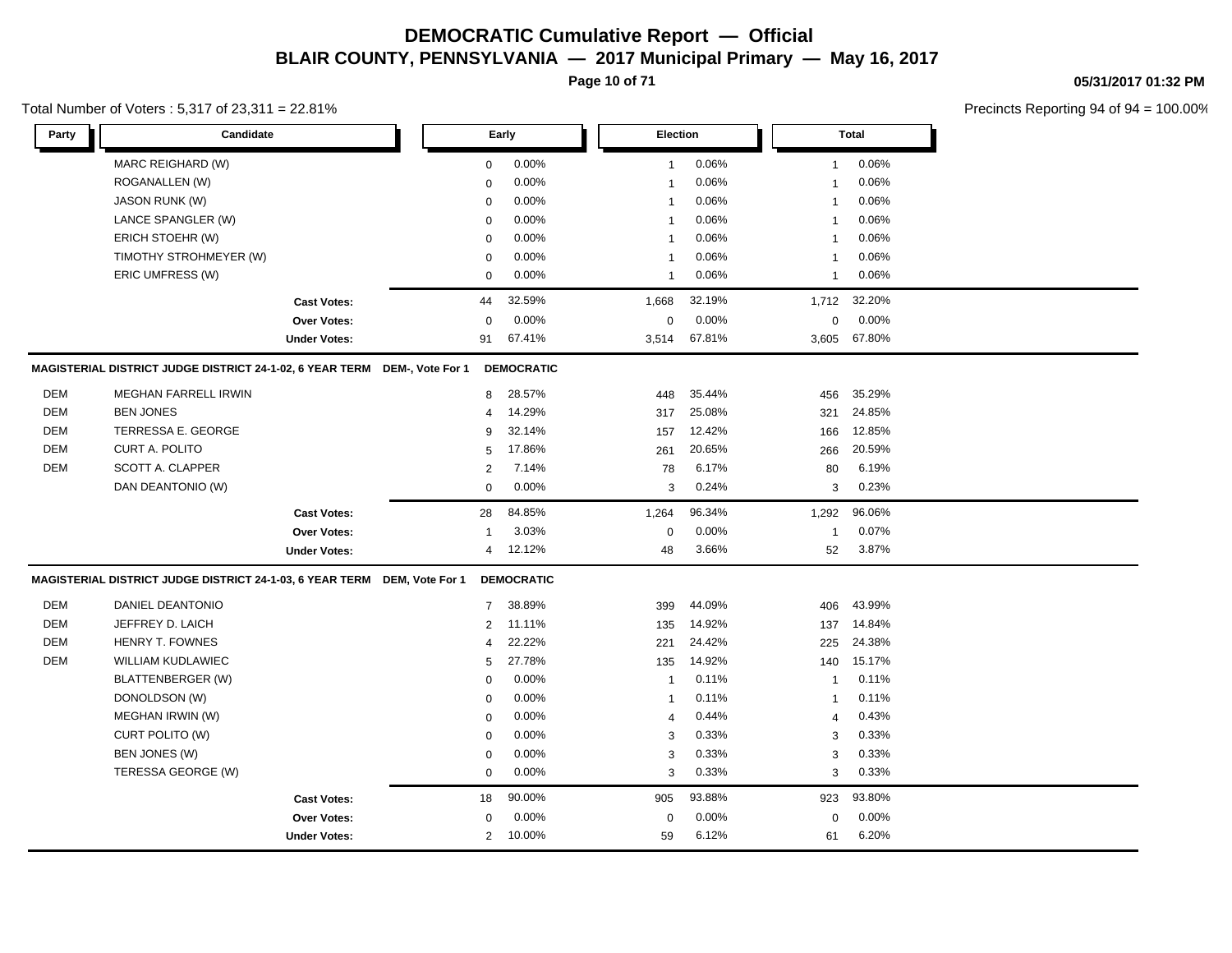**Page 11 of 71**

**05/31/2017 01:32 PM**

|            | Total Number of Voters: $5,317$ of $23,311 = 22.81\%$                    |    |                      |             |          |             |              | Precincts Reporting 94 of 94 |
|------------|--------------------------------------------------------------------------|----|----------------------|-------------|----------|-------------|--------------|------------------------------|
| Party      | Candidate                                                                |    | Early                | Election    |          |             | <b>Total</b> |                              |
|            | MAGISTERIAL DISTRICT JUDGE DISTRICT 24-3-03, 6 YEAR TERM DEM, Vote For 1 |    | <b>DEMOCRATIC</b>    |             |          |             |              |                              |
| DEM        | PAULA M. AIGNER                                                          |    | 21 100.00%           | 843         | 99.53%   | 864         | 99.54%       |                              |
|            | LAURA BURKE (W)                                                          |    | 0.00%<br>$\mathbf 0$ |             | 0.12%    |             | 0.12%        |                              |
|            | BEN JONES (W)                                                            |    | 0.00%<br>$\mathbf 0$ |             | 0.12%    |             | 0.12%        |                              |
|            | NICHOLAS MCCUNE (W)                                                      |    | 0.00%<br>$\mathbf 0$ |             | 0.12%    |             | 0.12%        |                              |
|            | WAGNER (W)                                                               |    | $0.00\%$<br>0        |             | 0.12%    |             | 0.12%        |                              |
|            | <b>Cast Votes:</b>                                                       | 21 | 84.00%               | 847         | 86.08%   | 868         | 86.03%       |                              |
|            | Over Votes:                                                              |    | 0.00%<br>$\Omega$    | $\mathbf 0$ | 0.00%    | 0           | 0.00%        |                              |
|            | <b>Under Votes:</b>                                                      |    | 16.00%<br>4          | 137         | 13.92%   | 141         | 13.97%       |                              |
|            | MAGISTERIAL DISTRICT JUDGE DISTRICT 24-3-04, 6 YEAR TERM DEM, Vote For 1 |    | <b>DEMOCRATIC</b>    |             |          |             |              |                              |
| <b>DEM</b> | ANDREW L. BLATTENBERGER                                                  |    | 28.57%<br>4          | 232         | 43.86%   | 236         | 43.46%       |                              |
| DEM        | DEREK J. ELENSKY                                                         | 10 | 71.43%               | 295         | 55.77%   | 305         | 56.17%       |                              |
|            | BRITTANY GORMAN (W)                                                      |    | 0.00%<br>0           |             | 0.19%    |             | 0.18%        |                              |
|            | TROY WRIGHT (W)                                                          |    | 0<br>$0.00\%$        |             | 0.19%    |             | 0.18%        |                              |
|            | <b>Cast Votes:</b>                                                       |    | 100.00%<br>14        | 529         | 94.97%   | 543         | 95.10%       |                              |
|            | <b>Over Votes:</b>                                                       |    | 0.00%<br>$\mathbf 0$ | $\mathbf 0$ | $0.00\%$ | $\mathbf 0$ | 0.00%        |                              |
|            | <b>Under Votes:</b>                                                      |    | 0.00%<br>0           | 28          | 5.03%    | 28          | 4.90%        |                              |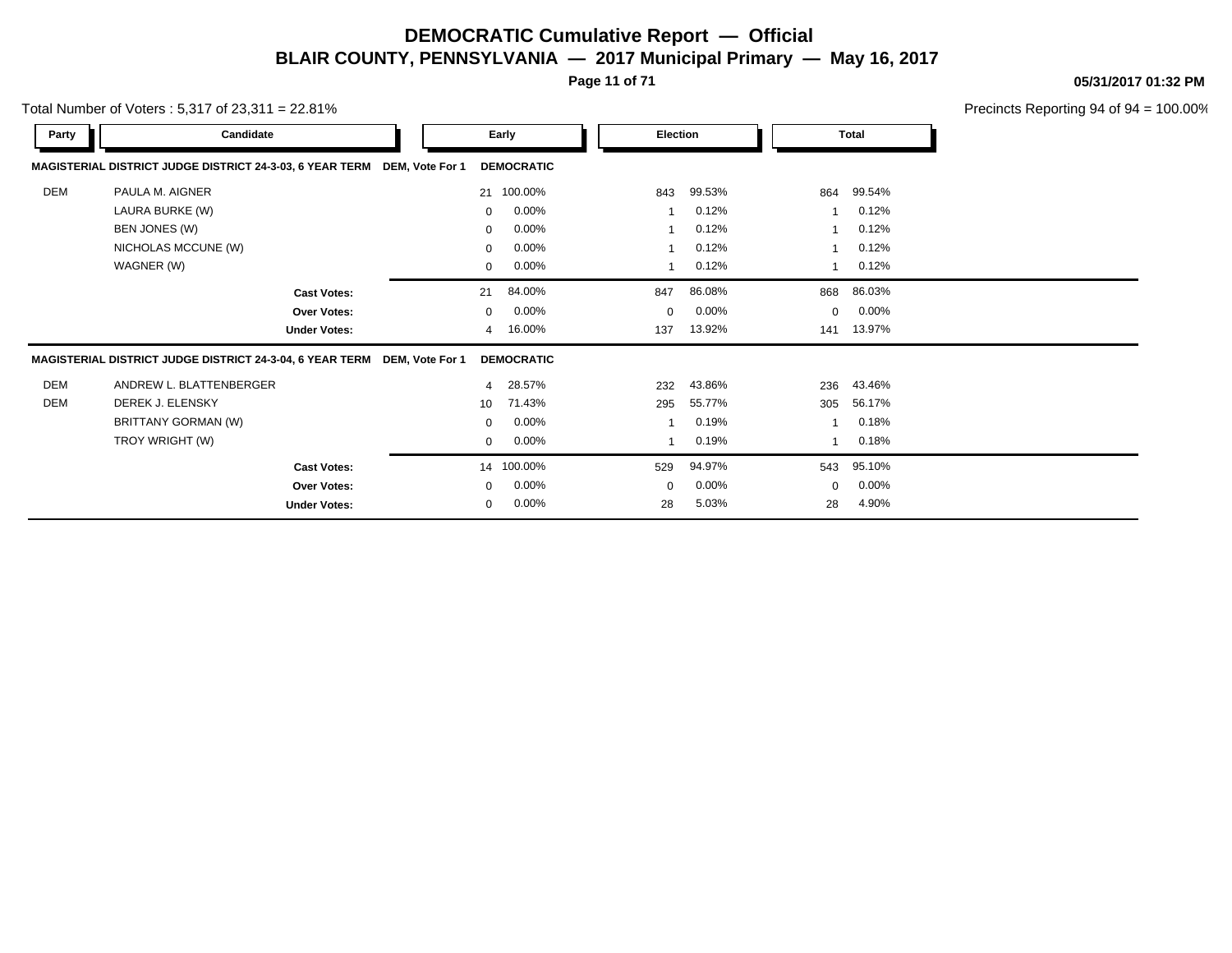**Page 12 of 71**

Total Number of Voters : 5,317 of 23,311 = 22.81%

| Party      | Candidate                                                    | Early            |        |                | Election       |        |                | <b>Total</b> |  |  |
|------------|--------------------------------------------------------------|------------------|--------|----------------|----------------|--------|----------------|--------------|--|--|
|            | CITY COUNCIL, 4 YEAR TERM ALTOONA DEM, Vote For 4 DEMOCRATIC |                  |        |                |                |        |                |              |  |  |
| <b>DEM</b> | NATALIE A. BARLICK-REED                                      | 45               | 91.84% | 1,764          |                | 85.55% | 1,809          | 85.69%       |  |  |
|            | <b>JOSH ABOUD (W)</b>                                        | $\mathbf 0$      | 0.00%  | $\overline{1}$ |                | 0.05%  | $\overline{1}$ | 0.05%        |  |  |
|            | ROGAN ALLEN (W)                                              | $\mathbf 0$      | 0.00%  | $\overline{1}$ |                | 0.05%  | $\overline{1}$ | 0.05%        |  |  |
|            | SEAN ALLEN (W)                                               | $\mathbf 0$      | 0.00%  | $\overline{1}$ |                | 0.05%  | 1              | 0.05%        |  |  |
|            | TIM BAKER (W)                                                | $\mathbf 0$      | 0.00%  | $\overline{1}$ |                | 0.05%  | $\overline{1}$ | 0.05%        |  |  |
|            | ADAM BANKS (W)                                               | $\mathbf 0$      | 0.00%  |                | $\mathbf{1}$   | 0.05%  | $\overline{1}$ | 0.05%        |  |  |
|            | TED BEAM (W)                                                 | $\mathbf 0$      | 0.00%  |                | $\mathbf{1}$   | 0.05%  | $\overline{1}$ | 0.05%        |  |  |
|            | SHERRI BENNETT (W)                                           | $\pmb{0}$        | 0.00%  |                | $\mathbf{1}$   | 0.05%  | $\overline{1}$ | 0.05%        |  |  |
|            | DAVID BUTTERBAUGH (W)                                        | $\boldsymbol{0}$ | 0.00%  | 29             |                | 1.41%  | 29             | 1.37%        |  |  |
|            | <b>BRUCE KELLEY (W)</b>                                      | $\mathbf{1}$     | 2.04%  | 120            |                | 5.82%  | 121            | 5.73%        |  |  |
|            | MATT CACCIOTTI (W)                                           | $\pmb{0}$        | 0.00%  | 37             |                | 1.79%  | 37             | 1.75%        |  |  |
|            | MARK R DESTEFANO (W)                                         | $\mathbf 0$      | 0.00%  |                | $\overline{1}$ | 0.05%  | $\overline{1}$ | 0.05%        |  |  |
|            | KEITH DEY (W)                                                | $\mathbf 0$      | 0.00%  | $\overline{1}$ |                | 0.05%  | $\overline{1}$ | 0.05%        |  |  |
|            | JOHN DONLEY (W)                                              | $\mathbf 0$      | 0.00%  |                | $\overline{1}$ | 0.05%  | $\overline{1}$ | 0.05%        |  |  |
|            | BRUCE ERB (W)                                                | $\mathbf 0$      | 0.00%  | $\overline{1}$ |                | 0.05%  | $\overline{1}$ | 0.05%        |  |  |
|            | KATY FEATHER (W)                                             | $\mathbf 0$      | 0.00%  | $\overline{1}$ |                | 0.05%  | $\overline{1}$ | 0.05%        |  |  |
|            | CHRISTIE JORDAN (W)                                          | $\overline{2}$   | 4.08%  | 51             |                | 2.47%  | 53             | 2.51%        |  |  |
|            | TOMESSETI (W)                                                | $\mathbf 0$      | 0.00%  |                | $\overline{1}$ | 0.05%  | $\overline{1}$ | 0.05%        |  |  |
|            | ANTHONY SABATINO (W)                                         | $\Omega$         | 0.00%  |                | $\overline{2}$ | 0.10%  | 2              | 0.09%        |  |  |
|            | DAVID SABATINO (W)                                           | $\mathbf 0$      | 0.00%  |                | $\mathbf{1}$   | 0.05%  | $\overline{1}$ | 0.05%        |  |  |
|            | Bernard A. Joyce (W)                                         | $\mathbf{1}$     | 2.04%  |                | $\mathbf 0$    | 0.00%  | $\overline{1}$ | 0.05%        |  |  |
|            | MICHAEL HAIRE (W)                                            | $\mathbf 0$      | 0.00%  | 22             |                | 1.07%  | 22             | 1.04%        |  |  |
|            | HALIE (W)                                                    | $\mathbf 0$      | 0.00%  |                | $\mathbf{1}$   | 0.05%  | $\mathbf{1}$   | 0.05%        |  |  |
|            | TERRANCE HEISS (W)                                           | $\mathbf 0$      | 0.00%  | $\overline{1}$ |                | 0.05%  | $\mathbf{1}$   | 0.05%        |  |  |
|            | THERESA HEISS (W)                                            | $\mathbf 0$      | 0.00%  |                | $\overline{1}$ | 0.05%  | $\mathbf{1}$   | 0.05%        |  |  |
|            | BEN JONES (W)                                                | $\mathbf 0$      | 0.00%  |                | $\mathbf{1}$   | 0.05%  | $\overline{1}$ | 0.05%        |  |  |
|            | DEVIN PIERCE (W)                                             | $\mathbf 0$      | 0.00%  |                | $\overline{1}$ | 0.05%  | $\overline{1}$ | 0.05%        |  |  |
|            | SARAH STEINBUGL (W)                                          | $\mathbf 0$      | 0.00%  | $\overline{1}$ |                | 0.05%  | $\mathbf{1}$   | 0.05%        |  |  |
|            | ERICH STOEHR (W)                                             | $\mathbf 0$      | 0.00%  |                | 3              | 0.15%  | 3              | 0.14%        |  |  |
|            | KEVIN STOLTZ (W)                                             | $\mathbf 0$      | 0.00%  |                | $\mathbf{1}$   | 0.05%  | $\mathbf{1}$   | 0.05%        |  |  |
|            | <b>KELLY WILLIAMS (W)</b>                                    | $\pmb{0}$        | 0.00%  |                | $\mathbf{1}$   | 0.05%  | $\overline{1}$ | 0.05%        |  |  |
|            | ROBIN REESE (W)                                              | $\boldsymbol{0}$ | 0.00%  |                | 3              | 0.15%  | 3              | 0.14%        |  |  |
|            | JILL RHOA (W)                                                | $\pmb{0}$        | 0.00%  |                | $\overline{1}$ | 0.05%  | $\overline{1}$ | 0.05%        |  |  |
|            | <b>JORDAN RHONE (W)</b>                                      | $\Omega$         | 0.00%  | $\overline{1}$ |                | 0.05%  | $\overline{1}$ | 0.05%        |  |  |
|            | NATALIE A BARLICK REED (W)                                   | $\mathbf 0$      | 0.00%  |                | $\overline{2}$ | 0.10%  | 2              | 0.09%        |  |  |
|            | ROBINREESSE (W)                                              | $\mathbf 0$      | 0.00%  | $\overline{1}$ |                | 0.05%  | $\mathbf{1}$   | 0.05%        |  |  |
|            | <b>JASON RUNK (W)</b>                                        | $\mathbf 0$      | 0.00%  |                | $\overline{1}$ | 0.05%  | $\overline{1}$ | 0.05%        |  |  |
|            | EDWARD (W)                                                   | $\Omega$         | 0.00%  | $\overline{1}$ |                | 0.05%  | $\overline{1}$ | 0.05%        |  |  |
|            | PLISINSKI (W)                                                | $\Omega$         | 0.00%  | $\overline{1}$ |                | 0.05%  | $\overline{1}$ | 0.05%        |  |  |
|            | VAUGH (W)                                                    | $\Omega$         | 0.00%  | $\overline{1}$ |                | 0.05%  | $\overline{1}$ | 0.05%        |  |  |

#### **05/31/2017 01:32 PM**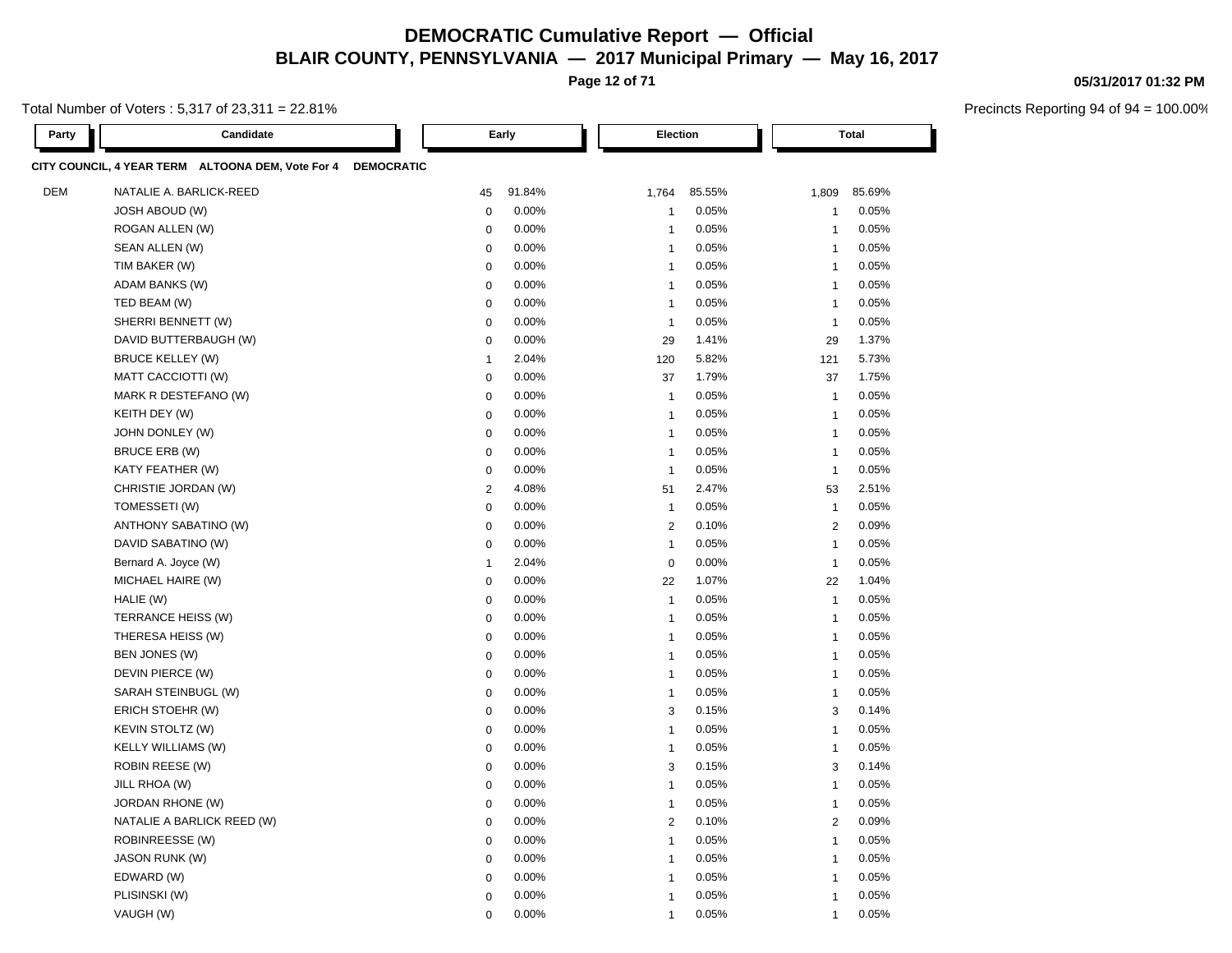**Page 13 of 71**

**05/31/2017 01:32 PM**

|       | Total Number of Voters: 5,317 of 23,311 = 22.81%           |                     |                   |          |                |          |                |              | Precincts Reporting 94 of 94 = 100.00% |
|-------|------------------------------------------------------------|---------------------|-------------------|----------|----------------|----------|----------------|--------------|----------------------------------------|
| Party | Candidate                                                  |                     |                   | Early    | Election       |          |                | <b>Total</b> |                                        |
|       |                                                            | <b>Cast Votes:</b>  | 49                | 23.11%   | 2,062          | 22.65%   | 2,111          | 22.66%       |                                        |
|       |                                                            | Over Votes:         | $\mathbf 0$       | 0.00%    | $\Omega$       | 0.00%    | 0              | 0.00%        |                                        |
|       |                                                            | <b>Under Votes:</b> | 163               | 76.89%   | 7,042          | 77.35%   | 7,205          | 77.34%       |                                        |
|       | TOWNSHIP SUPERVISOR, 6 YEAR TERM ALLEGHENY DEM, Vote For 1 |                     | <b>DEMOCRATIC</b> |          |                |          |                |              |                                        |
|       | No Candidate Filed (W)                                     |                     | $\mathbf 0$       | 0.00%    | $\mathbf 0$    | $0.00\%$ | 0              | 0.00%        |                                        |
|       | DON WAGNER (W)                                             |                     | $\mathbf 0$       | 0.00%    | 3              | 17.65%   | 3              | 15.00%       |                                        |
|       | DAVID E BURCHFIELD (W)                                     |                     | $\Omega$          | 0.00%    | 3              | 17.65%   | 3              | 15.00%       |                                        |
|       | JENNIFER EGER (W)                                          |                     | $\Omega$          | 0.00%    | $\overline{2}$ | 11.76%   | 2              | 10.00%       |                                        |
|       | Fred Imler II (W)                                          |                     | $\mathbf{1}$      | 33.33%   | 0              | 0.00%    | 1              | 5.00%        |                                        |
|       | DAVID E BURCHFIELD JR (W)                                  |                     | $\mathbf 0$       | 0.00%    | $\overline{1}$ | 5.88%    | 1              | 5.00%        |                                        |
|       | MONA MAGILL (W)                                            |                     | $\Omega$          | 0.00%    | $\overline{2}$ | 11.76%   | $\overline{2}$ | 10.00%       |                                        |
|       | <b>EMANUEL NICHOLS (W)</b>                                 |                     | $\mathbf 0$       | 0.00%    | $\overline{2}$ | 11.76%   | $\overline{2}$ | 10.00%       |                                        |
|       | TED PARRISH (W)                                            |                     | $\mathbf 0$       | 0.00%    | -1             | 5.88%    | 1              | 5.00%        |                                        |
|       | Rufus Petre (W)                                            |                     | $\overline{2}$    | 66.67%   | 0              | 0.00%    | $\overline{2}$ | 10.00%       |                                        |
|       | JOE STEVE (W)                                              |                     | $\Omega$          | 0.00%    | -1             | 5.88%    | 1              | 5.00%        |                                        |
|       | <b>GERALD WARING (W)</b>                                   |                     | $\mathbf 0$       | $0.00\%$ | -1             | 5.88%    | 1              | 5.00%        |                                        |
|       | DARREL BEAN (W)                                            |                     | $\mathbf 0$       | 0.00%    | $\overline{1}$ | 5.88%    | 1              | 5.00%        |                                        |
|       |                                                            | <b>Cast Votes:</b>  | 3                 | 20.00%   | 17             | 6.37%    | 20             | 7.09%        |                                        |
|       |                                                            | Over Votes:         | $\mathbf 0$       | 0.00%    | $\mathbf 0$    | 0.00%    | 0              | 0.00%        |                                        |
|       |                                                            | <b>Under Votes:</b> | 12 <sup>2</sup>   | 80.00%   | 250            | 93.63%   | 262            | 92.91%       |                                        |
|       | TAX COLLECTOR, 4 YEAR TERM ALLEGHENY DEM, Vote For 1       |                     | <b>DEMOCRATIC</b> |          |                |          |                |              |                                        |
|       | No Candidate Filed (W)                                     |                     | $\mathbf 0$       | 0.00%    | $\mathbf 0$    | 0.00%    | 0              | 0.00%        |                                        |
|       | DON WAGNER (W)                                             |                     | $\overline{2}$    | 100.00%  | 54             | 61.36%   | 56             | 62.22%       |                                        |
|       | LISA SPANGLER (W)                                          |                     | $\mathbf 0$       | 0.00%    | 14             | 15.91%   |                | 14 15.56%    |                                        |
|       | LESLIERUPP (W)                                             |                     | $\mathbf 0$       | 0.00%    | $\mathbf{1}$   | 1.14%    | $\mathbf{1}$   | 1.11%        |                                        |
|       | JENNIFER EGER (W)                                          |                     | 0                 | 0.00%    | 19             | 21.59%   |                | 19 21.11%    |                                        |
|       |                                                            | <b>Cast Votes:</b>  | 2                 | 13.33%   | 88             | 32.96%   | 90             | 31.91%       |                                        |
|       |                                                            | Over Votes:         | $\mathbf 0$       | 0.00%    | $\Omega$       | 0.00%    | 0              | 0.00%        |                                        |
|       |                                                            | <b>Under Votes:</b> | 13                | 86.67%   | 179            | 67.04%   | 192            | 68.09%       |                                        |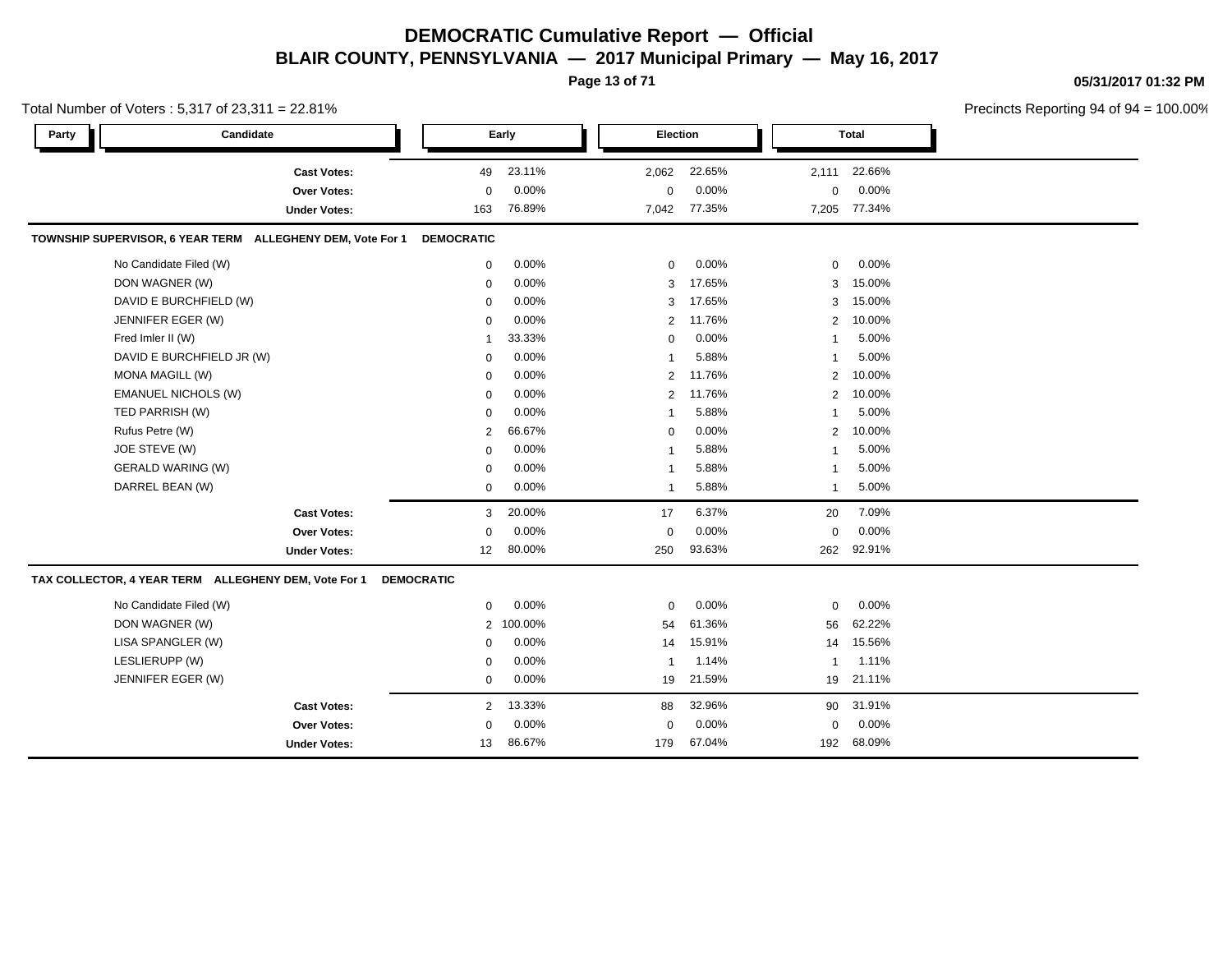**Page 14 of 71**

**05/31/2017 01:32 PM**

|       | Total Number of Voters: 5,317 of 23,311 = 22.81%          |                     |                   |            |                |        |              |              | Precincts Reporting 94 of 94 |
|-------|-----------------------------------------------------------|---------------------|-------------------|------------|----------------|--------|--------------|--------------|------------------------------|
| Party | Candidate                                                 |                     |                   | Early      | Election       |        |              | <b>Total</b> |                              |
|       | AUDITOR, 6 YEAR TERM ALLEGHENY DEM, Vote For 1 DEMOCRATIC |                     |                   |            |                |        |              |              |                              |
|       | No Candidate Filed (W)                                    |                     | $\mathbf 0$       | 0.00%      | $\mathbf 0$    | 0.00%  | $\mathbf 0$  | 0.00%        |                              |
|       | ANTHONY J LUTHER (W)                                      |                     | $\mathbf 0$       | 0.00%      | 2              | 40.00% | 2            | 40.00%       |                              |
|       | KELE PA (W)                                               |                     | $\mathbf 0$       | 0.00%      | $\mathbf{1}$   | 20.00% | $\mathbf{1}$ | 20.00%       |                              |
|       | LEON PRZYBYLOWICZ (W)                                     |                     | $\mathbf 0$       | 0.00%      | $\overline{1}$ | 20.00% | $\mathbf{1}$ | 20.00%       |                              |
|       | <b>GERALD WARING (W)</b>                                  |                     | $\mathbf 0$       | 0.00%      | $\mathbf{1}$   | 20.00% | $\mathbf{1}$ | 20.00%       |                              |
|       |                                                           | <b>Cast Votes:</b>  | $\mathbf 0$       | 0.00%      | 5              | 1.87%  | 5            | 1.77%        |                              |
|       |                                                           | Over Votes:         | $\mathbf 0$       | 0.00%      | $\mathbf 0$    | 0.00%  | $\mathbf 0$  | 0.00%        |                              |
|       |                                                           | <b>Under Votes:</b> |                   | 15 100.00% | 262            | 98.13% | 277          | 98.23%       |                              |
|       | AUDITOR, 4 YEAR TERM ALLEGHENY DEM, Vote For 1 DEMOCRATIC |                     |                   |            |                |        |              |              |                              |
|       | No Candidate Filed (W)                                    |                     | $\mathbf 0$       | 0.00%      | $\mathbf 0$    | 0.00%  | $\mathbf 0$  | 0.00%        |                              |
|       | MONA MAGILL (W)                                           |                     | 0                 | 0.00%      | -1             | 33.33% | 1            | 33.33%       |                              |
|       | <b>GERALD WARING (W)</b>                                  |                     | $\mathbf 0$       | 0.00%      | $\mathbf{1}$   | 33.33% | 1            | 33.33%       |                              |
|       | LORETTA WILT (W)                                          |                     | 0                 | 0.00%      | $\mathbf{1}$   | 33.33% | $\mathbf{1}$ | 33.33%       |                              |
|       |                                                           | <b>Cast Votes:</b>  | $\mathbf 0$       | 0.00%      | 3              | 1.12%  | 3            | 1.06%        |                              |
|       |                                                           | Over Votes:         | $\mathbf 0$       | 0.00%      | $\mathbf 0$    | 0.00%  | $\Omega$     | 0.00%        |                              |
|       |                                                           | <b>Under Votes:</b> |                   | 15 100.00% | 264            | 98.88% | 279          | 98.94%       |                              |
|       | AUDITOR, 2 YEAR TERM ALLEGHENY DEM, Vote For 1 DEMOCRATIC |                     |                   |            |                |        |              |              |                              |
|       | No Candidate Filed (W)                                    |                     | $\mathbf 0$       | 0.00%      | $\mathbf 0$    | 0.00%  | $\mathbf 0$  | 0.00%        |                              |
|       | WAGNER (W)                                                |                     | $\mathbf 0$       | 0.00%      | $\mathbf{1}$   | 50.00% | -1           | 50.00%       |                              |
|       | <b>GERALD WARING (W)</b>                                  |                     | $\mathbf 0$       | 0.00%      | $\mathbf{1}$   | 50.00% | $\mathbf{1}$ | 50.00%       |                              |
|       |                                                           | <b>Cast Votes:</b>  | $\mathbf 0$       | 0.00%      | 2              | 0.75%  | 2            | 0.71%        |                              |
|       |                                                           | <b>Over Votes:</b>  | $\mathbf 0$       | 0.00%      | $\mathbf 0$    | 0.00%  | $\mathbf 0$  | 0.00%        |                              |
|       |                                                           | <b>Under Votes:</b> |                   | 15 100.00% | 265            | 99.25% | 280          | 99.29%       |                              |
|       | TOWNSHIP SUPERVISOR, 6 YEAR TERM ANTIS DEM, Vote For 2    |                     | <b>DEMOCRATIC</b> |            |                |        |              |              |                              |
|       | No Candidate Filed (W)                                    |                     | 0                 | 0.00%      | 0              | 0.00%  | 0            | 0.00%        |                              |
|       | ROBERT SMITH (W)                                          |                     | $\mathbf 0$       | 0.00%      | 13             | 24.07% | 13           | 24.07%       |                              |
|       | RON GENSAMER (W)                                          |                     | 0                 | 0.00%      | 26             | 48.15% | 26           | 48.15%       |                              |
|       | DAVID WORTHING (W)                                        |                     | $\mathbf 0$       | 0.00%      | 11             | 20.37% | 11           | 20.37%       |                              |
|       | <b>BOBCHRISTNER (W)</b>                                   |                     | $\mathbf 0$       | 0.00%      | $\mathbf{1}$   | 1.85%  | $\mathbf{1}$ | 1.85%        |                              |
|       | BOBSMITH (W)                                              |                     | 0                 | 0.00%      | -1             | 1.85%  | $\mathbf 1$  | 1.85%        |                              |
|       | TAYLOR (W)                                                |                     | $\mathbf 0$       | 0.00%      | $\mathbf{1}$   | 1.85%  | $\mathbf{1}$ | 1.85%        |                              |
|       | ROBERT BEAVER OSWALT (W)                                  |                     | $\mathbf 0$       | 0.00%      | $\overline{1}$ | 1.85%  | $\mathbf{1}$ | 1.85%        |                              |
|       |                                                           | <b>Cast Votes:</b>  | $\mathbf 0$       | 0.00%      | 54             | 16.98% | 54           | 16.88%       |                              |
|       |                                                           | Over Votes:         | 0                 | 0.00%      | $\mathbf 0$    | 0.00%  | 0            | 0.00%        |                              |
|       |                                                           | <b>Under Votes:</b> | $\overline{2}$    | 100.00%    | 264            | 83.02% | 266          | 83.13%       |                              |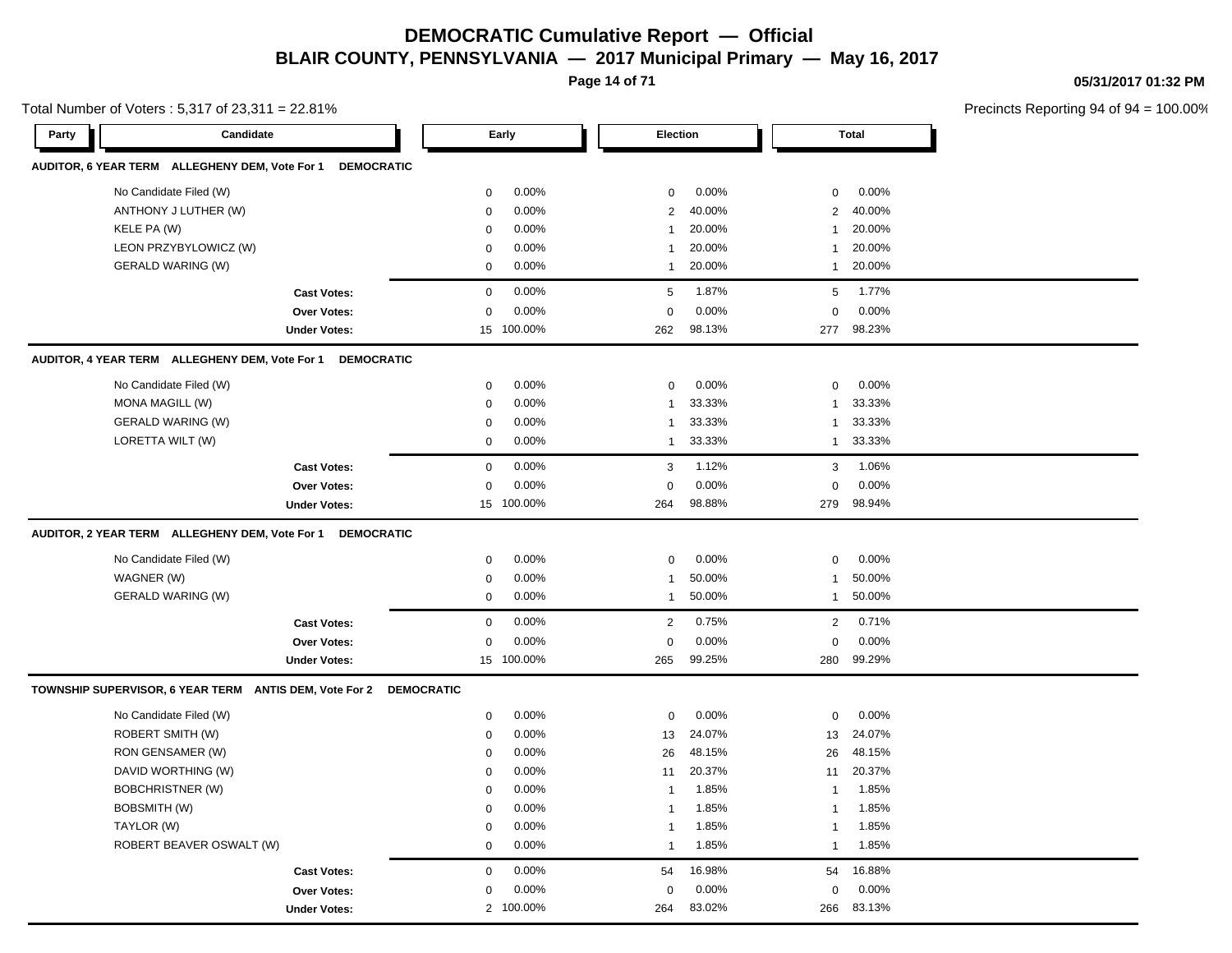**Page 15 of 71**

**05/31/2017 01:32 PM**

|            | Total Number of Voters: 5,317 of 23,311 = 22.81%      |                     |             |           |                |             |                | Precincts Reporting 94 of 94 |  |
|------------|-------------------------------------------------------|---------------------|-------------|-----------|----------------|-------------|----------------|------------------------------|--|
| Party      | Candidate                                             |                     |             | Early     |                | Election    |                | <b>Total</b>                 |  |
|            | TAX COLLECTOR, 4 YEAR TERM ANTIS DEM, Vote For 1      | <b>DEMOCRATIC</b>   |             |           |                |             |                |                              |  |
|            | No Candidate Filed (W)                                |                     | 0           | 0.00%     | $\mathbf 0$    | 0.00%       | $\mathbf 0$    | 0.00%                        |  |
|            | SUSAN KENSINGER (W)                                   |                     | $\mathbf 0$ | 0.00%     |                | 13 100.00%  |                | 13 100.00%                   |  |
|            |                                                       | <b>Cast Votes:</b>  | $\mathbf 0$ | 0.00%     | 13             | 8.18%       | 13             | 8.13%                        |  |
|            |                                                       | Over Votes:         | $\mathbf 0$ | 0.00%     | 0              | 0.00%       | $\mathbf 0$    | 0.00%                        |  |
|            |                                                       | <b>Under Votes:</b> |             | 1 100.00% | 146            | 91.82%      |                | 147 91.88%                   |  |
|            | AUDITOR, 6 YEAR TERM ANTIS DEM, Vote For 1            | <b>DEMOCRATIC</b>   |             |           |                |             |                |                              |  |
| <b>DEM</b> | JOSEPH W. SMYDER                                      |                     |             | 1 100.00% |                | 115 100.00% |                | 116 100.00%                  |  |
|            |                                                       | <b>Cast Votes:</b>  |             | 1 100.00% | 115            | 72.33%      | 116            | 72.50%                       |  |
|            |                                                       | Over Votes:         | $\mathbf 0$ | 0.00%     | 0              | 0.00%       | $\pmb{0}$      | 0.00%                        |  |
|            |                                                       | <b>Under Votes:</b> | $\mathbf 0$ | 0.00%     | 44             | 27.67%      |                | 44 27.50%                    |  |
|            | MAYOR, 4 YEAR TERM BELLWOOD DEM, Vote For 1           | <b>DEMOCRATIC</b>   |             |           |                |             |                |                              |  |
|            | No Candidate Filed (W)                                |                     | $\mathbf 0$ | 0.00%     | $\mathbf 0$    | 0.00%       | $\mathbf 0$    | 0.00%                        |  |
|            | JOHN KRIEGER (W)                                      |                     | $\mathbf 0$ | 0.00%     | $\mathbf{1}$   | 50.00%      | 1              | 50.00%                       |  |
|            | ALYSSA WOMBACHER (W)                                  |                     | $\mathbf 0$ | 0.00%     | $\mathbf{1}$   | 50.00%      | $\mathbf{1}$   | 50.00%                       |  |
|            |                                                       | <b>Cast Votes:</b>  | $\mathbf 0$ | 0.00%     | $\overline{2}$ | 5.71%       | $\overline{2}$ | 5.71%                        |  |
|            |                                                       | Over Votes:         | $\mathbf 0$ | 0.00%     | $\mathsf 0$    | 0.00%       | $\mathbf 0$    | 0.00%                        |  |
|            |                                                       | <b>Under Votes:</b> | $\mathbf 0$ | 0.00%     | 33             | 94.29%      |                | 33 94.29%                    |  |
|            | BOROUGH COUNCIL, 4 YEAR TERM BELLWOOD DEM, Vote For 4 | <b>DEMOCRATIC</b>   |             |           |                |             |                |                              |  |
| <b>DEM</b> | <b>ANDREW STOWELL</b>                                 |                     | $\mathbf 0$ | 0.00%     | 25             | 92.59%      | 25             | 92.59%                       |  |
|            | <b>JAMES SALMON (W)</b>                               |                     | $\mathbf 0$ | 0.00%     | -1             | 3.70%       | 1              | 3.70%                        |  |
|            | MARK YOHN (W)                                         |                     | $\mathbf 0$ | $0.00\%$  | $\mathbf{1}$   | 3.70%       | $\mathbf{1}$   | 3.70%                        |  |
|            |                                                       | <b>Cast Votes:</b>  | $\mathbf 0$ | 0.00%     | 27             | 19.29%      | 27             | 19.29%                       |  |
|            |                                                       | <b>Over Votes:</b>  | $\mathbf 0$ | 0.00%     | $\mathbf 0$    | 0.00%       | $\mathbf 0$    | 0.00%                        |  |
|            |                                                       | <b>Under Votes:</b> | $\mathbf 0$ | 0.00%     | 113            | 80.71%      | 113            | 80.71%                       |  |
|            | TAX COLLECTOR, 4 YEAR TERM BELLWOOD DEM, Vote For 1   | <b>DEMOCRATIC</b>   |             |           |                |             |                |                              |  |
|            | No Candidate Filed (W)                                |                     | $\mathbf 0$ | 0.00%     | $\mathbf 0$    | 0.00%       | $\mathbf 0$    | 0.00%                        |  |
|            | SHERRY CLABAUGH (W)                                   |                     | $\mathbf 0$ | $0.00\%$  | $\overline{2}$ | 66.67%      | $\overline{2}$ | 66.67%                       |  |
|            | NANCY FRANTZ (W)                                      |                     | $\mathbf 0$ | 0.00%     | $\mathbf{1}$   | 33.33%      | $\mathbf{1}$   | 33.33%                       |  |
|            |                                                       | <b>Cast Votes:</b>  | $\mathbf 0$ | 0.00%     | 3              | 8.57%       | 3              | 8.57%                        |  |
|            |                                                       | <b>Over Votes:</b>  | 0           | 0.00%     | $\mathbf 0$    | 0.00%       | $\mathbf 0$    | 0.00%                        |  |
|            |                                                       | <b>Under Votes:</b> | $\mathbf 0$ | 0.00%     | 32             | 91.43%      |                | 32 91.43%                    |  |
|            |                                                       |                     |             |           |                |             |                |                              |  |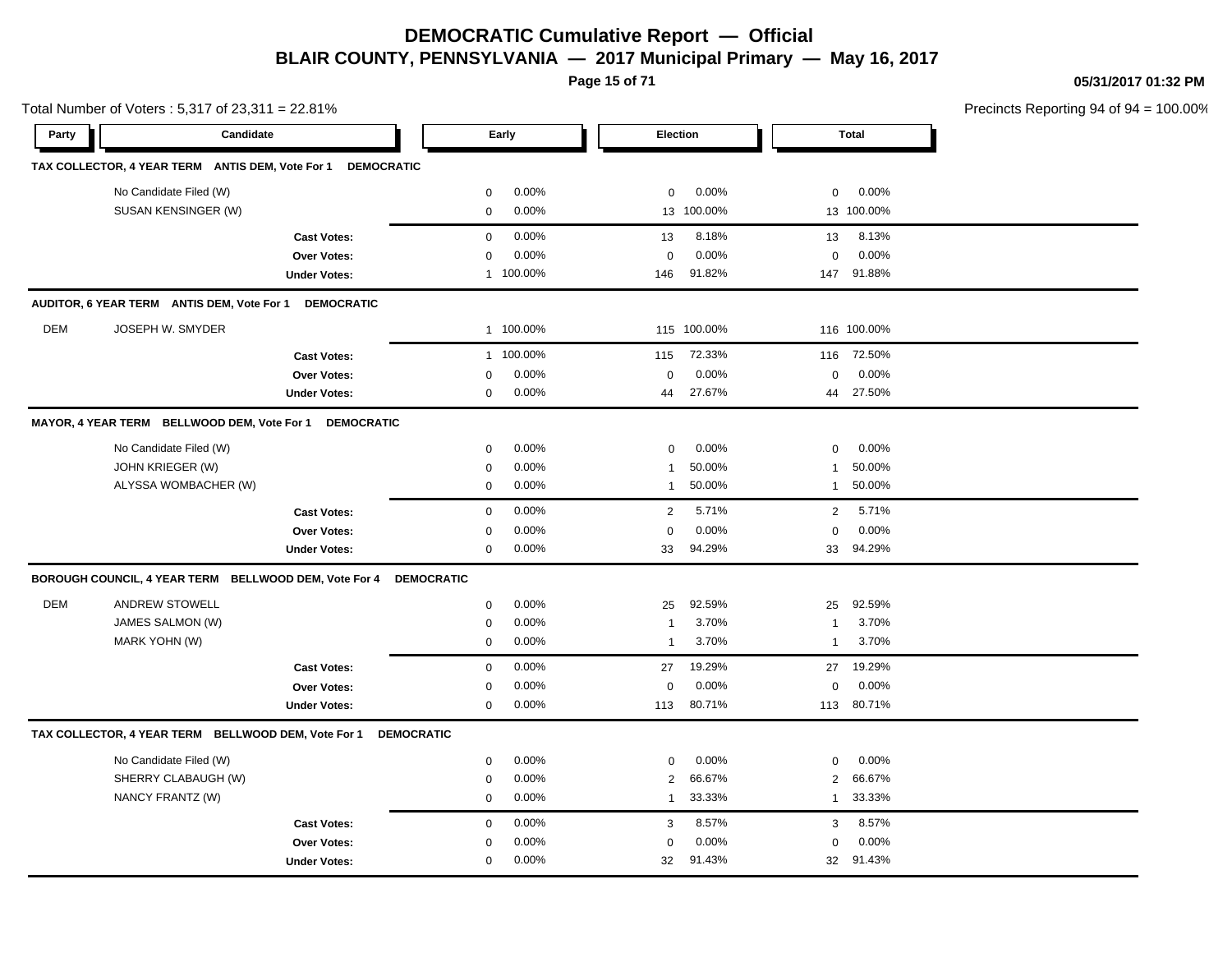**Page 16 of 71**

**05/31/2017 01:32 PM**

|       | Total Number of Voters: 5,317 of 23,311 = 22.81%           |                     |                   |           |                |             |                |              | Precincts Reporting 94 of 9 |
|-------|------------------------------------------------------------|---------------------|-------------------|-----------|----------------|-------------|----------------|--------------|-----------------------------|
| Party | Candidate                                                  |                     |                   | Early     | Election       |             |                | <b>Total</b> |                             |
|       | TOWNSHIP SUPERVISOR, 6 YEAR TERM BLAIR DEM, Vote For 1     |                     | <b>DEMOCRATIC</b> |           |                |             |                |              |                             |
|       | No Candidate Filed (W)                                     |                     | 0                 | 0.00%     | $\mathbf 0$    | 0.00%       | $\mathbf 0$    | 0.00%        |                             |
|       | ROBIN CADWALLADER (W)                                      |                     | $\overline{2}$    | 66.67%    | 3              | 20.00%      | 5              | 27.78%       |                             |
|       | PAUL AMIGH (W)                                             |                     | $\mathbf 0$       | 0.00%     | 11             | 73.33%      | 11             | 61.11%       |                             |
|       | David Neal (W)                                             |                     | $\overline{1}$    | 33.33%    | $\overline{1}$ | 6.67%       | $\overline{2}$ | 11.11%       |                             |
|       |                                                            | <b>Cast Votes:</b>  | 3                 | 75.00%    | 15             | 6.70%       | 18             | 7.89%        |                             |
|       |                                                            | Over Votes:         | $\Omega$          | 0.00%     | $\mathbf 0$    | 0.00%       | $\mathbf 0$    | 0.00%        |                             |
|       |                                                            | <b>Under Votes:</b> | $\mathbf{1}$      | 25.00%    | 209            | 93.30%      | 210            | 92.11%       |                             |
|       | TAX COLLECTOR, 4 YEAR TERM BLAIR DEM, Vote For 1           | <b>DEMOCRATIC</b>   |                   |           |                |             |                |              |                             |
|       | No Candidate Filed (W)                                     |                     | $\mathbf 0$       | 0.00%     | $\mathbf 0$    | 0.00%       | $\mathbf 0$    | 0.00%        |                             |
|       | SUSAN HAUPT (W)                                            |                     | $\mathbf 0$       | 0.00%     | 3              | 75.00%      | 3              | 75.00%       |                             |
|       | <b>MATT MICHRINA (W)</b>                                   |                     | $\mathbf 0$       | 0.00%     | $\overline{1}$ | 25.00%      | 1              | 25.00%       |                             |
|       |                                                            | <b>Cast Votes:</b>  | $\mathbf 0$       | 0.00%     | $\overline{4}$ | 1.79%       | $\overline{4}$ | 1.75%        |                             |
|       |                                                            | Over Votes:         | 0                 | 0.00%     | $\mathbf 0$    | 0.00%       | $\mathbf 0$    | 0.00%        |                             |
|       |                                                            | <b>Under Votes:</b> | $\overline{4}$    | 100.00%   | 220            | 98.21%      | 224            | 98.25%       |                             |
|       | AUDITOR, 6 YEAR TERM BLAIR DEM, Vote For 1                 | <b>DEMOCRATIC</b>   |                   |           |                |             |                |              |                             |
|       | No Candidate Filed (W)                                     |                     | $\mathbf 0$       | 0.00%     | $\mathbf 0$    | 0.00%       | 0              | 0.00%        |                             |
|       |                                                            | <b>Cast Votes:</b>  | $\mathbf 0$       | 0.00%     | 0              | 0.00%       | 0              | 0.00%        |                             |
|       |                                                            | Over Votes:         | $\mathbf 0$       | 0.00%     | $\Omega$       | 0.00%       | $\mathbf 0$    | 0.00%        |                             |
|       |                                                            | <b>Under Votes:</b> |                   | 4 100.00% |                | 224 100.00% |                | 228 100.00%  |                             |
|       | TOWNSHIP SUPERVISOR, 6 YEAR TERM CATHARINE DEM, Vote For 1 |                     | <b>DEMOCRATIC</b> |           |                |             |                |              |                             |
|       | No Candidate Filed (W)                                     |                     | $\mathbf 0$       | 0.00%     | $\mathbf 0$    | 0.00%       | $\mathbf 0$    | 0.00%        |                             |
|       | IMLER (W)                                                  |                     | $\mathbf 0$       | 0.00%     | $\overline{1}$ | 50.00%      | $\mathbf{1}$   | 50.00%       |                             |
|       | ELAINE SHAFER STROUD (W)                                   |                     | $\mathbf 0$       | 0.00%     | $\overline{1}$ | 50.00%      | $\mathbf{1}$   | 50.00%       |                             |
|       |                                                            | <b>Cast Votes:</b>  | $\mathbf 0$       | 0.00%     | 2              | 12.50%      |                | 2 12.50%     |                             |
|       |                                                            | Over Votes:         | 0                 | 0.00%     | $\mathbf 0$    | 0.00%       | $\mathbf 0$    | 0.00%        |                             |
|       |                                                            | <b>Under Votes:</b> | $\mathbf 0$       | 0.00%     | 14             | 87.50%      | 14             | 87.50%       |                             |
|       | TAX COLLECTOR, 4 YEAR TERM CATHARINE DEM, Vote For 1       |                     | <b>DEMOCRATIC</b> |           |                |             |                |              |                             |
|       | No Candidate Filed (W)                                     |                     | $\mathbf 0$       | 0.00%     | $\mathbf 0$    | 0.00%       | $\mathbf 0$    | 0.00%        |                             |
|       | MELISSA GUNNETT (W)                                        |                     | $\mathbf 0$       | 0.00%     |                | 5 100.00%   |                | 5 100.00%    |                             |
|       |                                                            | <b>Cast Votes:</b>  | $\mathbf 0$       | 0.00%     | 5              | 31.25%      |                | 5 31.25%     |                             |
|       |                                                            | Over Votes:         | $\mathbf 0$       | 0.00%     | $\Omega$       | 0.00%       | $\Omega$       | 0.00%        |                             |
|       |                                                            | <b>Under Votes:</b> | 0                 | 0.00%     | 11             | 68.75%      | 11             | 68.75%       |                             |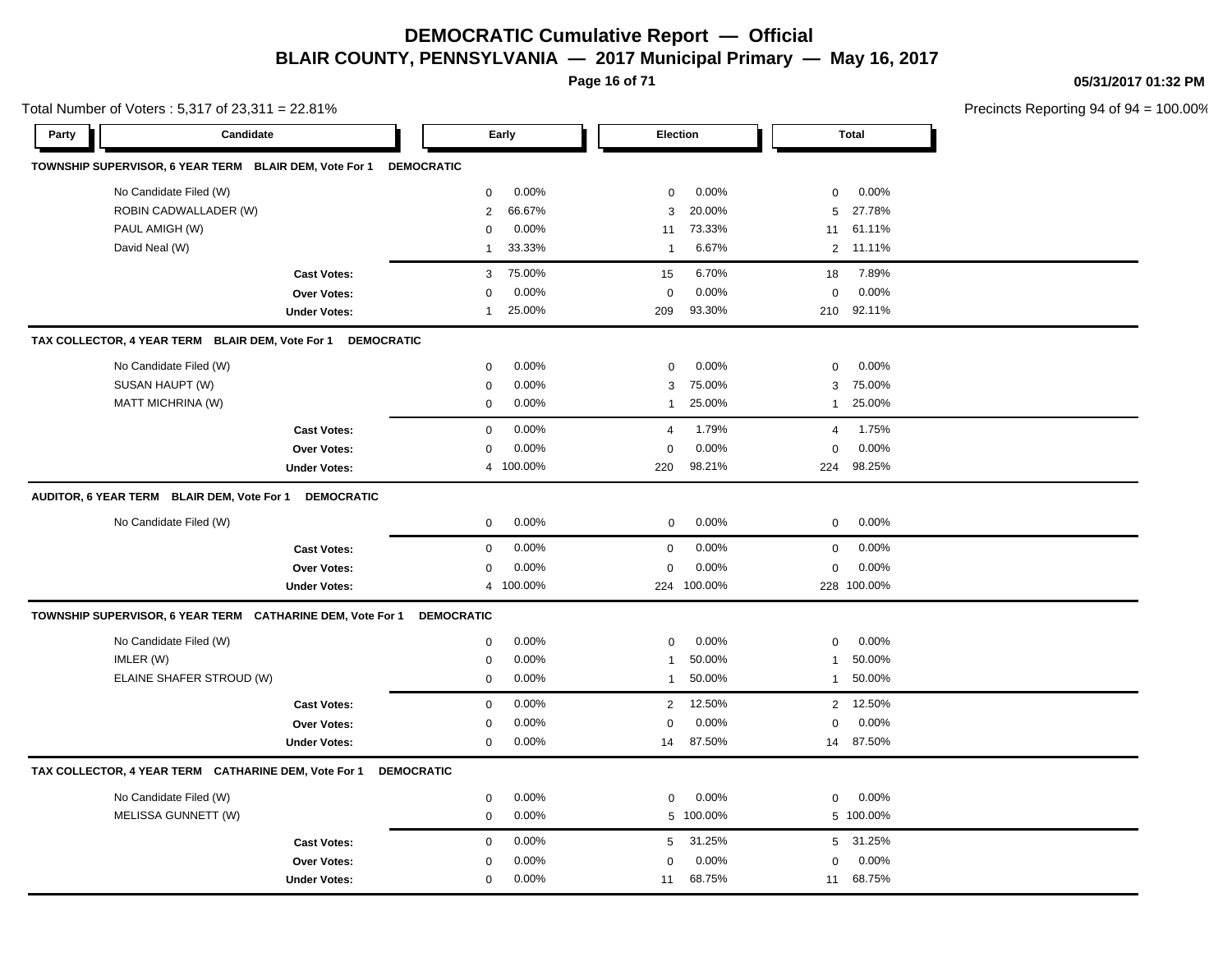**Page 17 of 71**

**05/31/2017 01:32 PM**

| Precincts Reporting 94 of $94 = 100.00\%$ |
|-------------------------------------------|

| Total Number of Voters: 5,317 of 23,311 = 22.81%          |                     |                   |          |                |                 |                | Precincts Reporting 94 of 94 |  |
|-----------------------------------------------------------|---------------------|-------------------|----------|----------------|-----------------|----------------|------------------------------|--|
| Candidate<br>Party                                        |                     |                   | Early    |                | <b>Election</b> |                | <b>Total</b>                 |  |
| AUDITOR, 6 YEAR TERM CATHARINE DEM, Vote For 1            | <b>DEMOCRATIC</b>   |                   |          |                |                 |                |                              |  |
| No Candidate Filed (W)                                    |                     | 0                 | 0.00%    | 0              | 0.00%           | 0              | 0.00%                        |  |
|                                                           | <b>Cast Votes:</b>  | $\mathbf 0$       | 0.00%    | $\mathbf 0$    | 0.00%           | 0              | 0.00%                        |  |
|                                                           | Over Votes:         | $\mathbf 0$       | 0.00%    | 0              | 0.00%           | 0              | 0.00%                        |  |
|                                                           | <b>Under Votes:</b> | $\mathbf 0$       | 0.00%    | 16             | 100.00%         |                | 16 100.00%                   |  |
| AUDITOR, 4 YEAR UNEXPIRED TERM CATHARINE DEM, Vote For 1  |                     | <b>DEMOCRATIC</b> |          |                |                 |                |                              |  |
| No Candidate Filed (W)                                    |                     | $\mathbf 0$       | 0.00%    | $\mathbf 0$    | 0.00%           | 0              | 0.00%                        |  |
|                                                           | <b>Cast Votes:</b>  | $\mathbf 0$       | 0.00%    | $\mathbf 0$    | 0.00%           | $\mathbf 0$    | 0.00%                        |  |
|                                                           | Over Votes:         | $\mathbf 0$       | 0.00%    | 0              | 0.00%           | $\mathbf 0$    | 0.00%                        |  |
|                                                           | <b>Under Votes:</b> | $\mathbf 0$       | 0.00%    | 16             | 100.00%         |                | 16 100.00%                   |  |
| BOROUGH COUNCIL, 4 YEAR TERM DUNCANSVILLE DEM, Vote For 3 |                     | <b>DEMOCRATIC</b> |          |                |                 |                |                              |  |
| No Candidate Filed (W)                                    |                     | $\mathbf 0$       | $0.00\%$ | $\mathbf 0$    | 0.00%           | $\mathbf 0$    | 0.00%                        |  |
| KENNY DAVIS (W)                                           |                     | $\mathbf 0$       | 0.00%    | 1              | 50.00%          | 1              | 50.00%                       |  |
| <b>KRISTINA GUTHRIE (W)</b>                               |                     | 0                 | 0.00%    | 1              | 50.00%          | 1              | 50.00%                       |  |
|                                                           | <b>Cast Votes:</b>  | $\mathbf 0$       | 0.00%    | 2              | 0.95%           | $\overline{2}$ | 0.91%                        |  |
|                                                           | Over Votes:         | $\Omega$          | 0.00%    | $\Omega$       | 0.00%           | $\mathbf 0$    | 0.00%                        |  |
|                                                           | <b>Under Votes:</b> | 9                 | 100.00%  | 208            | 99.05%          | 217            | 99.09%                       |  |
| TAX COLLECTOR, 4 YEAR TERM DUNCANSVILLE DEM, Vote For 1   |                     | <b>DEMOCRATIC</b> |          |                |                 |                |                              |  |
| No Candidate Filed (W)                                    |                     | $\mathbf 0$       | 0.00%    | $\mathbf 0$    | 0.00%           | 0              | 0.00%                        |  |
| <b>JOHN GORITY (W)</b>                                    |                     | $\mathbf 0$       | 0.00%    | $\overline{2}$ | 66.67%          | 2              | 66.67%                       |  |
| SHAW (W)                                                  |                     | 0                 | 0.00%    | $\mathbf{1}$   | 33.33%          | $\mathbf{1}$   | 33.33%                       |  |
|                                                           | <b>Cast Votes:</b>  | $\mathbf 0$       | 0.00%    | 3              | 4.29%           | 3              | 4.11%                        |  |
|                                                           | Over Votes:         | $\Omega$          | 0.00%    | $\Omega$       | 0.00%           | $\mathbf 0$    | 0.00%                        |  |
|                                                           | <b>Under Votes:</b> | 3                 | 100.00%  | 67             | 95.71%          | 70             | 95.89%                       |  |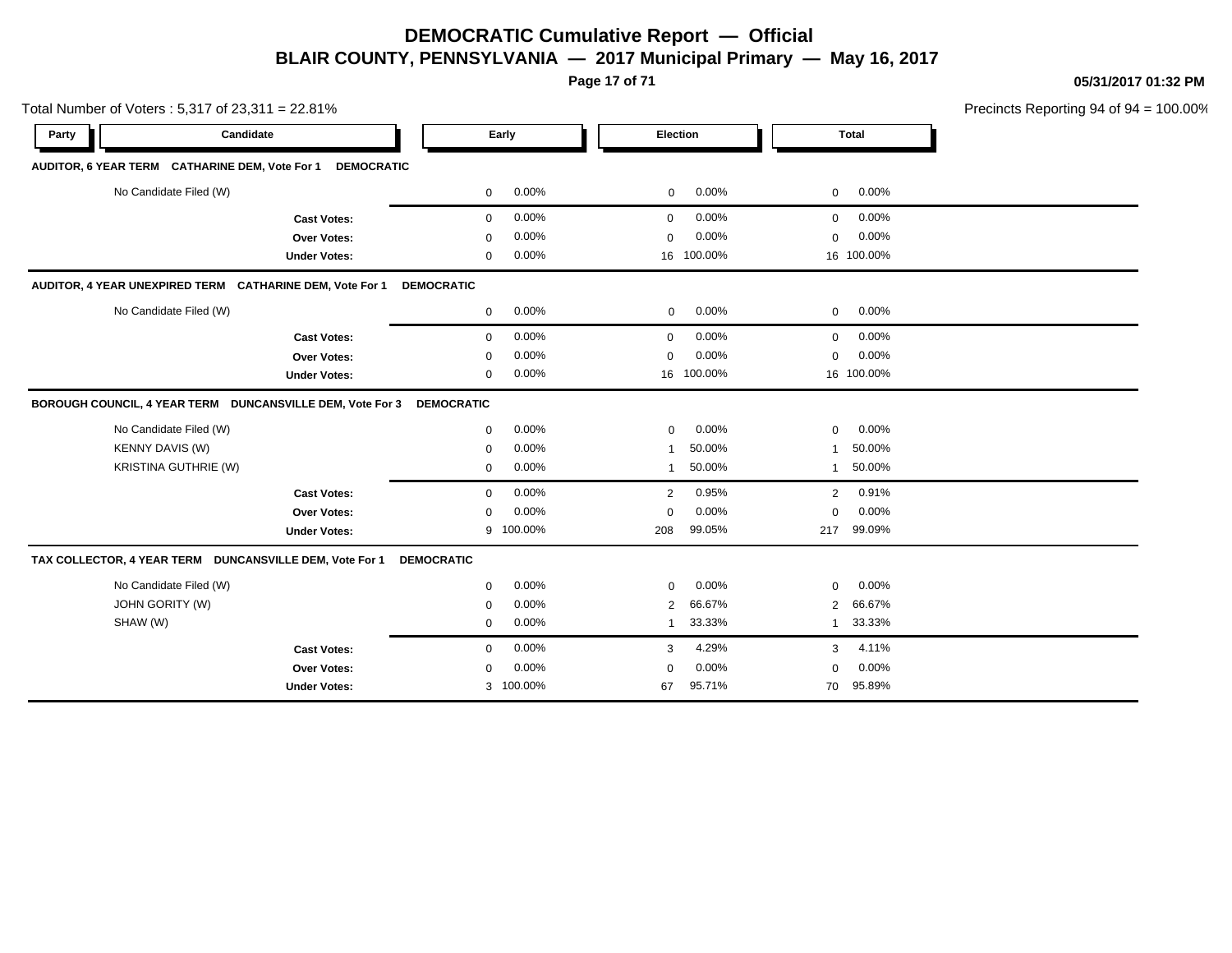**Page 18 of 71**

**05/31/2017 01:32 PM**

| Total Number of Voters : 5,317 of 23,311 = 22.81% |  |
|---------------------------------------------------|--|
|---------------------------------------------------|--|

| Candidate<br>Party                                                   | Early                   | Election                 | <b>Total</b>             |  |
|----------------------------------------------------------------------|-------------------------|--------------------------|--------------------------|--|
| TOWNSHIP SUPERVISOR, 6 YEAR TERM FRANKSTOWN DEM, Vote For 1          | <b>DEMOCRATIC</b>       |                          |                          |  |
| No Candidate Filed (W)                                               | 0.00%<br>$\mathbf 0$    | 0.00%<br>$\mathbf 0$     | 0.00%<br>$\mathbf 0$     |  |
| KENNETH WERTZ (W)                                                    | 100.00%<br>$\mathbf{1}$ | 53.33%<br>8              | 56.25%<br>9              |  |
| BRADY WERTZ (W)                                                      | 0.00%<br>0              | 6.67%<br>$\mathbf{1}$    | 6.25%<br>$\mathbf 1$     |  |
| <b>GREG WERSTIL (W)</b>                                              | 0.00%<br>$\mathbf 0$    | 13.33%<br>2              | 12.50%<br>2              |  |
| <b>KENNETH ERTZ (W)</b>                                              | 0.00%<br>$\mathbf 0$    | 6.67%<br>-1              | 6.25%                    |  |
| KIMBERLY FEDESCO (W)                                                 | 0.00%<br>0              | 6.67%<br>-1              | 6.25%                    |  |
| NICHOLAS MCCUNE (W)                                                  | 0.00%<br>$\mathbf 0$    | 13.33%<br>$\overline{2}$ | 2 12.50%                 |  |
| <b>Cast Votes:</b>                                                   | 14.29%<br>$\mathbf{1}$  | 5.08%<br>15              | 5.30%<br>16              |  |
| <b>Over Votes:</b>                                                   | 0.00%<br>$\mathbf 0$    | 0.00%<br>$\mathbf 0$     | 0.00%<br>$\mathbf 0$     |  |
| <b>Under Votes:</b>                                                  | 85.71%<br>6             | 94.92%<br>280            | 94.70%<br>286            |  |
| TAX COLLECTOR, 4 YEAR TERM FRANKSTOWN DEM, Vote For 1                | <b>DEMOCRATIC</b>       |                          |                          |  |
| No Candidate Filed (W)                                               | 0.00%<br>$\mathbf 0$    | 0.00%<br>$\mathbf 0$     | $\mathbf 0$<br>0.00%     |  |
| KATHRYN HILEMAN (W)                                                  | 100.00%<br>$\mathbf{1}$ | 80.00%<br>12             | 81.25%<br>13             |  |
| <b>BRENNEMAN (W)</b>                                                 | 0.00%<br>$\mathbf 0$    | 6.67%<br>$\mathbf{1}$    | 6.25%<br>-1              |  |
| NICHOLAS MCCUNE (W)                                                  | 0.00%<br>$\mathbf{0}$   | 13.33%<br>$\overline{2}$ | 12.50%<br>$\overline{2}$ |  |
| <b>Cast Votes:</b>                                                   | 14.29%<br>$\mathbf{1}$  | 5.08%<br>15              | 5.30%<br>16              |  |
| <b>Over Votes:</b>                                                   | 0.00%<br>0              | 0.00%<br>0               | 0.00%<br>0               |  |
| <b>Under Votes:</b>                                                  | 85.71%<br>6             | 94.92%<br>280            | 94.70%<br>286            |  |
| AUDITOR, 6 YEAR TERM FRANKSTOWN DEM, Vote For 1<br><b>DEMOCRATIC</b> |                         |                          |                          |  |
| No Candidate Filed (W)                                               | 0.00%<br>$\mathbf 0$    | 0.00%<br>$\mathbf 0$     | 0.00%<br>$\mathbf 0$     |  |
| JAMES BOCIANOWSKI (W)                                                | 0.00%<br>$\mathbf 0$    | 20.00%<br>$\mathbf{1}$   | 20.00%<br>$\mathbf 1$    |  |
| ANDREW GURMAN (W)                                                    | 0.00%<br>0              | 20.00%<br>$\mathbf{1}$   | 20.00%<br>$\mathbf 1$    |  |
| BETH HILEMAN (W)                                                     | 0.00%<br>$\mathbf 0$    | 20.00%<br>-1             | 20.00%<br>-1             |  |
| NICHOLAS MCCUNE (W)                                                  | 0.00%<br>0              | 2<br>40.00%              | 40.00%<br>$\overline{2}$ |  |
| <b>Cast Votes:</b>                                                   | 0.00%<br>0              | 1.69%<br>5               | 1.66%<br>5               |  |
| <b>Over Votes:</b>                                                   | 0.00%<br>$\Omega$       | 0.00%<br>$\Omega$        | 0.00%<br>$\Omega$        |  |
| <b>Under Votes:</b>                                                  | 7 100.00%               | 290<br>98.31%            | 98.34%<br>297            |  |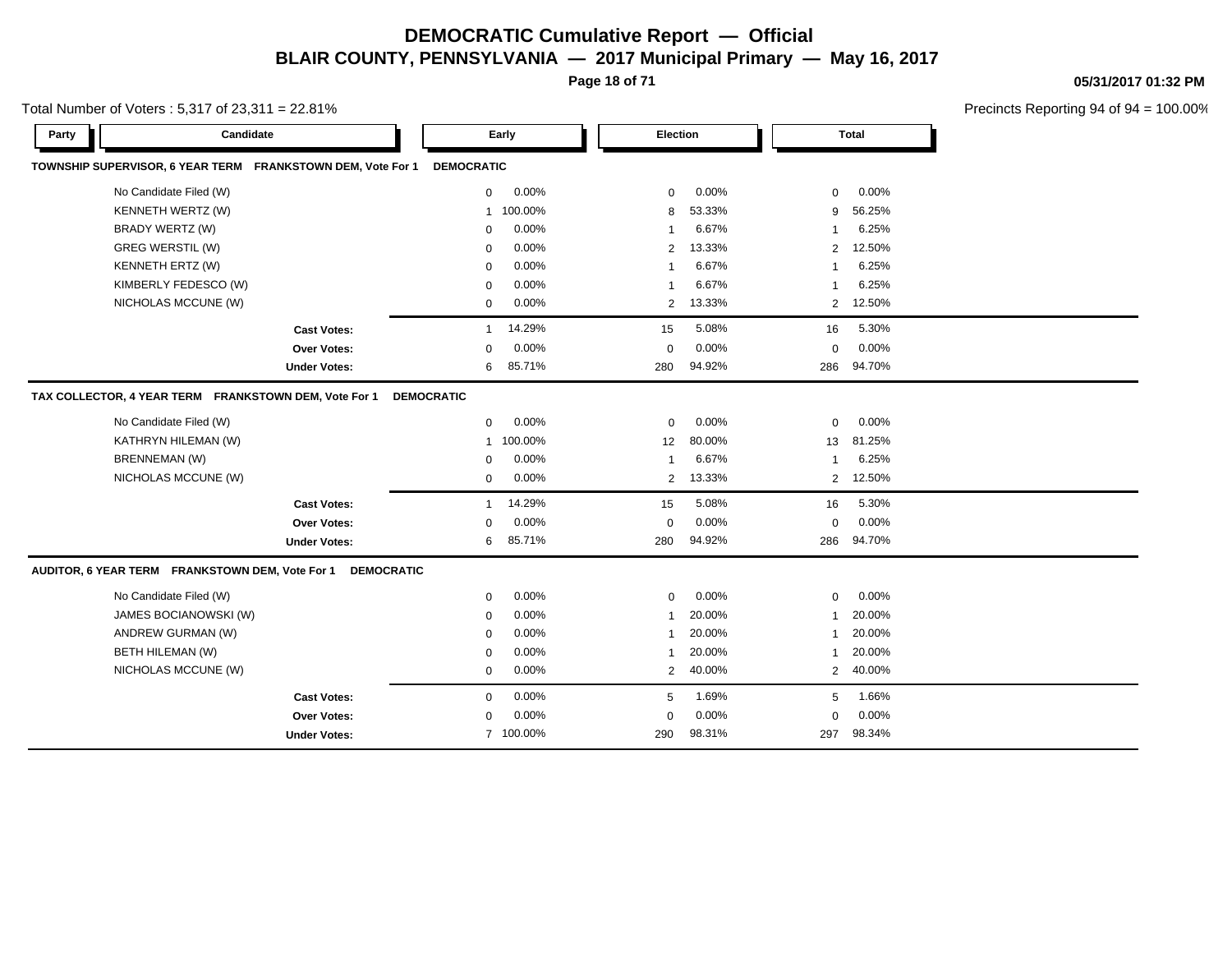**Page 19 of 71**

**05/31/2017 01:32 PM**

|            | Total Number of Voters: 5,317 of 23,311 = 22.81%            |                     |                   |           |                         |            |                |              | Precincts Reporting 94 of 9 |
|------------|-------------------------------------------------------------|---------------------|-------------------|-----------|-------------------------|------------|----------------|--------------|-----------------------------|
| Party      | Candidate                                                   |                     |                   | Early     |                         | Election   |                | <b>Total</b> |                             |
|            | TOWNSHIP SUPERVISOR, 6 YEAR TERM FREEDOM DEM, Vote For 1    |                     | <b>DEMOCRATIC</b> |           |                         |            |                |              |                             |
|            | No Candidate Filed (W)                                      |                     | 0                 | 0.00%     | $\mathbf 0$             | 0.00%      | 0              | 0.00%        |                             |
|            | ED BENDER (W)                                               |                     | 0                 | 0.00%     | $\overline{2}$          | 28.57%     | 2              | 28.57%       |                             |
|            | JEREMY FLAUGH (W)                                           |                     | $\pmb{0}$         | 0.00%     | 3                       | 42.86%     | 3              | 42.86%       |                             |
|            | DANIEL J GIARTH (W)                                         |                     | $\mathbf 0$       | 0.00%     | $\overline{1}$          | 14.29%     | $\mathbf{1}$   | 14.29%       |                             |
|            | TED SIMPSON (W)                                             |                     | $\mathbf 0$       | 0.00%     | $\mathbf{1}$            | 14.29%     |                | 1 14.29%     |                             |
|            |                                                             | <b>Cast Votes:</b>  | $\mathbf 0$       | 0.00%     | $\overline{7}$          | 7.07%      | $\overline{7}$ | 7.00%        |                             |
|            |                                                             | Over Votes:         | $\Omega$          | 0.00%     | $\Omega$                | 0.00%      | $\mathbf 0$    | 0.00%        |                             |
|            |                                                             | <b>Under Votes:</b> |                   | 1 100.00% | 92                      | 92.93%     | 93             | 93.00%       |                             |
|            | TAX COLLECTOR, 4 YEAR TERM FREEDOM DEM, Vote For 1          | <b>DEMOCRATIC</b>   |                   |           |                         |            |                |              |                             |
|            | No Candidate Filed (W)                                      |                     | $\mathbf 0$       | 0.00%     | $\mathbf 0$             | 0.00%      | $\mathbf 0$    | 0.00%        |                             |
|            | <b>HOLLY LINK (W)</b>                                       |                     | $\mathbf 0$       | 0.00%     | 3                       | 15.79%     | 3              | 15.79%       |                             |
|            | DON WAGNER (W)                                              |                     | 0                 | 0.00%     | $\overline{\mathbf{1}}$ | 5.26%      | -1             | 5.26%        |                             |
|            | <b>BRITTNEY GORMAN (W)</b>                                  |                     | 0                 | 0.00%     | 15                      | 78.95%     | 15             | 78.95%       |                             |
|            |                                                             | <b>Cast Votes:</b>  | $\mathbf 0$       | 0.00%     | 19                      | 19.19%     | 19             | 19.00%       |                             |
|            |                                                             | Over Votes:         | $\Omega$          | 0.00%     | $\Omega$                | 0.00%      | $\mathbf 0$    | 0.00%        |                             |
|            |                                                             | <b>Under Votes:</b> |                   | 1 100.00% | 80                      | 80.81%     | 81             | 81.00%       |                             |
|            | AUDITOR, 6 YEAR TERM FREEDOM DEM, Vote For 1                | <b>DEMOCRATIC</b>   |                   |           |                         |            |                |              |                             |
|            | No Candidate Filed (W)                                      |                     | $\mathbf 0$       | 0.00%     | $\mathbf 0$             | 0.00%      | $\mathbf 0$    | 0.00%        |                             |
|            |                                                             | <b>Cast Votes:</b>  | $\mathbf 0$       | 0.00%     | $\mathbf 0$             | 0.00%      | $\mathbf 0$    | 0.00%        |                             |
|            |                                                             | Over Votes:         | 0                 | 0.00%     | $\Omega$                | 0.00%      | $\mathbf 0$    | 0.00%        |                             |
|            |                                                             | <b>Under Votes:</b> |                   | 1 100.00% |                         | 99 100.00% |                | 100 100.00%  |                             |
|            | TOWNSHIP SUPERVISOR, 6 YEAR TERM GREENFIELD DEM, Vote For 1 |                     | <b>DEMOCRATIC</b> |           |                         |            |                |              |                             |
| <b>DEM</b> | JORDAN C. OLDHAM                                            |                     | 1                 | 100.00%   | 97                      | 81.51%     | 98             | 81.67%       |                             |
|            | CATHY DIBERT (W)                                            |                     | 0                 | 0.00%     | $\sqrt{5}$              | 4.20%      | 5              | 4.17%        |                             |
|            | ALAN CLAAR (W)                                              |                     | $\mathbf 0$       | 0.00%     | $\overline{\mathbf{1}}$ | 0.84%      | $\overline{1}$ | 0.83%        |                             |
|            | JOSEPH A KENNEDY (W)                                        |                     | 0                 | 0.00%     | $\overline{1}$          | 0.84%      | $\overline{1}$ | 0.83%        |                             |
|            | BILL LIGHTNER (W)                                           |                     | $\mathbf 0$       | 0.00%     | 3                       | 2.52%      | 3              | 2.50%        |                             |
|            | TROY MCMULLEN (W)                                           |                     | $\mathbf 0$       | 0.00%     | $\overline{1}$          | 0.84%      | $\mathbf{1}$   | 0.83%        |                             |
|            | MATT TREON (W)                                              |                     | $\mathbf 0$       | 0.00%     | 11                      | 9.24%      | 11             | 9.17%        |                             |
|            |                                                             | <b>Cast Votes:</b>  | $\mathbf{1}$      | 100.00%   | 119                     | 83.22%     | 120            | 83.33%       |                             |
|            |                                                             | Over Votes:         | $\mathbf 0$       | 0.00%     | 0                       | 0.00%      | 0              | 0.00%        |                             |
|            |                                                             | <b>Under Votes:</b> | 0                 | 0.00%     | 24                      | 16.78%     | 24             | 16.67%       |                             |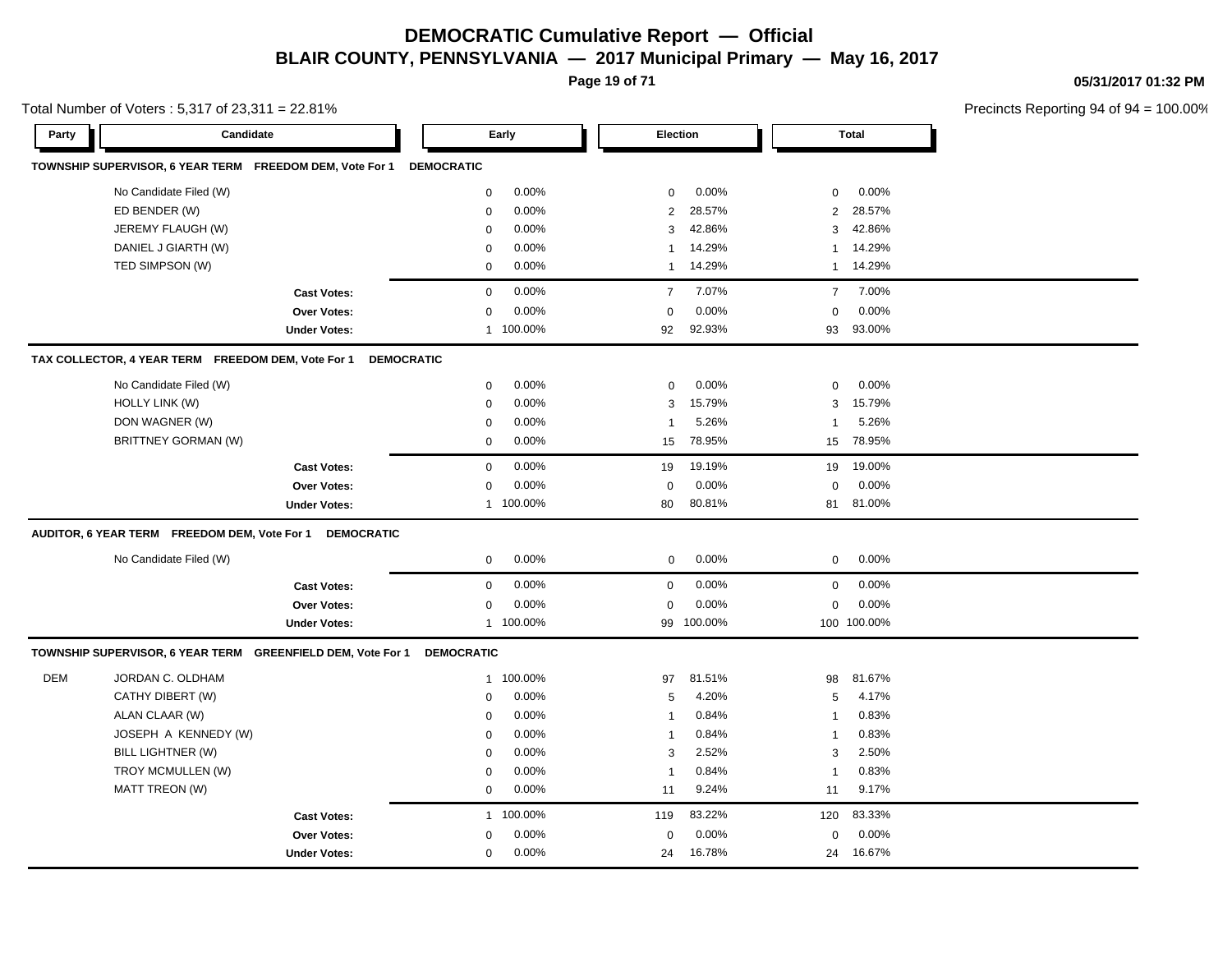**Page 20 of 71**

**05/31/2017 01:32 PM**

Precincts Reporting 94 of 94 = 100.00%

|            | $10$ at intermed of voters . 5,517 or 25,511 = 22.61%       |                     |                   |           |                |                 |                |              | Preditions Reporting 34 Or s |
|------------|-------------------------------------------------------------|---------------------|-------------------|-----------|----------------|-----------------|----------------|--------------|------------------------------|
| Party      | Candidate                                                   |                     |                   | Early     |                | <b>Election</b> |                | <b>Total</b> |                              |
|            | TOWNSHIP SUPERVISOR, 2 YEAR TERM GREENFIELD DEM, Vote For 1 |                     | <b>DEMOCRATIC</b> |           |                |                 |                |              |                              |
| <b>DEM</b> | JORDAN C. OLDHAM                                            |                     | $\mathbf{1}$      | 100.00%   | 97             | 85.09%          | 98             | 85.22%       |                              |
|            | ALAN CLAAR (W)                                              |                     | $\mathbf 0$       | 0.00%     | $\overline{1}$ | 0.88%           | -1             | 0.87%        |                              |
|            | KATHY DIBERT (W)                                            |                     | $\mathbf 0$       | 0.00%     | $\overline{2}$ | 1.75%           | 2              | 1.74%        |                              |
|            | JOSEPH A KENNEDY (W)                                        |                     | $\mathbf 0$       | 0.00%     | -1             | 0.88%           | -1             | 0.87%        |                              |
|            | BILL LIGHTNER (W)                                           |                     | $\mathbf 0$       | 0.00%     | 3              | 2.63%           | 3              | 2.61%        |                              |
|            | MATT TREON (W)                                              |                     | $\mathbf 0$       | 0.00%     | 10             | 8.77%           | 10             | 8.70%        |                              |
|            |                                                             | <b>Cast Votes:</b>  | $\mathbf{1}$      | 100.00%   | 114            | 79.72%          | 115            | 79.86%       |                              |
|            |                                                             | Over Votes:         | $\mathbf 0$       | 0.00%     | $\mathbf 0$    | 0.00%           | $\mathbf 0$    | 0.00%        |                              |
|            |                                                             | <b>Under Votes:</b> | 0                 | $0.00\%$  | 29             | 20.28%          | 29             | 20.14%       |                              |
|            | TAX COLLECTOR, 4 YEAR TERM GREENFIELD DEM, Vote For 1       |                     | <b>DEMOCRATIC</b> |           |                |                 |                |              |                              |
|            | No Candidate Filed (W)                                      |                     | $\mathbf 0$       | 0.00%     | 0              | 0.00%           | $\mathbf 0$    | 0.00%        |                              |
|            | CHRISTINE LESLIE (W)                                        |                     | $\mathbf 0$       | 0.00%     | 19             | 100.00%         |                | 19 100.00%   |                              |
|            |                                                             | <b>Cast Votes:</b>  | $\mathbf 0$       | 0.00%     | 19             | 13.29%          | 19             | 13.19%       |                              |
|            |                                                             | Over Votes:         | $\mathbf 0$       | 0.00%     | $\mathbf 0$    | 0.00%           | $\mathbf 0$    | 0.00%        |                              |
|            |                                                             | <b>Under Votes:</b> |                   | 1 100.00% | 124            | 86.71%          | 125            | 86.81%       |                              |
|            | AUDITOR, 6 YEAR TERM GREENFIELD DEM, Vote For 1 DEMOCRATIC  |                     |                   |           |                |                 |                |              |                              |
|            | No Candidate Filed (W)                                      |                     | 0                 | 0.00%     | 0              | 0.00%           | $\mathbf 0$    | 0.00%        |                              |
|            | CHRISTINE LESLIE (W)                                        |                     | $\mathbf 0$       | 0.00%     |                | 1 100.00%       |                | 1 100.00%    |                              |
|            |                                                             | <b>Cast Votes:</b>  | $\mathbf 0$       | 0.00%     | $\overline{1}$ | 0.70%           | $\mathbf{1}$   | 0.69%        |                              |
|            |                                                             | <b>Over Votes:</b>  | $\mathbf 0$       | 0.00%     | $\mathbf 0$    | 0.00%           | $\Omega$       | 0.00%        |                              |
|            |                                                             | <b>Under Votes:</b> |                   | 1 100.00% | 142            | 99.30%          | 143            | 99.31%       |                              |
|            | MAYOR, 4 YEAR TERM HOLLIDAYSBURG DEM, Vote For 1            | <b>DEMOCRATIC</b>   |                   |           |                |                 |                |              |                              |
| <b>DEM</b> | DAVID B. BAILEY                                             |                     | $\overline{7}$    | 77.78%    | 199            | 79.60%          | 206            | 79.54%       |                              |
|            | JOE DODSON (W)                                              |                     | 1                 | 11.11%    | 21             | 8.40%           | 22             | 8.49%        |                              |
|            | HOLLY GARNER (W)                                            |                     | $\mathbf 0$       | 0.00%     | $\overline{1}$ | 0.40%           | $\mathbf{1}$   | 0.39%        |                              |
|            | JEFFREY J KETNER (W)                                        |                     | 1                 | 11.11%    | 27             | 10.80%          | 28             | 10.81%       |                              |
|            | PATRICK PLUMMER (W)                                         |                     | $\mathbf 0$       | 0.00%     | 2              | 0.80%           | $\overline{2}$ | 0.77%        |                              |
|            |                                                             | <b>Cast Votes:</b>  | 9                 | 90.00%    | 250            | 82.24%          | 259            | 82.48%       |                              |
|            |                                                             | Over Votes:         | $\mathbf 0$       | 0.00%     | $\mathbf 0$    | 0.00%           | $\mathbf 0$    | 0.00%        |                              |
|            |                                                             | <b>Under Votes:</b> | $\mathbf{1}$      | 10.00%    | 54             | 17.76%          | 55             | 17.52%       |                              |
|            |                                                             |                     |                   |           |                |                 |                |              |                              |

Total Number of Voters  $\cdot$  5,317 of 23,311 = 22.81%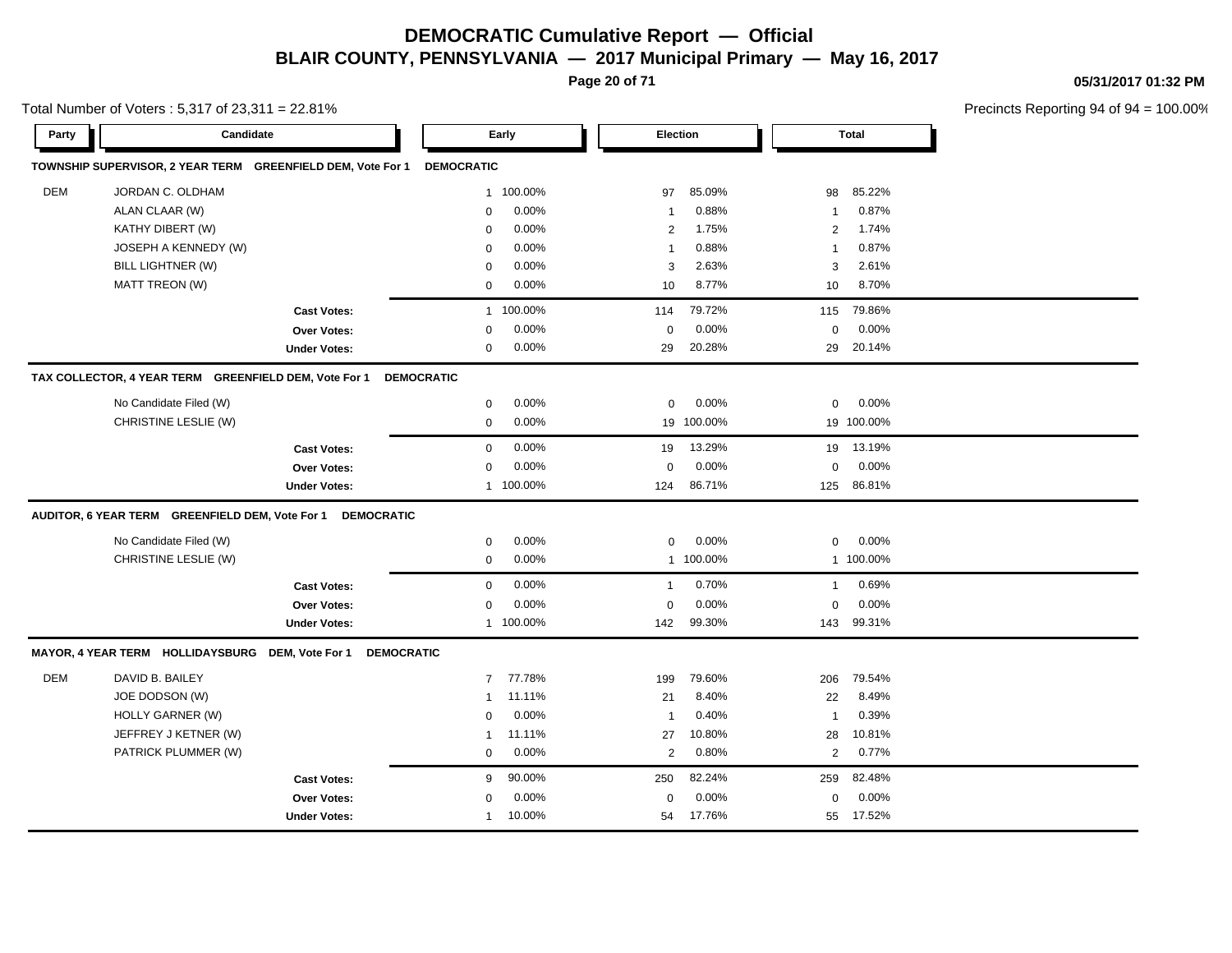**Page 21 of 71**

**05/31/2017 01:32 PM**

| Total Number of Voters : 5,317 of 23,311 = 22.81% |  |
|---------------------------------------------------|--|
|---------------------------------------------------|--|

| BOROUGH COUNCIL, 4 YEAR TERM HOLLIDAYSBURG WARD 2 DEM, Vote For 1<br><b>DEMOCRATIC</b><br>No Candidate Filed (W)<br>0.00%<br>0.00%<br>0<br>0.00%<br>$\mathbf 0$<br>$\mathbf 0$<br>PHILIP DELOZIER (W)<br>0.00%<br>16.67%<br>14.29%<br>$\mathbf 0$<br>1<br>-1<br>JOE DODSON (W)<br>0.00%<br>16.67%<br>14.29%<br>$\mathbf 0$<br>1<br>-1<br>MATTHEW EVANS (W)<br>0.00%<br>16.67%<br>14.29%<br>$\mathbf 0$<br>$\mathbf{1}$<br>$\mathbf{1}$<br>0.00%<br>Jeff Kettner (W)<br>100.00%<br>$\mathbf 0$<br>14.29%<br>$\mathbf{1}$<br>$\mathbf{1}$<br>PATRICK PLUMMER (W)<br>0.00%<br>2<br>33.33%<br>2<br>28.57%<br>$\mathbf 0$<br>PAUL PLUMMER (W)<br>0.00%<br>14.29%<br>16.67%<br>$\mathbf 0$<br>$\mathbf{1}$<br>$\mathbf{1}$<br>100.00%<br>11.54%<br>7 13.21%<br><b>Cast Votes:</b><br>$\mathbf{1}$<br>6<br>0.00%<br>0.00%<br>0.00%<br>$\mathbf 0$<br>$\mathbf 0$<br>0<br>Over Votes:<br>0.00%<br>88.46%<br>86.79%<br><b>Under Votes:</b><br>$\mathbf 0$<br>46<br>46<br>BOROUGH COUNCIL, 4 YEAR TERM HOLLIDAYSBURG WARD 4 DEM, Vote For 1<br><b>DEMOCRATIC</b><br>0.00%<br>0.00%<br>0.00%<br>No Candidate Filed (W)<br>$\mathbf 0$<br>$\mathbf 0$<br>$\mathbf 0$<br>50.00%<br>CHRISTOPHER SEYMOUR (W)<br>0.00%<br>3<br>50.00%<br>$\mathbf 0$<br>3<br>0.00%<br>16.67%<br>16.67%<br><b>BARLICK (W)</b><br>$\mathbf 0$<br>$\mathbf{1}$<br>$\mathbf{1}$<br>SEAN BURKE (W)<br>0.00%<br>16.67%<br>16.67%<br>$\mathbf 0$<br>$\mathbf{1}$<br>$\mathbf{1}$<br>JEFF KETNER (W)<br>0.00%<br>16.67%<br>16.67%<br>$\mathbf 0$<br>$\mathbf{1}$<br>$\mathbf{1}$<br>$\mathbf{0}$<br>0.00%<br>6<br>7.50%<br>7.32%<br>6<br><b>Cast Votes:</b><br>0.00%<br>0.00%<br>0<br>0.00%<br>$\mathbf 0$<br>Over Votes:<br>$\mathbf 0$<br>92.50%<br>92.68%<br>2 100.00%<br>76<br><b>Under Votes:</b><br>74<br>BOROUGH COUNCIL, 4 YEAR TERM HOLLIDAYSBURG WARD 6 DEM, Vote For 1<br><b>DEMOCRATIC</b><br>No Candidate Filed (W)<br>$\mathbf 0$<br>0.00%<br>$\mathsf 0$<br>0.00%<br>$\mathsf 0$<br>0.00%<br>JOYCE LOWE (W)<br>0.00%<br>75.00%<br>75.00%<br>$\mathbf 0$<br>3<br>3<br><b>BRENT OTTAWAY (W)</b><br>0.00%<br>25.00%<br>25.00%<br>$\mathbf 0$<br>$\mathbf{1}$<br>1<br>$\mathbf 0$<br>0.00%<br>17.39%<br>4 17.39%<br><b>Cast Votes:</b><br>$\overline{4}$<br>0.00%<br>0.00%<br>0.00%<br>$\mathbf 0$<br>0<br>0<br>Over Votes:<br>0.00%<br>82.61%<br>82.61%<br><b>Under Votes:</b><br>$\mathbf 0$<br>19<br>19<br>TAX COLLECTOR, 4 YEAR TERM HOLLIDAYSBURG DEM, Vote For 1<br><b>DEMOCRATIC</b><br>No Candidate Filed (W)<br>$\mathsf 0$<br>0.00%<br>$\mathbf 0$<br>0.00%<br>0<br>0.00%<br>DONNA CARSON (W)<br>0.00%<br>77.78%<br>77.78%<br>$\overline{7}$<br>$\overline{7}$<br>0<br>NIKKI IMHOFF (W)<br>0.00%<br>11.11%<br>11.11%<br>$\mathbf 0$<br>$\mathbf{1}$<br>-1<br>BERNIE SANDERS (W)<br>0.00%<br>11.11%<br>11.11%<br>$\mathbf 0$<br>$\mathbf{1}$<br>$\mathbf{1}$<br>0.00%<br>2.96%<br>2.87%<br>$\mathbf 0$<br>9<br>9<br><b>Cast Votes:</b><br>0.00%<br>0.00%<br>0.00%<br>$\mathbf 0$<br>$\mathbf 0$<br>0<br><b>Over Votes:</b><br>100.00%<br>97.04%<br>97.13%<br><b>Under Votes:</b><br>10<br>295<br>305 | Candidate<br>Party | Early | Election |  | <b>Total</b> |  |
|----------------------------------------------------------------------------------------------------------------------------------------------------------------------------------------------------------------------------------------------------------------------------------------------------------------------------------------------------------------------------------------------------------------------------------------------------------------------------------------------------------------------------------------------------------------------------------------------------------------------------------------------------------------------------------------------------------------------------------------------------------------------------------------------------------------------------------------------------------------------------------------------------------------------------------------------------------------------------------------------------------------------------------------------------------------------------------------------------------------------------------------------------------------------------------------------------------------------------------------------------------------------------------------------------------------------------------------------------------------------------------------------------------------------------------------------------------------------------------------------------------------------------------------------------------------------------------------------------------------------------------------------------------------------------------------------------------------------------------------------------------------------------------------------------------------------------------------------------------------------------------------------------------------------------------------------------------------------------------------------------------------------------------------------------------------------------------------------------------------------------------------------------------------------------------------------------------------------------------------------------------------------------------------------------------------------------------------------------------------------------------------------------------------------------------------------------------------------------------------------------------------------------------------------------------------------------------------------------------------------------------------------------------------------------------------------------------------------------------------------------------------------------------------------------------------------------------------------------------------------------------------------------------------------------------------------------------------------------------------------------------------------------------------------------------------------------------|--------------------|-------|----------|--|--------------|--|
|                                                                                                                                                                                                                                                                                                                                                                                                                                                                                                                                                                                                                                                                                                                                                                                                                                                                                                                                                                                                                                                                                                                                                                                                                                                                                                                                                                                                                                                                                                                                                                                                                                                                                                                                                                                                                                                                                                                                                                                                                                                                                                                                                                                                                                                                                                                                                                                                                                                                                                                                                                                                                                                                                                                                                                                                                                                                                                                                                                                                                                                                                  |                    |       |          |  |              |  |
|                                                                                                                                                                                                                                                                                                                                                                                                                                                                                                                                                                                                                                                                                                                                                                                                                                                                                                                                                                                                                                                                                                                                                                                                                                                                                                                                                                                                                                                                                                                                                                                                                                                                                                                                                                                                                                                                                                                                                                                                                                                                                                                                                                                                                                                                                                                                                                                                                                                                                                                                                                                                                                                                                                                                                                                                                                                                                                                                                                                                                                                                                  |                    |       |          |  |              |  |
|                                                                                                                                                                                                                                                                                                                                                                                                                                                                                                                                                                                                                                                                                                                                                                                                                                                                                                                                                                                                                                                                                                                                                                                                                                                                                                                                                                                                                                                                                                                                                                                                                                                                                                                                                                                                                                                                                                                                                                                                                                                                                                                                                                                                                                                                                                                                                                                                                                                                                                                                                                                                                                                                                                                                                                                                                                                                                                                                                                                                                                                                                  |                    |       |          |  |              |  |
|                                                                                                                                                                                                                                                                                                                                                                                                                                                                                                                                                                                                                                                                                                                                                                                                                                                                                                                                                                                                                                                                                                                                                                                                                                                                                                                                                                                                                                                                                                                                                                                                                                                                                                                                                                                                                                                                                                                                                                                                                                                                                                                                                                                                                                                                                                                                                                                                                                                                                                                                                                                                                                                                                                                                                                                                                                                                                                                                                                                                                                                                                  |                    |       |          |  |              |  |
|                                                                                                                                                                                                                                                                                                                                                                                                                                                                                                                                                                                                                                                                                                                                                                                                                                                                                                                                                                                                                                                                                                                                                                                                                                                                                                                                                                                                                                                                                                                                                                                                                                                                                                                                                                                                                                                                                                                                                                                                                                                                                                                                                                                                                                                                                                                                                                                                                                                                                                                                                                                                                                                                                                                                                                                                                                                                                                                                                                                                                                                                                  |                    |       |          |  |              |  |
|                                                                                                                                                                                                                                                                                                                                                                                                                                                                                                                                                                                                                                                                                                                                                                                                                                                                                                                                                                                                                                                                                                                                                                                                                                                                                                                                                                                                                                                                                                                                                                                                                                                                                                                                                                                                                                                                                                                                                                                                                                                                                                                                                                                                                                                                                                                                                                                                                                                                                                                                                                                                                                                                                                                                                                                                                                                                                                                                                                                                                                                                                  |                    |       |          |  |              |  |
|                                                                                                                                                                                                                                                                                                                                                                                                                                                                                                                                                                                                                                                                                                                                                                                                                                                                                                                                                                                                                                                                                                                                                                                                                                                                                                                                                                                                                                                                                                                                                                                                                                                                                                                                                                                                                                                                                                                                                                                                                                                                                                                                                                                                                                                                                                                                                                                                                                                                                                                                                                                                                                                                                                                                                                                                                                                                                                                                                                                                                                                                                  |                    |       |          |  |              |  |
|                                                                                                                                                                                                                                                                                                                                                                                                                                                                                                                                                                                                                                                                                                                                                                                                                                                                                                                                                                                                                                                                                                                                                                                                                                                                                                                                                                                                                                                                                                                                                                                                                                                                                                                                                                                                                                                                                                                                                                                                                                                                                                                                                                                                                                                                                                                                                                                                                                                                                                                                                                                                                                                                                                                                                                                                                                                                                                                                                                                                                                                                                  |                    |       |          |  |              |  |
|                                                                                                                                                                                                                                                                                                                                                                                                                                                                                                                                                                                                                                                                                                                                                                                                                                                                                                                                                                                                                                                                                                                                                                                                                                                                                                                                                                                                                                                                                                                                                                                                                                                                                                                                                                                                                                                                                                                                                                                                                                                                                                                                                                                                                                                                                                                                                                                                                                                                                                                                                                                                                                                                                                                                                                                                                                                                                                                                                                                                                                                                                  |                    |       |          |  |              |  |
|                                                                                                                                                                                                                                                                                                                                                                                                                                                                                                                                                                                                                                                                                                                                                                                                                                                                                                                                                                                                                                                                                                                                                                                                                                                                                                                                                                                                                                                                                                                                                                                                                                                                                                                                                                                                                                                                                                                                                                                                                                                                                                                                                                                                                                                                                                                                                                                                                                                                                                                                                                                                                                                                                                                                                                                                                                                                                                                                                                                                                                                                                  |                    |       |          |  |              |  |
|                                                                                                                                                                                                                                                                                                                                                                                                                                                                                                                                                                                                                                                                                                                                                                                                                                                                                                                                                                                                                                                                                                                                                                                                                                                                                                                                                                                                                                                                                                                                                                                                                                                                                                                                                                                                                                                                                                                                                                                                                                                                                                                                                                                                                                                                                                                                                                                                                                                                                                                                                                                                                                                                                                                                                                                                                                                                                                                                                                                                                                                                                  |                    |       |          |  |              |  |
|                                                                                                                                                                                                                                                                                                                                                                                                                                                                                                                                                                                                                                                                                                                                                                                                                                                                                                                                                                                                                                                                                                                                                                                                                                                                                                                                                                                                                                                                                                                                                                                                                                                                                                                                                                                                                                                                                                                                                                                                                                                                                                                                                                                                                                                                                                                                                                                                                                                                                                                                                                                                                                                                                                                                                                                                                                                                                                                                                                                                                                                                                  |                    |       |          |  |              |  |
|                                                                                                                                                                                                                                                                                                                                                                                                                                                                                                                                                                                                                                                                                                                                                                                                                                                                                                                                                                                                                                                                                                                                                                                                                                                                                                                                                                                                                                                                                                                                                                                                                                                                                                                                                                                                                                                                                                                                                                                                                                                                                                                                                                                                                                                                                                                                                                                                                                                                                                                                                                                                                                                                                                                                                                                                                                                                                                                                                                                                                                                                                  |                    |       |          |  |              |  |
|                                                                                                                                                                                                                                                                                                                                                                                                                                                                                                                                                                                                                                                                                                                                                                                                                                                                                                                                                                                                                                                                                                                                                                                                                                                                                                                                                                                                                                                                                                                                                                                                                                                                                                                                                                                                                                                                                                                                                                                                                                                                                                                                                                                                                                                                                                                                                                                                                                                                                                                                                                                                                                                                                                                                                                                                                                                                                                                                                                                                                                                                                  |                    |       |          |  |              |  |
|                                                                                                                                                                                                                                                                                                                                                                                                                                                                                                                                                                                                                                                                                                                                                                                                                                                                                                                                                                                                                                                                                                                                                                                                                                                                                                                                                                                                                                                                                                                                                                                                                                                                                                                                                                                                                                                                                                                                                                                                                                                                                                                                                                                                                                                                                                                                                                                                                                                                                                                                                                                                                                                                                                                                                                                                                                                                                                                                                                                                                                                                                  |                    |       |          |  |              |  |
|                                                                                                                                                                                                                                                                                                                                                                                                                                                                                                                                                                                                                                                                                                                                                                                                                                                                                                                                                                                                                                                                                                                                                                                                                                                                                                                                                                                                                                                                                                                                                                                                                                                                                                                                                                                                                                                                                                                                                                                                                                                                                                                                                                                                                                                                                                                                                                                                                                                                                                                                                                                                                                                                                                                                                                                                                                                                                                                                                                                                                                                                                  |                    |       |          |  |              |  |
|                                                                                                                                                                                                                                                                                                                                                                                                                                                                                                                                                                                                                                                                                                                                                                                                                                                                                                                                                                                                                                                                                                                                                                                                                                                                                                                                                                                                                                                                                                                                                                                                                                                                                                                                                                                                                                                                                                                                                                                                                                                                                                                                                                                                                                                                                                                                                                                                                                                                                                                                                                                                                                                                                                                                                                                                                                                                                                                                                                                                                                                                                  |                    |       |          |  |              |  |
|                                                                                                                                                                                                                                                                                                                                                                                                                                                                                                                                                                                                                                                                                                                                                                                                                                                                                                                                                                                                                                                                                                                                                                                                                                                                                                                                                                                                                                                                                                                                                                                                                                                                                                                                                                                                                                                                                                                                                                                                                                                                                                                                                                                                                                                                                                                                                                                                                                                                                                                                                                                                                                                                                                                                                                                                                                                                                                                                                                                                                                                                                  |                    |       |          |  |              |  |
|                                                                                                                                                                                                                                                                                                                                                                                                                                                                                                                                                                                                                                                                                                                                                                                                                                                                                                                                                                                                                                                                                                                                                                                                                                                                                                                                                                                                                                                                                                                                                                                                                                                                                                                                                                                                                                                                                                                                                                                                                                                                                                                                                                                                                                                                                                                                                                                                                                                                                                                                                                                                                                                                                                                                                                                                                                                                                                                                                                                                                                                                                  |                    |       |          |  |              |  |
|                                                                                                                                                                                                                                                                                                                                                                                                                                                                                                                                                                                                                                                                                                                                                                                                                                                                                                                                                                                                                                                                                                                                                                                                                                                                                                                                                                                                                                                                                                                                                                                                                                                                                                                                                                                                                                                                                                                                                                                                                                                                                                                                                                                                                                                                                                                                                                                                                                                                                                                                                                                                                                                                                                                                                                                                                                                                                                                                                                                                                                                                                  |                    |       |          |  |              |  |
|                                                                                                                                                                                                                                                                                                                                                                                                                                                                                                                                                                                                                                                                                                                                                                                                                                                                                                                                                                                                                                                                                                                                                                                                                                                                                                                                                                                                                                                                                                                                                                                                                                                                                                                                                                                                                                                                                                                                                                                                                                                                                                                                                                                                                                                                                                                                                                                                                                                                                                                                                                                                                                                                                                                                                                                                                                                                                                                                                                                                                                                                                  |                    |       |          |  |              |  |
|                                                                                                                                                                                                                                                                                                                                                                                                                                                                                                                                                                                                                                                                                                                                                                                                                                                                                                                                                                                                                                                                                                                                                                                                                                                                                                                                                                                                                                                                                                                                                                                                                                                                                                                                                                                                                                                                                                                                                                                                                                                                                                                                                                                                                                                                                                                                                                                                                                                                                                                                                                                                                                                                                                                                                                                                                                                                                                                                                                                                                                                                                  |                    |       |          |  |              |  |
|                                                                                                                                                                                                                                                                                                                                                                                                                                                                                                                                                                                                                                                                                                                                                                                                                                                                                                                                                                                                                                                                                                                                                                                                                                                                                                                                                                                                                                                                                                                                                                                                                                                                                                                                                                                                                                                                                                                                                                                                                                                                                                                                                                                                                                                                                                                                                                                                                                                                                                                                                                                                                                                                                                                                                                                                                                                                                                                                                                                                                                                                                  |                    |       |          |  |              |  |
|                                                                                                                                                                                                                                                                                                                                                                                                                                                                                                                                                                                                                                                                                                                                                                                                                                                                                                                                                                                                                                                                                                                                                                                                                                                                                                                                                                                                                                                                                                                                                                                                                                                                                                                                                                                                                                                                                                                                                                                                                                                                                                                                                                                                                                                                                                                                                                                                                                                                                                                                                                                                                                                                                                                                                                                                                                                                                                                                                                                                                                                                                  |                    |       |          |  |              |  |
|                                                                                                                                                                                                                                                                                                                                                                                                                                                                                                                                                                                                                                                                                                                                                                                                                                                                                                                                                                                                                                                                                                                                                                                                                                                                                                                                                                                                                                                                                                                                                                                                                                                                                                                                                                                                                                                                                                                                                                                                                                                                                                                                                                                                                                                                                                                                                                                                                                                                                                                                                                                                                                                                                                                                                                                                                                                                                                                                                                                                                                                                                  |                    |       |          |  |              |  |
|                                                                                                                                                                                                                                                                                                                                                                                                                                                                                                                                                                                                                                                                                                                                                                                                                                                                                                                                                                                                                                                                                                                                                                                                                                                                                                                                                                                                                                                                                                                                                                                                                                                                                                                                                                                                                                                                                                                                                                                                                                                                                                                                                                                                                                                                                                                                                                                                                                                                                                                                                                                                                                                                                                                                                                                                                                                                                                                                                                                                                                                                                  |                    |       |          |  |              |  |
|                                                                                                                                                                                                                                                                                                                                                                                                                                                                                                                                                                                                                                                                                                                                                                                                                                                                                                                                                                                                                                                                                                                                                                                                                                                                                                                                                                                                                                                                                                                                                                                                                                                                                                                                                                                                                                                                                                                                                                                                                                                                                                                                                                                                                                                                                                                                                                                                                                                                                                                                                                                                                                                                                                                                                                                                                                                                                                                                                                                                                                                                                  |                    |       |          |  |              |  |
|                                                                                                                                                                                                                                                                                                                                                                                                                                                                                                                                                                                                                                                                                                                                                                                                                                                                                                                                                                                                                                                                                                                                                                                                                                                                                                                                                                                                                                                                                                                                                                                                                                                                                                                                                                                                                                                                                                                                                                                                                                                                                                                                                                                                                                                                                                                                                                                                                                                                                                                                                                                                                                                                                                                                                                                                                                                                                                                                                                                                                                                                                  |                    |       |          |  |              |  |
|                                                                                                                                                                                                                                                                                                                                                                                                                                                                                                                                                                                                                                                                                                                                                                                                                                                                                                                                                                                                                                                                                                                                                                                                                                                                                                                                                                                                                                                                                                                                                                                                                                                                                                                                                                                                                                                                                                                                                                                                                                                                                                                                                                                                                                                                                                                                                                                                                                                                                                                                                                                                                                                                                                                                                                                                                                                                                                                                                                                                                                                                                  |                    |       |          |  |              |  |
|                                                                                                                                                                                                                                                                                                                                                                                                                                                                                                                                                                                                                                                                                                                                                                                                                                                                                                                                                                                                                                                                                                                                                                                                                                                                                                                                                                                                                                                                                                                                                                                                                                                                                                                                                                                                                                                                                                                                                                                                                                                                                                                                                                                                                                                                                                                                                                                                                                                                                                                                                                                                                                                                                                                                                                                                                                                                                                                                                                                                                                                                                  |                    |       |          |  |              |  |
|                                                                                                                                                                                                                                                                                                                                                                                                                                                                                                                                                                                                                                                                                                                                                                                                                                                                                                                                                                                                                                                                                                                                                                                                                                                                                                                                                                                                                                                                                                                                                                                                                                                                                                                                                                                                                                                                                                                                                                                                                                                                                                                                                                                                                                                                                                                                                                                                                                                                                                                                                                                                                                                                                                                                                                                                                                                                                                                                                                                                                                                                                  |                    |       |          |  |              |  |
|                                                                                                                                                                                                                                                                                                                                                                                                                                                                                                                                                                                                                                                                                                                                                                                                                                                                                                                                                                                                                                                                                                                                                                                                                                                                                                                                                                                                                                                                                                                                                                                                                                                                                                                                                                                                                                                                                                                                                                                                                                                                                                                                                                                                                                                                                                                                                                                                                                                                                                                                                                                                                                                                                                                                                                                                                                                                                                                                                                                                                                                                                  |                    |       |          |  |              |  |
|                                                                                                                                                                                                                                                                                                                                                                                                                                                                                                                                                                                                                                                                                                                                                                                                                                                                                                                                                                                                                                                                                                                                                                                                                                                                                                                                                                                                                                                                                                                                                                                                                                                                                                                                                                                                                                                                                                                                                                                                                                                                                                                                                                                                                                                                                                                                                                                                                                                                                                                                                                                                                                                                                                                                                                                                                                                                                                                                                                                                                                                                                  |                    |       |          |  |              |  |
|                                                                                                                                                                                                                                                                                                                                                                                                                                                                                                                                                                                                                                                                                                                                                                                                                                                                                                                                                                                                                                                                                                                                                                                                                                                                                                                                                                                                                                                                                                                                                                                                                                                                                                                                                                                                                                                                                                                                                                                                                                                                                                                                                                                                                                                                                                                                                                                                                                                                                                                                                                                                                                                                                                                                                                                                                                                                                                                                                                                                                                                                                  |                    |       |          |  |              |  |
|                                                                                                                                                                                                                                                                                                                                                                                                                                                                                                                                                                                                                                                                                                                                                                                                                                                                                                                                                                                                                                                                                                                                                                                                                                                                                                                                                                                                                                                                                                                                                                                                                                                                                                                                                                                                                                                                                                                                                                                                                                                                                                                                                                                                                                                                                                                                                                                                                                                                                                                                                                                                                                                                                                                                                                                                                                                                                                                                                                                                                                                                                  |                    |       |          |  |              |  |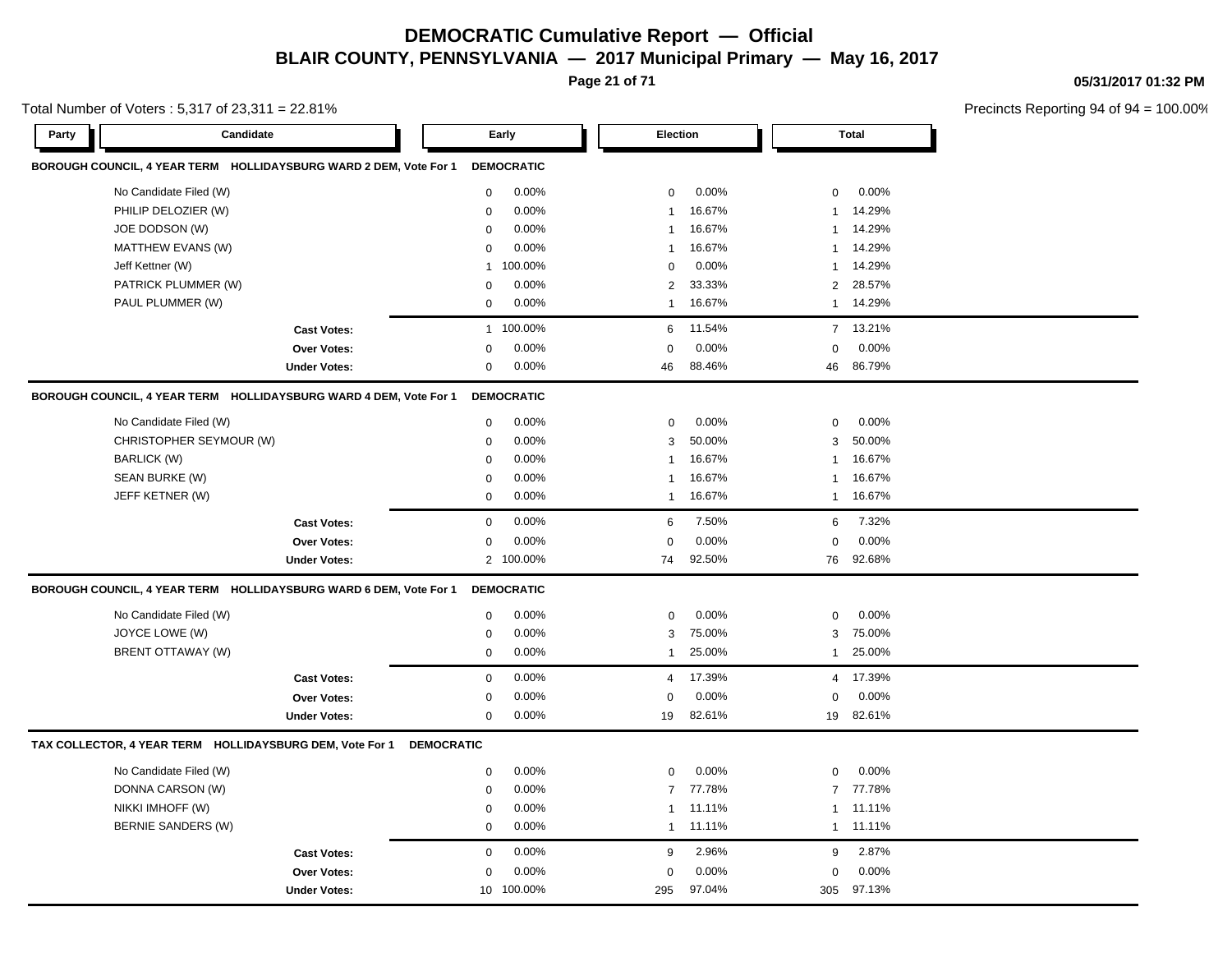**Page 22 of 71**

**05/31/2017 01:32 PM**

| Total Number of Voters: 5,317 of 23,311 = 22.81%  |                         |                                                               |                   |           |                |            |                |              | Precincts Reporting 94 of 94 |
|---------------------------------------------------|-------------------------|---------------------------------------------------------------|-------------------|-----------|----------------|------------|----------------|--------------|------------------------------|
| Party                                             | Candidate               |                                                               |                   | Early     | Election       |            |                | <b>Total</b> |                              |
|                                                   |                         | TOWNSHIP SUPERVISOR, 6 YEAR TERM HUSTON DEM, Vote For 1       | <b>DEMOCRATIC</b> |           |                |            |                |              |                              |
|                                                   | No Candidate Filed (W)  |                                                               | 0                 | 0.00%     | $\mathbf 0$    | 0.00%      | $\mathbf 0$    | 0.00%        |                              |
|                                                   | <b>GERALD BAKER (W)</b> |                                                               | 0                 | 0.00%     | $\mathbf{1}$   | 16.67%     | 1              | 16.67%       |                              |
|                                                   | MELVIN EDWARDS (W)      |                                                               | 0                 | 0.00%     | 5              | 83.33%     | 5              | 83.33%       |                              |
|                                                   |                         | <b>Cast Votes:</b>                                            | 0                 | 0.00%     | 6              | 24.00%     | 6              | 22.22%       |                              |
|                                                   |                         | Over Votes:                                                   | 0                 | 0.00%     | $\Omega$       | 0.00%      | $\Omega$       | 0.00%        |                              |
|                                                   |                         | <b>Under Votes:</b>                                           |                   | 2 100.00% | 19             | 76.00%     | 21             | 77.78%       |                              |
| TAX COLLECTOR, 4 YEAR TERM HUSTON DEM, Vote For 1 |                         |                                                               | <b>DEMOCRATIC</b> |           |                |            |                |              |                              |
|                                                   | No Candidate Filed (W)  |                                                               | 0                 | 0.00%     | $\mathbf 0$    | 0.00%      | $\mathbf 0$    | 0.00%        |                              |
|                                                   | NICOLE L STOLTFUS (W)   |                                                               | $\mathbf 0$       | 0.00%     |                | 1 100.00%  |                | 1 100.00%    |                              |
|                                                   |                         | <b>Cast Votes:</b>                                            | 0                 | 0.00%     | $\mathbf{1}$   | 4.00%      | $\mathbf{1}$   | 3.70%        |                              |
|                                                   |                         | Over Votes:                                                   | $\mathbf 0$       | 0.00%     | $\Omega$       | 0.00%      | $\mathbf 0$    | 0.00%        |                              |
|                                                   |                         | <b>Under Votes:</b>                                           |                   | 2 100.00% | 24             | 96.00%     | 26             | 96.30%       |                              |
|                                                   |                         | AUDITOR, 6 YEAR TERM HUSTON DEM, Vote For 1 DEMOCRATIC        |                   |           |                |            |                |              |                              |
|                                                   | No Candidate Filed (W)  |                                                               | 0                 | 0.00%     | $\mathbf 0$    | 0.00%      | 0              | 0.00%        |                              |
|                                                   |                         | <b>Cast Votes:</b>                                            | $\mathbf 0$       | 0.00%     | $\mathbf 0$    | 0.00%      | $\mathbf 0$    | 0.00%        |                              |
|                                                   |                         | Over Votes:                                                   | $\mathbf 0$       | 0.00%     | $\mathbf 0$    | 0.00%      | $\mathbf 0$    | 0.00%        |                              |
|                                                   |                         | <b>Under Votes:</b>                                           |                   | 2 100.00% |                | 25 100.00% |                | 27 100.00%   |                              |
|                                                   |                         | TOWNSHIP SUPERVISOR, 6 YEAR TERM JUNIATA DEM, Vote For 1      | <b>DEMOCRATIC</b> |           |                |            |                |              |                              |
|                                                   | No Candidate Filed (W)  |                                                               | $\mathbf 0$       | 0.00%     | $\mathbf 0$    | 0.00%      | $\mathbf 0$    | 0.00%        |                              |
|                                                   | CALEB SALYARDS (W)      |                                                               | 0                 | 0.00%     | $\overline{2}$ | 100.00%    |                | 2 100.00%    |                              |
|                                                   |                         | <b>Cast Votes:</b>                                            | 0                 | 0.00%     | 2              | 7.41%      | $\overline{2}$ | 7.41%        |                              |
|                                                   |                         | Over Votes:                                                   | 0                 | 0.00%     | $\mathbf 0$    | 0.00%      | $\mathbf 0$    | 0.00%        |                              |
|                                                   |                         | <b>Under Votes:</b>                                           | 0                 | 0.00%     | 25             | 92.59%     | 25             | 92.59%       |                              |
|                                                   |                         | TAX COLLECTOR, 4 YEAR TERM JUNIATA DEM, Vote For 1 DEMOCRATIC |                   |           |                |            |                |              |                              |
|                                                   | No Candidate Filed (W)  |                                                               | 0                 | 0.00%     | $\mathbf 0$    | 0.00%      | $\mathbf 0$    | 0.00%        |                              |
|                                                   | CONNIE JACKSON (W)      |                                                               | $\mathbf 0$       | 0.00%     | 3              | 100.00%    |                | 3 100.00%    |                              |
|                                                   |                         | <b>Cast Votes:</b>                                            | 0                 | 0.00%     | 3              | 11.11%     |                | 3 11.11%     |                              |
|                                                   |                         | Over Votes:                                                   | 0                 | 0.00%     | $\mathbf 0$    | 0.00%      | $\Omega$       | 0.00%        |                              |
|                                                   |                         | <b>Under Votes:</b>                                           | $\mathbf 0$       | 0.00%     | 24             | 88.89%     | 24             | 88.89%       |                              |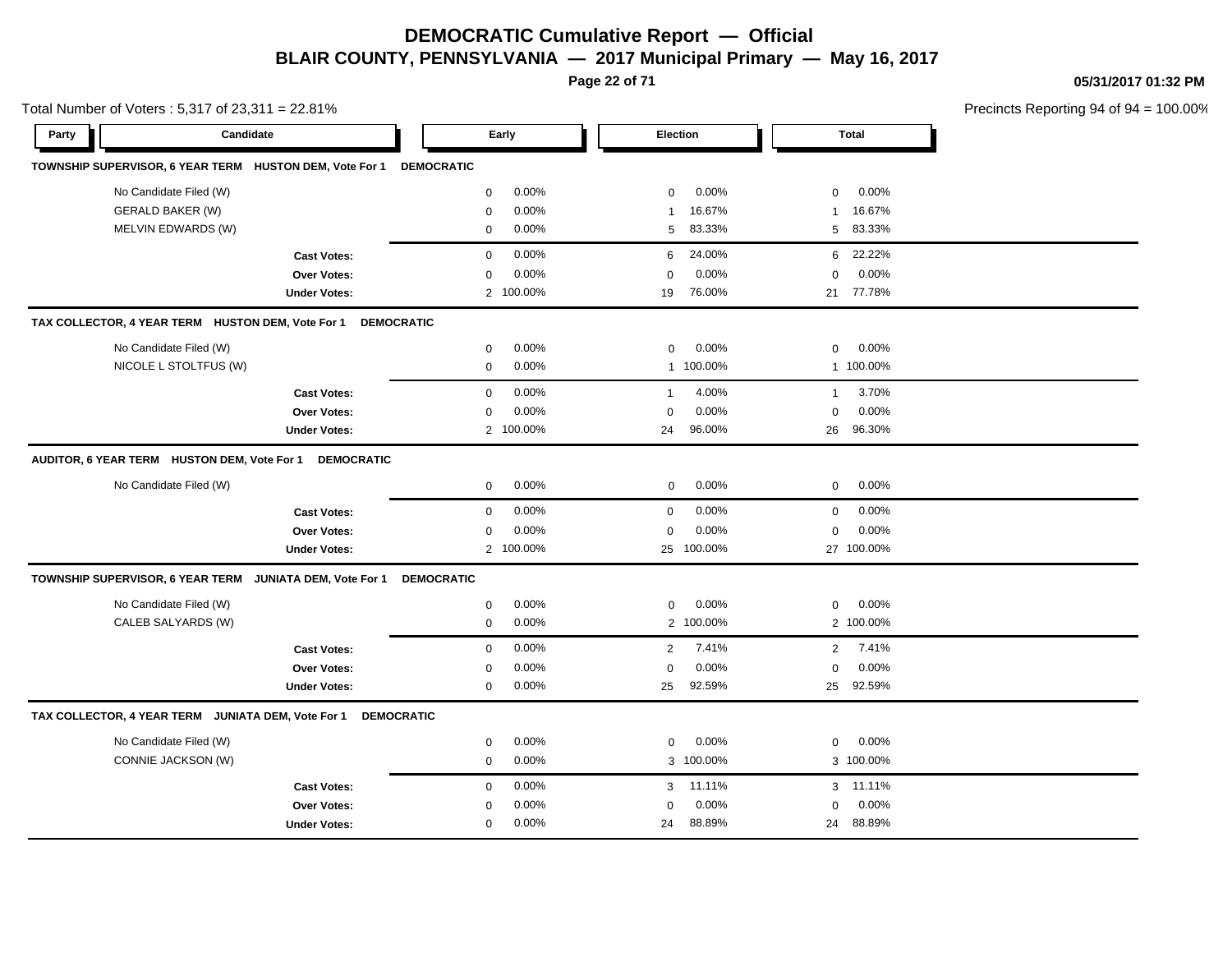**Page 23 of 71**

**05/31/2017 01:32 PM**

eporting 94 of 94 =  $100.00\%$ 

|       | Total Number of Voters: 5,317 of 23,311 = 22.81%                  |                                           |                   |           |                   |         |              |              | <b>Precincts Reportin</b> |
|-------|-------------------------------------------------------------------|-------------------------------------------|-------------------|-----------|-------------------|---------|--------------|--------------|---------------------------|
| Party |                                                                   | Candidate                                 |                   | Early     | Election          |         |              | <b>Total</b> |                           |
|       | AUDITOR, 6 YEAR TERM JUNIATA DEM, Vote For 1                      | <b>DEMOCRATIC</b>                         |                   |           |                   |         |              |              |                           |
|       | No Candidate Filed (W)                                            |                                           | 0                 | 0.00%     | $\mathbf 0$       | 0.00%   | 0            | 0.00%        |                           |
|       |                                                                   |                                           | $\mathbf 0$       | 0.00%     | $\mathbf 0$       | 0.00%   | $\mathbf 0$  | 0.00%        |                           |
|       |                                                                   | <b>Cast Votes:</b>                        |                   | 0.00%     |                   | 0.00%   |              | 0.00%        |                           |
|       |                                                                   | <b>Over Votes:</b><br><b>Under Votes:</b> | 0<br>0            | 0.00%     | $\mathbf 0$<br>27 | 100.00% | $\mathbf 0$  | 27 100.00%   |                           |
|       | TOWNSHIP SUPERVISOR, 6 YEAR TERM LOGAN DEM, Vote For 2 DEMOCRATIC |                                           |                   |           |                   |         |              |              |                           |
|       |                                                                   |                                           |                   |           |                   |         |              |              |                           |
|       | No Candidate Filed (W)                                            |                                           | 0                 | 0.00%     | 0                 | 0.00%   | 0            | 0.00%        |                           |
|       | <b>BO ALBRIGHT (W)</b>                                            |                                           | 0                 | 0.00%     | -1                | 0.46%   | 1            | 0.44%        |                           |
|       | JEFF BLAKE (W)                                                    |                                           | 0                 | 0.00%     |                   | 0.46%   | $\mathbf{1}$ | 0.44%        |                           |
|       | RON HELLER (W)                                                    |                                           | 2                 | 25.00%    | 77                | 35.16%  | 79           | 34.80%       |                           |
|       | ED KRUSE (W)                                                      |                                           | 0                 | 0.00%     | -1                | 0.46%   | $\mathbf{1}$ | 0.44%        |                           |
|       | MCCLURREEEEEE (W)                                                 |                                           | 0                 | 0.00%     | -1                | 0.46%   | $\mathbf{1}$ | 0.44%        |                           |
|       | CHRIS PETEUIL (W)                                                 |                                           | 0                 | 0.00%     | -1                | 0.46%   | $\mathbf{1}$ | 0.44%        |                           |
|       | JAMES PATTERSON (W)                                               |                                           | 4                 | 50.00%    | 73                | 33.33%  | 77           | 33.92%       |                           |
|       | DEANPAT (W)                                                       |                                           | 0                 | 0.00%     | $\overline{1}$    | 0.46%   | $\mathbf{1}$ | 0.44%        |                           |
|       | FRONTINO (W)                                                      |                                           | 0                 | 0.00%     | -1                | 0.46%   | $\mathbf{1}$ | 0.44%        |                           |
|       | ANGEL STROH (W)                                                   |                                           | 0                 | 0.00%     |                   | 0.46%   | $\mathbf{1}$ | 0.44%        |                           |
|       | DAVID RHOA (W)                                                    |                                           | $\overline{2}$    | 25.00%    | 61                | 27.85%  | 63           | 27.75%       |                           |
|       |                                                                   | <b>Cast Votes:</b>                        | 8                 | 19.05%    | 219               | 18.56%  | 227          | 18.58%       |                           |
|       |                                                                   | <b>Over Votes:</b>                        | 0                 | 0.00%     | $\mathbf 0$       | 0.00%   | $\mathbf 0$  | 0.00%        |                           |
|       |                                                                   | <b>Under Votes:</b>                       | 34                | 80.95%    | 961               | 81.44%  | 995          | 81.42%       |                           |
|       | TAX COLLECTOR, 4 YEAR TERM LOGAN DEM, Vote For 1                  |                                           | <b>DEMOCRATIC</b> |           |                   |         |              |              |                           |
|       | No Candidate Filed (W)                                            |                                           | 0                 | 0.00%     | $\mathbf 0$       | 0.00%   | 0            | 0.00%        |                           |
|       | CHRISTINA BLAKE (W)                                               |                                           |                   | 3 100.00% | 39                | 88.64%  | 42           | 89.36%       |                           |
|       | GARY T DAVIS (W)                                                  |                                           | 0                 | 0.00%     | $\mathbf{1}$      | 2.27%   | $\mathbf{1}$ | 2.13%        |                           |
|       | RON DEFRANGO (W)                                                  |                                           | 0                 | 0.00%     | 2                 | 4.55%   | 2            | 4.26%        |                           |
|       | <b>BEN MILLIRON (W)</b>                                           |                                           | 0                 | 0.00%     | -1                | 2.27%   | 1            | 2.13%        |                           |
|       | <b>ROBIN REESE (W)</b>                                            |                                           | 0                 | 0.00%     | $\mathbf{1}$      | 2.27%   | $\mathbf{1}$ | 2.13%        |                           |
|       |                                                                   | <b>Cast Votes:</b>                        | 3                 | 14.29%    | 44                | 7.46%   | 47           | 7.69%        |                           |
|       |                                                                   | <b>Over Votes:</b>                        | 0                 | 0.00%     | $\mathbf 0$       | 0.00%   | 0            | 0.00%        |                           |

546 92.54%

546 564 92.54% 92.31%

Under Votes: 18 05.71%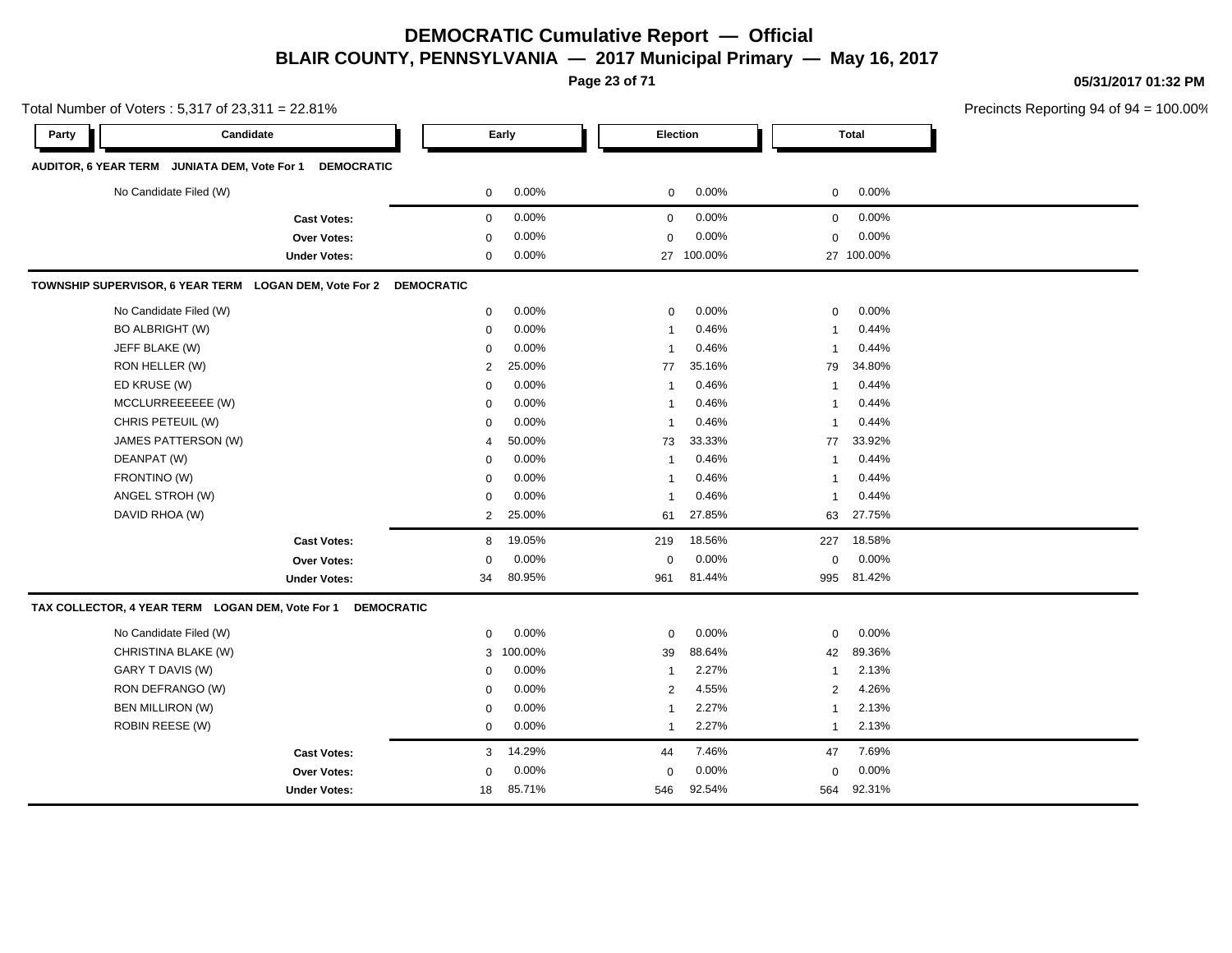**Page 24 of 71**

**05/31/2017 01:32 PM**

|            | Total Number of Voters: 5,317 of 23,311 = 22.81%                      |                         |                         |                         | Precincts Reporting 94 of 94 |
|------------|-----------------------------------------------------------------------|-------------------------|-------------------------|-------------------------|------------------------------|
| Party      | Candidate                                                             | Early                   | <b>Election</b>         | <b>Total</b>            |                              |
|            | AUDITOR, 6 YEAR TERM LOGAN DEM, Vote For 1<br><b>DEMOCRATIC</b>       |                         |                         |                         |                              |
|            | No Candidate Filed (W)                                                | 0.00%<br>0              | 0.00%<br>$\mathbf 0$    | 0.00%<br>$\mathbf 0$    |                              |
|            | GARY T DAVIS (W)                                                      | 0.00%<br>$\mathbf 0$    | 7.14%<br>$\overline{1}$ | 6.67%<br>$\mathbf 1$    |                              |
| HELLER (W) |                                                                       | 0.00%<br>$\mathbf 0$    | 7.14%<br>$\overline{1}$ | 6.67%<br>$\overline{1}$ |                              |
|            | LISA NOEL (W)                                                         | 1 100.00%               | 85.71%<br>12            | 86.67%<br>13            |                              |
|            | <b>Cast Votes:</b>                                                    | 4.76%<br>$\overline{1}$ | 2.37%<br>14             | 2.45%<br>15             |                              |
|            | Over Votes:                                                           | 0.00%<br>0              | 0.00%<br>$\mathbf 0$    | 0.00%<br>$\mathbf 0$    |                              |
|            | <b>Under Votes:</b>                                                   | 95.24%<br>20            | 97.63%<br>576           | 97.55%<br>596           |                              |
|            | MAYOR, 4 YEAR TERM MARTINSBURG DEM, Vote For 1<br><b>DEMOCRATIC</b>   |                         |                         |                         |                              |
|            | No Candidate Filed (W)                                                | 0.00%<br>0              | 0.00%<br>0              | 0.00%<br>$\mathbf 0$    |                              |
|            | <b>Cast Votes:</b>                                                    | 0.00%<br>0              | $\mathbf 0$<br>0.00%    | 0.00%<br>$\mathbf 0$    |                              |
|            | Over Votes:                                                           | 0.00%<br>0              | 0.00%<br>$\mathbf 0$    | 0.00%<br>$\mathbf 0$    |                              |
|            | <b>Under Votes:</b>                                                   | 3 100.00%               | 64 100.00%              | 67 100.00%              |                              |
|            | BOROUGH COUNCIL, 4 YEAR TERM MARTINSBURG DEM, Vote For 4              | <b>DEMOCRATIC</b>       |                         |                         |                              |
|            | No Candidate Filed (W)                                                | 0.00%<br>0              | 0.00%<br>$\mathbf 0$    | 0.00%<br>$\mathbf 0$    |                              |
|            | <b>Cast Votes:</b>                                                    | 0.00%<br>0              | 0.00%<br>$\mathbf 0$    | 0.00%<br>$\mathbf 0$    |                              |
|            | Over Votes:                                                           | 0.00%<br>0              | 0.00%<br>$\mathbf 0$    | 0.00%<br>$\mathbf 0$    |                              |
|            | <b>Under Votes:</b>                                                   | 12 100.00%              | 100.00%<br>256          | 268 100.00%             |                              |
|            | TAX COLLECTOR, 4 YEAR TERM MARTINSBURG DEM, Vote For 1                | <b>DEMOCRATIC</b>       |                         |                         |                              |
|            | No Candidate Filed (W)                                                | 0.00%<br>0              | 0.00%<br>$\mathbf 0$    | 0.00%<br>0              |                              |
|            | <b>MARIAH STILES (W)</b>                                              | 0.00%<br>0              | 1 100.00%               | 1 100.00%               |                              |
|            | <b>Cast Votes:</b>                                                    | 0.00%<br>0              | 1.56%<br>$\mathbf{1}$   | 1.49%<br>$\mathbf{1}$   |                              |
|            | Over Votes:                                                           | 0.00%<br>0              | 0.00%<br>$\mathbf 0$    | 0.00%<br>$\mathbf 0$    |                              |
|            | <b>Under Votes:</b>                                                   | 3 100.00%               | 98.44%<br>63            | 98.51%<br>66            |                              |
|            | AUDITOR, 6 YEAR TERM MARTINSBURG DEM, Vote For 1<br><b>DEMOCRATIC</b> |                         |                         |                         |                              |
|            | No Candidate Filed (W)                                                | 0.00%<br>0              | 0.00%<br>$\mathbf 0$    | 0.00%<br>$\mathbf 0$    |                              |
|            | <b>Cast Votes:</b>                                                    | 0.00%<br>0              | 0.00%<br>$\mathbf 0$    | 0.00%<br>$\mathbf 0$    |                              |
|            | Over Votes:                                                           | 0.00%<br>0              | 0.00%<br>$\Omega$       | 0.00%<br>$\mathbf 0$    |                              |
|            | <b>Under Votes:</b>                                                   | 3 100.00%               | 64 100.00%              | 67 100.00%              |                              |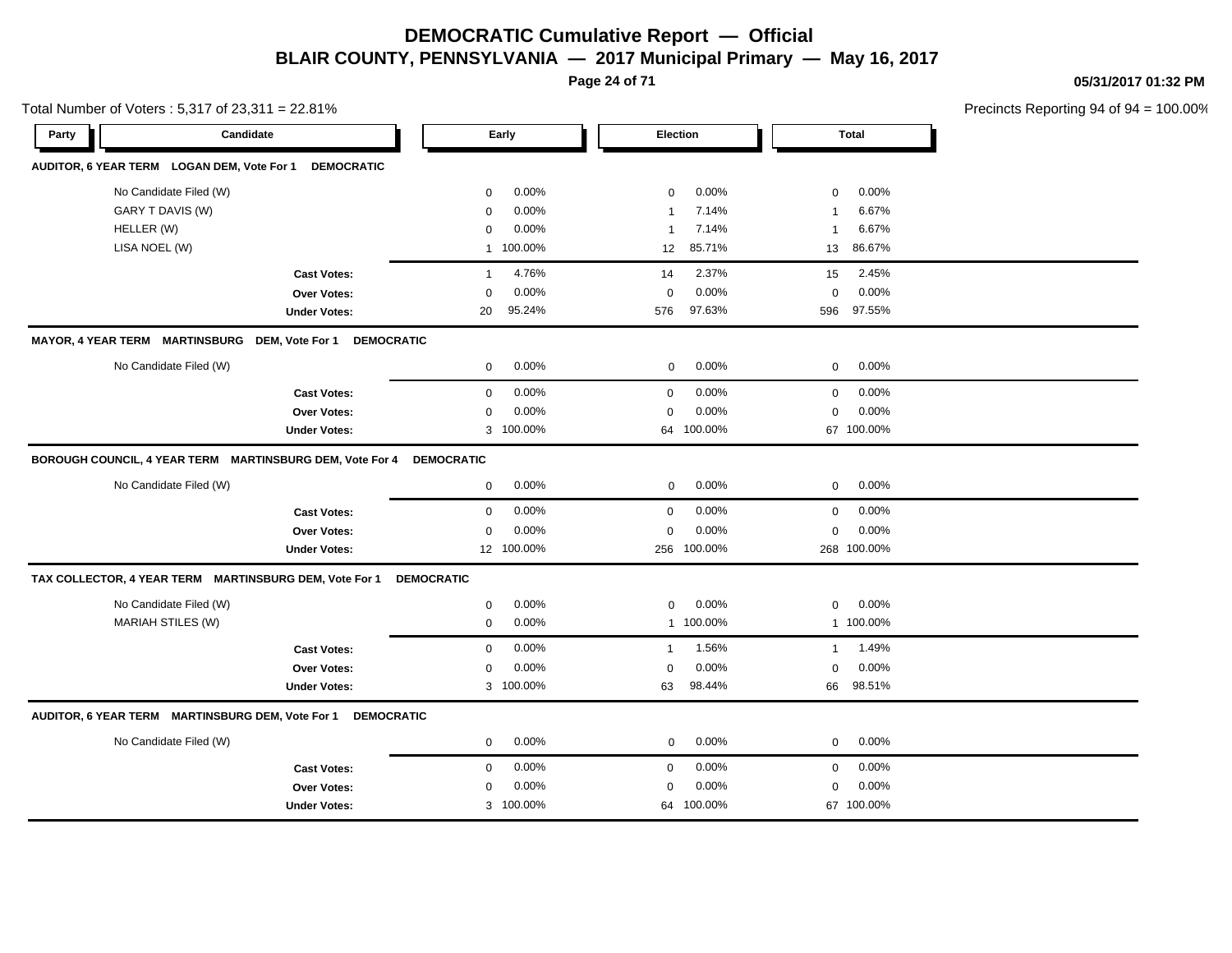**Page 25 of 71**

**05/31/2017 01:32 PM**

|       | Total Number of Voters: 5,317 of 23,311 = 22.81%           |                                                                 |                   |           |                |            |                |              | Precincts Reporting 94 of 94 |
|-------|------------------------------------------------------------|-----------------------------------------------------------------|-------------------|-----------|----------------|------------|----------------|--------------|------------------------------|
| Party | Candidate                                                  |                                                                 |                   | Early     |                | Election   |                | <b>Total</b> |                              |
|       | AUDITOR, 4 YEAR UNEXPIRED TERM MARTINSBURG DEM, Vote For 1 |                                                                 | <b>DEMOCRATIC</b> |           |                |            |                |              |                              |
|       | No Candidate Filed (W)                                     |                                                                 | $\mathbf 0$       | 0.00%     | $\mathbf 0$    | 0.00%      | $\mathbf 0$    | 0.00%        |                              |
|       |                                                            | <b>Cast Votes:</b>                                              | $\mathbf 0$       | 0.00%     | $\mathbf 0$    | 0.00%      | $\mathbf 0$    | 0.00%        |                              |
|       |                                                            | <b>Over Votes:</b>                                              | $\mathbf 0$       | 0.00%     | $\mathbf 0$    | 0.00%      | $\mathbf 0$    | 0.00%        |                              |
|       |                                                            | <b>Under Votes:</b>                                             |                   | 3 100.00% |                | 64 100.00% |                | 67 100.00%   |                              |
|       | MAYOR, 4 YEAR TERM NEWRY DEM, Vote For 1                   | <b>DEMOCRATIC</b>                                               |                   |           |                |            |                |              |                              |
| DEM   | ALLEN DODSON                                               |                                                                 | 0                 | 0.00%     |                | 17 100.00% |                | 17 100.00%   |                              |
|       |                                                            | <b>Cast Votes:</b>                                              | $\mathbf{0}$      | 0.00%     | 17             | 77.27%     | 17             | 77.27%       |                              |
|       |                                                            | Over Votes:                                                     | $\mathbf 0$       | 0.00%     | $\mathbf 0$    | 0.00%      | $\mathbf 0$    | 0.00%        |                              |
|       |                                                            | <b>Under Votes:</b>                                             | $\mathbf{0}$      | 0.00%     | 5              | 22.73%     | 5              | 22.73%       |                              |
|       |                                                            | BOROUGH COUNCIL, 4 YEAR TERM NEWRY DEM, Vote For 2 DEMOCRATIC   |                   |           |                |            |                |              |                              |
| DEM   | DONALD GONSMAN                                             |                                                                 | $\mathbf 0$       | 0.00%     | 19             | 67.86%     | 19             | 67.86%       |                              |
|       | RICHARD GIARTH (W)                                         |                                                                 | $\mathbf 0$       | 0.00%     | 9              | 32.14%     | 9              | 32.14%       |                              |
|       |                                                            | <b>Cast Votes:</b>                                              | $\mathbf 0$       | 0.00%     | 28             | 63.64%     | 28             | 63.64%       |                              |
|       |                                                            | Over Votes:                                                     | $\mathbf 0$       | 0.00%     | $\mathbf 0$    | 0.00%      | $\mathbf 0$    | 0.00%        |                              |
|       |                                                            | <b>Under Votes:</b>                                             | $\mathbf 0$       | 0.00%     | 16             | 36.36%     | 16             | 36.36%       |                              |
|       |                                                            | TAX COLLECTOR, 4 YEAR TERM NEWRY DEM, Vote For 1 DEMOCRATIC     |                   |           |                |            |                |              |                              |
|       | No Candidate Filed (W)                                     |                                                                 | 0                 | 0.00%     | $\mathbf 0$    | 0.00%      | 0              | 0.00%        |                              |
|       | MICHELLE STORM (W)                                         |                                                                 | $\mathbf 0$       | 0.00%     | 12             | 92.31%     | 12             | 92.31%       |                              |
|       | EGER (W)                                                   |                                                                 | $\mathbf{0}$      | $0.00\%$  | $\overline{1}$ | 7.69%      | $\overline{1}$ | 7.69%        |                              |
|       |                                                            | <b>Cast Votes:</b>                                              | $\mathbf 0$       | 0.00%     | 13             | 59.09%     | 13             | 59.09%       |                              |
|       |                                                            | Over Votes:                                                     | 0                 | 0.00%     | 0              | 0.00%      | 0              | 0.00%        |                              |
|       |                                                            | <b>Under Votes:</b>                                             | $\mathbf 0$       | 0.00%     | 9              | 40.91%     | 9              | 40.91%       |                              |
|       |                                                            | TOWNSHIP SUPERVISOR, 6 YEAR TERM NORTH WOODBURY DEM, Vote For 1 | <b>DEMOCRATIC</b> |           |                |            |                |              |                              |
|       | No Candidate Filed (W)                                     |                                                                 | 0                 | 0.00%     | $\mathbf 0$    | 0.00%      | 0              | 0.00%        |                              |
|       | <b>MARK AYERS (W)</b>                                      |                                                                 | $\mathbf 0$       | 0.00%     |                | 2 100.00%  |                | 2 100.00%    |                              |
|       |                                                            | <b>Cast Votes:</b>                                              | $\mathbf{0}$      | 0.00%     | 2              | 4.00%      | $\overline{2}$ | 3.77%        |                              |
|       |                                                            | Over Votes:                                                     | $\mathbf 0$       | 0.00%     | $\mathbf 0$    | 0.00%      | $\mathbf 0$    | 0.00%        |                              |
|       |                                                            | <b>Under Votes:</b>                                             |                   | 3 100.00% | 48             | 96.00%     | 51             | 96.23%       |                              |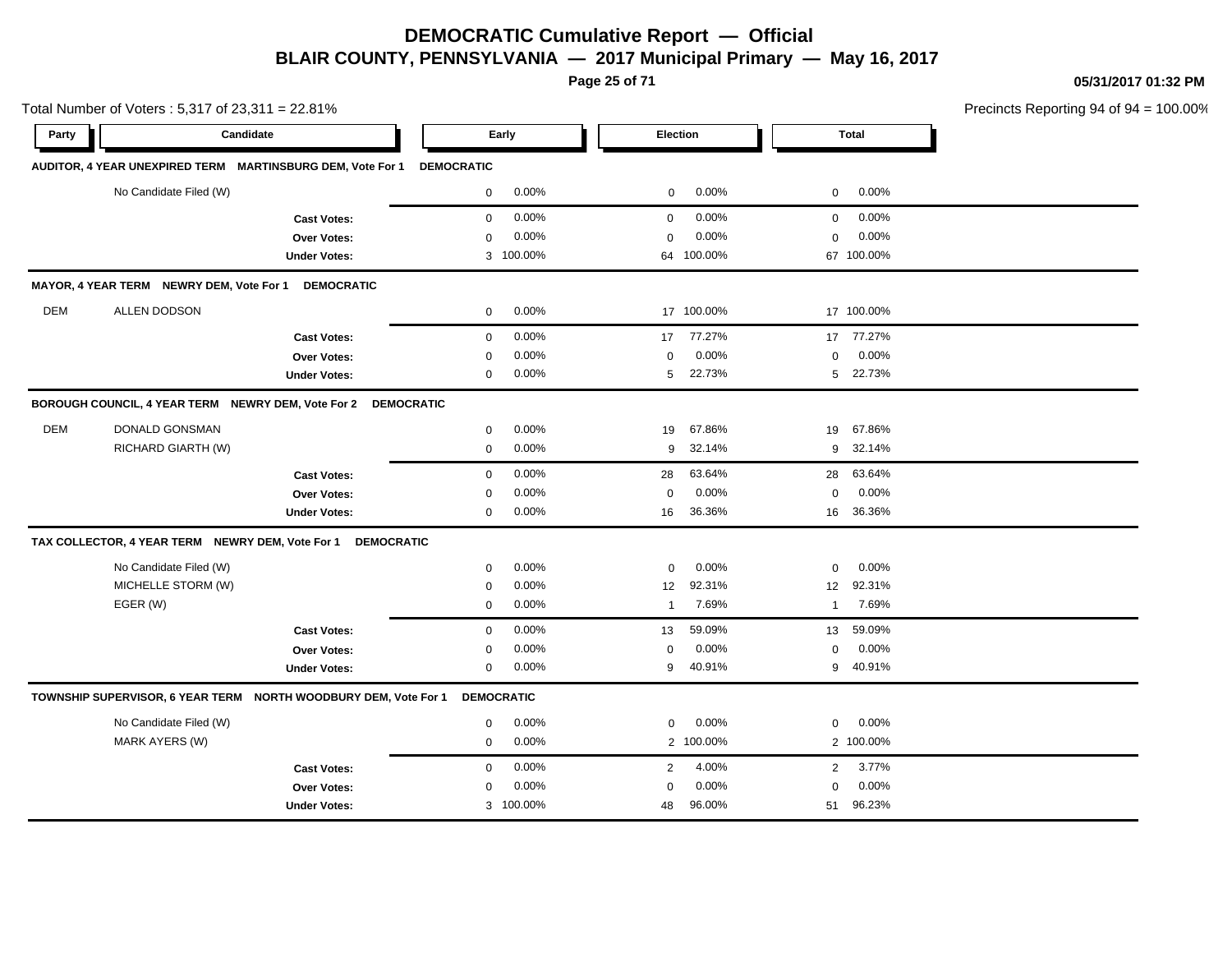**Page 26 of 71**

**05/31/2017 01:32 PM**

|       | Total Number of Voters: 5,317 of 23,311 = 22.81%            |                     |                   |           |                |            |                |              | Precincts Reporting 94 of 94 |
|-------|-------------------------------------------------------------|---------------------|-------------------|-----------|----------------|------------|----------------|--------------|------------------------------|
| Party | Candidate                                                   |                     |                   | Early     |                | Election   |                | <b>Total</b> |                              |
|       | TAX COLLECTOR, 4 YEAR TERM NORTH WOODBURY DEM, Vote For 1   |                     | <b>DEMOCRATIC</b> |           |                |            |                |              |                              |
|       | No Candidate Filed (W)                                      |                     | 0                 | 0.00%     | $\mathbf 0$    | 0.00%      | $\mathbf 0$    | 0.00%        |                              |
|       | SHARON BROWER (W)                                           |                     | 0                 | 0.00%     | 3              | 75.00%     | 3              | 75.00%       |                              |
|       | JANE STAILEY (W)                                            |                     | 0                 | 0.00%     | 1              | 25.00%     | 1              | 25.00%       |                              |
|       |                                                             | <b>Cast Votes:</b>  | $\mathbf 0$       | 0.00%     | $\overline{4}$ | 8.00%      | $\overline{4}$ | 7.55%        |                              |
|       |                                                             | <b>Over Votes:</b>  | $\mathbf 0$       | 0.00%     | $\mathbf 0$    | 0.00%      | $\mathbf 0$    | 0.00%        |                              |
|       |                                                             | <b>Under Votes:</b> | 3                 | 100.00%   | 46             | 92.00%     | 49             | 92.45%       |                              |
|       | AUDITOR, 6 YEAR TERM NORTH WOODBURY DEM, Vote For 1         |                     | <b>DEMOCRATIC</b> |           |                |            |                |              |                              |
|       | No Candidate Filed (W)                                      |                     | $\mathbf 0$       | 0.00%     | $\mathbf 0$    | 0.00%      | $\mathbf 0$    | 0.00%        |                              |
|       |                                                             | <b>Cast Votes:</b>  | $\mathbf 0$       | 0.00%     | 0              | 0.00%      | $\mathbf 0$    | 0.00%        |                              |
|       |                                                             | <b>Over Votes:</b>  | $\mathbf 0$       | 0.00%     | $\mathbf 0$    | 0.00%      | $\mathbf 0$    | 0.00%        |                              |
|       |                                                             | <b>Under Votes:</b> |                   | 3 100.00% |                | 50 100.00% |                | 53 100.00%   |                              |
|       | <b>MAYOR, 4 YEAR TERM ROARING SPRING</b>                    | DEM, Vote For 1     | <b>DEMOCRATIC</b> |           |                |            |                |              |                              |
|       | No Candidate Filed (W)                                      |                     | $\mathbf 0$       | 0.00%     | $\mathbf 0$    | 0.00%      | $\mathbf 0$    | 0.00%        |                              |
|       | RONALD GLUNT (W)                                            |                     | $\mathbf 0$       | 0.00%     | $\mathbf{1}$   | 25.00%     | $\mathbf{1}$   | 25.00%       |                              |
|       | DENNIS IGOU (W)                                             |                     | $\mathbf 0$       | 0.00%     | 2              | 50.00%     | 2              | 50.00%       |                              |
|       | THOMAS E SINCLAIR (W)                                       |                     | $\mathbf 0$       | 0.00%     | $\mathbf{1}$   | 25.00%     | $\mathbf{1}$   | 25.00%       |                              |
|       |                                                             | <b>Cast Votes:</b>  | $\mathbf 0$       | 0.00%     | $\overline{4}$ | 4.00%      | $\overline{4}$ | 3.92%        |                              |
|       |                                                             | Over Votes:         | $\mathbf 0$       | 0.00%     | 0              | 0.00%      | $\mathbf 0$    | 0.00%        |                              |
|       |                                                             | <b>Under Votes:</b> |                   | 2 100.00% | 96             | 96.00%     | 98             | 96.08%       |                              |
|       | BOROUGH COUNCIL, 4 YEAR TERM ROARING SPRING DEM, Vote For 4 |                     | <b>DEMOCRATIC</b> |           |                |            |                |              |                              |
|       | No Candidate Filed (W)                                      |                     | 0                 | 0.00%     | $\mathbf 0$    | 0.00%      | $\mathbf 0$    | 0.00%        |                              |
|       | SUE ANN BIDDLE FEATHER (W)                                  |                     | $\mathbf 0$       | 0.00%     | $\overline{2}$ | 18.18%     | 2              | 18.18%       |                              |
|       | DEREK MARTIN (W)                                            |                     | $\mathbf 0$       | 0.00%     | $\overline{1}$ | 9.09%      | 1              | 9.09%        |                              |
|       | KEVIN SNOWBERGER (W)                                        |                     | $\mathbf 0$       | 0.00%     | 6              | 54.55%     | 6              | 54.55%       |                              |
|       | ERIN WYANDT (W)                                             |                     | $\mathbf 0$       | 0.00%     | $\overline{2}$ | 18.18%     | $\overline{2}$ | 18.18%       |                              |
|       |                                                             | <b>Cast Votes:</b>  | $\mathbf 0$       | 0.00%     | 11             | 2.75%      | 11             | 2.70%        |                              |
|       |                                                             | <b>Over Votes:</b>  | $\mathbf 0$       | 0.00%     | $\mathbf 0$    | 0.00%      | $\mathbf 0$    | 0.00%        |                              |
|       |                                                             | <b>Under Votes:</b> | 8                 | 100.00%   | 389            | 97.25%     | 397            | 97.30%       |                              |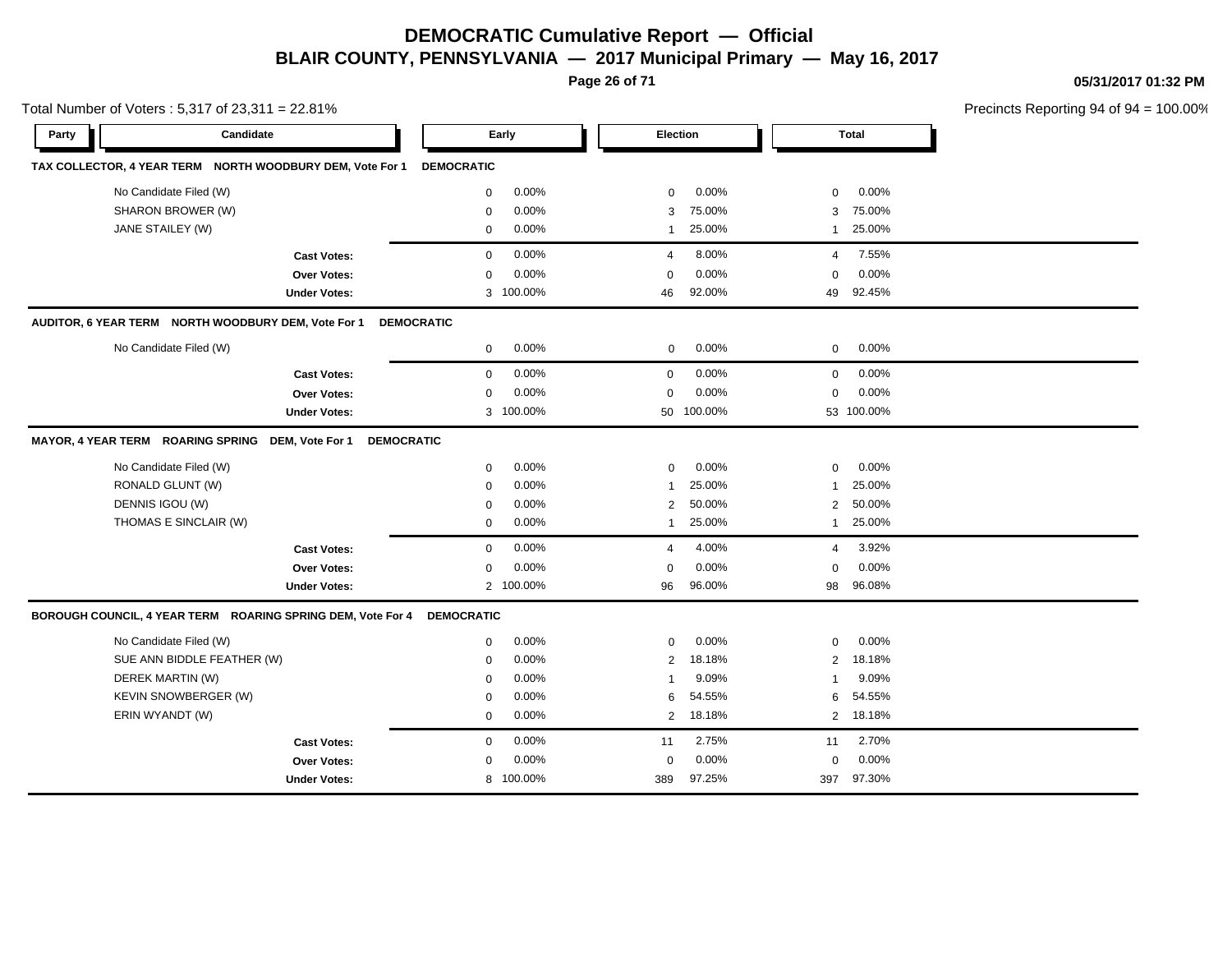**Page 27 of 71**

**05/31/2017 01:32 PM**

| Total Number of Voters: 5,317 of 23,311 = 22.81%                       |                      |                          |                         | Precincts Reporting 94 of 94 |
|------------------------------------------------------------------------|----------------------|--------------------------|-------------------------|------------------------------|
| Candidate<br>Party                                                     | Early                | Election                 | <b>Total</b>            |                              |
| TAX COLLECTOR, 4 YEAR TERM ROARING SPRING DEM, Vote For 1              | <b>DEMOCRATIC</b>    |                          |                         |                              |
| No Candidate Filed (W)                                                 | 0.00%<br>$\mathbf 0$ | 0.00%<br>$\mathbf 0$     | 0.00%<br>0              |                              |
| TERRI LEE FEATHER (W)                                                  | 0.00%<br>0           | 50.00%<br>1              | 50.00%<br>-1            |                              |
| THOMAS E SINCLAIR (W)                                                  | 0.00%<br>$\mathbf 0$ | 50.00%<br>$\overline{1}$ | 50.00%<br>$\mathbf{1}$  |                              |
| <b>Cast Votes:</b>                                                     | 0.00%<br>$\mathbf 0$ | 2.00%<br>2               | 1.96%<br>$\overline{2}$ |                              |
| Over Votes:                                                            | 0.00%<br>$\mathbf 0$ | $\mathbf 0$<br>0.00%     | $\mathbf 0$<br>0.00%    |                              |
| <b>Under Votes:</b>                                                    | 2 100.00%            | 98.00%<br>98             | 98.04%<br>100           |                              |
| TOWNSHIP SUPERVISOR, 6 YEAR TERM SNYDER DEM, Vote For 1                | <b>DEMOCRATIC</b>    |                          |                         |                              |
| No Candidate Filed (W)                                                 | 0.00%<br>$\mathbf 0$ | 0.00%<br>0               | 0.00%<br>$\mathbf 0$    |                              |
| BRAD CONFER (W)                                                        | 0.00%<br>0           | 50.00%<br>1              | 50.00%<br>-1            |                              |
| SHERWIN (W)                                                            | 0.00%<br>0           | 50.00%<br>$\mathbf{1}$   | 50.00%<br>1             |                              |
| <b>Cast Votes:</b>                                                     | 0.00%<br>$\mathbf 0$ | 2.86%<br>2               | 2.78%<br>$\overline{2}$ |                              |
| Over Votes:                                                            | 0.00%<br>$\mathbf 0$ | 0.00%<br>$\mathbf 0$     | 0.00%<br>$\mathbf 0$    |                              |
| <b>Under Votes:</b>                                                    | 2 100.00%            | 97.14%<br>68             | 70<br>97.22%            |                              |
| TAX COLLECTOR, 4 YEAR TERM SNYDER DEM, Vote For 1<br><b>DEMOCRATIC</b> |                      |                          |                         |                              |
| No Candidate Filed (W)                                                 | 0.00%<br>$\mathbf 0$ | 0.00%<br>0               | 0.00%<br>$\mathbf 0$    |                              |
| WENDY MILLER (W)                                                       | 0.00%<br>$\mathbf 0$ | 2 100.00%                | 2 100.00%               |                              |
| <b>Cast Votes:</b>                                                     | 0.00%<br>$\mathbf 0$ | 2.86%<br>$\overline{2}$  | 2.78%<br>$\overline{2}$ |                              |
| <b>Over Votes:</b>                                                     | 0.00%<br>$\mathbf 0$ | 0.00%<br>$\mathbf 0$     | 0.00%<br>$\mathbf 0$    |                              |
| <b>Under Votes:</b>                                                    | 2 100.00%            | 97.14%<br>68             | 97.22%<br>70            |                              |
| AUDITOR, 6 YEAR TERM SNYDER DEM, Vote For 1 DEMOCRATIC                 |                      |                          |                         |                              |
| No Candidate Filed (W)                                                 | 0.00%<br>$\mathbf 0$ | 0.00%<br>$\mathbf 0$     | $\mathbf 0$<br>0.00%    |                              |
| <b>Cast Votes:</b>                                                     | 0.00%<br>$\mathbf 0$ | 0.00%<br>$\mathbf 0$     | 0.00%<br>$\mathbf 0$    |                              |
| Over Votes:                                                            | 0.00%<br>0           | 0.00%<br>$\mathbf 0$     | 0.00%<br>$\mathbf 0$    |                              |
| <b>Under Votes:</b>                                                    | 2 100.00%            | 70 100.00%               | 72 100.00%              |                              |
| TOWNSHIP SUPERVISOR, 6 YEAR TERM TAYLOR DEM, Vote For 1                | <b>DEMOCRATIC</b>    |                          |                         |                              |
| No Candidate Filed (W)                                                 | 0.00%<br>$\mathbf 0$ | 0.00%<br>$\mathbf 0$     | 0.00%<br>$\mathbf 0$    |                              |
| <b>Cast Votes:</b>                                                     | 0.00%<br>$\mathbf 0$ | 0.00%<br>$\mathbf 0$     | 0.00%<br>$\mathbf 0$    |                              |
| Over Votes:                                                            | 0.00%<br>0           | 0.00%<br>$\mathbf 0$     | 0.00%<br>$\mathbf 0$    |                              |
| <b>Under Votes:</b>                                                    | 2 100.00%            | 49 100.00%               | 51 100.00%              |                              |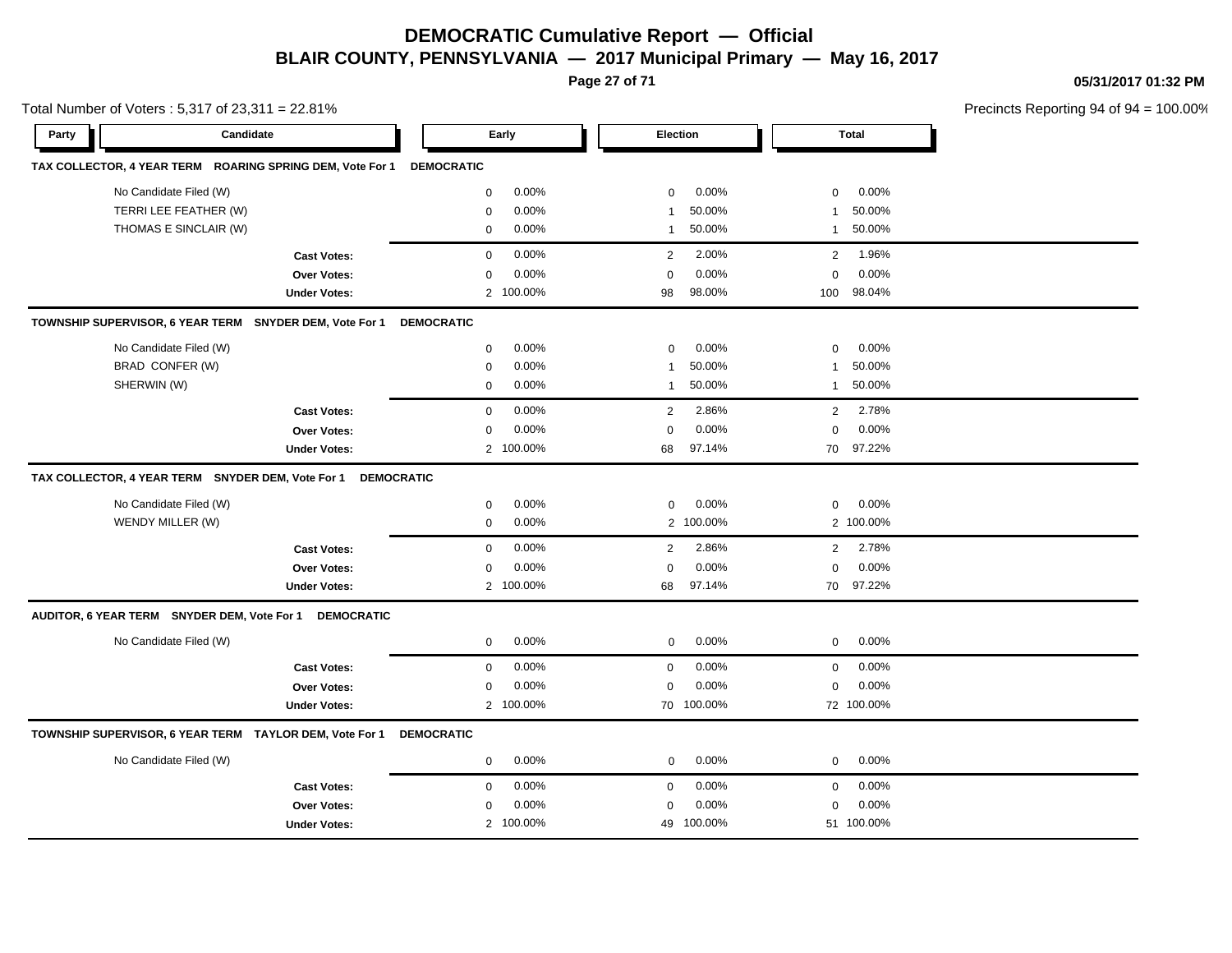# **DEMOCRATIC Cumulative Report — Official**

**05/31/2017 01:32 PM**

Precincts Reporting 94 of 94 = 100.00%

#### **BLAIR COUNTY, PENNSYLVANIA — 2017 Municipal Primary — May 16, 2017 Page 28 of 71** Total Number of Voters : 5,317 of 23,311 = 22.81% **Party Candidate Early Election Total TAX COLLECTOR, 4 YEAR TERM TAYLOR DEM, Vote For 1 DEMOCRATIC** No Candidate Filed (W)  $0.00\%$  0.00% 0 0.00% 0 0.00% 0 0.00% BRITTNEY GORMAN (W) 83.33% 1 33.33% 1 33.33% 1 33.33% 1 33.33% 1 33.33% 1 33.33% 1 33.33% 1 33.33% 1 33.33% 1 33.33% 1 33.33% 1 33.33% 1 33.33% 1 33.33% 1 33.33% 1 33.33% 1 33.33% 1 33.33% 1 33.33% 1 33.33% 1 33.33% 1 33.3 JOY HEUSTON (W) 0 0.00% 2 66.67% 2 66.67% **Cast Votes:** 0 0.00% 3 6.12% 3 5.88% **Over Votes:** 0 0.00% **Under Votes:** 2 0.00% 0 100.00% 46 48 93.88% 94.12% 0.00% 0 0.00% **AUDITOR, 6 YEAR TERM TAYLOR DEM, Vote For 1 DEMOCRATIC** No Candidate Filed (W)  $0.00\%$  0.00% 0 0.00% 0 0.00% 0 0.00% **Cast Votes:** 0 0.00% 0 0.00% 0 0.00% **Over Votes:** 0 0.00% Under Votes: 2 100.00% 0.00% 0 100.00% 49 51 0.00% 0 0.00% 100.00% 100.00% **MAYOR, 4 YEAR TERM TYRONE DEM, Vote For 1 DEMOCRATIC** No Candidate Filed (W) 0 0.00% 0 0.00% 0 0.00% WILLIAM LATCHFORD (W)  $0.00\%$  0.00% 54 73.97% 54 73.97% 54 73.97% CHARLES MILLS (W) 0 0.00% 18 24.66% 18 24.66% PLUMMER (W) 0 0.00% 1 1.37% 1 1.37% **Cast Votes:** 0 0.00% 73 37.06% 73 36.50% **Over Votes:** 0 **Under Votes:** 0.00% 100.00%  $0.00%$ 62.94% 127 0.00% 0 62.94% 63.50% 0.00% **BOROUGH COUNCIL, 4 YEAR TERM TYRONE BORO DEM, Vote For 3 DEMOCRATIC** No Candidate Filed (W)  $0.00\%$  0.00% 0 0.00% 0 0.00% 0 0.00% SHIRLEY ANN DAWSON (W)  $0.00\%$  0.00% 9 18.75% 9 18.75% DAVID SNYDER JR (W) 0 0.00% 1 2.08% 1 2.08% MARK RAFFETTO JR (W) 0 0.00% 1 2.08% 1 2.08% BILL LATCHFORD (W) 0 0.00% 5 10.42% 5 10.42% TERRY L RICHARDSON (W) 0 0.00% 8 16.67% 8 16.67% DAVID SNYDER (W) 0 0.00% 15 31.25% 15 31.25% CHARLES MILLS (W) 0 0.00% 2 4.17% 2 4.17% SARAH MILLER (W) 0 0.00% 7 14.58% 7 14.58% **Cast Votes:** 0 0.00% 48 8.12% 48 8.00% **Over Votes:** 0 0.00% **Under Votes:** 0.00% 0 100.00% 543 552 91.88% 92.00%0.00% 0 0.00%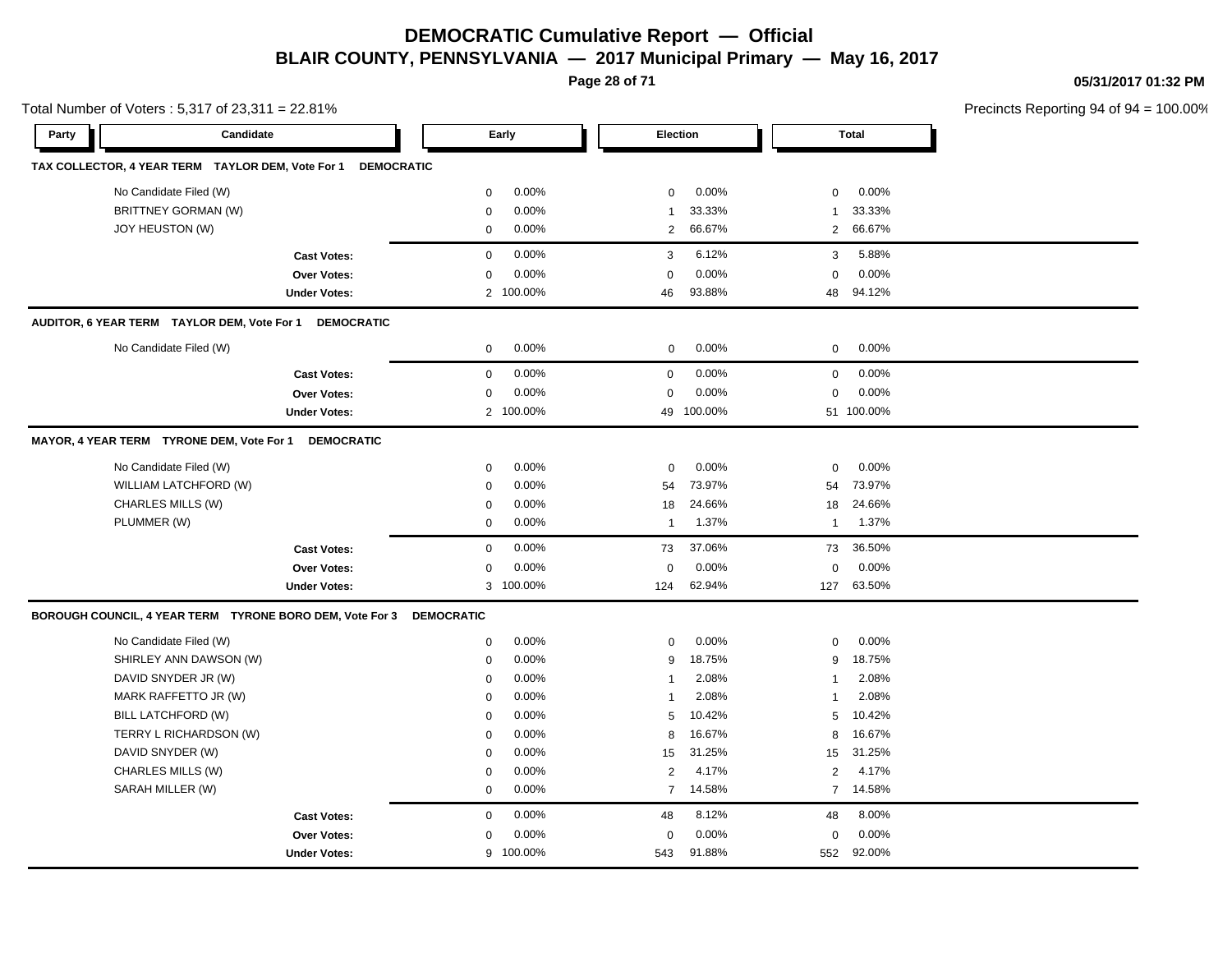**Page 29 of 71**

**05/31/2017 01:32 PM**

| Candidate<br>Election<br><b>Total</b><br>Party<br>Early<br>TOWNSHIP SUPERVISOR, 6 YEAR TERM TYRONE TWP DEM, Vote For 1<br><b>DEMOCRATIC</b><br>No Candidate Filed (W)<br>0.00%<br>0.00%<br>0.00%<br>$\mathbf 0$<br>0<br>$\mathbf 0$<br>JOHN BURKET (W)<br>0.00%<br>7 100.00%<br>7 100.00%<br>$\mathbf 0$<br>0.00%<br>17.07%<br>7 16.67%<br><b>Cast Votes:</b><br>$\mathbf 0$<br>$\overline{7}$<br>0.00%<br>0.00%<br>0.00%<br>Over Votes:<br>$\mathbf 0$<br>$\Omega$<br>$\mathbf 0$<br>83.33%<br>1 100.00%<br>82.93%<br><b>Under Votes:</b><br>34<br>35<br>TAX COLLECTOR, 4 YEAR TERM TYRONE TWP DEM, Vote For 1<br><b>DEMOCRATIC</b><br><b>DEM</b><br>JOHN H. BOLLINGER<br>97.22%<br>97.30%<br>100.00%<br>36<br>1<br>35<br>DEB ELLENBERGER (W)<br>0.00%<br>2.78%<br>2.70%<br>$\mathbf 0$<br>$\mathbf{1}$<br>$\mathbf{1}$<br>87.80%<br>1 100.00%<br>37<br>88.10%<br><b>Cast Votes:</b><br>36<br>0.00%<br>0.00%<br>0.00%<br>Over Votes:<br>$\mathbf 0$<br>0<br>0<br>0.00%<br>12.20%<br>5 11.90%<br><b>Under Votes:</b><br>$\mathbf 0$<br>5<br>AUDITOR, 6 YEAR TERM TYRONE TWP DEM, Vote For 1<br><b>DEMOCRATIC</b><br>No Candidate Filed (W)<br>0.00%<br>0.00%<br>0.00%<br>$\mathbf 0$<br>$\Omega$<br>$\mathbf 0$<br>DEBBIE ELLENBERGER (W)<br>0.00%<br>2 100.00%<br>2 100.00%<br>$\mathbf 0$<br>0.00%<br>4.88%<br>4.76%<br>$\mathbf 0$<br>2<br>$\overline{2}$<br><b>Cast Votes:</b><br>0.00%<br>0.00%<br>0.00%<br>Over Votes:<br>$\mathbf 0$<br>$\mathbf 0$<br>$\Omega$<br>1 100.00%<br>39<br>95.12%<br>95.24%<br><b>Under Votes:</b><br>40<br>MAYOR, 4 YEAR TERM WILLIAMSBURG DEM, Vote For 1<br><b>DEMOCRATIC</b><br>No Candidate Filed (W)<br>0.00%<br>0.00%<br>0.00%<br>$\mathbf 0$<br>0<br>$\mathbf 0$<br>KIMBERLY NESS (W)<br>0.00%<br>50.00%<br>50.00%<br>$\mathbf 0$<br>1<br>-1<br>NEIL MILLER (W)<br>0.00%<br>50.00%<br>50.00%<br>$\mathbf 0$<br>1<br>1<br>$\mathbf 0$<br>0.00%<br>2<br>5.56%<br>$\overline{2}$<br>5.56%<br><b>Cast Votes:</b><br>0.00%<br>0.00%<br>0.00%<br><b>Over Votes:</b><br>$\mathbf 0$<br>$\mathbf 0$<br>$\mathbf 0$<br>0.00%<br>34<br>94.44%<br>34<br>94.44%<br><b>Under Votes:</b><br>0<br>BOROUGH COUNCIL, 4 YEAR TERM WILLIAMSBURG DEM, Vote For 4<br><b>DEMOCRATIC</b><br><b>DEM</b><br>JONATHAN M. DETWILER<br>0.00%<br>96.88%<br>96.88%<br>$\mathbf 0$<br>31<br>31<br>TRAVIS PROUGH (W)<br>0.00%<br>3.13%<br>3.13%<br>$\mathbf 0$<br>$\mathbf{1}$<br>$\mathbf{1}$<br>22.22%<br>22.22%<br>0.00%<br><b>Cast Votes:</b><br>$\mathbf 0$<br>32<br>32<br>0.00%<br>0.00%<br>0.00%<br>$\Omega$<br>Over Votes:<br>$\Omega$<br>$\Omega$<br>0.00%<br>77.78%<br>112 77.78%<br><b>Under Votes:</b><br>0<br>112 | Total Number of Voters: 5,317 of 23,311 = 22.81% |  |  |  | Precincts Reporting 94 of 94 |
|------------------------------------------------------------------------------------------------------------------------------------------------------------------------------------------------------------------------------------------------------------------------------------------------------------------------------------------------------------------------------------------------------------------------------------------------------------------------------------------------------------------------------------------------------------------------------------------------------------------------------------------------------------------------------------------------------------------------------------------------------------------------------------------------------------------------------------------------------------------------------------------------------------------------------------------------------------------------------------------------------------------------------------------------------------------------------------------------------------------------------------------------------------------------------------------------------------------------------------------------------------------------------------------------------------------------------------------------------------------------------------------------------------------------------------------------------------------------------------------------------------------------------------------------------------------------------------------------------------------------------------------------------------------------------------------------------------------------------------------------------------------------------------------------------------------------------------------------------------------------------------------------------------------------------------------------------------------------------------------------------------------------------------------------------------------------------------------------------------------------------------------------------------------------------------------------------------------------------------------------------------------------------------------------------------------------------------------------------------------------------------------------------------------------------------------------------------------------------------------------------------------------------------------------------------------------------------------------------------------------------------------|--------------------------------------------------|--|--|--|------------------------------|
|                                                                                                                                                                                                                                                                                                                                                                                                                                                                                                                                                                                                                                                                                                                                                                                                                                                                                                                                                                                                                                                                                                                                                                                                                                                                                                                                                                                                                                                                                                                                                                                                                                                                                                                                                                                                                                                                                                                                                                                                                                                                                                                                                                                                                                                                                                                                                                                                                                                                                                                                                                                                                                          |                                                  |  |  |  |                              |
|                                                                                                                                                                                                                                                                                                                                                                                                                                                                                                                                                                                                                                                                                                                                                                                                                                                                                                                                                                                                                                                                                                                                                                                                                                                                                                                                                                                                                                                                                                                                                                                                                                                                                                                                                                                                                                                                                                                                                                                                                                                                                                                                                                                                                                                                                                                                                                                                                                                                                                                                                                                                                                          |                                                  |  |  |  |                              |
|                                                                                                                                                                                                                                                                                                                                                                                                                                                                                                                                                                                                                                                                                                                                                                                                                                                                                                                                                                                                                                                                                                                                                                                                                                                                                                                                                                                                                                                                                                                                                                                                                                                                                                                                                                                                                                                                                                                                                                                                                                                                                                                                                                                                                                                                                                                                                                                                                                                                                                                                                                                                                                          |                                                  |  |  |  |                              |
|                                                                                                                                                                                                                                                                                                                                                                                                                                                                                                                                                                                                                                                                                                                                                                                                                                                                                                                                                                                                                                                                                                                                                                                                                                                                                                                                                                                                                                                                                                                                                                                                                                                                                                                                                                                                                                                                                                                                                                                                                                                                                                                                                                                                                                                                                                                                                                                                                                                                                                                                                                                                                                          |                                                  |  |  |  |                              |
|                                                                                                                                                                                                                                                                                                                                                                                                                                                                                                                                                                                                                                                                                                                                                                                                                                                                                                                                                                                                                                                                                                                                                                                                                                                                                                                                                                                                                                                                                                                                                                                                                                                                                                                                                                                                                                                                                                                                                                                                                                                                                                                                                                                                                                                                                                                                                                                                                                                                                                                                                                                                                                          |                                                  |  |  |  |                              |
|                                                                                                                                                                                                                                                                                                                                                                                                                                                                                                                                                                                                                                                                                                                                                                                                                                                                                                                                                                                                                                                                                                                                                                                                                                                                                                                                                                                                                                                                                                                                                                                                                                                                                                                                                                                                                                                                                                                                                                                                                                                                                                                                                                                                                                                                                                                                                                                                                                                                                                                                                                                                                                          |                                                  |  |  |  |                              |
|                                                                                                                                                                                                                                                                                                                                                                                                                                                                                                                                                                                                                                                                                                                                                                                                                                                                                                                                                                                                                                                                                                                                                                                                                                                                                                                                                                                                                                                                                                                                                                                                                                                                                                                                                                                                                                                                                                                                                                                                                                                                                                                                                                                                                                                                                                                                                                                                                                                                                                                                                                                                                                          |                                                  |  |  |  |                              |
|                                                                                                                                                                                                                                                                                                                                                                                                                                                                                                                                                                                                                                                                                                                                                                                                                                                                                                                                                                                                                                                                                                                                                                                                                                                                                                                                                                                                                                                                                                                                                                                                                                                                                                                                                                                                                                                                                                                                                                                                                                                                                                                                                                                                                                                                                                                                                                                                                                                                                                                                                                                                                                          |                                                  |  |  |  |                              |
|                                                                                                                                                                                                                                                                                                                                                                                                                                                                                                                                                                                                                                                                                                                                                                                                                                                                                                                                                                                                                                                                                                                                                                                                                                                                                                                                                                                                                                                                                                                                                                                                                                                                                                                                                                                                                                                                                                                                                                                                                                                                                                                                                                                                                                                                                                                                                                                                                                                                                                                                                                                                                                          |                                                  |  |  |  |                              |
|                                                                                                                                                                                                                                                                                                                                                                                                                                                                                                                                                                                                                                                                                                                                                                                                                                                                                                                                                                                                                                                                                                                                                                                                                                                                                                                                                                                                                                                                                                                                                                                                                                                                                                                                                                                                                                                                                                                                                                                                                                                                                                                                                                                                                                                                                                                                                                                                                                                                                                                                                                                                                                          |                                                  |  |  |  |                              |
|                                                                                                                                                                                                                                                                                                                                                                                                                                                                                                                                                                                                                                                                                                                                                                                                                                                                                                                                                                                                                                                                                                                                                                                                                                                                                                                                                                                                                                                                                                                                                                                                                                                                                                                                                                                                                                                                                                                                                                                                                                                                                                                                                                                                                                                                                                                                                                                                                                                                                                                                                                                                                                          |                                                  |  |  |  |                              |
|                                                                                                                                                                                                                                                                                                                                                                                                                                                                                                                                                                                                                                                                                                                                                                                                                                                                                                                                                                                                                                                                                                                                                                                                                                                                                                                                                                                                                                                                                                                                                                                                                                                                                                                                                                                                                                                                                                                                                                                                                                                                                                                                                                                                                                                                                                                                                                                                                                                                                                                                                                                                                                          |                                                  |  |  |  |                              |
|                                                                                                                                                                                                                                                                                                                                                                                                                                                                                                                                                                                                                                                                                                                                                                                                                                                                                                                                                                                                                                                                                                                                                                                                                                                                                                                                                                                                                                                                                                                                                                                                                                                                                                                                                                                                                                                                                                                                                                                                                                                                                                                                                                                                                                                                                                                                                                                                                                                                                                                                                                                                                                          |                                                  |  |  |  |                              |
|                                                                                                                                                                                                                                                                                                                                                                                                                                                                                                                                                                                                                                                                                                                                                                                                                                                                                                                                                                                                                                                                                                                                                                                                                                                                                                                                                                                                                                                                                                                                                                                                                                                                                                                                                                                                                                                                                                                                                                                                                                                                                                                                                                                                                                                                                                                                                                                                                                                                                                                                                                                                                                          |                                                  |  |  |  |                              |
|                                                                                                                                                                                                                                                                                                                                                                                                                                                                                                                                                                                                                                                                                                                                                                                                                                                                                                                                                                                                                                                                                                                                                                                                                                                                                                                                                                                                                                                                                                                                                                                                                                                                                                                                                                                                                                                                                                                                                                                                                                                                                                                                                                                                                                                                                                                                                                                                                                                                                                                                                                                                                                          |                                                  |  |  |  |                              |
|                                                                                                                                                                                                                                                                                                                                                                                                                                                                                                                                                                                                                                                                                                                                                                                                                                                                                                                                                                                                                                                                                                                                                                                                                                                                                                                                                                                                                                                                                                                                                                                                                                                                                                                                                                                                                                                                                                                                                                                                                                                                                                                                                                                                                                                                                                                                                                                                                                                                                                                                                                                                                                          |                                                  |  |  |  |                              |
|                                                                                                                                                                                                                                                                                                                                                                                                                                                                                                                                                                                                                                                                                                                                                                                                                                                                                                                                                                                                                                                                                                                                                                                                                                                                                                                                                                                                                                                                                                                                                                                                                                                                                                                                                                                                                                                                                                                                                                                                                                                                                                                                                                                                                                                                                                                                                                                                                                                                                                                                                                                                                                          |                                                  |  |  |  |                              |
|                                                                                                                                                                                                                                                                                                                                                                                                                                                                                                                                                                                                                                                                                                                                                                                                                                                                                                                                                                                                                                                                                                                                                                                                                                                                                                                                                                                                                                                                                                                                                                                                                                                                                                                                                                                                                                                                                                                                                                                                                                                                                                                                                                                                                                                                                                                                                                                                                                                                                                                                                                                                                                          |                                                  |  |  |  |                              |
|                                                                                                                                                                                                                                                                                                                                                                                                                                                                                                                                                                                                                                                                                                                                                                                                                                                                                                                                                                                                                                                                                                                                                                                                                                                                                                                                                                                                                                                                                                                                                                                                                                                                                                                                                                                                                                                                                                                                                                                                                                                                                                                                                                                                                                                                                                                                                                                                                                                                                                                                                                                                                                          |                                                  |  |  |  |                              |
|                                                                                                                                                                                                                                                                                                                                                                                                                                                                                                                                                                                                                                                                                                                                                                                                                                                                                                                                                                                                                                                                                                                                                                                                                                                                                                                                                                                                                                                                                                                                                                                                                                                                                                                                                                                                                                                                                                                                                                                                                                                                                                                                                                                                                                                                                                                                                                                                                                                                                                                                                                                                                                          |                                                  |  |  |  |                              |
|                                                                                                                                                                                                                                                                                                                                                                                                                                                                                                                                                                                                                                                                                                                                                                                                                                                                                                                                                                                                                                                                                                                                                                                                                                                                                                                                                                                                                                                                                                                                                                                                                                                                                                                                                                                                                                                                                                                                                                                                                                                                                                                                                                                                                                                                                                                                                                                                                                                                                                                                                                                                                                          |                                                  |  |  |  |                              |
|                                                                                                                                                                                                                                                                                                                                                                                                                                                                                                                                                                                                                                                                                                                                                                                                                                                                                                                                                                                                                                                                                                                                                                                                                                                                                                                                                                                                                                                                                                                                                                                                                                                                                                                                                                                                                                                                                                                                                                                                                                                                                                                                                                                                                                                                                                                                                                                                                                                                                                                                                                                                                                          |                                                  |  |  |  |                              |
|                                                                                                                                                                                                                                                                                                                                                                                                                                                                                                                                                                                                                                                                                                                                                                                                                                                                                                                                                                                                                                                                                                                                                                                                                                                                                                                                                                                                                                                                                                                                                                                                                                                                                                                                                                                                                                                                                                                                                                                                                                                                                                                                                                                                                                                                                                                                                                                                                                                                                                                                                                                                                                          |                                                  |  |  |  |                              |
|                                                                                                                                                                                                                                                                                                                                                                                                                                                                                                                                                                                                                                                                                                                                                                                                                                                                                                                                                                                                                                                                                                                                                                                                                                                                                                                                                                                                                                                                                                                                                                                                                                                                                                                                                                                                                                                                                                                                                                                                                                                                                                                                                                                                                                                                                                                                                                                                                                                                                                                                                                                                                                          |                                                  |  |  |  |                              |
|                                                                                                                                                                                                                                                                                                                                                                                                                                                                                                                                                                                                                                                                                                                                                                                                                                                                                                                                                                                                                                                                                                                                                                                                                                                                                                                                                                                                                                                                                                                                                                                                                                                                                                                                                                                                                                                                                                                                                                                                                                                                                                                                                                                                                                                                                                                                                                                                                                                                                                                                                                                                                                          |                                                  |  |  |  |                              |
|                                                                                                                                                                                                                                                                                                                                                                                                                                                                                                                                                                                                                                                                                                                                                                                                                                                                                                                                                                                                                                                                                                                                                                                                                                                                                                                                                                                                                                                                                                                                                                                                                                                                                                                                                                                                                                                                                                                                                                                                                                                                                                                                                                                                                                                                                                                                                                                                                                                                                                                                                                                                                                          |                                                  |  |  |  |                              |
|                                                                                                                                                                                                                                                                                                                                                                                                                                                                                                                                                                                                                                                                                                                                                                                                                                                                                                                                                                                                                                                                                                                                                                                                                                                                                                                                                                                                                                                                                                                                                                                                                                                                                                                                                                                                                                                                                                                                                                                                                                                                                                                                                                                                                                                                                                                                                                                                                                                                                                                                                                                                                                          |                                                  |  |  |  |                              |
|                                                                                                                                                                                                                                                                                                                                                                                                                                                                                                                                                                                                                                                                                                                                                                                                                                                                                                                                                                                                                                                                                                                                                                                                                                                                                                                                                                                                                                                                                                                                                                                                                                                                                                                                                                                                                                                                                                                                                                                                                                                                                                                                                                                                                                                                                                                                                                                                                                                                                                                                                                                                                                          |                                                  |  |  |  |                              |
|                                                                                                                                                                                                                                                                                                                                                                                                                                                                                                                                                                                                                                                                                                                                                                                                                                                                                                                                                                                                                                                                                                                                                                                                                                                                                                                                                                                                                                                                                                                                                                                                                                                                                                                                                                                                                                                                                                                                                                                                                                                                                                                                                                                                                                                                                                                                                                                                                                                                                                                                                                                                                                          |                                                  |  |  |  |                              |
|                                                                                                                                                                                                                                                                                                                                                                                                                                                                                                                                                                                                                                                                                                                                                                                                                                                                                                                                                                                                                                                                                                                                                                                                                                                                                                                                                                                                                                                                                                                                                                                                                                                                                                                                                                                                                                                                                                                                                                                                                                                                                                                                                                                                                                                                                                                                                                                                                                                                                                                                                                                                                                          |                                                  |  |  |  |                              |
|                                                                                                                                                                                                                                                                                                                                                                                                                                                                                                                                                                                                                                                                                                                                                                                                                                                                                                                                                                                                                                                                                                                                                                                                                                                                                                                                                                                                                                                                                                                                                                                                                                                                                                                                                                                                                                                                                                                                                                                                                                                                                                                                                                                                                                                                                                                                                                                                                                                                                                                                                                                                                                          |                                                  |  |  |  |                              |
|                                                                                                                                                                                                                                                                                                                                                                                                                                                                                                                                                                                                                                                                                                                                                                                                                                                                                                                                                                                                                                                                                                                                                                                                                                                                                                                                                                                                                                                                                                                                                                                                                                                                                                                                                                                                                                                                                                                                                                                                                                                                                                                                                                                                                                                                                                                                                                                                                                                                                                                                                                                                                                          |                                                  |  |  |  |                              |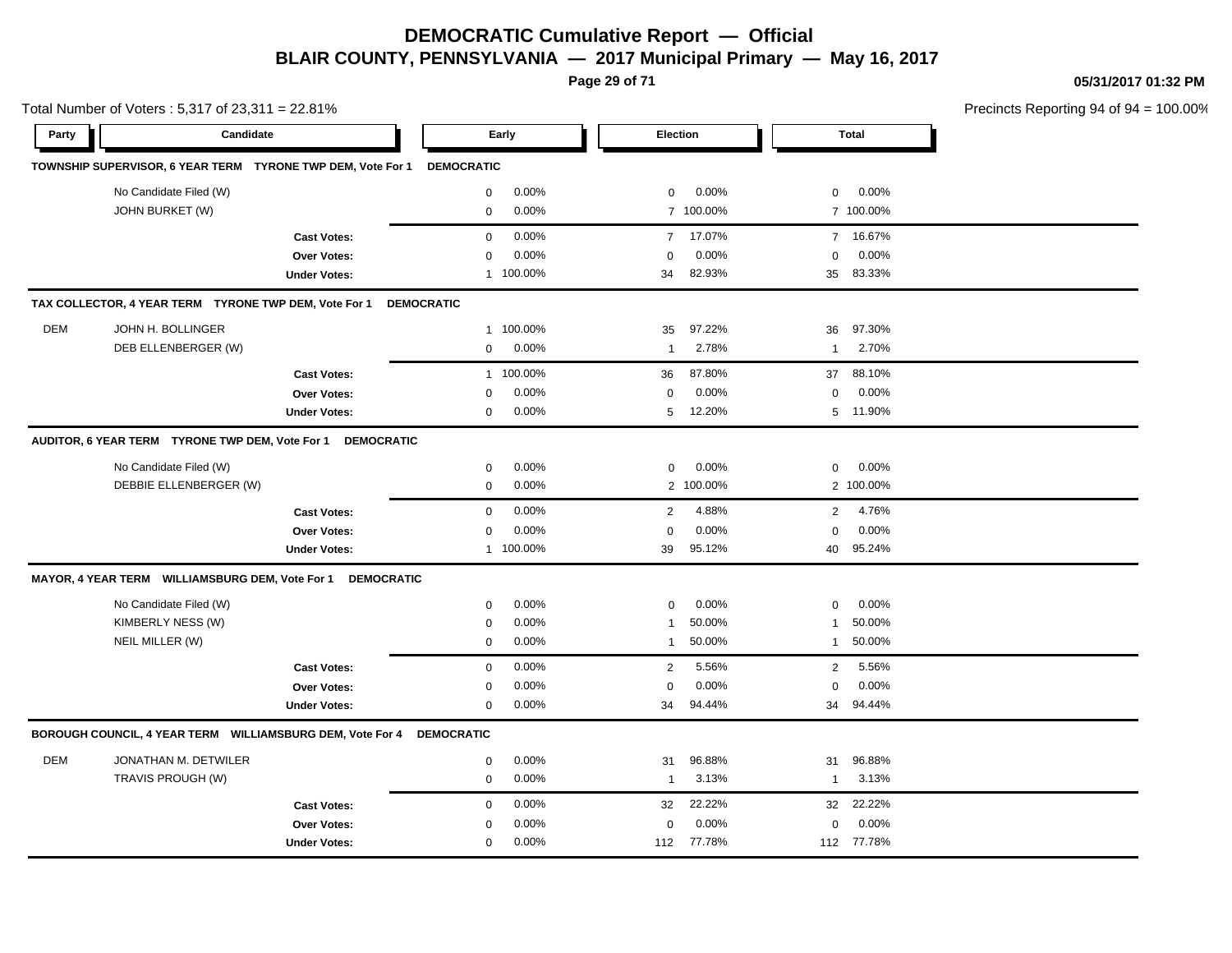**Page 30 of 71**

**05/31/2017 01:32 PM**

| Total Number of Voters: 5,317 of 23,311 = 22.81%            |                     |                              |                        |                           | Precincts Reporting 94 of 94 = 100.00% |
|-------------------------------------------------------------|---------------------|------------------------------|------------------------|---------------------------|----------------------------------------|
| Candidate<br>Party                                          |                     | Early                        | <b>Election</b>        | <b>Total</b>              |                                        |
| TAX COLLECTOR, 4 YEAR TERM WILLIAMSBURG DEM, Vote For 1     |                     | <b>DEMOCRATIC</b>            |                        |                           |                                        |
| No Candidate Filed (W)                                      |                     | $\mathbf 0$<br>0.00%         | 0.00%<br>$\mathbf 0$   | $\mathbf 0$<br>0.00%      |                                        |
| KIMBERLY NESS (W)                                           |                     | 0.00%<br>$\mathbf 0$         | 50.00%                 | 50.00%<br>$\mathbf{1}$    |                                        |
| DAVE MYERS (W)                                              |                     | 0.00%<br>$\mathsf{O}\xspace$ | 50.00%<br>$\mathbf{1}$ | 50.00%<br>$\mathbf{1}$    |                                        |
|                                                             | <b>Cast Votes:</b>  | 0.00%<br>$\mathbf 0$         | 5.56%<br>2             | $\overline{2}$<br>5.56%   |                                        |
|                                                             | <b>Over Votes:</b>  | 0.00%<br>0                   | 0.00%<br>$\Omega$      | 0.00%<br>$\mathbf 0$      |                                        |
|                                                             | <b>Under Votes:</b> | 0.00%<br>$\mathbf 0$         | 94.44%<br>34           | 94.44%<br>34              |                                        |
| AUDITOR, 6 YEAR TERM WILLIAMSBURG DEM, Vote For 1           |                     | <b>DEMOCRATIC</b>            |                        |                           |                                        |
| No Candidate Filed (W)                                      |                     | 0.00%<br>$\mathbf 0$         | 0.00%<br>$\mathbf 0$   | 0.00%<br>$\mathbf 0$      |                                        |
|                                                             | <b>Cast Votes:</b>  | 0.00%<br>$\mathbf 0$         | 0.00%<br>$\mathbf 0$   | 0.00%<br>$\mathbf 0$      |                                        |
|                                                             | <b>Over Votes:</b>  | $\mathbf 0$<br>0.00%         | 0.00%<br>0             | $\mathbf 0$<br>0.00%      |                                        |
|                                                             | <b>Under Votes:</b> | $0.00\%$<br>$\mathbf 0$      | 100.00%<br>36          | 36 100.00%                |                                        |
| AUDITOR, 4 YEAR UNEXPIRED TERM WILLIAMSBURG DEM, Vote For 1 |                     | <b>DEMOCRATIC</b>            |                        |                           |                                        |
| No Candidate Filed (W)                                      |                     | 0.00%<br>$\mathbf 0$         | 0.00%<br>$\mathbf 0$   | 0.00%<br>$\mathbf 0$      |                                        |
|                                                             | <b>Cast Votes:</b>  | 0.00%<br>$\mathbf 0$         | 0.00%<br>$\mathbf 0$   | 0.00%<br>$\mathbf 0$      |                                        |
|                                                             | Over Votes:         | 0.00%<br>$\mathbf 0$         | 0.00%<br>$\mathbf 0$   | 0.00%<br>$\mathbf 0$      |                                        |
|                                                             | <b>Under Votes:</b> | $\mathbf 0$<br>$0.00\%$      | 36 100.00%             | 36 100.00%                |                                        |
| AUDITOR, 2 YEAR UNEXPIRED TERM WILLIAMSBURG DEM, Vote For 1 |                     | <b>DEMOCRATIC</b>            |                        |                           |                                        |
| No Candidate Filed (W)                                      |                     | $\mathbf 0$<br>0.00%         | 0.00%<br>$\mathbf 0$   | 0.00%<br>$\mathbf 0$      |                                        |
|                                                             | <b>Cast Votes:</b>  | 0.00%<br>$\mathbf 0$         | 0.00%<br>$\Omega$      | 0.00%<br>$\mathbf 0$      |                                        |
|                                                             | <b>Over Votes:</b>  | 0.00%<br>$\mathbf 0$         | 0.00%<br>$\mathbf 0$   | 0.00%<br>$\mathbf 0$      |                                        |
|                                                             | <b>Under Votes:</b> | $\mathbf 0$<br>0.00%         | 100.00%<br>36          | 36 100.00%                |                                        |
| TOWNSHIP SUPERVISOR, 6 YEAR TERM  WOODBURY DEM, Vote For 1  |                     | <b>DEMOCRATIC</b>            |                        |                           |                                        |
| No Candidate Filed (W)                                      |                     | 0.00%<br>$\mathbf 0$         | 0.00%<br>$\mathbf 0$   | 0.00%<br>$\mathbf 0$      |                                        |
| JOE LANSBERRY (W)                                           |                     | 0.00%<br>$\mathbf 0$         | 3 100.00%              | 3 100.00%                 |                                        |
|                                                             | <b>Cast Votes:</b>  | 0.00%<br>$\mathbf 0$         | 17.65%<br>3            | 16.67%<br>3               |                                        |
|                                                             | <b>Over Votes:</b>  | 0.00%<br>$\mathbf 0$         | 0.00%<br>$\Omega$      | 0.00%<br>$\mathbf 0$      |                                        |
|                                                             | <b>Under Votes:</b> | 1 100.00%                    | 82.35%<br>14           | 83.33%<br>15 <sub>1</sub> |                                        |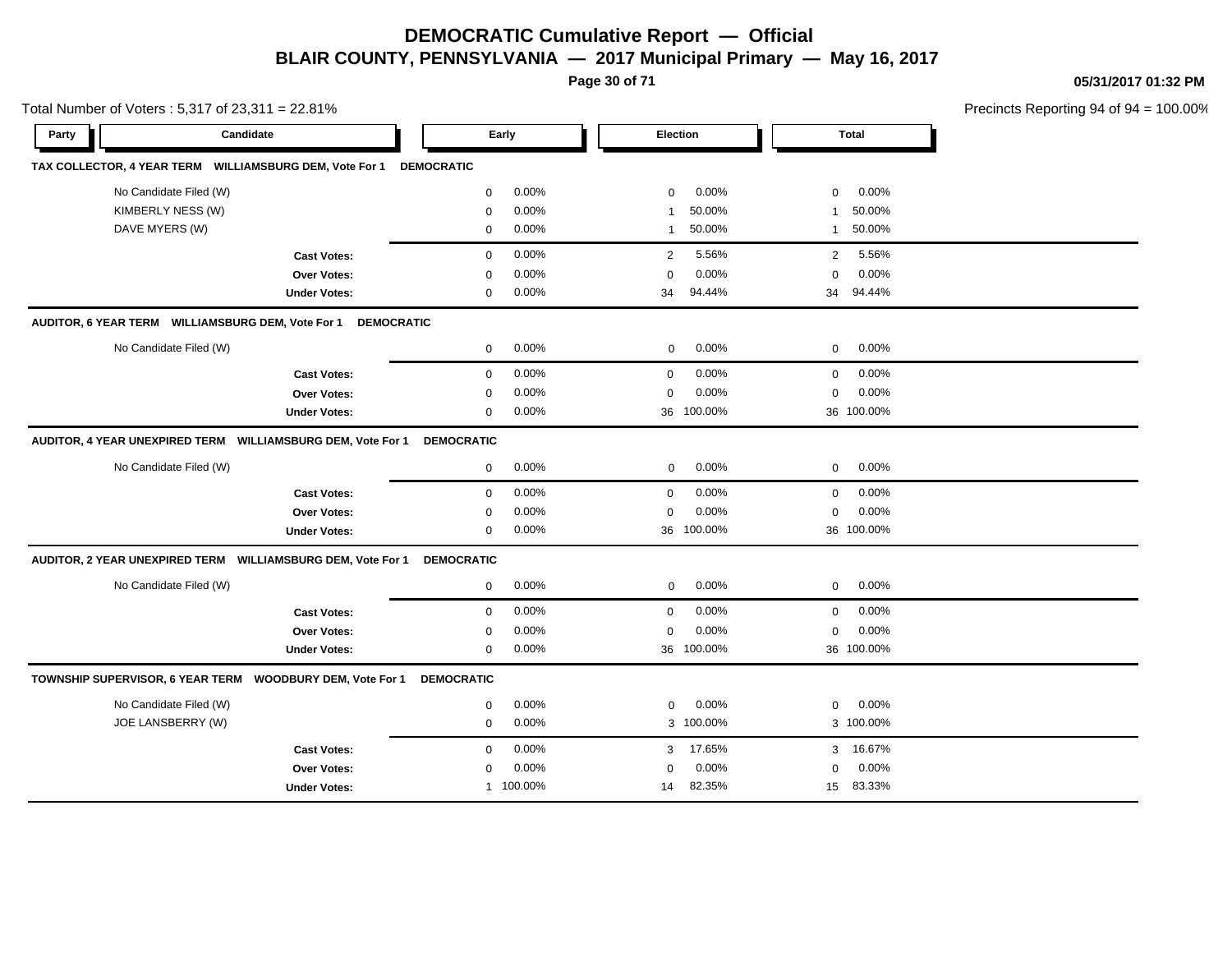**Page 31 of 71**

**05/31/2017 01:32 PM**

| Total Number of Voters: $5,317$ of $23,311 = 22.81\%$       |                         |                            |                          | Precincts Reporting 94 of $94 = 100.00\%$ |
|-------------------------------------------------------------|-------------------------|----------------------------|--------------------------|-------------------------------------------|
| Party<br>Candidate                                          | Early                   | Election                   | <b>Total</b>             |                                           |
| TAX COLLECTOR, 4 YEAR TERM WOODBURY DEM, Vote For 1         | <b>DEMOCRATIC</b>       |                            |                          |                                           |
| No Candidate Filed (W)                                      | $0.00\%$<br>$\mathbf 0$ | $0.00\%$<br>$\Omega$       | $0.00\%$<br>$\mathbf{0}$ |                                           |
| DEBORAH J APPLEMAN (W)                                      | $0.00\%$<br>0           | 1 100.00%                  | 1 100.00%                |                                           |
| <b>Cast Votes:</b>                                          | $0.00\%$<br>$\mathbf 0$ | 5.88%                      | 5.56%                    |                                           |
| <b>Over Votes:</b>                                          | $0.00\%$<br>$\mathbf 0$ | $0.00\%$<br>$\overline{0}$ | 0.00%<br>$\mathbf 0$     |                                           |
| <b>Under Votes:</b>                                         | 100.00%                 | 94.12%<br>16               | 94.44%<br>17             |                                           |
| AUDITOR, 6 YEAR TERM WOODBURY DEM, Vote For 1<br>DEMOCRATIC |                         |                            |                          |                                           |
| No Candidate Filed (W)                                      | $0.00\%$<br>$\mathbf 0$ | 0.00%<br>$\overline{0}$    | 0.00%<br>$\mathbf{0}$    |                                           |
| <b>Cast Votes:</b>                                          | $0.00\%$<br>$\Omega$    | $0.00\%$<br>$\Omega$       | 0.00%<br>$\mathbf{0}$    |                                           |
| <b>Over Votes:</b>                                          | $0.00\%$<br>0           | $0.00\%$<br>$\overline{0}$ | $0.00\%$<br>0            |                                           |
| <b>Under Votes:</b>                                         | 100.00%                 | 17 100.00%                 | 18 100.00%               |                                           |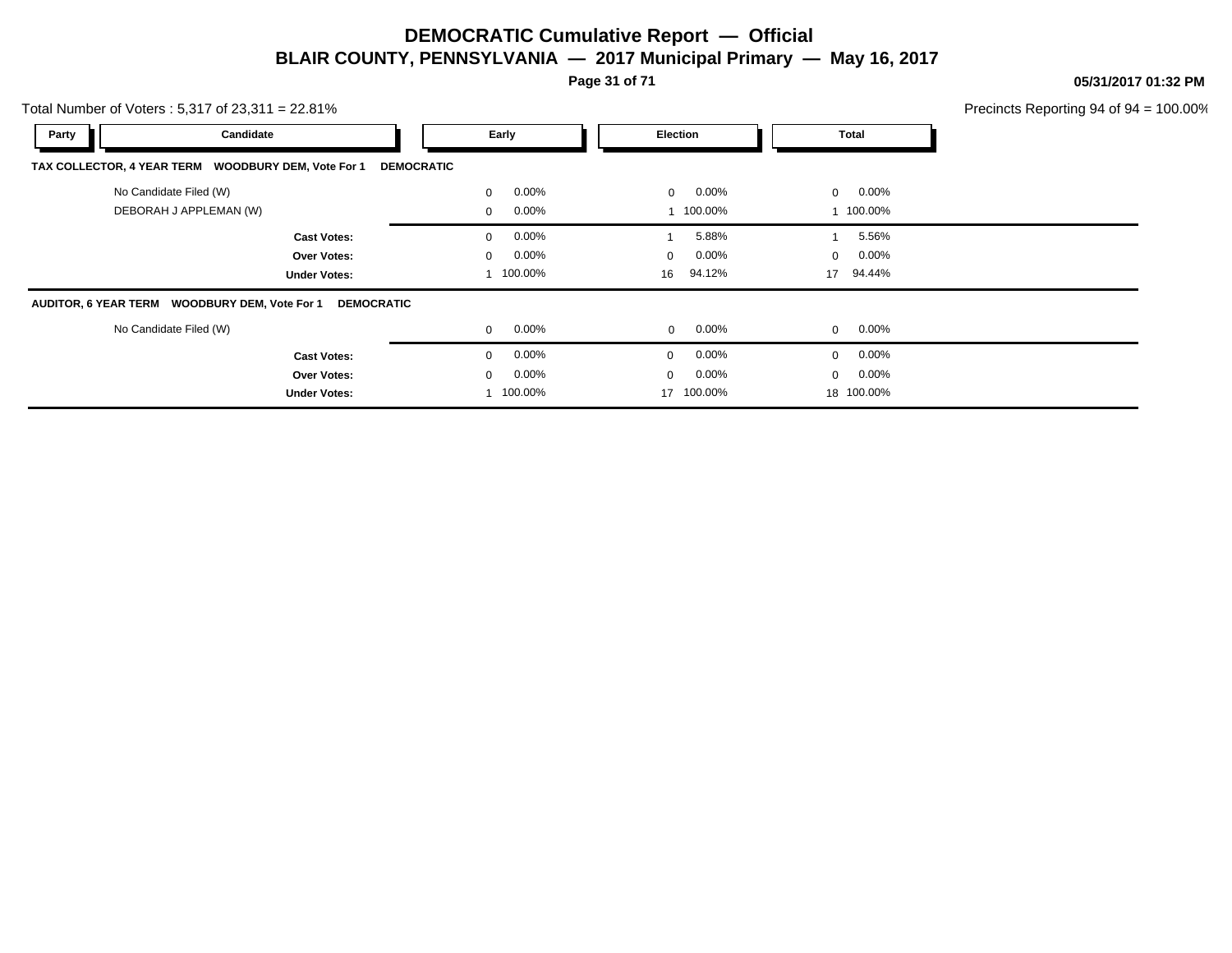**Page 32 of 71**

Total Number of Voters : 5,317 of 23,311 = 22.81%

| Party      | Candidate                                                 |                   | Early  | Election                |        |                | <b>Total</b> |
|------------|-----------------------------------------------------------|-------------------|--------|-------------------------|--------|----------------|--------------|
|            | SCHOOL DIRECTOR, 4 YEAR TERM ALTOONA AREA DEM, Vote For 4 | <b>DEMOCRATIC</b> |        |                         |        |                |              |
| <b>DEM</b> | DAVID E. FRANCIS                                          | 37                | 15.61% | 1,216                   | 13.81% | 1,253          | 13.86%       |
| <b>DEM</b> | <b>KATE REED</b>                                          | 30                | 12.66% | 843                     | 9.58%  | 873            | 9.66%        |
| <b>DEM</b> | <b>KELLY IRWIN ADAMS</b>                                  | 39                | 16.46% | 1,582                   | 17.97% | 1,621          | 17.93%       |
| <b>DEM</b> | <b>KELLY WILLIAMS</b>                                     | 18                | 7.59%  | 804                     | 9.13%  | 822            | 9.09%        |
| <b>DEM</b> | <b>JOHN DONLEY</b>                                        | 39                | 16.46% | 1,137                   | 12.91% | 1,176          | 13.01%       |
| <b>DEM</b> | <b>DAVID HORELL</b>                                       | 15                | 6.33%  | 825                     | 9.37%  | 840            | 9.29%        |
| <b>DEM</b> | EDWARD C. KREUZ JR                                        | 24                | 10.13% | 1,085                   | 12.32% | 1,109          | 12.27%       |
| <b>DEM</b> | <b>ROBIN REESE</b>                                        | 34                | 14.35% | 1,226                   | 13.93% | 1,260          | 13.94%       |
|            | <b>ADAM BANKS (W)</b>                                     | $\mathbf 0$       | 0.00%  | $\mathbf{1}$            | 0.01%  | $\mathbf{1}$   | 0.01%        |
|            | RICK HOOVER (W)                                           | $\mathbf 0$       | 0.00%  | 36                      | 0.41%  | 36             | 0.40%        |
|            | <b>KEVIN STOLTZ (W)</b>                                   | $\mathbf 0$       | 0.00%  | 27                      | 0.31%  | 27             | 0.30%        |
|            | <b>BRUCE KELLEY (W)</b>                                   | $\mathbf 0$       | 0.00%  | $\overline{2}$          | 0.02%  | $\overline{2}$ | 0.02%        |
|            | ED KREUZ (W)                                              | $\mathbf 0$       | 0.00%  | 3                       | 0.03%  | 3              | 0.03%        |
|            | ADAMS (W)                                                 | $\mathbf 0$       | 0.00%  | $\overline{1}$          | 0.01%  | $\mathbf{1}$   | 0.01%        |
|            | BERRYMAN (W)                                              | $\mathbf 0$       | 0.00%  | $\overline{1}$          | 0.01%  | $\mathbf{1}$   | 0.01%        |
|            | JOSEPH BRANDT (W)                                         | $\mathbf 0$       | 0.00%  | $\mathbf{1}$            | 0.01%  | $\mathbf{1}$   | 0.01%        |
|            | BREAM (W)                                                 | $\mathbf 0$       | 0.00%  | $\overline{1}$          | 0.01%  | $\mathbf{1}$   | 0.01%        |
|            | <b>BOB DONALDSON (W)</b>                                  | $\mathbf 0$       | 0.00%  | $\overline{1}$          | 0.01%  | $\mathbf{1}$   | 0.01%        |
|            | FRANCIS (W)                                               | $\mathbf 0$       | 0.00%  | $\overline{1}$          | 0.01%  | $\overline{1}$ | 0.01%        |
|            | Mary Jane Hammer (W)                                      | $\overline{1}$    | 0.42%  | $\mathbf 0$             | 0.00%  | $\mathbf{1}$   | 0.01%        |
|            | CHRISTIN IRWIN (W)                                        | $\mathbf 0$       | 0.00%  | $\overline{\mathbf{1}}$ | 0.01%  | $\mathbf{1}$   | 0.01%        |
|            | <b>JOHNSON (W)</b>                                        | $\mathbf 0$       | 0.00%  | $\overline{1}$          | 0.01%  | $\mathbf{1}$   | 0.01%        |
|            | MATTCACCIOTTI (W)                                         | $\mathbf 0$       | 0.00%  | $\overline{1}$          | 0.01%  | $\mathbf{1}$   | 0.01%        |
|            | JOSEPH METZGAR (W)                                        | $\mathbf 0$       | 0.00%  | $\overline{1}$          | 0.01%  | $\mathbf{1}$   | 0.01%        |
|            | MARK MITCHELL (W)                                         | $\mathbf 0$       | 0.00%  | $\overline{1}$          | 0.01%  | $\overline{1}$ | 0.01%        |
|            | TOM MUSSELMAN (W)                                         | $\mathbf 0$       | 0.00%  | $\mathbf{1}$            | 0.01%  | $\mathbf{1}$   | 0.01%        |
|            | ANTHONY SABATINO (W)                                      | $\mathbf 0$       | 0.00%  | $\mathbf{1}$            | 0.01%  | 1              | 0.01%        |
|            | RICHARD LOCKARD (W)                                       | $\mathbf 0$       | 0.00%  | $\overline{4}$          | 0.05%  | $\overline{4}$ | 0.04%        |
|            | <b>Cast Votes:</b>                                        | 237               | 80.07% | 8,804                   | 76.16% | 9,041          | 76.26%       |
|            | Over Votes:                                               | $\mathbf 0$       | 0.00%  | $\mathbf 0$             | 0.00%  | 0              | 0.00%        |
|            | <b>Under Votes:</b>                                       | 59                | 19.93% | 2,756                   | 23.84% | 2,815          | 23.74%       |

DEM ROBERT W. FISHER 1 100.00% 165 100.00% 166 100.00% **Cast Votes:** 1 25.00% 165 21.26% 166 21.28% **Over Votes:** 0 0.00% Under Votes: 3 75.00% 0.00% 0 75.00% 611 614 0.00% 0 0.00% 78.74% 78.72%

#### **05/31/2017 01:32 PM**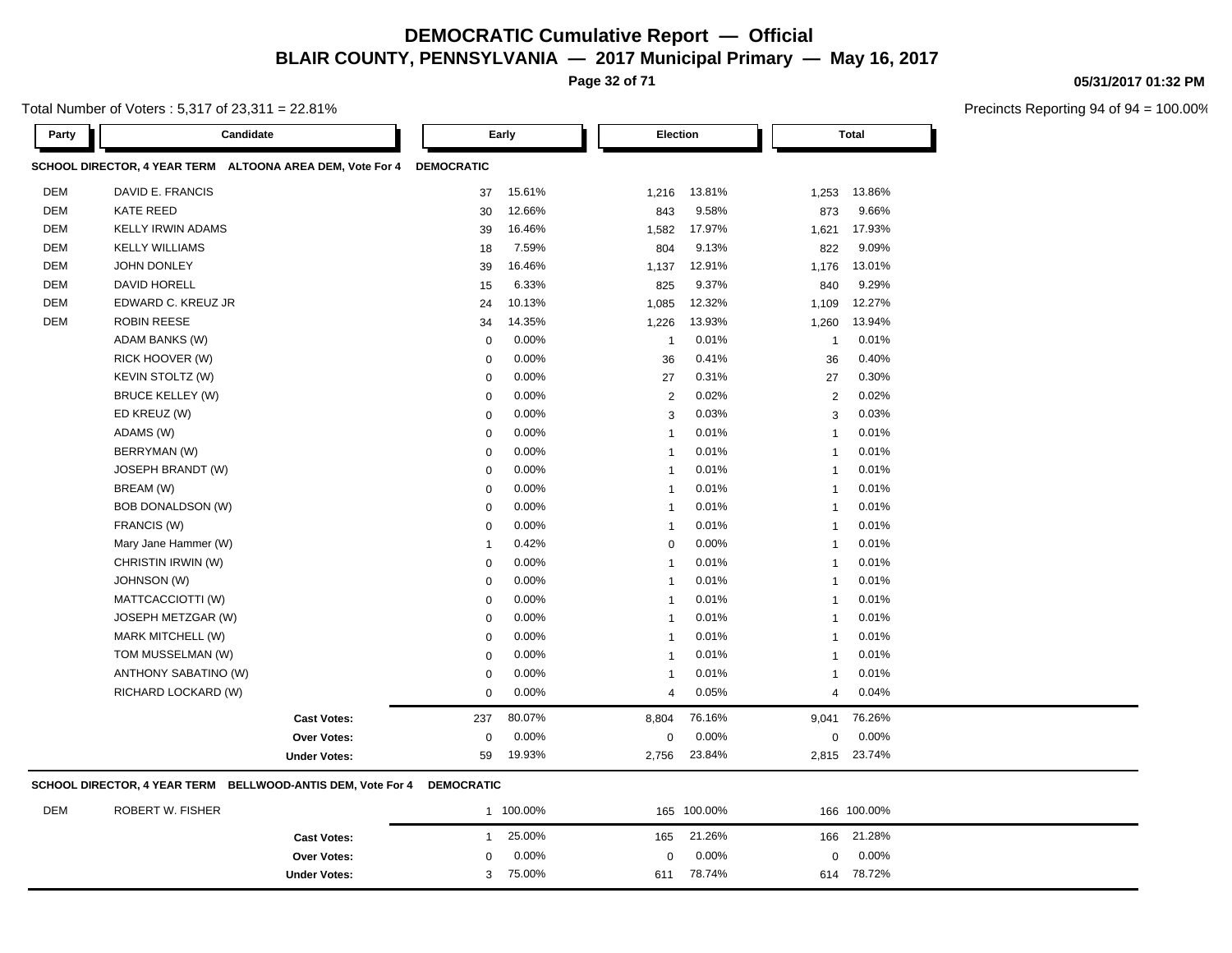**Page 33 of 71**

**05/31/2017 01:32 PM**

|            | Total Number of Voters: 5,317 of 23,311 = 22.81% |                                                                          |                   |                   |                |            |                |              | Precincts Reporting 94 of 94 |
|------------|--------------------------------------------------|--------------------------------------------------------------------------|-------------------|-------------------|----------------|------------|----------------|--------------|------------------------------|
| Party      |                                                  | Candidate                                                                |                   | Early             | Election       |            |                | <b>Total</b> |                              |
|            |                                                  | SCHOOL DIRECTOR, 4 YEAR TERM CLAYSBURG-KIMMEL GRNFLD 1 DEM, Vote For 1   |                   | <b>DEMOCRATIC</b> |                |            |                |              |                              |
| <b>DEM</b> | MONA E. ECKLEY                                   |                                                                          |                   | 1 100.00%         |                | 59 100.00% |                | 60 100.00%   |                              |
|            |                                                  | <b>Cast Votes:</b>                                                       |                   | 1 100.00%         | 59             | 88.06%     | 60             | 88.24%       |                              |
|            |                                                  | Over Votes:                                                              | 0                 | 0.00%             | $\mathbf 0$    | 0.00%      | 0              | 0.00%        |                              |
|            |                                                  | <b>Under Votes:</b>                                                      | 0                 | 0.00%             | 8              | 11.94%     |                | 8 11.76%     |                              |
|            |                                                  | SCHOOL DIRECTOR, 4 YEAR TERM CLAYSBURG-KIMMEL GRNFLD 2-3 DEM, Vote For 2 |                   | <b>DEMOCRATIC</b> |                |            |                |              |                              |
|            | No Candidate Filed (W)                           |                                                                          | 0                 | 0.00%             | $\mathbf 0$    | 0.00%      | 0              | 0.00%        |                              |
|            | <b>GERI MOCK (W)</b>                             |                                                                          | $\mathbf 0$       | 0.00%             | $\overline{7}$ | 38.89%     | $\overline{7}$ | 38.89%       |                              |
|            | CATHY BARNES (W)                                 |                                                                          | $\mathbf 0$       | 0.00%             | $\mathbf{1}$   | 5.56%      | 1              | 5.56%        |                              |
|            | JEREMY KNOTT (W)                                 |                                                                          | $\mathbf 0$       | 0.00%             | 10             | 55.56%     | 10             | 55.56%       |                              |
|            |                                                  | <b>Cast Votes:</b>                                                       | 0                 | 0.00%             | 18             | 11.84%     | 18             | 11.84%       |                              |
|            |                                                  | Over Votes:                                                              | 0                 | 0.00%             | $\Omega$       | 0.00%      | $\Omega$       | 0.00%        |                              |
|            |                                                  | <b>Under Votes:</b>                                                      | 0                 | 0.00%             | 134            | 88.16%     | 134            | 88.16%       |                              |
|            |                                                  | SCHOOL DIRECTOR, 4 YEAR TERM HOLLIDAYSBURG AREA DEM, Vote For 4          | <b>DEMOCRATIC</b> |                   |                |            |                |              |                              |
| DEM        | <b>NIKKI VARNEY</b>                              |                                                                          | 27                | 23.28%            | 688            | 19.61%     | 715            | 19.73%       |                              |
| DEM        | <b>SCOTT S. BRENNEMAN</b>                        |                                                                          | 26                | 22.41%            | 781            | 22.26%     | 807            | 22.27%       |                              |
| DEM        | PAMELA BLACKMON                                  |                                                                          | 20                | 17.24%            | 648            | 18.47%     | 668            | 18.43%       |                              |
| DEM        | RONALD P. SOMMER                                 |                                                                          | 22                | 18.97%            | 747            | 21.29%     | 769            | 21.22%       |                              |
| DEM        | <b>LESLIE LONG</b>                               |                                                                          | 21                | 18.10%            | 598            | 17.05%     | 619            | 17.08%       |                              |
|            | ERIK P BROWN (W)                                 |                                                                          | 0                 | 0.00%             | 3              | 0.09%      | 3              | 0.08%        |                              |
|            | DAVIDFRANIS (W)                                  |                                                                          | 0                 | 0.00%             | $\mathbf{1}$   | 0.03%      | -1             | 0.03%        |                              |
|            | RON SOMMER (W)                                   |                                                                          | $\Omega$          | 0.00%             | 3              | 0.09%      | 3              | 0.08%        |                              |
|            | MELISSA MITCHELL (W)                             |                                                                          | $\mathbf 0$       | 0.00%             | 3              | 0.09%      | 3              | 0.08%        |                              |
|            | NICHOLAS MCCUNE (W)                              |                                                                          | $\mathbf 0$       | 0.00%             | $\mathbf{1}$   | 0.03%      | $\mathbf{1}$   | 0.03%        |                              |
|            | KEVIN RSTOLZ (W)                                 |                                                                          | 0                 | 0.00%             | $\mathbf{1}$   | 0.03%      | $\mathbf{1}$   | 0.03%        |                              |
|            | <b>GERALD WARING (W)</b>                         |                                                                          | 0                 | 0.00%             | $\mathbf{1}$   | 0.03%      | $\mathbf{1}$   | 0.03%        |                              |
|            | RICK GALLAGER (W)                                |                                                                          | 0                 | 0.00%             | 29             | 0.83%      | 29             | 0.80%        |                              |
|            | SCOTT BRENNEMAN (W)                              |                                                                          | $\Omega$          | 0.00%             | $\mathbf{1}$   | 0.03%      | $\overline{1}$ | 0.03%        |                              |
|            | KIRK DODSON (W)                                  |                                                                          | $\Omega$          | 0.00%             | $\mathbf{1}$   | 0.03%      | -1             | 0.03%        |                              |
|            | JEN EGER (W)                                     |                                                                          | $\mathbf 0$       | 0.00%             | $\mathbf{1}$   | 0.03%      | $\mathbf{1}$   | 0.03%        |                              |
|            | DAVID FRANISS (W)                                |                                                                          | 0                 | 0.00%             | $\mathbf{1}$   | 0.03%      | -1             | 0.03%        |                              |
|            |                                                  | <b>Cast Votes:</b>                                                       | 116               | 74.36%            | 3,508          | 72.54%     | 3,624          | 72.60%       |                              |
|            |                                                  |                                                                          |                   |                   |                |            |                |              |                              |
|            |                                                  | Over Votes:                                                              | 0                 | 0.00%             | 0              | 0.00%      | 0              | 0.00%        |                              |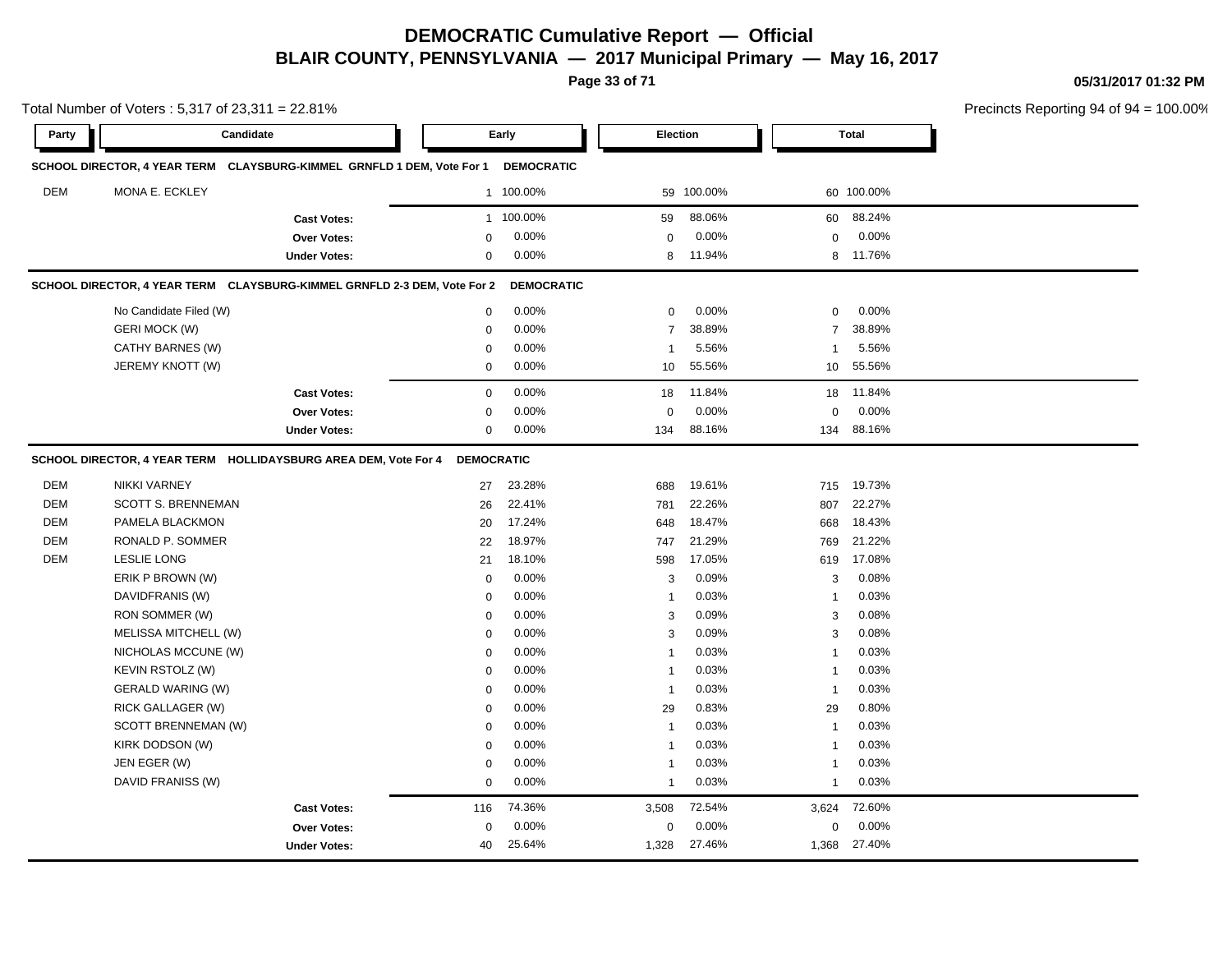**Page 34 of 71**

**05/31/2017 01:32 PM**

Total Number of Voters : 5,317 of 23,311 = 22.81%

| Party      | Candidate                                                          |                     |                   | Early             | <b>Election</b> |        |                | <b>Total</b> |  |
|------------|--------------------------------------------------------------------|---------------------|-------------------|-------------------|-----------------|--------|----------------|--------------|--|
|            | SCHOOL DIRECTOR, 4 YEAR TERM SPRING COVE DEM, Vote For 4           |                     | <b>DEMOCRATIC</b> |                   |                 |        |                |              |  |
| <b>DEM</b> | CHARLES W. GOJMERAC                                                |                     | $\overline{7}$    | 17.95%            | 213             | 17.69% | 220            | 17.70%       |  |
| <b>DEM</b> | MARY A. SMITH                                                      |                     | $\overline{4}$    | 10.26%            | 126             | 10.47% | 130            | 10.46%       |  |
| <b>DEM</b> | JAMES D. SMITH                                                     |                     | 3                 | 7.69%             | 111             | 9.22%  | 114            | 9.17%        |  |
| <b>DEM</b> | AMY ACKER-KNISELY                                                  |                     | 8                 | 20.51%            | 269             | 22.34% | 277            | 22.28%       |  |
| <b>DEM</b> | JOHN R. BIDDLE                                                     |                     | 9                 | 23.08%            | 240             | 19.93% | 249            | 20.03%       |  |
| <b>DEM</b> | LINDA KAY SMITH                                                    |                     | 8                 | 20.51%            | 242             | 20.10% | 250            | 20.11%       |  |
|            | TERRI LEE FEATHER (W)                                              |                     | $\Omega$          | 0.00%             | $\overline{1}$  | 0.08%  | $\overline{1}$ | 0.08%        |  |
|            | RODNEY GREEN (W)                                                   |                     | $\Omega$          | 0.00%             | $\overline{1}$  | 0.08%  | $\overline{1}$ | 0.08%        |  |
|            | DAVID SHRIVER (W)                                                  |                     | 0                 | 0.00%             | $\mathbf{1}$    | 0.08%  | $\mathbf{1}$   | 0.08%        |  |
|            |                                                                    | <b>Cast Votes:</b>  | 39                | 75.00%            | 1,204           | 77.78% | 1,243          | 77.69%       |  |
|            |                                                                    | Over Votes:         | $\mathbf 0$       | 0.00%             | $\mathbf 0$     | 0.00%  | 0              | 0.00%        |  |
|            |                                                                    | <b>Under Votes:</b> | 13                | 25.00%            | 344             | 22.22% | 357            | 22.31%       |  |
|            | SCHOOL DIRECTOR, 2 YEAR UNEXPIRED TERM SPRING COVE DEM, Vote For 1 |                     |                   | <b>DEMOCRATIC</b> |                 |        |                |              |  |
| <b>DEM</b> | <b>CHARLES W. GOJMERAC</b>                                         |                     | $\overline{1}$    | 7.69%             | 127             | 36.08% | 128            | 35.07%       |  |
| <b>DEM</b> | AMY ACKER-KNISELY                                                  |                     | 12                | 92.31%            | 225             | 63.92% | 237            | 64.93%       |  |
|            |                                                                    | <b>Cast Votes:</b>  |                   | 13 100.00%        | 352             | 90.96% | 365            | 91.25%       |  |
|            |                                                                    | Over Votes:         | 0                 | 0.00%             | $\mathbf 0$     | 0.00%  | 0              | 0.00%        |  |
|            |                                                                    | <b>Under Votes:</b> | $\mathbf 0$       | 0.00%             | 35              | 9.04%  | 35             | 8.75%        |  |
|            | SCHOOL DIRECTOR, 4 YEAR TERM TYRONE AREA DEM, Vote For 4           |                     | <b>DEMOCRATIC</b> |                   |                 |        |                |              |  |
| <b>DEM</b> | ROSE A. BLACK                                                      |                     | 5                 | 33.33%            | 212             | 35.16% | 217            | 35.11%       |  |
| <b>DEM</b> | <b>BRIAN LEE BRESSLER</b>                                          |                     | 5                 | 33.33%            | 187             | 31.01% | 192            | 31.07%       |  |
| <b>DEM</b> | WILLIAM P. HARTSOCK                                                |                     | $\overline{4}$    | 26.67%            | 198             | 32.84% | 202            | 32.69%       |  |
|            | STACY BENNETT (W)                                                  |                     | $\mathbf 0$       | 0.00%             | $\mathbf{1}$    | 0.17%  | $\overline{1}$ | 0.16%        |  |
|            | DAVID FUSCO (W)                                                    |                     | 0                 | 0.00%             | 2               | 0.33%  | 2              | 0.32%        |  |
|            | Charlie Mills (W)                                                  |                     | -1                | 6.67%             | $\mathbf 0$     | 0.00%  | $\overline{1}$ | 0.16%        |  |
|            |                                                                    |                     |                   |                   |                 |        | $\overline{1}$ | 0.16%        |  |
|            | DAVID SNYDER (W)                                                   |                     | 0                 | 0.00%             | $\overline{1}$  | 0.17%  |                |              |  |
|            | ERIC UMFRESS (W)                                                   |                     | $\mathbf 0$       | 0.00%             | $\overline{1}$  | 0.17%  | $\overline{1}$ | 0.16%        |  |
|            | CYNTHIA CALVIN VANDERGLAS (W)                                      |                     | 0                 | 0.00%             | $\overline{1}$  | 0.17%  | $\overline{1}$ | 0.16%        |  |
|            |                                                                    | <b>Cast Votes:</b>  | 15                | 62.50%            | 603             | 53.08% | 618            | 53.28%       |  |
|            |                                                                    | <b>Over Votes:</b>  | $\Omega$          | 0.00%             | $\mathbf 0$     | 0.00%  | $\Omega$       | 0.00%        |  |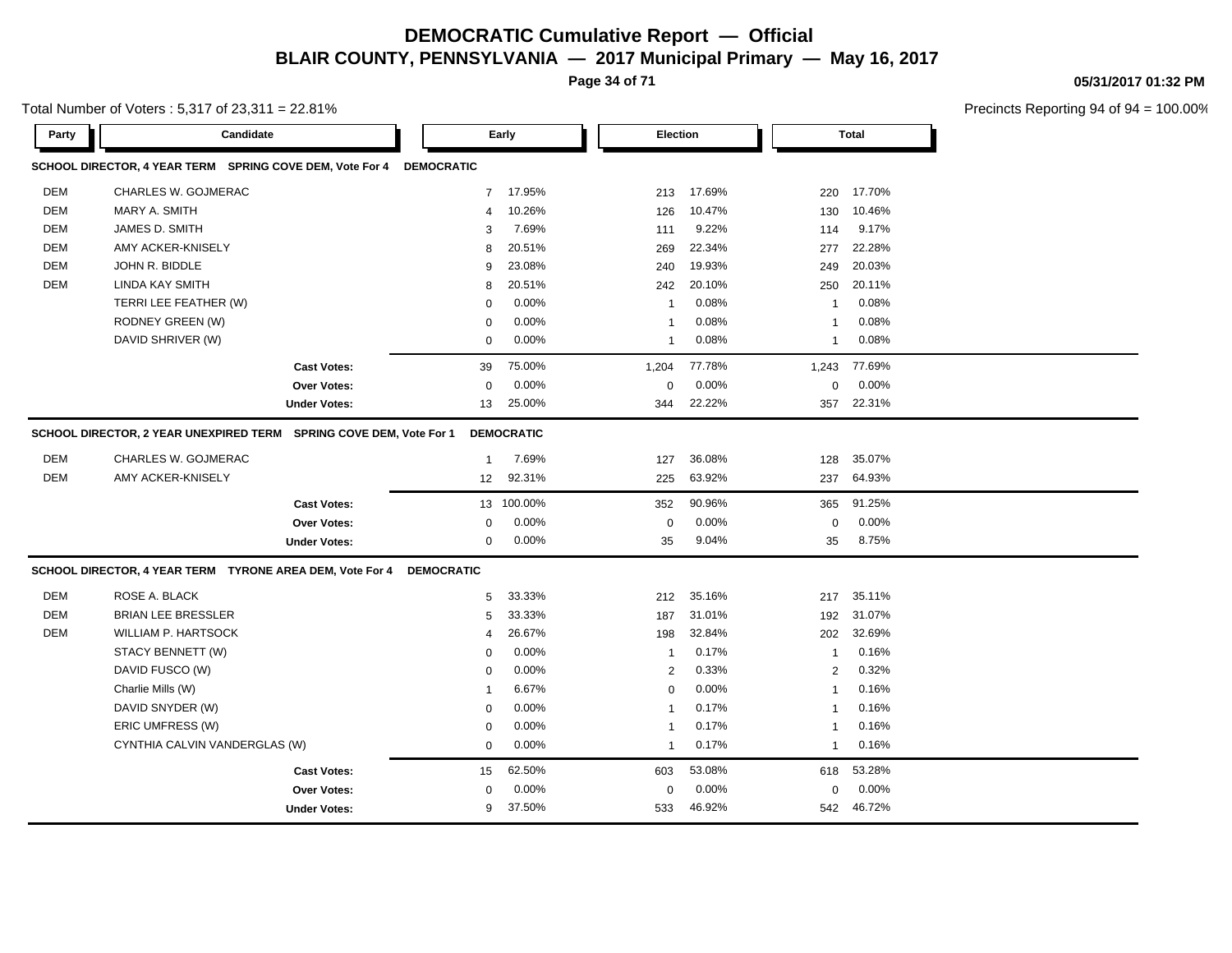**Page 35 of 71**

**05/31/2017 01:32 PM**

|            | Total Number of Voters: 5,317 of 23,311 = 22.81%                                        |                     |             |                   |                 |                 |              |              | Precincts Reporting 94 of 94 |
|------------|-----------------------------------------------------------------------------------------|---------------------|-------------|-------------------|-----------------|-----------------|--------------|--------------|------------------------------|
| Party      | Candidate                                                                               |                     |             | Early             |                 | <b>Election</b> |              | <b>Total</b> |                              |
|            | SCHOOL DIRECTOR, 2 YEAR UNEXPIRED TERM TYRONE AREA DEM, Vote For 1                      |                     |             | <b>DEMOCRATIC</b> |                 |                 |              |              |                              |
| <b>DEM</b> | JAMES B. CRAWFORD                                                                       |                     |             | 5 100.00%         |                 | 224 100.00%     |              | 229 100.00%  |                              |
|            |                                                                                         | <b>Cast Votes:</b>  | 5           | 83.33%            | 224             | 78.87%          | 229          | 78.97%       |                              |
|            |                                                                                         | Over Votes:         | $\Omega$    | 0.00%             | $\mathbf 0$     | 0.00%           | $\mathbf 0$  | 0.00%        |                              |
|            |                                                                                         | <b>Under Votes:</b> | 1           | 16.67%            | 60              | 21.13%          | 61           | 21.03%       |                              |
|            | SCHOOL DIRECTOR, 4 YEAR TERM WILLIAMSBURG COMMUNITY CATH TWP DEM, Vote For 2 DEMOCRATIC |                     |             |                   |                 |                 |              |              |                              |
| DEM        | <b>BENJAMIN POSTLES</b>                                                                 |                     | $\mathbf 0$ | 0.00%             |                 | 10 100.00%      |              | 10 100.00%   |                              |
|            |                                                                                         | <b>Cast Votes:</b>  | 0           | 0.00%             | 10 <sup>°</sup> | 31.25%          | $10-10$      | 31.25%       |                              |
|            |                                                                                         | Over Votes:         | 0           | 0.00%             | $\mathbf 0$     | 0.00%           | 0            | 0.00%        |                              |
|            |                                                                                         | <b>Under Votes:</b> | 0           | 0.00%             | 22              | 68.75%          |              | 22 68.75%    |                              |
|            | SCHOOL DIRECTOR, 4 YEAR TERM WILLIAMSBURG COMMUNITY WMSBG DEM, Vote For 1               |                     |             | <b>DEMOCRATIC</b> |                 |                 |              |              |                              |
| <b>DEM</b> | MARION H. PHEASANT JR                                                                   |                     | $\mathbf 0$ | 0.00%             |                 | 28 100.00%      |              | 28 100.00%   |                              |
|            |                                                                                         | <b>Cast Votes:</b>  | $\mathbf 0$ | 0.00%             | 28              | 77.78%          |              | 28 77.78%    |                              |
|            |                                                                                         | Over Votes:         | $\Omega$    | 0.00%             | $\mathbf 0$     | 0.00%           | $\mathbf 0$  | 0.00%        |                              |
|            |                                                                                         | <b>Under Votes:</b> | 0           | 0.00%             | 8               | 22.22%          | 8            | 22.22%       |                              |
|            | SCHOOL DIRECTOR, 4 YEAR TERM WILLIAMSBURG COMMUNITY WOODBURY DEM, Vote For 1            |                     |             | <b>DEMOCRATIC</b> |                 |                 |              |              |                              |
|            | No Candidate Filed (W)                                                                  |                     | $\mathbf 0$ | 0.00%             | $\mathbf 0$     | 0.00%           | $\Omega$     | 0.00%        |                              |
|            | <b>BECKY MINGLE (W)</b>                                                                 |                     | $\Omega$    | 0.00%             | -1              | 50.00%          | -1           | 50.00%       |                              |
|            | JULIE WOODLING (W)                                                                      |                     | $\mathbf 0$ | 0.00%             | $\mathbf{1}$    | 50.00%          | $\mathbf{1}$ | 50.00%       |                              |
|            |                                                                                         | <b>Cast Votes:</b>  | $\mathbf 0$ | 0.00%             | $\overline{2}$  | 11.76%          |              | 2 11.11%     |                              |
|            |                                                                                         | <b>Over Votes:</b>  | $\mathbf 0$ | 0.00%             | $\mathbf 0$     | 0.00%           | $\mathbf 0$  | 0.00%        |                              |
|            |                                                                                         | <b>Under Votes:</b> |             | 1 100.00%         | 15              | 88.24%          | 16           | 88.89%       |                              |
|            | MAYOR, 4 YEAR TERM ALLEGHENY 4 THB DEM, Vote For 1 DEMOCRATIC                           |                     |             |                   |                 |                 |              |              |                              |
| DEM        | LE HRITZ                                                                                |                     | $\mathbf 0$ | 0.00%             |                 | 5 100.00%       |              | 5 100.00%    |                              |
|            |                                                                                         | <b>Cast Votes:</b>  | $\mathbf 0$ | 0.00%             | 5               | 83.33%          | 5            | 83.33%       |                              |
|            |                                                                                         | Over Votes:         | 0           | 0.00%             | $\mathbf 0$     | 0.00%           | $\mathbf 0$  | 0.00%        |                              |
|            |                                                                                         | <b>Under Votes:</b> | $\mathbf 0$ | 0.00%             | $\overline{1}$  | 16.67%          | -1           | 16.67%       |                              |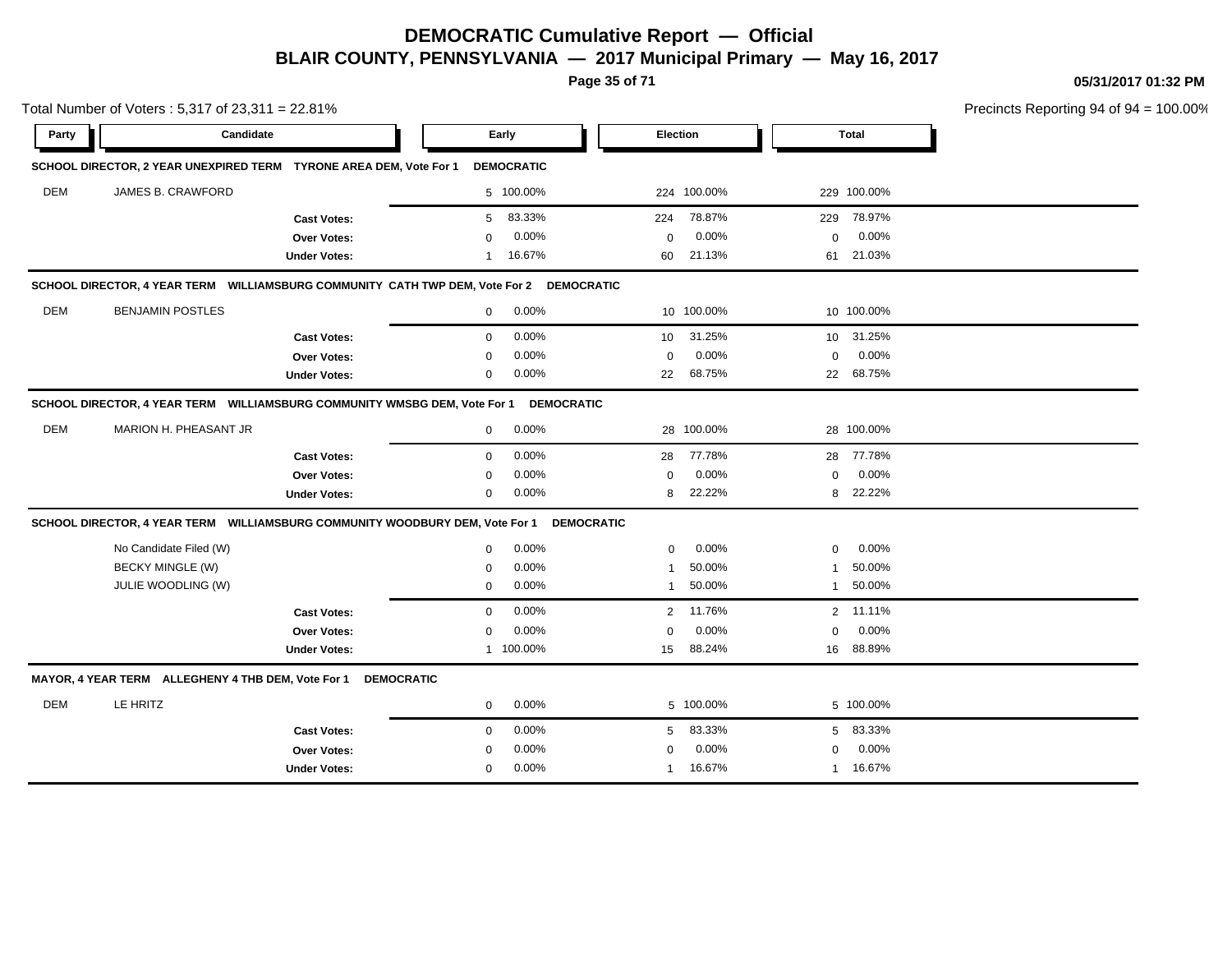**Page 36 of 71**

**05/31/2017 01:32 PM**

|            | Total Number of Voters: 5,317 of 23,311 = 22.81%                        |                     |                   |                   |                |                 |                |              | Precincts Reporting 94 of 94 |
|------------|-------------------------------------------------------------------------|---------------------|-------------------|-------------------|----------------|-----------------|----------------|--------------|------------------------------|
| Party      | Candidate                                                               |                     |                   | Early             |                | <b>Election</b> |                | <b>Total</b> |                              |
|            | BOROUGH COUNCIL, 4 YEAR TERM ALLEGHENY 4 THB DEM, Vote For 3 DEMOCRATIC |                     |                   |                   |                |                 |                |              |                              |
| DEM        | MICHAEL B. TADDEI                                                       |                     | $\mathbf 0$       | 0.00%             | 6              | 46.15%          | 6              | 46.15%       |                              |
| DEM        | <b>THOMAS KROZEL</b>                                                    |                     | $\mathbf 0$       | 0.00%             | 6              | 46.15%          | 6              | 46.15%       |                              |
|            | RITA NAGLE (W)                                                          |                     | $\mathbf 0$       | 0.00%             | $\mathbf{1}$   | 7.69%           | $\mathbf{1}$   | 7.69%        |                              |
|            |                                                                         | <b>Cast Votes:</b>  | $\mathbf 0$       | 0.00%             | 13             | 72.22%          | 13             | 72.22%       |                              |
|            |                                                                         | Over Votes:         | 0                 | 0.00%             | 0              | 0.00%           | 0              | 0.00%        |                              |
|            |                                                                         | <b>Under Votes:</b> | $\mathbf 0$       | 0.00%             | 5              | 27.78%          | 5              | 27.78%       |                              |
|            | TAX COLLECTOR, 4 YEAR TERM ALLEGHENY 4 THB DEM, Vote For 1              |                     | <b>DEMOCRATIC</b> |                   |                |                 |                |              |                              |
|            | No Candidate Filed (W)                                                  |                     | $\mathbf 0$       | 0.00%             | $\mathsf 0$    | 0.00%           | $\mathbf 0$    | 0.00%        |                              |
|            | RITA NAGLE (W)                                                          |                     | $\mathbf 0$       | 0.00%             |                | 1 100.00%       |                | 1 100.00%    |                              |
|            |                                                                         | <b>Cast Votes:</b>  | $\mathbf 0$       | 0.00%             | $\mathbf{1}$   | 16.67%          | $\mathbf{1}$   | 16.67%       |                              |
|            |                                                                         | <b>Over Votes:</b>  | $\mathbf 0$       | 0.00%             | 0              | 0.00%           | $\mathbf 0$    | 0.00%        |                              |
|            |                                                                         | <b>Under Votes:</b> | $\mathbf 0$       | 0.00%             | 5              | 83.33%          |                | 5 83.33%     |                              |
|            | SCHOOL DIRECTOR, 4 YEAR TERM PENN CAMBRIA ALLEGH 4 DEM, Vote For 4      |                     |                   | <b>DEMOCRATIC</b> |                |                 |                |              |                              |
| <b>DEM</b> | <b>TERRY M. KRUG</b>                                                    |                     | $\mathbf 0$       | 0.00%             | 3              | 20.00%          | 3              | 20.00%       |                              |
| DEM        | PATRICK J. ALBRIGHT                                                     |                     | $\mathbf 0$       | 0.00%             | 3              | 20.00%          | 3              | 20.00%       |                              |
| DEM        | <b>RUDY MCCARTHY</b>                                                    |                     | $\mathbf 0$       | 0.00%             | $\overline{c}$ | 13.33%          | 2              | 13.33%       |                              |
| DEM        | <b>GUY MONICA</b>                                                       |                     | $\mathbf 0$       | 0.00%             | 4              | 26.67%          | 4              | 26.67%       |                              |
| DEM        | PATRICIA M. PYO                                                         |                     | $\mathbf 0$       | 0.00%             | 3              | 20.00%          |                | 3 20.00%     |                              |
|            |                                                                         | <b>Cast Votes:</b>  | $\mathbf 0$       | 0.00%             | 15             | 62.50%          | 15             | 62.50%       |                              |
|            |                                                                         | Over Votes:         | $\mathbf 0$       | 0.00%             | $\mathbf 0$    | 0.00%           | $\mathbf 0$    | 0.00%        |                              |
|            |                                                                         | <b>Under Votes:</b> | $\mathbf 0$       | 0.00%             | 9              | 37.50%          |                | 9 37.50%     |                              |
|            | JUDGE OF ELECTION, 4 YEAR TERM ALTOONA 1 DEM, Vote For 1                |                     | <b>DEMOCRATIC</b> |                   |                |                 |                |              |                              |
|            | No Candidate Filed (W)                                                  |                     | $\mathbf 0$       | 0.00%             | 0              | 0.00%           | $\mathbf 0$    | 0.00%        |                              |
|            | MARK R DESTEFANO (W)                                                    |                     | 0                 | 0.00%             | $\mathbf{1}$   | 50.00%          | $\mathbf{1}$   | 50.00%       |                              |
|            | TERRY SMITH (W)                                                         |                     | 0                 | 0.00%             | -1             | 50.00%          | 1              | 50.00%       |                              |
|            |                                                                         | <b>Cast Votes:</b>  | $\mathbf 0$       | 0.00%             | $\overline{2}$ | 4.26%           | $\overline{2}$ | 3.85%        |                              |
|            |                                                                         | Over Votes:         | $\mathbf 0$       | 0.00%             | $\mathbf 0$    | 0.00%           | $\mathbf 0$    | 0.00%        |                              |
|            |                                                                         | <b>Under Votes:</b> |                   | 5 100.00%         | 45             | 95.74%          | 50             | 96.15%       |                              |
|            | JUDGE OF ELECTION, 4 YEAR TERM ALTOONA 2-1 DEM, Vote For 1              |                     | <b>DEMOCRATIC</b> |                   |                |                 |                |              |                              |
|            | No Candidate Filed (W)                                                  |                     | $\mathbf 0$       | 0.00%             | $\mathbf 0$    | 0.00%           | $\mathbf 0$    | 0.00%        |                              |
|            |                                                                         | <b>Cast Votes:</b>  | $\mathbf 0$       | 0.00%             | 0              | 0.00%           | $\mathbf 0$    | 0.00%        |                              |
|            |                                                                         | Over Votes:         | 0                 | 0.00%             | $\mathbf 0$    | 0.00%           | $\Omega$       | 0.00%        |                              |
|            |                                                                         | <b>Under Votes:</b> | $\mathbf 0$       | 0.00%             |                | 17 100.00%      |                | 17 100.00%   |                              |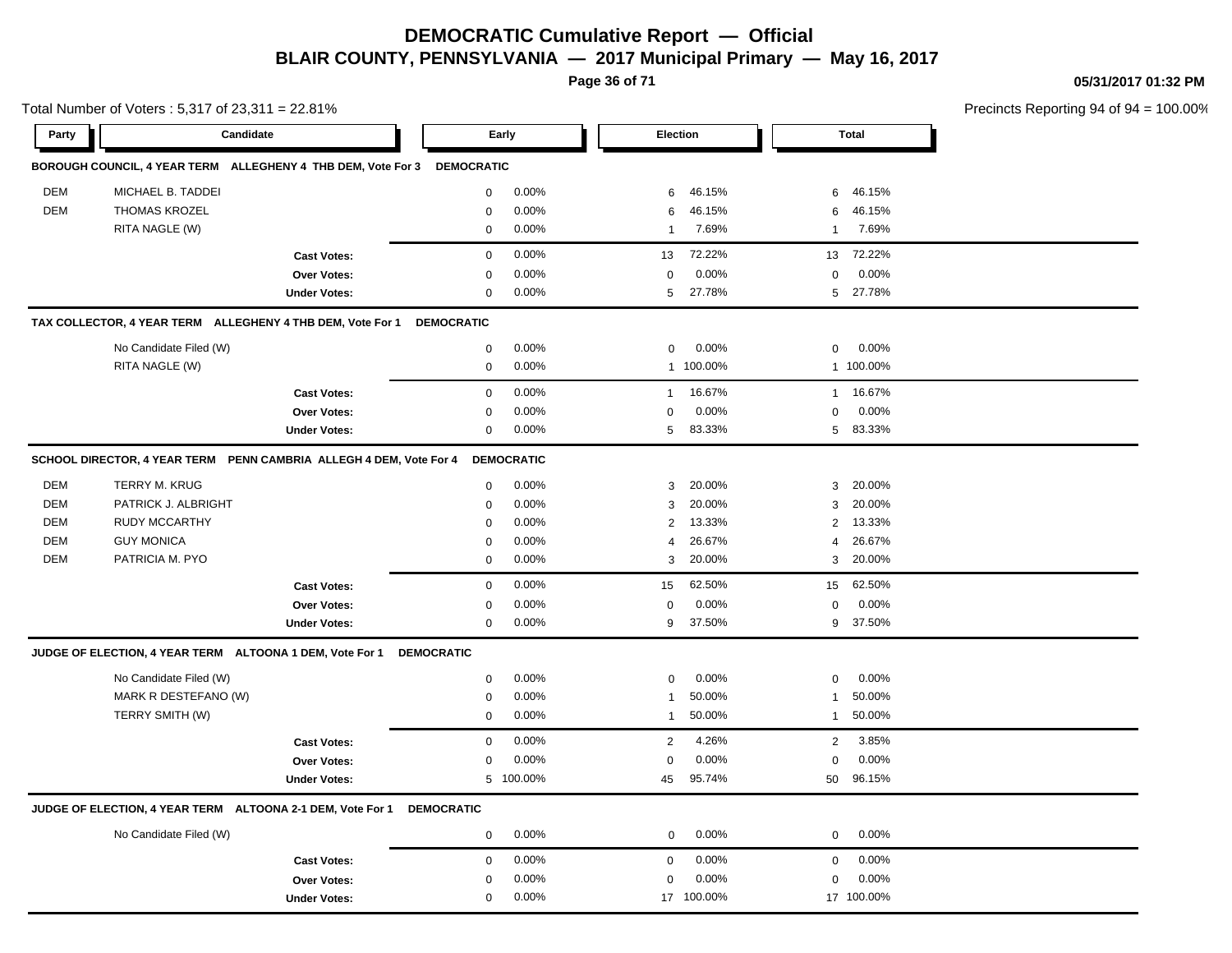**Page 37 of 71**

**05/31/2017 01:32 PM**

|       | Total Number of Voters: 5,317 of 23,311 = 22.81%           |                     |                   |           |                |            |                | Precincts Reporting 94 of 94 |  |
|-------|------------------------------------------------------------|---------------------|-------------------|-----------|----------------|------------|----------------|------------------------------|--|
| Party | Candidate                                                  |                     |                   | Early     | Election       |            |                | <b>Total</b>                 |  |
|       | JUDGE OF ELECTION, 4 YEAR TERM ALTOONA 2-2 DEM, Vote For 1 |                     | <b>DEMOCRATIC</b> |           |                |            |                |                              |  |
|       | No Candidate Filed (W)                                     |                     | 0                 | 0.00%     | 0              | 0.00%      | $\mathbf 0$    | 0.00%                        |  |
|       | WADE KAGERISE (W)                                          |                     | 0                 | 0.00%     | $\mathbf 1$    | 33.33%     | -1             | 33.33%                       |  |
|       | MARINA MOSES (W)                                           |                     | 0                 | 0.00%     | $\mathbf 1$    | 33.33%     | $\mathbf{1}$   | 33.33%                       |  |
|       | SARAH STEINBUGL (W)                                        |                     | $\mathbf 0$       | 0.00%     | $\overline{1}$ | 33.33%     | $\mathbf{1}$   | 33.33%                       |  |
|       |                                                            | <b>Cast Votes:</b>  | 0                 | 0.00%     | 3              | 4.29%      | 3              | 4.17%                        |  |
|       |                                                            | Over Votes:         | 0                 | 0.00%     | $\mathbf 0$    | 0.00%      | $\mathbf 0$    | 0.00%                        |  |
|       |                                                            | <b>Under Votes:</b> |                   | 2 100.00% | 67             | 95.71%     | 69             | 95.83%                       |  |
|       | JUDGE OF ELECTION, 4 YEAR TERM ALTOONA 3-1 DEM, Vote For 1 |                     | <b>DEMOCRATIC</b> |           |                |            |                |                              |  |
|       | No Candidate Filed (W)                                     |                     | $\mathbf 0$       | 0.00%     | 0              | 0.00%      | $\mathbf 0$    | 0.00%                        |  |
|       |                                                            | <b>Cast Votes:</b>  | 0                 | 0.00%     | $\mathbf 0$    | 0.00%      | $\mathbf 0$    | 0.00%                        |  |
|       |                                                            | Over Votes:         | $\mathbf 0$       | 0.00%     | $\mathbf 0$    | 0.00%      | $\mathbf 0$    | 0.00%                        |  |
|       |                                                            | <b>Under Votes:</b> |                   | 2 100.00% |                | 48 100.00% |                | 50 100.00%                   |  |
|       | JUDGE OF ELECTION, 4 YEAR TERM ALTOONA 3-2 DEM, Vote For 1 |                     | <b>DEMOCRATIC</b> |           |                |            |                |                              |  |
|       | No Candidate Filed (W)                                     |                     | 0                 | 0.00%     | 0              | 0.00%      | 0              | 0.00%                        |  |
|       |                                                            | <b>Cast Votes:</b>  | $\mathbf 0$       | 0.00%     | $\mathbf 0$    | 0.00%      | $\mathbf 0$    | 0.00%                        |  |
|       |                                                            | Over Votes:         | $\mathbf 0$       | 0.00%     | $\mathbf 0$    | 0.00%      | $\mathbf 0$    | 0.00%                        |  |
|       |                                                            | <b>Under Votes:</b> |                   | 1 100.00% |                | 93 100.00% |                | 94 100.00%                   |  |
|       | JUDGE OF ELECTION, 4 YEAR TERM ALTOONA 4-1 DEM, Vote For 1 |                     | <b>DEMOCRATIC</b> |           |                |            |                |                              |  |
|       | No Candidate Filed (W)                                     |                     | 0                 | 0.00%     | $\mathbf 0$    | 0.00%      | $\mathbf 0$    | 0.00%                        |  |
|       | CAITLIN KELLER (W)                                         |                     | 0                 | 0.00%     | 3              | 75.00%     | 3              | 75.00%                       |  |
|       | LORI(W)                                                    |                     | 0                 | 0.00%     | $\mathbf{1}$   | 25.00%     | 1              | 25.00%                       |  |
|       |                                                            | <b>Cast Votes:</b>  | $\mathbf{0}$      | 0.00%     | $\overline{4}$ | 9.52%      | $\overline{4}$ | 9.09%                        |  |
|       |                                                            | Over Votes:         | 0                 | 0.00%     | $\mathbf 0$    | 0.00%      | $\mathbf 0$    | 0.00%                        |  |
|       |                                                            | <b>Under Votes:</b> |                   | 2 100.00% | 38             | 90.48%     | 40             | 90.91%                       |  |
|       | JUDGE OF ELECTION, 4 YEAR TERM ALTOONA 4-2 DEM, Vote For 1 |                     | <b>DEMOCRATIC</b> |           |                |            |                |                              |  |
|       | No Candidate Filed (W)                                     |                     | 0                 | 0.00%     | $\mathbf 0$    | 0.00%      | $\mathbf 0$    | 0.00%                        |  |
|       |                                                            | <b>Cast Votes:</b>  | $\mathbf{0}$      | 0.00%     | $\mathbf 0$    | 0.00%      | $\mathbf 0$    | 0.00%                        |  |
|       |                                                            | Over Votes:         | 0                 | 0.00%     | $\mathbf 0$    | 0.00%      | $\mathbf 0$    | 0.00%                        |  |
|       |                                                            | <b>Under Votes:</b> | $\mathbf 0$       | 0.00%     |                | 57 100.00% |                | 57 100.00%                   |  |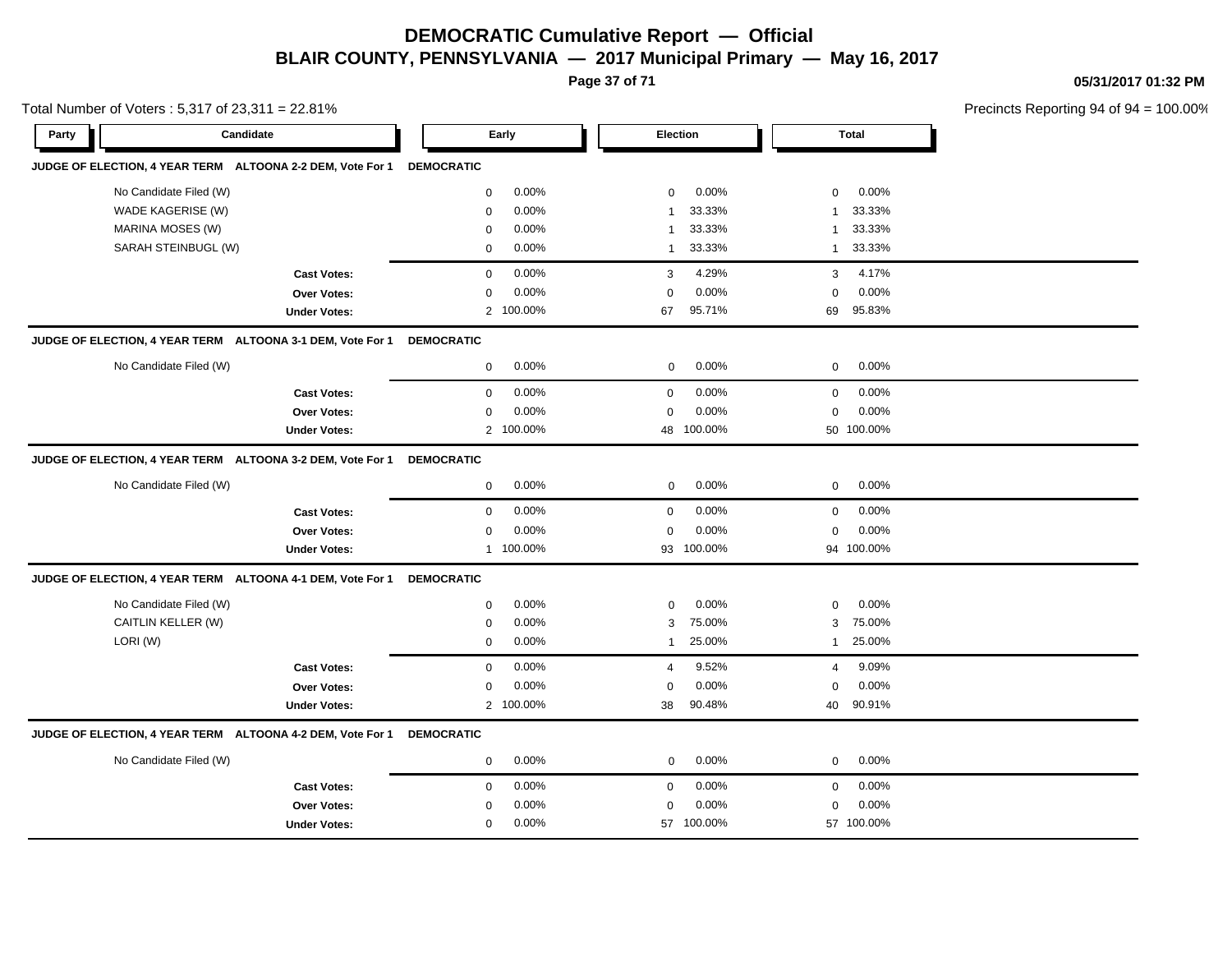**Page 38 of 71**

**05/31/2017 01:32 PM**

|       | Total Number of Voters: 5,317 of 23,311 = 22.81%                      |                     |                   |           |                |            |              |              | Precincts Reporting 94 of 94 |
|-------|-----------------------------------------------------------------------|---------------------|-------------------|-----------|----------------|------------|--------------|--------------|------------------------------|
| Party | Candidate                                                             |                     |                   | Early     | Election       |            |              | <b>Total</b> |                              |
|       | JUDGE OF ELECTION, 4 YEAR TERM ALTOONA 5-1 DEM, Vote For 1 DEMOCRATIC |                     |                   |           |                |            |              |              |                              |
|       | No Candidate Filed (W)                                                |                     | $\mathbf 0$       | 0.00%     | 0              | 0.00%      | 0            | 0.00%        |                              |
|       | ALICE LAWRENCE (W)                                                    |                     | $\mathbf 0$       | 0.00%     |                | 1 100.00%  |              | 1 100.00%    |                              |
|       |                                                                       | <b>Cast Votes:</b>  | $\mathbf{0}$      | 0.00%     | $\overline{1}$ | 5.26%      | $\mathbf{1}$ | 5.26%        |                              |
|       |                                                                       | <b>Over Votes:</b>  | 0                 | 0.00%     | $\Omega$       | 0.00%      | $\Omega$     | 0.00%        |                              |
|       |                                                                       | <b>Under Votes:</b> | 0                 | $0.00\%$  | 18             | 94.74%     | 18           | 94.74%       |                              |
|       | JUDGE OF ELECTION, 4 YEAR TERM ALTOONA 5-2 DEM, Vote For 1            |                     | <b>DEMOCRATIC</b> |           |                |            |              |              |                              |
|       | No Candidate Filed (W)                                                |                     | $\mathbf 0$       | 0.00%     | $\mathbf 0$    | 0.00%      | $\mathbf 0$  | 0.00%        |                              |
|       | PATRICIA L FLANAGAN (W)                                               |                     | 0                 | 0.00%     | 14             | 100.00%    |              | 14 100.00%   |                              |
|       |                                                                       | <b>Cast Votes:</b>  | 0                 | 0.00%     | 14             | 22.58%     | 14           | 22.22%       |                              |
|       |                                                                       | Over Votes:         | 0                 | 0.00%     | 0              | 0.00%      | 0            | 0.00%        |                              |
|       |                                                                       | <b>Under Votes:</b> |                   | 1 100.00% | 48             | 77.42%     |              | 49 77.78%    |                              |
|       | JUDGE OF ELECTION, 4 YEAR TERM ALTOONA 5-3 DEM, Vote For 1            |                     | <b>DEMOCRATIC</b> |           |                |            |              |              |                              |
|       | No Candidate Filed (W)                                                |                     | 0                 | 0.00%     | 0              | 0.00%      | 0            | 0.00%        |                              |
|       | ALICE LAWRENCE (W)                                                    |                     | 0                 | 0.00%     | $\mathbf{1}$   | 33.33%     | $\mathbf{1}$ | 33.33%       |                              |
|       | CURT POLITO (W)                                                       |                     | 0                 | 0.00%     | -1             | 33.33%     | 1            | 33.33%       |                              |
|       | RASHEAN THOMAS (W)                                                    |                     | 0                 | 0.00%     | 1              | 33.33%     | $\mathbf{1}$ | 33.33%       |                              |
|       |                                                                       | <b>Cast Votes:</b>  | 0                 | 0.00%     | 3              | 4.69%      | 3            | 4.69%        |                              |
|       |                                                                       | Over Votes:         | 0                 | 0.00%     | $\mathbf 0$    | 0.00%      | 0            | 0.00%        |                              |
|       |                                                                       | <b>Under Votes:</b> | 0                 | 0.00%     | 61             | 95.31%     |              | 61 95.31%    |                              |
|       | JUDGE OF ELECTION, 4 YEAR TERM ALTOONA 6-1 DEM, Vote For 1            |                     | <b>DEMOCRATIC</b> |           |                |            |              |              |                              |
|       | No Candidate Filed (W)                                                |                     | 0                 | 0.00%     | 0              | 0.00%      | 0            | 0.00%        |                              |
|       | TERRANCE TOMESSICE (W)                                                |                     | $\mathbf 0$       | 0.00%     |                | 1 100.00%  |              | 1 100.00%    |                              |
|       |                                                                       | <b>Cast Votes:</b>  | $\mathbf 0$       | 0.00%     | $\overline{1}$ | 1.35%      | $\mathbf{1}$ | 1.32%        |                              |
|       |                                                                       | <b>Over Votes:</b>  | 0                 | 0.00%     | $\mathbf 0$    | 0.00%      | $\mathbf 0$  | 0.00%        |                              |
|       |                                                                       | <b>Under Votes:</b> |                   | 2 100.00% | 73             | 98.65%     |              | 75 98.68%    |                              |
|       | JUDGE OF ELECTION, 4 YEAR TERM ALTOONA 6-2 DEM, Vote For 1            |                     | <b>DEMOCRATIC</b> |           |                |            |              |              |                              |
|       | No Candidate Filed (W)                                                |                     | 0                 | 0.00%     | $\mathbf 0$    | 0.00%      | $\mathbf 0$  | 0.00%        |                              |
|       | WILLIAM LIGHTNER (W)                                                  |                     | $\mathbf 0$       | 0.00%     |                | 13 100.00% |              | 13 100.00%   |                              |
|       |                                                                       | <b>Cast Votes:</b>  | $\mathbf 0$       | 0.00%     | 13             | 16.67%     | 13           | 16.67%       |                              |
|       |                                                                       | <b>Over Votes:</b>  | 0                 | 0.00%     | 0              | 0.00%      | 0            | 0.00%        |                              |
|       |                                                                       | <b>Under Votes:</b> | $\mathbf 0$       | 0.00%     | 65             | 83.33%     | 65           | 83.33%       |                              |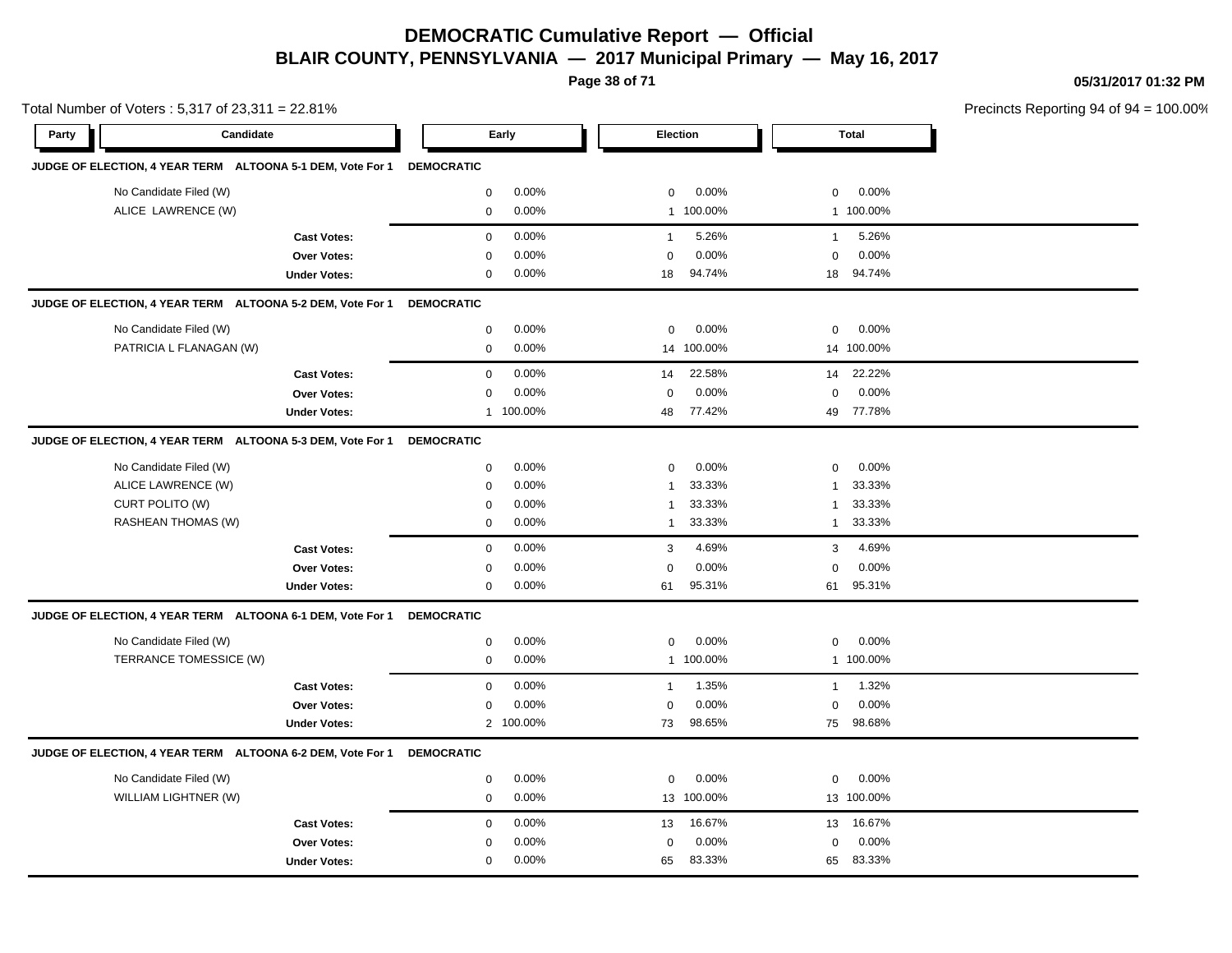**Page 39 of 71**

**05/31/2017 01:32 PM**

|       | Total Number of Voters: 5,317 of 23,311 = 22.81%           |                     |                   |           |                |                 |              | Precincts Reporting 94 of 94 |  |
|-------|------------------------------------------------------------|---------------------|-------------------|-----------|----------------|-----------------|--------------|------------------------------|--|
| Party | Candidate                                                  |                     |                   | Early     |                | <b>Election</b> |              | Total                        |  |
|       | JUDGE OF ELECTION, 4 YEAR TERM ALTOONA 6-3 DEM, Vote For 1 |                     | <b>DEMOCRATIC</b> |           |                |                 |              |                              |  |
|       | No Candidate Filed (W)                                     |                     | $\mathbf 0$       | 0.00%     | 0              | 0.00%           | $\mathbf 0$  | 0.00%                        |  |
|       |                                                            | <b>Cast Votes:</b>  | $\mathbf 0$       | 0.00%     | $\mathbf 0$    | 0.00%           | $\mathbf 0$  | 0.00%                        |  |
|       |                                                            | Over Votes:         | $\mathbf 0$       | 0.00%     | $\mathbf 0$    | 0.00%           | $\mathbf 0$  | 0.00%                        |  |
|       |                                                            | <b>Under Votes:</b> | 6                 | 100.00%   | 89             | 100.00%         |              | 95 100.00%                   |  |
|       | JUDGE OF ELECTION, 4 YEAR TERM ALTOONA 6-4 DEM, Vote For 1 |                     | <b>DEMOCRATIC</b> |           |                |                 |              |                              |  |
|       | No Candidate Filed (W)                                     |                     | $\mathbf 0$       | 0.00%     | 0              | 0.00%           | 0            | 0.00%                        |  |
|       | DOROTHY GRABOSKY (W)                                       |                     | $\mathbf 0$       | $0.00\%$  |                | 2 100.00%       |              | 2 100.00%                    |  |
|       |                                                            | <b>Cast Votes:</b>  | $\mathbf 0$       | 0.00%     | 2              | 3.13%           | 2            | 3.03%                        |  |
|       |                                                            | <b>Over Votes:</b>  | $\mathbf 0$       | 0.00%     | $\mathbf 0$    | 0.00%           | $\mathbf 0$  | 0.00%                        |  |
|       |                                                            | <b>Under Votes:</b> |                   | 2 100.00% | 62             | 96.88%          | 64           | 96.97%                       |  |
|       | JUDGE OF ELECTION, 4 YEAR TERM ALTOONA 7 DEM, Vote For 1   |                     | <b>DEMOCRATIC</b> |           |                |                 |              |                              |  |
|       | No Candidate Filed (W)                                     |                     | $\mathbf 0$       | 0.00%     | 0              | 0.00%           | $\mathbf 0$  | 0.00%                        |  |
|       | KATHLEEN GREINER (W)                                       |                     | 0                 | 0.00%     |                | 1 100.00%       |              | 1 100.00%                    |  |
|       |                                                            | <b>Cast Votes:</b>  | $\mathbf 0$       | 0.00%     | $\overline{1}$ | 2.44%           | $\mathbf{1}$ | 2.44%                        |  |
|       |                                                            | Over Votes:         | 0                 | 0.00%     | 0              | 0.00%           | 0            | 0.00%                        |  |
|       |                                                            | <b>Under Votes:</b> | $\mathbf 0$       | 0.00%     | 40             | 97.56%          |              | 40 97.56%                    |  |
|       | JUDGE OF ELECTION, 4 YEAR TERM ALTOONA 8-1 DEM, Vote For 1 |                     | <b>DEMOCRATIC</b> |           |                |                 |              |                              |  |
|       | No Candidate Filed (W)                                     |                     | $\mathbf 0$       | 0.00%     | $\mathbf 0$    | 0.00%           | $\mathbf 0$  | 0.00%                        |  |
|       | ESTER BROOKS (W)                                           |                     | $\mathbf 0$       | 0.00%     |                | 1 100.00%       |              | 1 100.00%                    |  |
|       |                                                            | <b>Cast Votes:</b>  | $\mathbf 0$       | 0.00%     | $\overline{1}$ | 2.63%           | $\mathbf{1}$ | 2.56%                        |  |
|       |                                                            | Over Votes:         | 0                 | 0.00%     | 0              | 0.00%           | 0            | 0.00%                        |  |
|       |                                                            | <b>Under Votes:</b> | $\mathbf{1}$      | 100.00%   | 37             | 97.37%          | 38           | 97.44%                       |  |
|       | JUDGE OF ELECTION, 4 YEAR TERM ALTOONA 8-2 DEM, Vote For 1 |                     | <b>DEMOCRATIC</b> |           |                |                 |              |                              |  |
|       | No Candidate Filed (W)                                     |                     | 0                 | $0.00\%$  | $\mathbf 0$    | 0.00%           | $\mathbf 0$  | 0.00%                        |  |
|       |                                                            | <b>Cast Votes:</b>  | $\mathbf 0$       | 0.00%     | $\mathbf 0$    | 0.00%           | $\mathbf 0$  | 0.00%                        |  |
|       |                                                            | Over Votes:         | $\mathbf 0$       | 0.00%     | 0              | 0.00%           | $\mathbf 0$  | 0.00%                        |  |
|       |                                                            | <b>Under Votes:</b> |                   | 1 100.00% |                | 54 100.00%      |              | 55 100.00%                   |  |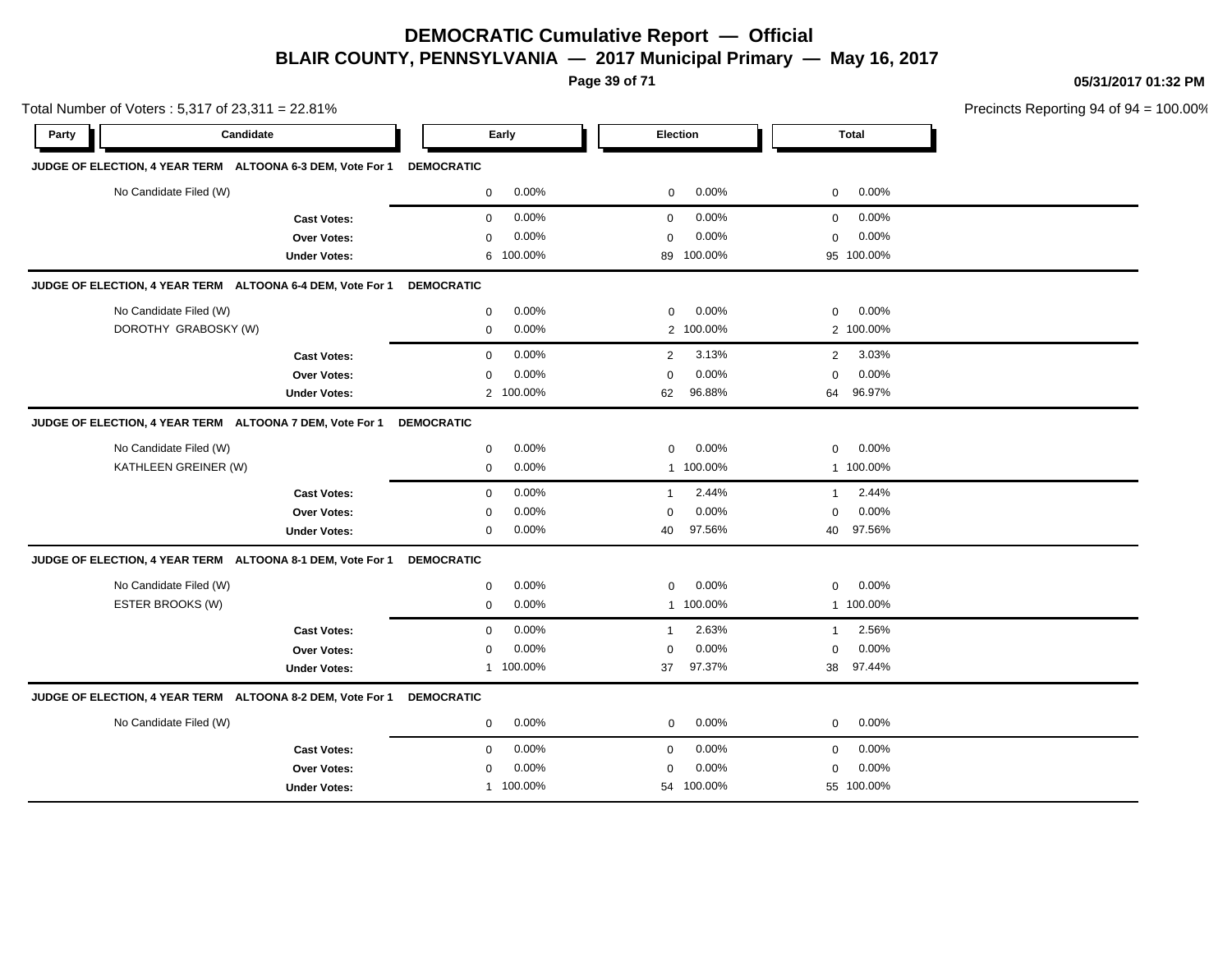**Page 40 of 71**

**05/31/2017 01:32 PM**

|       | Total Number of Voters: 5,317 of 23,311 = 22.81% |                                                             |                   |           |                |            |                | Precincts Reporting 94 of 9 |  |
|-------|--------------------------------------------------|-------------------------------------------------------------|-------------------|-----------|----------------|------------|----------------|-----------------------------|--|
| Party |                                                  | Candidate                                                   |                   | Early     |                | Election   |                | <b>Total</b>                |  |
|       |                                                  | JUDGE OF ELECTION, 4 YEAR TERM ALTOONA 9 DEM, Vote For 1    | <b>DEMOCRATIC</b> |           |                |            |                |                             |  |
|       | No Candidate Filed (W)                           |                                                             | $\mathbf 0$       | 0.00%     | $\mathbf 0$    | 0.00%      | 0              | 0.00%                       |  |
|       | NANCY CASSIDY (W)                                |                                                             | $\mathbf 0$       | 0.00%     |                | 11 100.00% |                | 11 100.00%                  |  |
|       |                                                  | <b>Cast Votes:</b>                                          | $\mathbf 0$       | 0.00%     | 11             | 17.74%     |                | 11 17.46%                   |  |
|       |                                                  | Over Votes:                                                 | $\mathbf 0$       | 0.00%     | $\mathbf 0$    | 0.00%      | $\mathbf 0$    | 0.00%                       |  |
|       |                                                  | <b>Under Votes:</b>                                         |                   | 1 100.00% | 51             | 82.26%     | 52             | 82.54%                      |  |
|       |                                                  | JUDGE OF ELECTION, 4 YEAR TERM ALTOONA 10-1 DEM, Vote For 1 | <b>DEMOCRATIC</b> |           |                |            |                |                             |  |
|       | No Candidate Filed (W)                           |                                                             | $\mathbf 0$       | 0.00%     | $\mathbf 0$    | 0.00%      | $\mathbf 0$    | 0.00%                       |  |
|       |                                                  | <b>Cast Votes:</b>                                          | $\mathbf 0$       | 0.00%     | $\pmb{0}$      | 0.00%      | $\mathbf 0$    | 0.00%                       |  |
|       |                                                  | Over Votes:                                                 | $\mathbf 0$       | 0.00%     | $\mathbf 0$    | 0.00%      | $\mathbf 0$    | 0.00%                       |  |
|       |                                                  | <b>Under Votes:</b>                                         | 3                 | 100.00%   |                | 79 100.00% |                | 82 100.00%                  |  |
|       |                                                  | JUDGE OF ELECTION, 4 YEAR TERM ALTOONA 10-2 DEM, Vote For 1 | <b>DEMOCRATIC</b> |           |                |            |                |                             |  |
|       | No Candidate Filed (W)                           |                                                             | 0                 | 0.00%     | $\mathbf 0$    | 0.00%      | $\mathbf 0$    | 0.00%                       |  |
|       |                                                  | <b>Cast Votes:</b>                                          | $\mathbf 0$       | 0.00%     | $\mathbf 0$    | 0.00%      | 0              | 0.00%                       |  |
|       |                                                  | Over Votes:                                                 | 0                 | 0.00%     | $\mathbf 0$    | 0.00%      | 0              | 0.00%                       |  |
|       |                                                  | <b>Under Votes:</b>                                         |                   | 2 100.00% |                | 87 100.00% |                | 89 100.00%                  |  |
|       |                                                  | JUDGE OF ELECTION, 4 YEAR TERM ALTOONA 11-1 DEM, Vote For 1 | <b>DEMOCRATIC</b> |           |                |            |                |                             |  |
|       | No Candidate Filed (W)                           |                                                             | $\mathbf 0$       | 0.00%     | $\mathbf 0$    | 0.00%      | $\mathbf 0$    | 0.00%                       |  |
|       | MARY HOOPER (W)                                  |                                                             | $\mathbf 0$       | 0.00%     | 8              | 88.89%     | 8              | 88.89%                      |  |
|       | KUDLAWIEC (W)                                    |                                                             | $\mathbf 0$       | 0.00%     | $\mathbf{1}$   | 11.11%     |                | 1 11.11%                    |  |
|       |                                                  | <b>Cast Votes:</b>                                          | $\mathbf 0$       | 0.00%     | 9              | 7.50%      | 9              | 7.26%                       |  |
|       |                                                  | Over Votes:                                                 | $\mathbf 0$       | 0.00%     | $\mathbf 0$    | 0.00%      | $\mathbf 0$    | 0.00%                       |  |
|       |                                                  | <b>Under Votes:</b>                                         | $\overline{4}$    | 100.00%   | 111            | 92.50%     | 115            | 92.74%                      |  |
|       |                                                  | JUDGE OF ELECTION, 4 YEAR TERM ALTOONA 11-2 DEM, Vote For 1 | <b>DEMOCRATIC</b> |           |                |            |                |                             |  |
|       | No Candidate Filed (W)                           |                                                             | $\mathbf 0$       | 0.00%     | $\mathbf 0$    | 0.00%      | $\mathbf 0$    | 0.00%                       |  |
|       | PATRICIA GOOD (W)                                |                                                             | 0                 | 0.00%     | 6              | 85.71%     | 6              | 85.71%                      |  |
|       | RACHAEL KUNTZ (W)                                |                                                             | $\mathbf 0$       | 0.00%     | $\mathbf{1}$   | 14.29%     | 1              | 14.29%                      |  |
|       |                                                  | <b>Cast Votes:</b>                                          | $\mathbf 0$       | 0.00%     | $\overline{7}$ | 6.67%      | $\overline{7}$ | 6.67%                       |  |
|       |                                                  | Over Votes:                                                 | $\mathbf 0$       | 0.00%     | $\mathbf 0$    | 0.00%      | $\mathbf 0$    | 0.00%                       |  |
|       |                                                  | <b>Under Votes:</b>                                         | $\mathbf 0$       | 0.00%     | 98             | 93.33%     | 98             | 93.33%                      |  |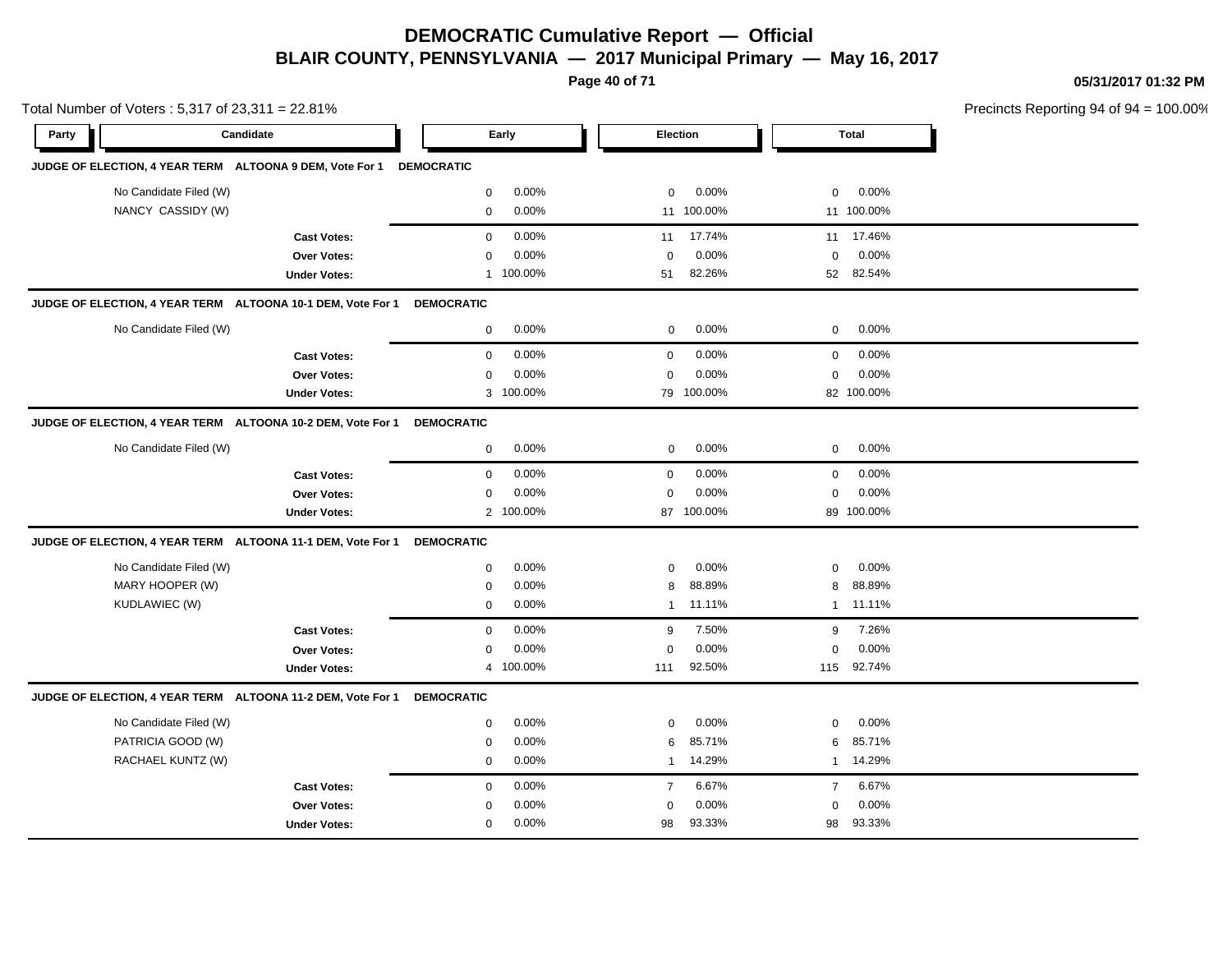**Page 41 of 71**

**05/31/2017 01:32 PM**

| Total Number of Voters: 5,317 of 23,311 = 22.81%            |                     |                   |           |              |            |              | Precincts Reporting 94 of 94 |  |
|-------------------------------------------------------------|---------------------|-------------------|-----------|--------------|------------|--------------|------------------------------|--|
| Party                                                       | Candidate           |                   | Early     | Election     |            |              | <b>Total</b>                 |  |
| JUDGE OF ELECTION, 4 YEAR TERM ALTOONA 12-1 DEM, Vote For 1 |                     | <b>DEMOCRATIC</b> |           |              |            |              |                              |  |
| No Candidate Filed (W)                                      |                     | $\mathbf 0$       | 0.00%     | 0            | 0.00%      | 0            | 0.00%                        |  |
| ADAM BANKS (W)                                              |                     | $\mathbf 0$       | 0.00%     |              | 1 100.00%  |              | 1 100.00%                    |  |
|                                                             | <b>Cast Votes:</b>  | $\mathbf 0$       | 0.00%     | $\mathbf{1}$ | 1.92%      | $\mathbf{1}$ | 1.89%                        |  |
|                                                             | Over Votes:         | $\mathbf 0$       | 0.00%     | $\Omega$     | 0.00%      | 0            | 0.00%                        |  |
|                                                             | <b>Under Votes:</b> | $\mathbf{1}$      | 100.00%   | 51           | 98.08%     | 52           | 98.11%                       |  |
| JUDGE OF ELECTION, 4 YEAR TERM ALTOONA 12-2 DEM, Vote For 1 |                     | <b>DEMOCRATIC</b> |           |              |            |              |                              |  |
| No Candidate Filed (W)                                      |                     | $\mathbf 0$       | $0.00\%$  | $\mathbf 0$  | 0.00%      | 0            | 0.00%                        |  |
|                                                             | <b>Cast Votes:</b>  | $\mathbf 0$       | 0.00%     | $\mathbf 0$  | 0.00%      | 0            | 0.00%                        |  |
|                                                             | Over Votes:         | 0                 | 0.00%     | $\mathbf 0$  | 0.00%      | 0            | 0.00%                        |  |
|                                                             | <b>Under Votes:</b> | $\mathbf 0$       | 0.00%     | 48           | 100.00%    |              | 48 100.00%                   |  |
| JUDGE OF ELECTION, 4 YEAR TERM ALTOONA 12-3 DEM, Vote For 1 |                     | <b>DEMOCRATIC</b> |           |              |            |              |                              |  |
| No Candidate Filed (W)                                      |                     | 0                 | 0.00%     | $\mathbf 0$  | 0.00%      | 0            | 0.00%                        |  |
| JOE DEGENNARO (W)                                           |                     | 0                 | 0.00%     | 1            | 50.00%     | 1            | 50.00%                       |  |
| ANTHONY SABATINO (W)                                        |                     | 0                 | 0.00%     | 1            | 50.00%     | $\mathbf{1}$ | 50.00%                       |  |
|                                                             | <b>Cast Votes:</b>  | $\mathbf 0$       | 0.00%     | 2            | 4.55%      | 2            | 4.44%                        |  |
|                                                             | Over Votes:         | $\mathbf 0$       | 0.00%     | 0            | 0.00%      | $\mathbf 0$  | 0.00%                        |  |
|                                                             | <b>Under Votes:</b> |                   | 1 100.00% | 42           | 95.45%     |              | 43 95.56%                    |  |
| JUDGE OF ELECTION, 4 YEAR TERM ALTOONA 12-4 DEM, Vote For 1 |                     | <b>DEMOCRATIC</b> |           |              |            |              |                              |  |
| No Candidate Filed (W)                                      |                     | $\mathbf 0$       | 0.00%     | 0            | 0.00%      | 0            | 0.00%                        |  |
|                                                             | <b>Cast Votes:</b>  | $\mathsf 0$       | 0.00%     | $\mathbf 0$  | 0.00%      | 0            | 0.00%                        |  |
|                                                             | Over Votes:         | $\mathbf 0$       | 0.00%     | 0            | 0.00%      | 0            | 0.00%                        |  |
|                                                             | <b>Under Votes:</b> |                   | 3 100.00% |              | 81 100.00% |              | 84 100.00%                   |  |
| JUDGE OF ELECTION, 4 YEAR TERM ALTOONA 13-1 DEM, Vote For 1 |                     | <b>DEMOCRATIC</b> |           |              |            |              |                              |  |
| No Candidate Filed (W)                                      |                     | 0                 | 0.00%     | $\Omega$     | 0.00%      | $\mathbf 0$  | 0.00%                        |  |
| JACKIE BERNARD (W)                                          |                     | $\mathbf 0$       | 0.00%     | $\mathbf{1}$ | 50.00%     | 1            | 50.00%                       |  |
| VICKI PLUMMER (W)                                           |                     | $\mathbf 0$       | $0.00\%$  | $\mathbf{1}$ | 50.00%     | $\mathbf{1}$ | 50.00%                       |  |
|                                                             | <b>Cast Votes:</b>  | $\mathbf 0$       | 0.00%     | 2            | 2.41%      | 2            | 2.41%                        |  |
|                                                             | Over Votes:         | 0                 | 0.00%     | $\mathbf 0$  | 0.00%      | $\mathbf 0$  | 0.00%                        |  |
|                                                             | <b>Under Votes:</b> | $\mathbf 0$       | 0.00%     | 81           | 97.59%     | 81           | 97.59%                       |  |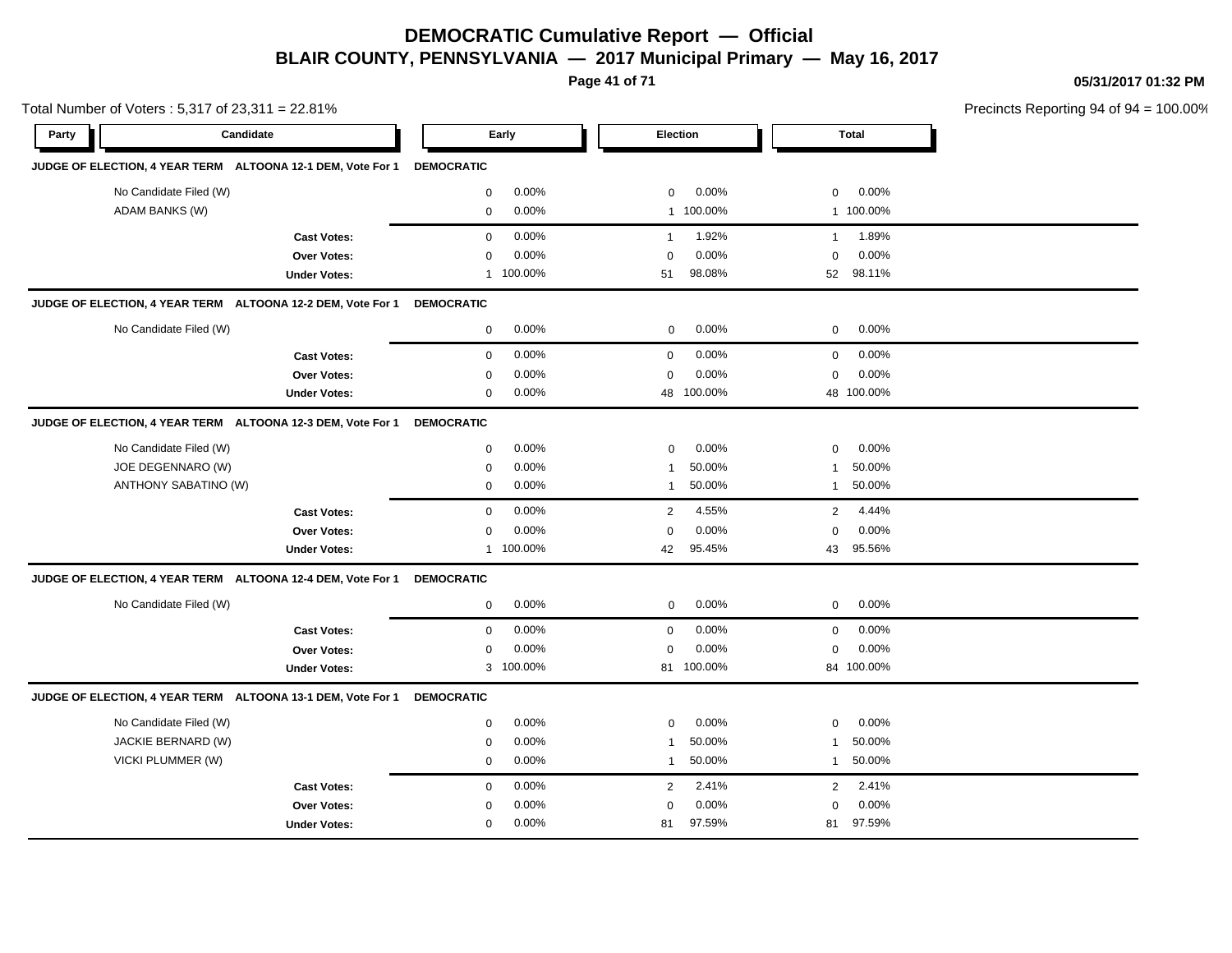**Page 42 of 71**

**05/31/2017 01:32 PM**

|            | Total Number of Voters: $5,317$ of $23,311 = 22.81\%$       |                     |                   |           |                |                 |              | Precincts Reporting 94 of 94 |  |
|------------|-------------------------------------------------------------|---------------------|-------------------|-----------|----------------|-----------------|--------------|------------------------------|--|
| Party      | Candidate                                                   |                     |                   | Early     |                | <b>Election</b> |              | <b>Total</b>                 |  |
|            | JUDGE OF ELECTION, 4 YEAR TERM ALTOONA 13-2 DEM, Vote For 1 |                     | <b>DEMOCRATIC</b> |           |                |                 |              |                              |  |
|            | No Candidate Filed (W)                                      |                     | 0                 | 0.00%     | 0              | 0.00%           | 0            | $0.00\%$                     |  |
|            | BILL KUDLAWIEC (W)                                          |                     | 0                 | 0.00%     |                | 1 100.00%       |              | 1 100.00%                    |  |
|            |                                                             | <b>Cast Votes:</b>  | $\mathbf 0$       | 0.00%     | $\overline{1}$ | 1.25%           | $\mathbf{1}$ | 1.25%                        |  |
|            |                                                             | Over Votes:         | $\mathbf 0$       | 0.00%     | $\mathbf 0$    | 0.00%           | $\mathbf 0$  | 0.00%                        |  |
|            |                                                             | <b>Under Votes:</b> | 0                 | 0.00%     | 79             | 98.75%          | 79           | 98.75%                       |  |
|            | JUDGE OF ELECTION, 4 YEAR TERM ALTOONA 13-3 DEM, Vote For 1 |                     | <b>DEMOCRATIC</b> |           |                |                 |              |                              |  |
|            | No Candidate Filed (W)                                      |                     | 0                 | 0.00%     | 0              | 0.00%           | 0            | $0.00\%$                     |  |
|            | JOSH ABOUD (W)                                              |                     | $\mathbf 0$       | 0.00%     | $\mathbf{1}$   | 100.00%         |              | 1 100.00%                    |  |
|            |                                                             | <b>Cast Votes:</b>  | $\mathbf 0$       | 0.00%     | $\mathbf{1}$   | 1.16%           | $\mathbf{1}$ | 1.16%                        |  |
|            |                                                             | Over Votes:         | 0                 | 0.00%     | 0              | 0.00%           | 0            | 0.00%                        |  |
|            |                                                             | <b>Under Votes:</b> | $\mathbf 0$       | $0.00\%$  | 85             | 98.84%          | 85           | 98.84%                       |  |
|            | JUDGE OF ELECTION, 4 YEAR TERM ALTOONA 13-4 DEM, Vote For 1 |                     | <b>DEMOCRATIC</b> |           |                |                 |              |                              |  |
|            | No Candidate Filed (W)                                      |                     | 0                 | $0.00\%$  | 0              | 0.00%           | 0            | 0.00%                        |  |
|            |                                                             | <b>Cast Votes:</b>  | 0                 | 0.00%     | 0              | 0.00%           | 0            | 0.00%                        |  |
|            |                                                             | Over Votes:         | 0                 | 0.00%     | 0              | 0.00%           | 0            | 0.00%                        |  |
|            |                                                             | <b>Under Votes:</b> |                   | 2 100.00% |                | 57 100.00%      |              | 59 100.00%                   |  |
|            | JUDGE OF ELECTION, 4 YEAR TERM ALTOONA 14-1 DEM, Vote For 1 |                     | <b>DEMOCRATIC</b> |           |                |                 |              |                              |  |
|            | No Candidate Filed (W)                                      |                     | 0                 | $0.00\%$  | 0              | 0.00%           | 0            | 0.00%                        |  |
|            |                                                             | <b>Cast Votes:</b>  | 0                 | 0.00%     | $\mathbf 0$    | 0.00%           | 0            | 0.00%                        |  |
|            |                                                             | Over Votes:         | 0                 | 0.00%     | 0              | 0.00%           | 0            | 0.00%                        |  |
|            |                                                             | <b>Under Votes:</b> | 4                 | 100.00%   |                | 114 100.00%     |              | 118 100.00%                  |  |
|            | JUDGE OF ELECTION, 4 YEAR TERM ALTOONA 14-2 DEM, Vote For 1 |                     | <b>DEMOCRATIC</b> |           |                |                 |              |                              |  |
| <b>DEM</b> | ROBERT F. HOUSEMAN                                          |                     | 4                 | 100.00%   | 88             | 98.88%          | 92           | 98.92%                       |  |
|            | JOHN ANTHONY (W)                                            |                     | 0                 | 0.00%     | -1             | 1.12%           | $\mathbf{1}$ | 1.08%                        |  |
|            |                                                             | <b>Cast Votes:</b>  |                   | 4 100.00% | 89             | 77.39%          | 93           | 78.15%                       |  |
|            |                                                             | Over Votes:         | 0                 | 0.00%     | 0              | 0.00%           | 0            | 0.00%                        |  |
|            |                                                             | <b>Under Votes:</b> | 0                 | 0.00%     | 26             | 22.61%          | 26           | 21.85%                       |  |
|            | JUDGE OF ELECTION, 4 YEAR TERM ALTOONA 14-3 DEM, Vote For 1 |                     | <b>DEMOCRATIC</b> |           |                |                 |              |                              |  |
| <b>DEM</b> | VICTORIA A. WOOMER                                          |                     |                   | 2 100.00% |                | 84 100.00%      |              | 86 100.00%                   |  |
|            |                                                             | <b>Cast Votes:</b>  | $\overline{2}$    | 66.67%    | 84             | 79.25%          |              | 86 78.90%                    |  |
|            |                                                             | Over Votes:         | $\mathbf 0$       | 0.00%     | 0              | 0.00%           | 0            | 0.00%                        |  |
|            |                                                             | <b>Under Votes:</b> | 1                 | 33.33%    | 22             | 20.75%          |              | 23 21.10%                    |  |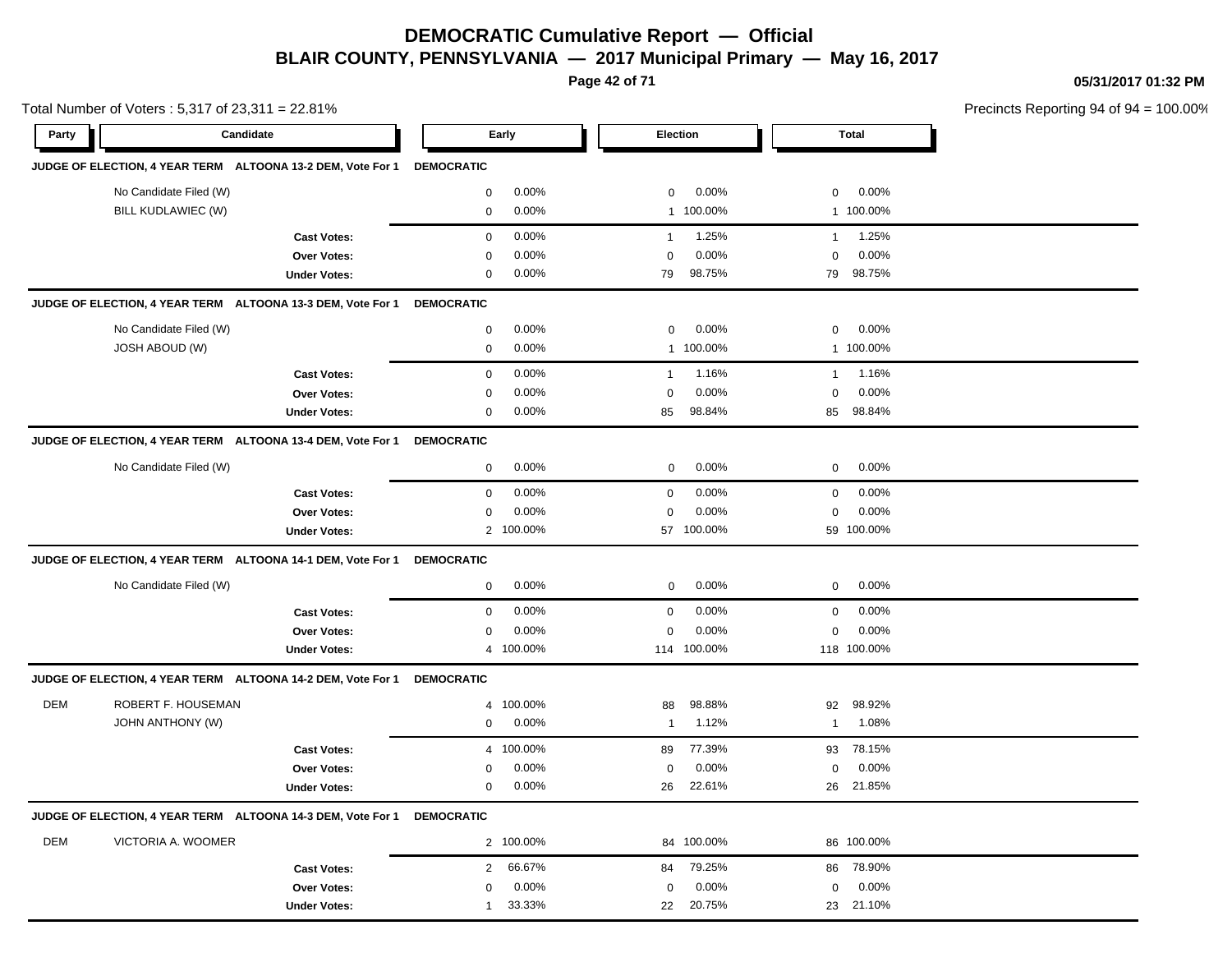**Page 43 of 71**

**05/31/2017 01:32 PM**

|       | Total Number of Voters: 5,317 of 23,311 = 22.81% |                                                            |                   |           |                 |            |                |              | Precincts Reporting 94 of 9 |
|-------|--------------------------------------------------|------------------------------------------------------------|-------------------|-----------|-----------------|------------|----------------|--------------|-----------------------------|
| Party |                                                  | Candidate                                                  |                   | Early     | <b>Election</b> |            |                | <b>Total</b> |                             |
|       |                                                  | JUDGE OF ELECTION, 4 YEAR TERM ALLEGHENY 1 DEM, Vote For 1 | <b>DEMOCRATIC</b> |           |                 |            |                |              |                             |
|       | No Candidate Filed (W)                           |                                                            | $\mathbf 0$       | 0.00%     | 0               | 0.00%      | 0              | 0.00%        |                             |
|       | ANGNER (W)                                       |                                                            | 0                 | 0.00%     | -1              | 20.00%     | -1             | 20.00%       |                             |
|       | JACKIE BERNARD (W)                               |                                                            | $\mathbf 0$       | 0.00%     | $\overline{1}$  | 20.00%     | $\mathbf 1$    | 20.00%       |                             |
|       | DONALDSON (W)                                    |                                                            | $\mathbf 0$       | 0.00%     | $\overline{1}$  | 20.00%     | 1              | 20.00%       |                             |
|       | LORETTA WILT (W)                                 |                                                            | $\mathbf 0$       | 0.00%     | 2               | 40.00%     | 2              | 40.00%       |                             |
|       |                                                  | <b>Cast Votes:</b>                                         | $\mathbf 0$       | 0.00%     | 5               | 4.63%      | 5              | 4.59%        |                             |
|       |                                                  | <b>Over Votes:</b>                                         | $\mathbf 0$       | 0.00%     | $\Omega$        | 0.00%      | $\mathbf 0$    | 0.00%        |                             |
|       |                                                  | <b>Under Votes:</b>                                        | $\mathbf{1}$      | 100.00%   | 103             | 95.37%     | 104            | 95.41%       |                             |
|       |                                                  | JUDGE OF ELECTION, 4 YEAR TERM ALLEGHENY 2 DEM, Vote For 1 | <b>DEMOCRATIC</b> |           |                 |            |                |              |                             |
|       | No Candidate Filed (W)                           |                                                            | $\mathbf 0$       | 0.00%     | $\mathbf 0$     | 0.00%      | 0              | 0.00%        |                             |
|       |                                                  | <b>Cast Votes:</b>                                         | $\mathbf 0$       | 0.00%     | $\mathbf 0$     | 0.00%      | $\mathbf 0$    | 0.00%        |                             |
|       |                                                  | <b>Over Votes:</b>                                         | $\mathbf 0$       | 0.00%     | $\mathbf 0$     | 0.00%      | $\mathbf 0$    | 0.00%        |                             |
|       |                                                  | <b>Under Votes:</b>                                        |                   | 2 100.00% |                 | 92 100.00% |                | 94 100.00%   |                             |
|       |                                                  | JUDGE OF ELECTION, 4 YEAR TERM ALLEGHENY 3 DEM, Vote For 1 | <b>DEMOCRATIC</b> |           |                 |            |                |              |                             |
|       | No Candidate Filed (W)                           |                                                            | 0                 | 0.00%     | 0               | 0.00%      | 0              | 0.00%        |                             |
|       |                                                  | <b>Cast Votes:</b>                                         | 0                 | 0.00%     | $\mathbf 0$     | 0.00%      | $\mathbf 0$    | 0.00%        |                             |
|       |                                                  | Over Votes:                                                | 0                 | 0.00%     | $\mathbf 0$     | 0.00%      | $\mathbf 0$    | 0.00%        |                             |
|       |                                                  | <b>Under Votes:</b>                                        |                   | 9 100.00% |                 | 18 100.00% |                | 27 100.00%   |                             |
|       |                                                  | JUDGE OF ELECTION, 4 YEAR TERM ALLEGHENY 4 DEM, Vote For 1 | <b>DEMOCRATIC</b> |           |                 |            |                |              |                             |
|       | No Candidate Filed (W)                           |                                                            | $\mathbf 0$       | 0.00%     | $\mathbf 0$     | 0.00%      | $\mathbf 0$    | 0.00%        |                             |
|       | PEARL MCKEE (W)                                  |                                                            | 0                 | 0.00%     | $\overline{7}$  | 87.50%     | $\overline{7}$ | 87.50%       |                             |
|       | <b>GERALD WARING (W)</b>                         |                                                            | $\mathbf 0$       | 0.00%     | $\mathbf{1}$    | 12.50%     | 1              | 12.50%       |                             |
|       |                                                  | <b>Cast Votes:</b>                                         | $\mathsf 0$       | 0.00%     | 8               | 14.55%     | 8              | 13.79%       |                             |
|       |                                                  | <b>Over Votes:</b>                                         | $\mathbf 0$       | 0.00%     | $\Omega$        | 0.00%      | $\mathbf 0$    | 0.00%        |                             |
|       |                                                  | <b>Under Votes:</b>                                        |                   | 3 100.00% | 47              | 85.45%     | 50             | 86.21%       |                             |
|       |                                                  | JUDGE OF ELECTION, 4 YEAR TERM ANTIS 1 DEM, Vote For 1     | <b>DEMOCRATIC</b> |           |                 |            |                |              |                             |
|       | No Candidate Filed (W)                           |                                                            | 0                 | 0.00%     | $\mathbf 0$     | 0.00%      | $\mathbf 0$    | 0.00%        |                             |
|       |                                                  | <b>Cast Votes:</b>                                         | $\mathbf 0$       | 0.00%     | $\mathbf 0$     | 0.00%      | $\mathbf 0$    | 0.00%        |                             |
|       |                                                  | Over Votes:                                                | 0                 | 0.00%     | $\mathbf 0$     | 0.00%      | $\mathbf 0$    | 0.00%        |                             |
|       |                                                  | <b>Under Votes:</b>                                        | $\mathbf 0$       | 0.00%     |                 | 52 100.00% |                | 52 100.00%   |                             |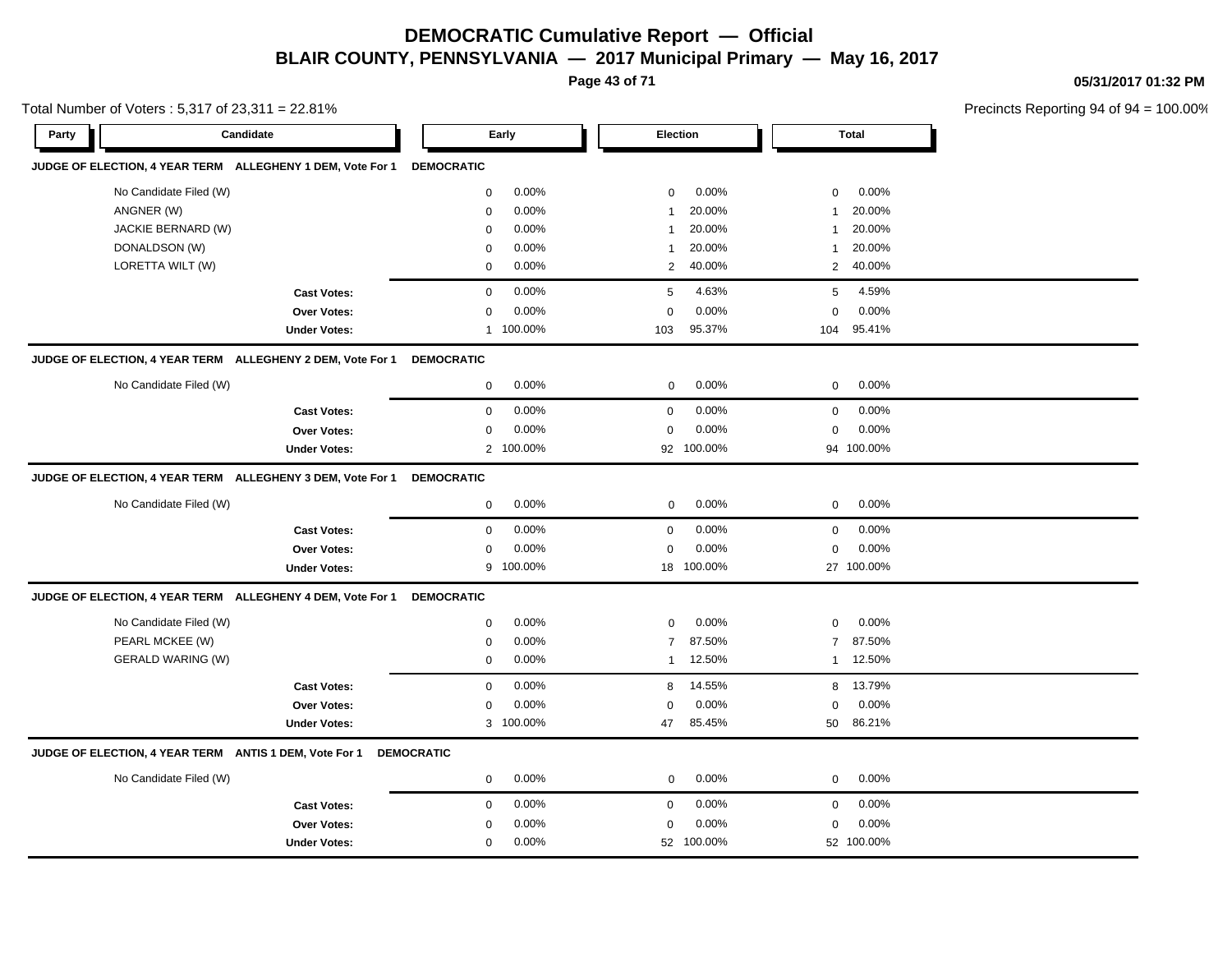**Page 44 of 71**

**05/31/2017 01:32 PM**

|       |                        | Total Number of Voters: 5,317 of 23,311 = 22.81%           |                   |          |              |            |              |              | Precincts Reporting 94 of 94 |
|-------|------------------------|------------------------------------------------------------|-------------------|----------|--------------|------------|--------------|--------------|------------------------------|
| Party |                        | Candidate                                                  |                   | Early    | Election     |            |              | <b>Total</b> |                              |
|       |                        | JUDGE OF ELECTION, 4 YEAR TERM ANTIS 2 DEM, Vote For 1     | <b>DEMOCRATIC</b> |          |              |            |              |              |                              |
|       | No Candidate Filed (W) |                                                            | $\mathbf 0$       | 0.00%    | $\mathbf 0$  | 0.00%      | 0            | 0.00%        |                              |
|       |                        | <b>Cast Votes:</b>                                         | 0                 | 0.00%    | $\mathbf 0$  | 0.00%      | 0            | 0.00%        |                              |
|       |                        | <b>Over Votes:</b>                                         | $\mathbf 0$       | 0.00%    | $\mathbf 0$  | 0.00%      | 0            | 0.00%        |                              |
|       |                        | <b>Under Votes:</b>                                        | 0                 | 0.00%    |              | 59 100.00% |              | 59 100.00%   |                              |
|       |                        | JUDGE OF ELECTION, 4 YEAR TERM ANTIS 3 DEM, Vote For 1     | <b>DEMOCRATIC</b> |          |              |            |              |              |                              |
| DEM   | J. PHILIP HALL         |                                                            | $\mathbf{1}$      | 100.00%  | 38           | 97.44%     | 39           | 97.50%       |                              |
|       | PAULA HALL (W)         |                                                            | $\pmb{0}$         | 0.00%    | 1            | 2.56%      | $\mathbf{1}$ | 2.50%        |                              |
|       |                        | <b>Cast Votes:</b>                                         | $\mathbf{1}$      | 100.00%  | 39           | 81.25%     | 40           | 81.63%       |                              |
|       |                        | <b>Over Votes:</b>                                         | $\Omega$          | 0.00%    | 0            | 0.00%      | 0            | 0.00%        |                              |
|       |                        | <b>Under Votes:</b>                                        | $\mathbf 0$       | 0.00%    | 9            | 18.75%     | 9            | 18.37%       |                              |
|       |                        | JUDGE OF ELECTION, 4 YEAR TERM BELLWOOD DEM, Vote For 1    | <b>DEMOCRATIC</b> |          |              |            |              |              |                              |
|       | No Candidate Filed (W) |                                                            | $\mathbf 0$       | 0.00%    | $\mathbf 0$  | 0.00%      | 0            | 0.00%        |                              |
|       | PATRICIA STOWELL (W)   |                                                            | 0                 | 0.00%    |              | 1 100.00%  |              | 1 100.00%    |                              |
|       |                        | <b>Cast Votes:</b>                                         | $\mathbf 0$       | 0.00%    | $\mathbf{1}$ | 2.86%      | $\mathbf{1}$ | 2.86%        |                              |
|       |                        | Over Votes:                                                | $\mathbf 0$       | 0.00%    | 0            | 0.00%      | $\mathbf 0$  | 0.00%        |                              |
|       |                        | <b>Under Votes:</b>                                        | $\mathbf 0$       | $0.00\%$ | 34           | 97.14%     |              | 34 97.14%    |                              |
|       |                        | JUDGE OF ELECTION, 4 YEAR TERM BLAIR TWP 1 DEM, Vote For 1 | <b>DEMOCRATIC</b> |          |              |            |              |              |                              |
| DEM   | <b>MARINA MOSES</b>    |                                                            | $\overline{2}$    | 66.67%   | 37           | 44.58%     | 39           | 45.35%       |                              |
| DEM   | JOSEPH A. MELUSKY      |                                                            | $\overline{1}$    | 33.33%   | 46           | 55.42%     | 47           | 54.65%       |                              |
|       |                        | <b>Cast Votes:</b>                                         | 3                 | 75.00%   | 83           | 91.21%     | 86           | 90.53%       |                              |
|       |                        | Over Votes:                                                | 0                 | 0.00%    | 0            | 0.00%      | 0            | 0.00%        |                              |
|       |                        | <b>Under Votes:</b>                                        | 1                 | 25.00%   | 8            | 8.79%      | 9            | 9.47%        |                              |
|       |                        | JUDGE OF ELECTION, 4 YEAR TERM BLAIR TWP 2 DEM, Vote For 1 | <b>DEMOCRATIC</b> |          |              |            |              |              |                              |
|       | No Candidate Filed (W) |                                                            | $\pmb{0}$         | 0.00%    | $\mathbf 0$  | 0.00%      | 0            | 0.00%        |                              |
|       | ADANA HOOTEN (W)       |                                                            | 0                 | 0.00%    |              | 1 100.00%  |              | 1 100.00%    |                              |
|       |                        | <b>Cast Votes:</b>                                         | $\mathbf 0$       | 0.00%    | $\mathbf{1}$ | 1.10%      | $\mathbf{1}$ | 1.10%        |                              |
|       |                        | Over Votes:                                                | $\mathbf 0$       | 0.00%    | $\mathbf 0$  | 0.00%      | 0            | 0.00%        |                              |
|       |                        | <b>Under Votes:</b>                                        | $\mathbf 0$       | 0.00%    | 90           | 98.90%     | 90           | 98.90%       |                              |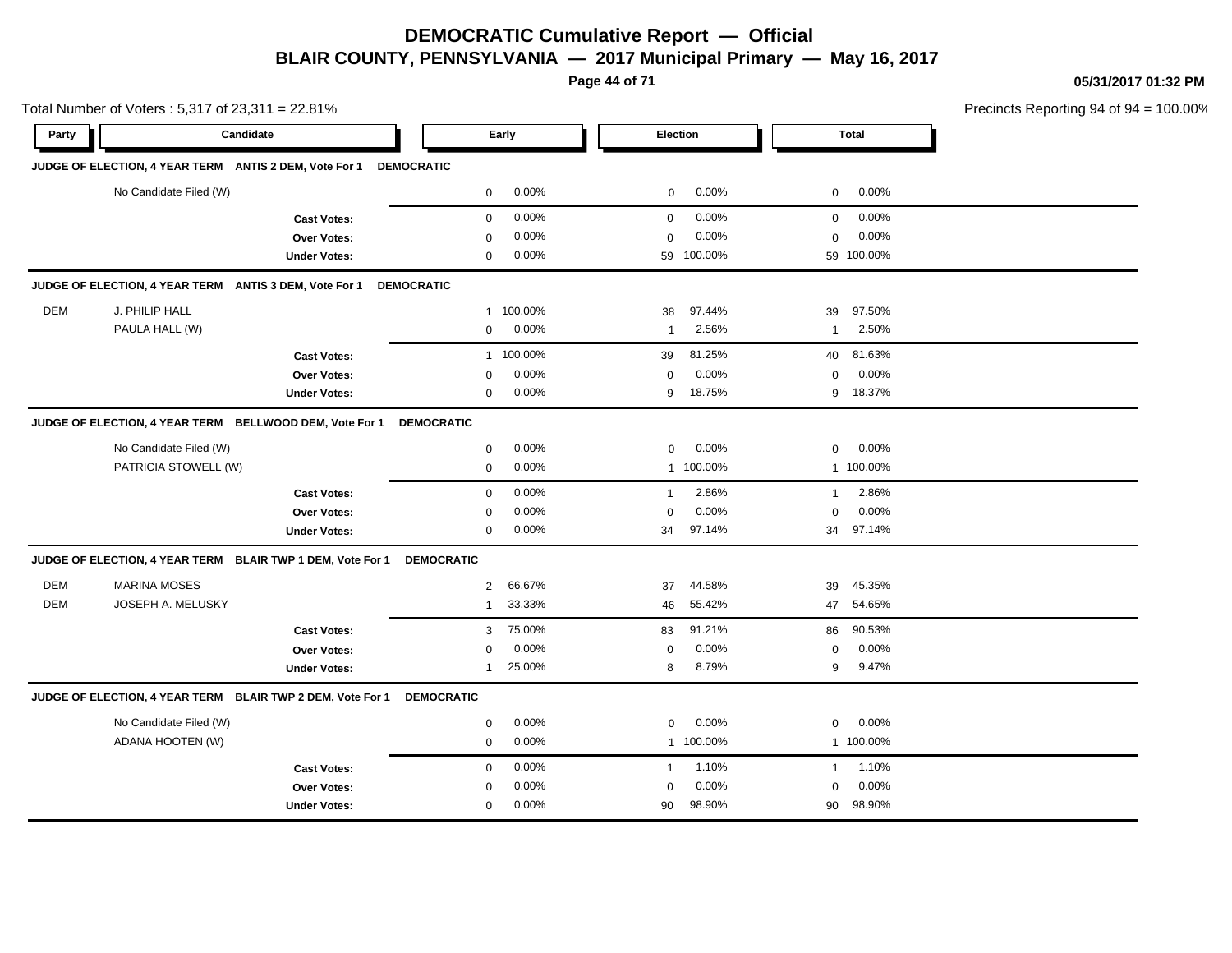**Page 45 of 71**

**05/31/2017 01:32 PM**

| Total Number of Voters: 5,317 of 23,311 = 22.81%            |                     |                   |           |                |            |                |              | Precincts Reporting 94 of 94 = 1 |
|-------------------------------------------------------------|---------------------|-------------------|-----------|----------------|------------|----------------|--------------|----------------------------------|
| Candidate<br>Party                                          |                     |                   | Early     |                | Election   |                | <b>Total</b> |                                  |
| JUDGE OF ELECTION, 4 YEAR TERM BLAIR TWP 3 DEM, Vote For 1  |                     | <b>DEMOCRATIC</b> |           |                |            |                |              |                                  |
| No Candidate Filed (W)                                      |                     | $\mathbf 0$       | 0.00%     | $\mathbf 0$    | 0.00%      | $\mathbf 0$    | 0.00%        |                                  |
|                                                             | <b>Cast Votes:</b>  | $\mathbf 0$       | 0.00%     | $\mathbf 0$    | 0.00%      | $\mathbf 0$    | 0.00%        |                                  |
|                                                             | <b>Over Votes:</b>  | $\Omega$          | 0.00%     | $\mathbf 0$    | 0.00%      | $\mathbf 0$    | 0.00%        |                                  |
|                                                             | <b>Under Votes:</b> | $\mathbf 0$       | 0.00%     |                | 42 100.00% |                | 42 100.00%   |                                  |
| JUDGE OF ELECTION, 4 YEAR TERM CATHARINE DEM, Vote For 1    |                     | <b>DEMOCRATIC</b> |           |                |            |                |              |                                  |
| No Candidate Filed (W)                                      |                     | $\mathbf 0$       | 0.00%     | $\mathbf 0$    | 0.00%      | $\mathbf 0$    | 0.00%        |                                  |
| ELAINE SHAFER STROUD (W)                                    |                     | $\mathbf 0$       | 0.00%     |                | 1 100.00%  |                | 1 100.00%    |                                  |
|                                                             | <b>Cast Votes:</b>  | $\mathbf 0$       | 0.00%     | $\mathbf{1}$   | 6.25%      | $\mathbf{1}$   | 6.25%        |                                  |
|                                                             | Over Votes:         | 0                 | 0.00%     | 0              | 0.00%      | $\mathbf 0$    | 0.00%        |                                  |
|                                                             | <b>Under Votes:</b> | $\mathbf 0$       | 0.00%     | 15             | 93.75%     | 15             | 93.75%       |                                  |
| JUDGE OF ELECTION, 4 YEAR TERM DUNCANSVILLE DEM, Vote For 1 |                     | <b>DEMOCRATIC</b> |           |                |            |                |              |                                  |
| No Candidate Filed (W)                                      |                     | $\mathbf 0$       | 0.00%     | $\mathbf 0$    | 0.00%      | $\mathbf 0$    | 0.00%        |                                  |
|                                                             | <b>Cast Votes:</b>  | 0                 | 0.00%     | 0              | 0.00%      | $\mathbf 0$    | 0.00%        |                                  |
|                                                             | Over Votes:         | 0                 | 0.00%     | 0              | 0.00%      | $\mathbf 0$    | 0.00%        |                                  |
|                                                             | <b>Under Votes:</b> |                   | 3 100.00% |                | 70 100.00% |                | 73 100.00%   |                                  |
| JUDGE OF ELECTION, 4 YEAR TERM FRANKSTOWN 1 DEM, Vote For 1 |                     | <b>DEMOCRATIC</b> |           |                |            |                |              |                                  |
| No Candidate Filed (W)                                      |                     | 0                 | 0.00%     | 0              | 0.00%      | 0              | 0.00%        |                                  |
| NICHOLAS MCCUNE (W)                                         |                     | 0                 | 0.00%     |                | 2 100.00%  |                | 2 100.00%    |                                  |
|                                                             | <b>Cast Votes:</b>  | $\mathbf 0$       | 0.00%     | $\overline{2}$ | 3.64%      | $\overline{2}$ | 3.57%        |                                  |
|                                                             | Over Votes:         | 0                 | 0.00%     | $\mathbf 0$    | 0.00%      | $\mathbf 0$    | 0.00%        |                                  |
|                                                             | <b>Under Votes:</b> |                   | 1 100.00% | 53             | 96.36%     | 54             | 96.43%       |                                  |
| JUDGE OF ELECTION, 4 YEAR TERM FRANKSTOWN 2 DEM, Vote For 1 |                     | <b>DEMOCRATIC</b> |           |                |            |                |              |                                  |
| No Candidate Filed (W)                                      |                     | 0                 | 0.00%     | $\mathbf 0$    | 0.00%      | $\mathbf 0$    | 0.00%        |                                  |
| JAN MCCREADY (W)                                            |                     | 0                 | 0.00%     |                | 1 100.00%  |                | 1 100.00%    |                                  |
|                                                             | <b>Cast Votes:</b>  | 0                 | 0.00%     | $\mathbf{1}$   | 1.59%      | $\mathbf{1}$   | 1.56%        |                                  |
|                                                             | <b>Over Votes:</b>  | 0                 | 0.00%     | $\mathbf 0$    | 0.00%      | 0              | 0.00%        |                                  |
|                                                             | <b>Under Votes:</b> |                   | 1 100.00% | 62             | 98.41%     | 63             | 98.44%       |                                  |

 $100.00\%$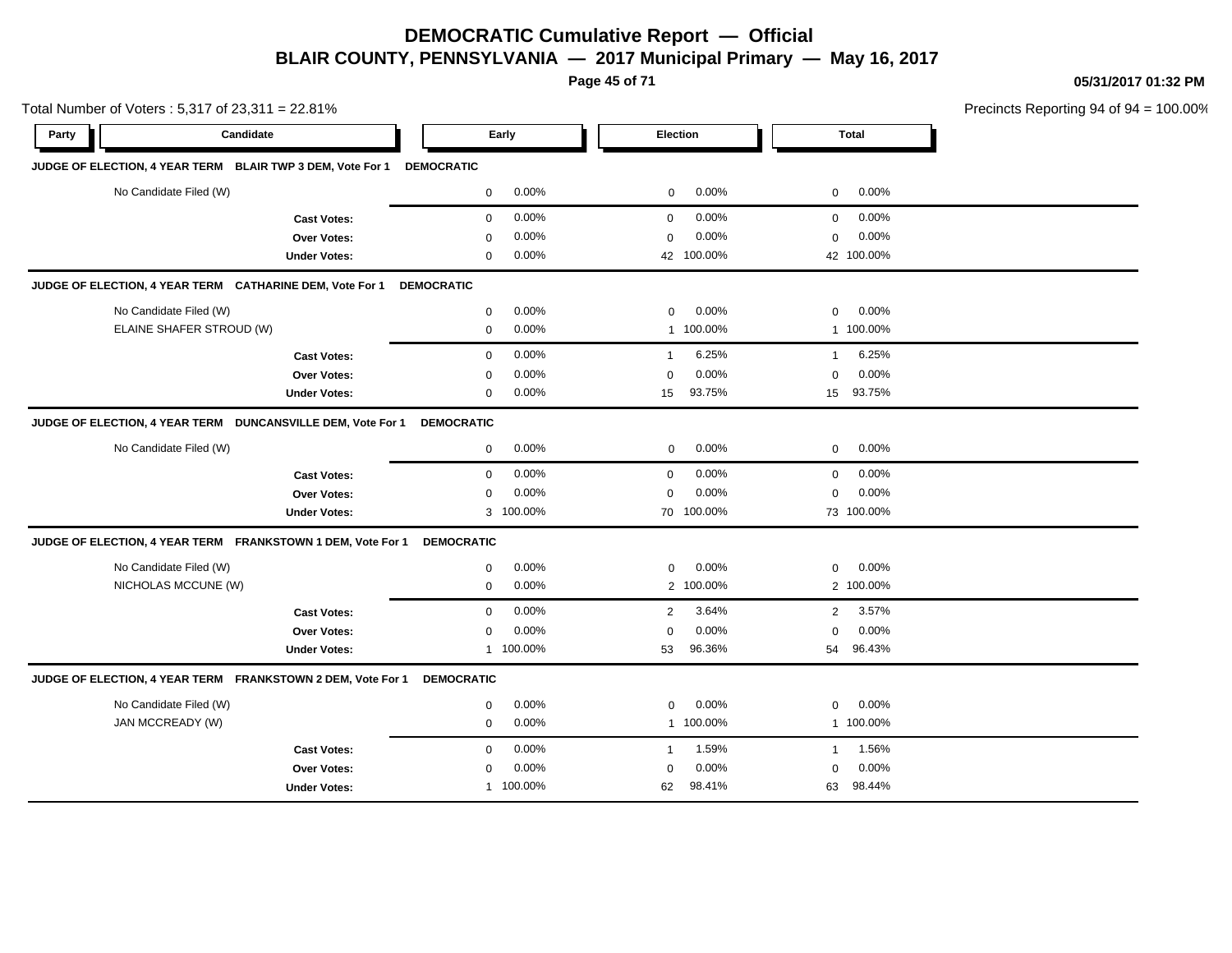**Page 46 of 71**

**05/31/2017 01:32 PM**

|       | Total Number of Voters: 5,317 of 23,311 = 22.81%             |                      |                        |                         | Precincts Reporting 94 of 94 |
|-------|--------------------------------------------------------------|----------------------|------------------------|-------------------------|------------------------------|
| Party | Candidate                                                    | Early                | Election               | <b>Total</b>            |                              |
|       | JUDGE OF ELECTION, 4 YEAR TERM FRANKSTOWN 3 DEM, Vote For 1  | <b>DEMOCRATIC</b>    |                        |                         |                              |
|       | No Candidate Filed (W)                                       | 0.00%<br>0           | $\mathbf 0$<br>0.00%   | 0<br>$0.00\%$           |                              |
|       | FOWNES (W)                                                   | 0.00%<br>$\mathbf 0$ | 1 100.00%              | 1 100.00%               |                              |
|       | <b>Cast Votes:</b>                                           | 0.00%<br>$\mathbf 0$ | 1.92%<br>$\mathbf{1}$  | 1.85%<br>$\mathbf{1}$   |                              |
|       | Over Votes:                                                  | 0.00%<br>$\Omega$    | 0.00%<br>$\Omega$      | 0.00%<br>$\mathbf 0$    |                              |
|       | <b>Under Votes:</b>                                          | 2 100.00%            | 98.08%<br>51           | 98.15%<br>53            |                              |
|       | JUDGE OF ELECTION, 4 YEAR TERM FRANKSTOWN 4 DEM, Vote For 1  | <b>DEMOCRATIC</b>    |                        |                         |                              |
|       | No Candidate Filed (W)                                       | 0.00%<br>$\mathbf 0$ | 0.00%<br>$\mathbf 0$   | 0.00%<br>$\mathbf 0$    |                              |
|       | JAMES BOCIANOWSKI (W)                                        | 0.00%<br>$\mathbf 0$ | 50.00%<br>$\mathbf{1}$ | 50.00%<br>-1            |                              |
|       | KAMALA KHAN (W)                                              | 0.00%<br>0           | 50.00%<br>$\mathbf{1}$ | 50.00%<br>$\mathbf{1}$  |                              |
|       | <b>Cast Votes:</b>                                           | 0.00%<br>$\mathbf 0$ | 4.08%<br>2             | 3.85%<br>$\overline{2}$ |                              |
|       | Over Votes:                                                  | 0.00%<br>$\mathbf 0$ | 0.00%<br>$\Omega$      | 0.00%<br>$\mathbf 0$    |                              |
|       | <b>Under Votes:</b>                                          | 3 100.00%            | 95.92%<br>47           | 50<br>96.15%            |                              |
|       | JUDGE OF ELECTION, 4 YEAR TERM FRANKSTOWN 5 DEM, Vote For 1  | <b>DEMOCRATIC</b>    |                        |                         |                              |
|       | No Candidate Filed (W)                                       | 0.00%<br>0           | $\mathbf 0$<br>0.00%   | 0<br>$0.00\%$           |                              |
|       | DAWN HILEMAN (W)                                             | 0.00%<br>0           | 1 100.00%              | 1 100.00%               |                              |
|       | <b>Cast Votes:</b>                                           | 0.00%<br>0           | 1.32%<br>$\mathbf{1}$  | 1.32%<br>$\mathbf{1}$   |                              |
|       | Over Votes:                                                  | 0.00%<br>$\mathbf 0$ | 0.00%<br>$\Omega$      | 0.00%<br>$\mathbf 0$    |                              |
|       | <b>Under Votes:</b>                                          | 0.00%<br>$\mathbf 0$ | 98.68%<br>75           | 75<br>98.68%            |                              |
|       | JUDGE OF ELECTION, 4 YEAR TERM FREEDOM TWP 1 DEM, Vote For 1 | <b>DEMOCRATIC</b>    |                        |                         |                              |
|       | No Candidate Filed (W)                                       | 0.00%<br>0           | 0.00%<br>$\mathbf 0$   | 0.00%<br>$\mathbf 0$    |                              |
|       | <b>Cast Votes:</b>                                           | 0<br>0.00%           | $\mathbf 0$<br>0.00%   | $0.00\%$<br>0           |                              |
|       | Over Votes:                                                  | 0.00%<br>$\mathbf 0$ | 0.00%<br>$\mathbf 0$   | 0.00%<br>$\mathbf 0$    |                              |
|       | <b>Under Votes:</b>                                          | 0.00%<br>0           | 39 100.00%             | 39 100.00%              |                              |
|       | JUDGE OF ELECTION, 4 YEAR TERM FREEDOM TWP 2 DEM, Vote For 1 | <b>DEMOCRATIC</b>    |                        |                         |                              |
|       | No Candidate Filed (W)                                       | 0.00%<br>$\mathbf 0$ | 0.00%<br>$\mathbf 0$   | 0.00%<br>0              |                              |
|       | ELENSKY (W)                                                  | 0.00%<br>0           | 2 100.00%              | 2 100.00%               |                              |
|       | <b>Cast Votes:</b>                                           | 0.00%<br>$\mathbf 0$ | 3.33%<br>2             | 3.28%<br>$\overline{2}$ |                              |
|       | Over Votes:                                                  | 0.00%<br>$\mathbf 0$ | 0.00%<br>$\Omega$      | 0.00%<br>$\Omega$       |                              |
|       | <b>Under Votes:</b>                                          | 1 100.00%            | 96.67%<br>58           | 96.72%<br>59            |                              |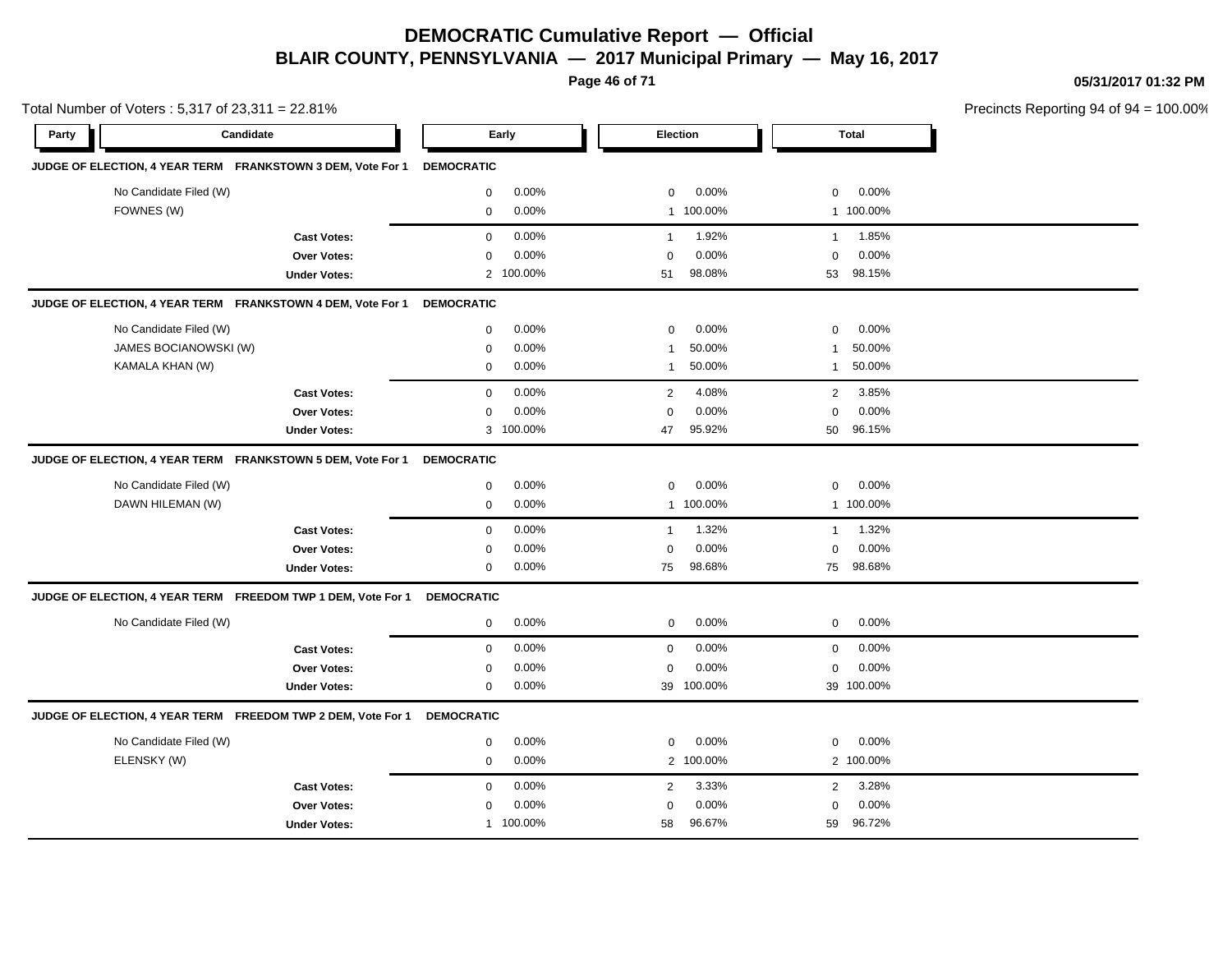**Page 47 of 71**

**05/31/2017 01:32 PM**

|             | Precincts Reporting 94 of 94 = 100.00% |
|-------------|----------------------------------------|
| Total       |                                        |
|             |                                        |
| $0.00\%$    |                                        |
| 75.00%<br>3 |                                        |

| Total Number of Voters: 5,317 of 23,311 = 22.81% |  |
|--------------------------------------------------|--|

| Party      | Candidate                                                      |                                                                 |                   | Early     | <b>Election</b> |            |                | <b>Total</b> |  |
|------------|----------------------------------------------------------------|-----------------------------------------------------------------|-------------------|-----------|-----------------|------------|----------------|--------------|--|
|            |                                                                | JUDGE OF ELECTION, 4 YEAR TERM GREENFIELD TWP 1 DEM, Vote For 1 | <b>DEMOCRATIC</b> |           |                 |            |                |              |  |
|            | No Candidate Filed (W)                                         |                                                                 | $\mathbf{0}$      | 0.00%     | $\mathbf 0$     | 0.00%      | $\mathbf 0$    | 0.00%        |  |
|            | LYNN CRIST (W)                                                 |                                                                 | $\mathbf 0$       | 0.00%     | 3               | 75.00%     | 3              | 75.00%       |  |
|            | DEREK ELENSKY (W)                                              |                                                                 | $\mathbf{0}$      | 0.00%     | $\mathbf{1}$    | 25.00%     | $\mathbf{1}$   | 25.00%       |  |
|            |                                                                | <b>Cast Votes:</b>                                              | $\mathbf 0$       | 0.00%     | $\overline{4}$  | 5.97%      | $\overline{4}$ | 5.88%        |  |
|            |                                                                | Over Votes:                                                     | $\mathbf 0$       | 0.00%     | $\Omega$        | 0.00%      | $\Omega$       | 0.00%        |  |
|            |                                                                | <b>Under Votes:</b>                                             |                   | 1 100.00% | 63              | 94.03%     | 64             | 94.12%       |  |
|            |                                                                | JUDGE OF ELECTION, 4 YEAR TERM GREENFIELD TWP 2 DEM, Vote For 1 | <b>DEMOCRATIC</b> |           |                 |            |                |              |  |
| <b>DEM</b> | DAVID E. ROUDABUSH                                             |                                                                 | $\mathbf 0$       | 0.00%     |                 | 10 100.00% |                | 10 100.00%   |  |
|            |                                                                | <b>Cast Votes:</b>                                              | $\mathbf 0$       | 0.00%     | 10 <sup>1</sup> | 100.00%    |                | 10 100.00%   |  |
|            |                                                                | Over Votes:                                                     | $\mathbf 0$       | 0.00%     | $\Omega$        | 0.00%      | $\mathbf 0$    | 0.00%        |  |
|            |                                                                | <b>Under Votes:</b>                                             | $\mathbf 0$       | 0.00%     | $\mathbf 0$     | 0.00%      | $\mathbf 0$    | 0.00%        |  |
|            |                                                                | JUDGE OF ELECTION, 4 YEAR TERM GREENFIELD TWP 3 DEM, Vote For 1 | <b>DEMOCRATIC</b> |           |                 |            |                |              |  |
|            | No Candidate Filed (W)                                         |                                                                 | $\mathbf 0$       | 0.00%     | $\mathbf 0$     | 0.00%      | $\mathbf 0$    | 0.00%        |  |
|            | RICHARD CONSIGLIO (W)                                          |                                                                 | $\mathbf 0$       | 0.00%     | -1              | 50.00%     | -1             | 50.00%       |  |
|            | DANYELL KNOTT (W)                                              |                                                                 | $\mathbf 0$       | 0.00%     | $\overline{1}$  | 50.00%     | $\mathbf 1$    | 50.00%       |  |
|            |                                                                | <b>Cast Votes:</b>                                              | $\mathbf 0$       | 0.00%     | 2               | 3.03%      | 2              | 3.03%        |  |
|            |                                                                | Over Votes:                                                     | 0                 | 0.00%     | $\mathbf 0$     | 0.00%      | $\mathbf 0$    | 0.00%        |  |
|            |                                                                | <b>Under Votes:</b>                                             | 0                 | 0.00%     | 64              | 96.97%     | 64             | 96.97%       |  |
|            | JUDGE OF ELECTION, 4 YEAR TERM HOLLIDAYSBURG 1 DEM, Vote For 1 |                                                                 | <b>DEMOCRATIC</b> |           |                 |            |                |              |  |
|            | No Candidate Filed (W)                                         |                                                                 | $\mathbf 0$       | 0.00%     | $\mathbf 0$     | 0.00%      | $\mathbf 0$    | 0.00%        |  |
|            | PAULA AIGNER (W)                                               |                                                                 | $\mathbf 0$       | 0.00%     | 1               | 50.00%     | $\mathbf 1$    | 50.00%       |  |
|            | JACKIE BERNARD (W)                                             |                                                                 | $\mathbf{0}$      | 0.00%     | $\mathbf{1}$    | 50.00%     | $\mathbf{1}$   | 50.00%       |  |
|            |                                                                | <b>Cast Votes:</b>                                              | $\mathbf 0$       | 0.00%     | 2               | 5.71%      | $\overline{2}$ | 5.56%        |  |
|            |                                                                | Over Votes:                                                     | $\mathbf 0$       | 0.00%     | $\Omega$        | 0.00%      | $\Omega$       | 0.00%        |  |
|            |                                                                | <b>Under Votes:</b>                                             |                   | 1 100.00% | 33              | 94.29%     | 34             | 94.44%       |  |
|            | JUDGE OF ELECTION, 4 YEAR TERM HOLLIDAYSBURG 2 DEM, Vote For 1 |                                                                 | <b>DEMOCRATIC</b> |           |                 |            |                |              |  |
|            | No Candidate Filed (W)                                         |                                                                 | $\mathbf 0$       | 0.00%     | $\mathbf 0$     | 0.00%      | $\mathbf 0$    | 0.00%        |  |
|            | <b>BOB DONALDSON (W)</b>                                       |                                                                 | $\mathbf{0}$      | 0.00%     |                 | 1 100.00%  |                | 1 100.00%    |  |
|            |                                                                | <b>Cast Votes:</b>                                              | $\mathbf 0$       | 0.00%     | $\overline{1}$  | 1.92%      | $\overline{1}$ | 1.89%        |  |
|            |                                                                | <b>Over Votes:</b>                                              | $\mathbf 0$       | 0.00%     | $\Omega$        | 0.00%      | $\mathbf 0$    | 0.00%        |  |
|            |                                                                | <b>Under Votes:</b>                                             | $\mathbf{1}$      | 100.00%   | 51              | 98.08%     | 52             | 98.11%       |  |
|            |                                                                |                                                                 |                   |           |                 |            |                |              |  |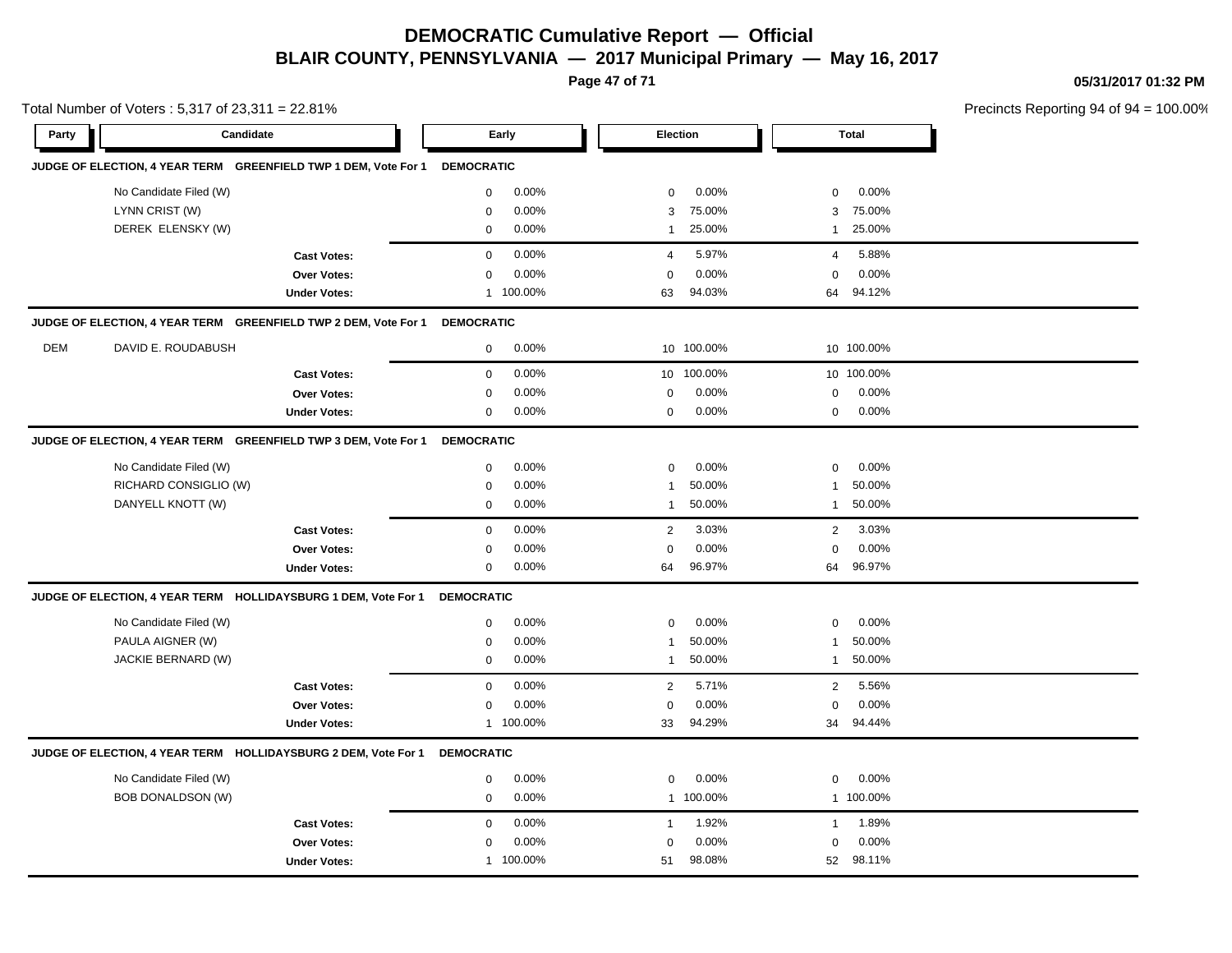**Page 48 of 71**

**05/31/2017 01:32 PM**

| Total Number of Voters: 5,317 of 23,311 = 22.81% |                        |                                                                |                   |           |              | Precincts Reporting 94 of 94 |                |              |  |
|--------------------------------------------------|------------------------|----------------------------------------------------------------|-------------------|-----------|--------------|------------------------------|----------------|--------------|--|
| Party                                            | Candidate              |                                                                |                   | Early     |              | Election                     |                | <b>Total</b> |  |
|                                                  |                        | JUDGE OF ELECTION, 4 YEAR TERM HOLLIDAYSBURG 3 DEM, Vote For 1 | <b>DEMOCRATIC</b> |           |              |                              |                |              |  |
|                                                  | No Candidate Filed (W) |                                                                | 0                 | 0.00%     | 0            | 0.00%                        | 0              | 0.00%        |  |
|                                                  | BERNIE SANDERS (W)     |                                                                | $\mathbf 0$       | 0.00%     |              | 1 100.00%                    |                | 1 100.00%    |  |
|                                                  |                        | <b>Cast Votes:</b>                                             | $\mathbf{0}$      | 0.00%     | $\mathbf{1}$ | 2.56%                        | $\mathbf{1}$   | 2.27%        |  |
|                                                  |                        | <b>Over Votes:</b>                                             | $\mathbf 0$       | 0.00%     | $\mathbf 0$  | 0.00%                        | $\mathbf 0$    | 0.00%        |  |
|                                                  |                        | <b>Under Votes:</b>                                            |                   | 5 100.00% | 38           | 97.44%                       | 43             | 97.73%       |  |
|                                                  |                        | JUDGE OF ELECTION, 4 YEAR TERM HOLLIDAYSBURG 4 DEM, Vote For 1 | <b>DEMOCRATIC</b> |           |              |                              |                |              |  |
|                                                  | No Candidate Filed (W) |                                                                | $\mathbf 0$       | 0.00%     | $\mathbf 0$  | 0.00%                        | $\mathsf 0$    | 0.00%        |  |
|                                                  | JANICE ALBRIGHT (W)    |                                                                | $\mathbf 0$       | 0.00%     | 2            | 50.00%                       | 2              | 50.00%       |  |
|                                                  | HENRY T FOWNES (W)     |                                                                | 0                 | 0.00%     | 1            | 25.00%                       | 1              | 25.00%       |  |
|                                                  | ETHAN IMHOFF (W)       |                                                                | 0                 | 0.00%     | 1            | 25.00%                       | $\mathbf{1}$   | 25.00%       |  |
|                                                  |                        | <b>Cast Votes:</b>                                             | $\mathbf 0$       | 0.00%     | 4            | 5.00%                        | $\overline{4}$ | 4.88%        |  |
|                                                  |                        | Over Votes:                                                    | $\mathbf 0$       | 0.00%     | $\mathbf 0$  | 0.00%                        | $\mathbf 0$    | 0.00%        |  |
|                                                  |                        | <b>Under Votes:</b>                                            |                   | 2 100.00% | 76           | 95.00%                       |                | 78 95.12%    |  |
|                                                  |                        | JUDGE OF ELECTION, 4 YEAR TERM HOLLIDAYSBURG 5 DEM, Vote For 1 | <b>DEMOCRATIC</b> |           |              |                              |                |              |  |
| <b>DEM</b>                                       | ROBERT P. BENDER       |                                                                |                   | 1 100.00% | 37           | 100.00%                      |                | 38 100.00%   |  |
|                                                  |                        | <b>Cast Votes:</b>                                             |                   | 1 100.00% | 37           | 82.22%                       | 38             | 82.61%       |  |
|                                                  |                        | Over Votes:                                                    | 0                 | 0.00%     | 0            | 0.00%                        | 0              | 0.00%        |  |
|                                                  |                        | <b>Under Votes:</b>                                            | $\mathbf 0$       | 0.00%     | 8            | 17.78%                       |                | 8 17.39%     |  |
|                                                  |                        | JUDGE OF ELECTION, 4 YEAR TERM HOLLIDAYSBURG 6 DEM, Vote For 1 | <b>DEMOCRATIC</b> |           |              |                              |                |              |  |
|                                                  | No Candidate Filed (W) |                                                                | $\mathbf 0$       | 0.00%     | $\mathbf 0$  | 0.00%                        | 0              | 0.00%        |  |
|                                                  | BRENT OTTAWAY (W)      |                                                                | $\mathbf 0$       | 0.00%     |              | 1 100.00%                    |                | 1 100.00%    |  |
|                                                  |                        | <b>Cast Votes:</b>                                             | $\mathbf 0$       | 0.00%     | -1           | 4.35%                        | 1              | 4.35%        |  |
|                                                  |                        | Over Votes:                                                    | 0                 | 0.00%     | 0            | 0.00%                        | 0              | 0.00%        |  |
|                                                  |                        | <b>Under Votes:</b>                                            | 0                 | 0.00%     | 22           | 95.65%                       |                | 22 95.65%    |  |
|                                                  |                        | JUDGE OF ELECTION, 4 YEAR TERM HOLLIDAYSBURG 7 DEM, Vote For 1 | <b>DEMOCRATIC</b> |           |              |                              |                |              |  |
|                                                  | No Candidate Filed (W) |                                                                | $\mathbf 0$       | 0.00%     | $\mathbf 0$  | 0.00%                        | 0              | 0.00%        |  |
|                                                  |                        | <b>Cast Votes:</b>                                             | $\mathbf 0$       | 0.00%     | $\mathbf 0$  | $0.00\%$                     | 0              | $0.00\%$     |  |
|                                                  |                        | <b>Over Votes:</b>                                             | 0                 | 0.00%     | 0            | 0.00%                        | $\mathbf 0$    | 0.00%        |  |
|                                                  |                        | <b>Under Votes:</b>                                            | $\mathbf 0$       | 0.00%     |              | 30 100.00%                   |                | 30 100.00%   |  |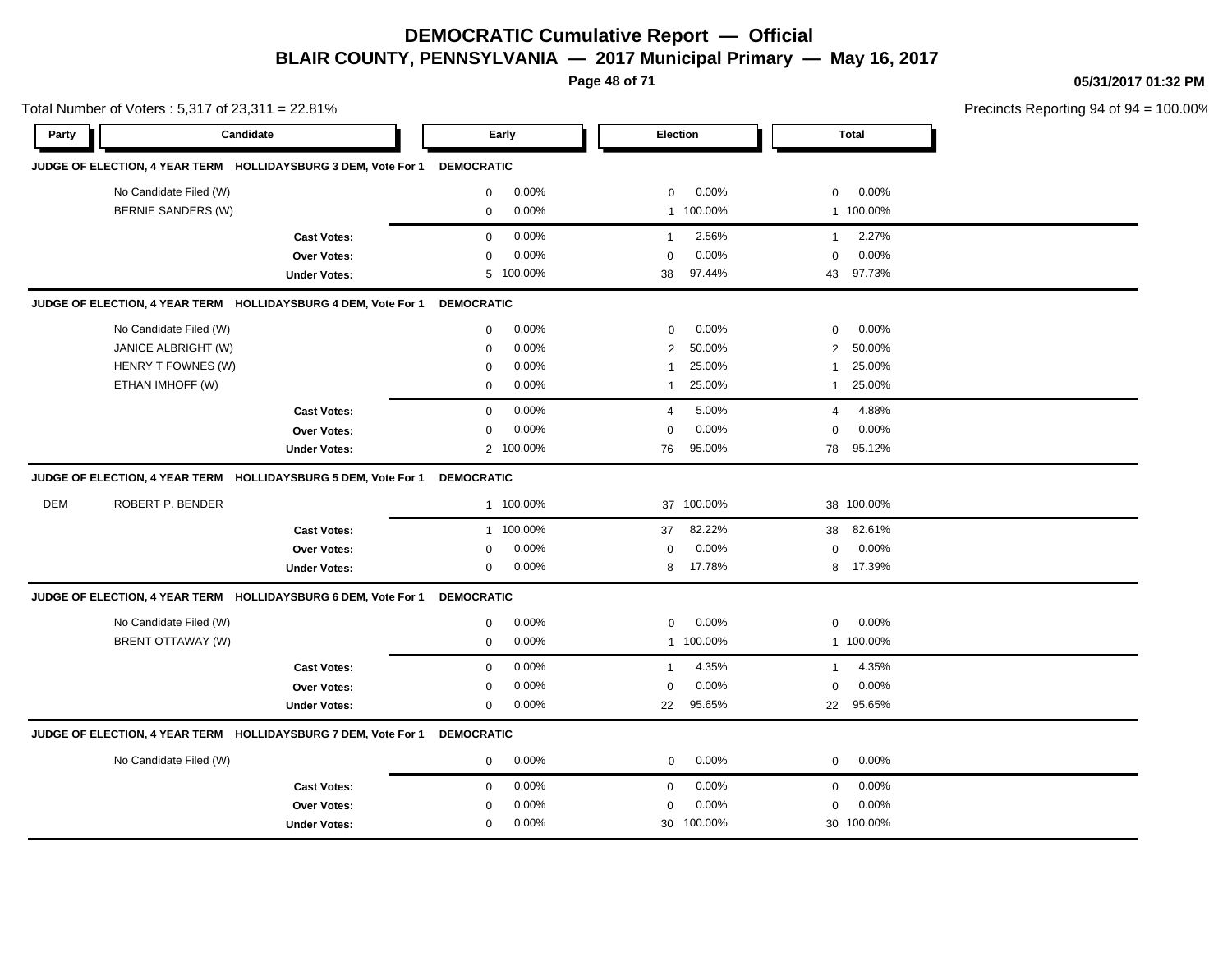**Page 49 of 71**

**05/31/2017 01:32 PM**

|       | Total Number of Voters: 5,317 of 23,311 = 22.81% |                                                            |                   |           |                |            |                | Precincts Reporting 94 of 94 |  |
|-------|--------------------------------------------------|------------------------------------------------------------|-------------------|-----------|----------------|------------|----------------|------------------------------|--|
| Party |                                                  | Candidate                                                  |                   | Early     |                | Election   |                | <b>Total</b>                 |  |
|       |                                                  | JUDGE OF ELECTION, 4 YEAR TERM HUSTON TWP DEM, Vote For 1  | <b>DEMOCRATIC</b> |           |                |            |                |                              |  |
|       | No Candidate Filed (W)                           |                                                            | $\mathbf 0$       | 0.00%     | $\mathbf 0$    | 0.00%      | 0              | 0.00%                        |  |
|       | LILLIE M NEGLEY (W)                              |                                                            | $\mathbf 0$       | 0.00%     |                | 1 100.00%  |                | 1 100.00%                    |  |
|       |                                                  | <b>Cast Votes:</b>                                         | $\mathbf 0$       | 0.00%     | $\mathbf{1}$   | 4.00%      | $\mathbf{1}$   | 3.70%                        |  |
|       |                                                  | <b>Over Votes:</b>                                         | $\mathbf 0$       | 0.00%     | $\mathbf 0$    | 0.00%      | $\mathbf 0$    | 0.00%                        |  |
|       |                                                  | <b>Under Votes:</b>                                        |                   | 2 100.00% | 24             | 96.00%     |                | 26 96.30%                    |  |
|       |                                                  | JUDGE OF ELECTION, 4 YEAR TERM JUNIATA TWP DEM, Vote For 1 | <b>DEMOCRATIC</b> |           |                |            |                |                              |  |
|       | No Candidate Filed (W)                           |                                                            | $\mathbf 0$       | 0.00%     | $\mathbf 0$    | 0.00%      | $\mathbf 0$    | 0.00%                        |  |
|       |                                                  | <b>Cast Votes:</b>                                         | $\mathbf 0$       | 0.00%     | $\mathbf 0$    | 0.00%      | $\mathbf 0$    | 0.00%                        |  |
|       |                                                  | <b>Over Votes:</b>                                         | $\mathbf 0$       | 0.00%     | $\mathbf 0$    | 0.00%      | $\mathbf 0$    | 0.00%                        |  |
|       |                                                  | <b>Under Votes:</b>                                        | $\mathbf 0$       | 0.00%     |                | 27 100.00% |                | 27 100.00%                   |  |
|       |                                                  | JUDGE OF ELECTION, 4 YEAR TERM LOGAN TWP 1 DEM, Vote For 1 | <b>DEMOCRATIC</b> |           |                |            |                |                              |  |
|       | No Candidate Filed (W)                           |                                                            | $\mathbf 0$       | 0.00%     | $\Omega$       | 0.00%      | $\mathbf 0$    | 0.00%                        |  |
|       | M IRWIN (W)                                      |                                                            | 0                 | 0.00%     | $\mathbf 1$    | 50.00%     | 1              | 50.00%                       |  |
|       | JOANNE D ROTHROCK (W)                            |                                                            | $\mathbf 0$       | 0.00%     | $\mathbf{1}$   | 50.00%     | $\mathbf{1}$   | 50.00%                       |  |
|       |                                                  | <b>Cast Votes:</b>                                         | $\mathbf 0$       | 0.00%     | $\overline{2}$ | 1.90%      | $\overline{2}$ | 1.89%                        |  |
|       |                                                  | <b>Over Votes:</b>                                         | $\mathbf 0$       | 0.00%     | $\mathbf 0$    | 0.00%      | $\Omega$       | 0.00%                        |  |
|       |                                                  | <b>Under Votes:</b>                                        |                   | 1 100.00% | 103            | 98.10%     | 104            | 98.11%                       |  |
|       |                                                  | JUDGE OF ELECTION, 4 YEAR TERM LOGAN TWP 2 DEM, Vote For 1 | <b>DEMOCRATIC</b> |           |                |            |                |                              |  |
|       | No Candidate Filed (W)                           |                                                            | $\mathbf 0$       | 0.00%     | $\mathbf 0$    | 0.00%      | $\mathbf 0$    | 0.00%                        |  |
|       | DAVE CONSIGILO (W)                               |                                                            | $\mathbf 0$       | 0.00%     | $\mathbf{1}$   | 50.00%     | 1              | 33.33%                       |  |
|       | Sharon Merrits (W)                               |                                                            | $\overline{1}$    | 100.00%   | 0              | 0.00%      | 1              | 33.33%                       |  |
|       | CAROLYN NICHOLS (W)                              |                                                            | $\mathbf 0$       | 0.00%     | $\mathbf{1}$   | 50.00%     | $\mathbf{1}$   | 33.33%                       |  |
|       |                                                  | <b>Cast Votes:</b>                                         | $\overline{1}$    | 20.00%    | 2              | 1.71%      | 3              | 2.46%                        |  |
|       |                                                  | <b>Over Votes:</b>                                         | $\mathbf 0$       | 0.00%     | $\mathbf 0$    | 0.00%      | $\mathbf 0$    | 0.00%                        |  |
|       |                                                  | <b>Under Votes:</b>                                        | 4                 | 80.00%    | 115            | 98.29%     | 119            | 97.54%                       |  |
|       |                                                  | JUDGE OF ELECTION, 4 YEAR TERM LOGAN TWP 3 DEM, Vote For 1 | <b>DEMOCRATIC</b> |           |                |            |                |                              |  |
|       | No Candidate Filed (W)                           |                                                            | $\mathbf 0$       | 0.00%     | $\mathbf 0$    | $0.00\%$   | $\mathbf 0$    | 0.00%                        |  |
|       |                                                  | <b>Cast Votes:</b>                                         | $\mathbf 0$       | 0.00%     | $\mathbf 0$    | 0.00%      | $\mathbf 0$    | 0.00%                        |  |
|       |                                                  | Over Votes:                                                | $\mathbf 0$       | 0.00%     | $\mathbf 0$    | 0.00%      | 0              | 0.00%                        |  |
|       |                                                  | <b>Under Votes:</b>                                        |                   | 2 100.00% |                | 72 100.00% |                | 74 100.00%                   |  |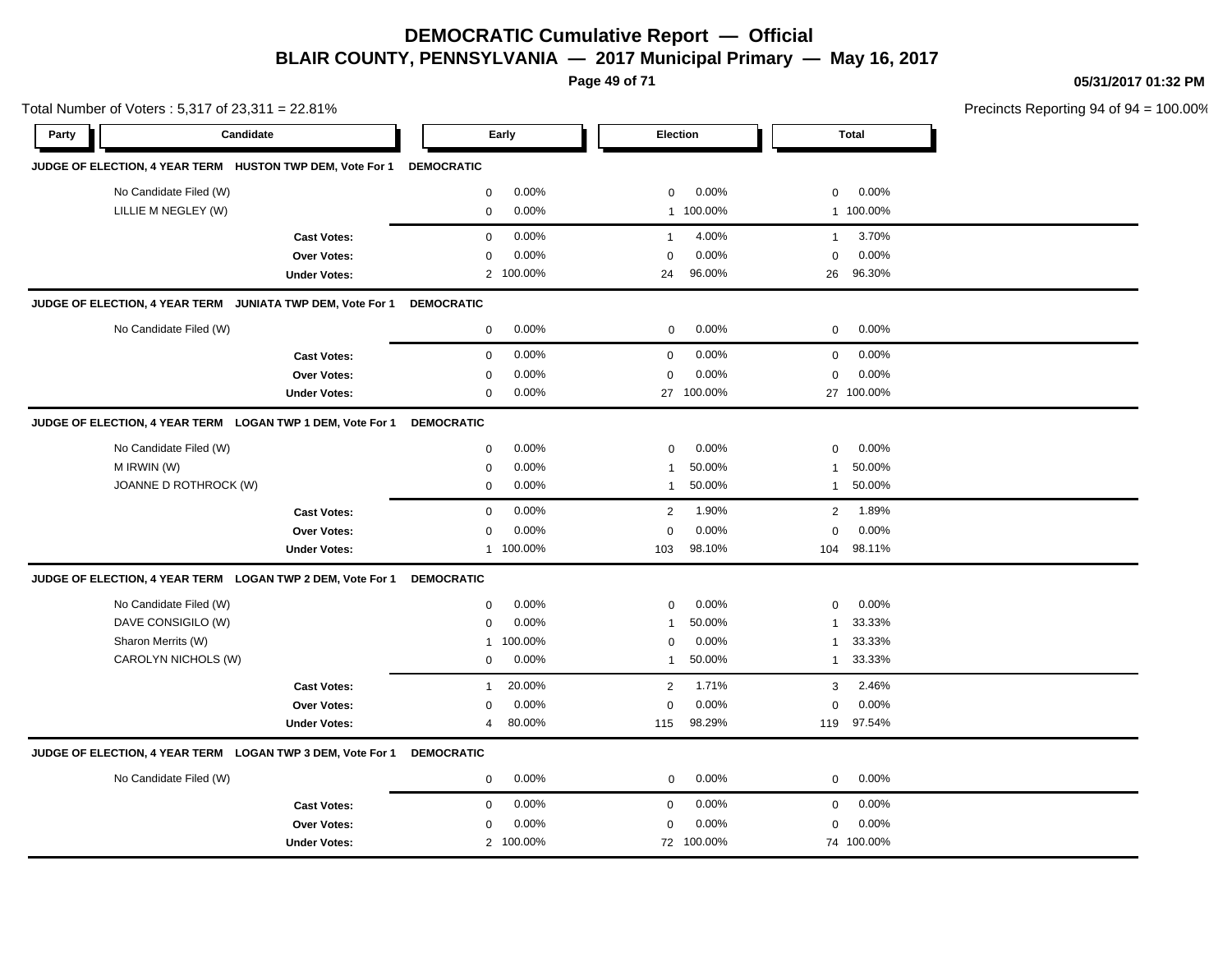**Page 50 of 71**

**05/31/2017 01:32 PM**

| Total Number of Voters: 5,317 of 23,311 = 22.81% |                                                              |                     |                        |                         | Precincts Reporting 94 of 94 = 100.00% |  |
|--------------------------------------------------|--------------------------------------------------------------|---------------------|------------------------|-------------------------|----------------------------------------|--|
| Party                                            | Candidate                                                    |                     | Early                  | <b>Election</b>         | <b>Total</b>                           |  |
|                                                  | JUDGE OF ELECTION, 4 YEAR TERM LOGAN TWP 4 DEM, Vote For 1   |                     | <b>DEMOCRATIC</b>      |                         |                                        |  |
|                                                  | No Candidate Filed (W)                                       |                     | 0.00%<br>$\mathbf{0}$  | 0.00%<br>$\mathbf 0$    | 0.00%<br>$\mathbf 0$                   |  |
|                                                  | TERESSA GEORGE (W)                                           |                     | 0.00%<br>$\mathbf 0$   | 14.29%<br>$\mathbf{1}$  | 14.29%<br>$\mathbf{1}$                 |  |
|                                                  | <b>BONNIE FERRUCCI (W)</b>                                   |                     | 0.00%<br>$\mathbf{0}$  | 85.71%<br>6             | 85.71%<br>6                            |  |
|                                                  |                                                              | <b>Cast Votes:</b>  | 0.00%<br>$\mathbf 0$   | 8.75%<br>$\overline{7}$ | 8.33%<br>$\overline{7}$                |  |
|                                                  |                                                              | <b>Over Votes:</b>  | 0.00%<br>0             | 0.00%<br>$\mathbf 0$    | 0.00%<br>0                             |  |
|                                                  |                                                              | <b>Under Votes:</b> | 4 100.00%              | 91.25%<br>73            | 91.67%<br>77                           |  |
|                                                  | JUDGE OF ELECTION, 4 YEAR TERM LOGAN TWP 5 DEM, Vote For 1   |                     | <b>DEMOCRATIC</b>      |                         |                                        |  |
| <b>DEM</b>                                       | LINDA K. TANZI                                               |                     | 0.00%<br>$\mathbf 0$   | 54 100.00%              | 54 100.00%                             |  |
|                                                  |                                                              | <b>Cast Votes:</b>  | 0.00%<br>$\mathbf 0$   | 67.50%<br>54            | 67.50%<br>54                           |  |
|                                                  |                                                              | Over Votes:         | 0.00%<br>0             | 0.00%<br>0              | 0.00%<br>0                             |  |
|                                                  |                                                              | <b>Under Votes:</b> | 0.00%<br>$\mathbf{0}$  | 32.50%<br>26            | 32.50%<br>26                           |  |
|                                                  | JUDGE OF ELECTION, 4 YEAR TERM LOGAN TWP 6 DEM, Vote For 1   |                     | <b>DEMOCRATIC</b>      |                         |                                        |  |
|                                                  | No Candidate Filed (W)                                       |                     | 0.00%<br>$\mathbf{0}$  | 0.00%<br>$\mathbf 0$    | $0.00\%$<br>0                          |  |
|                                                  | Richard Luckner (W)                                          |                     | 1 100.00%              | 0.00%<br>0              | 1 100.00%                              |  |
|                                                  |                                                              | <b>Cast Votes:</b>  | 16.67%<br>$\mathbf{1}$ | 0.00%<br>$\mathbf 0$    | 1.03%<br>$\overline{1}$                |  |
|                                                  |                                                              | Over Votes:         | 0.00%<br>0             | 0.00%<br>$\mathbf 0$    | 0.00%<br>0                             |  |
|                                                  |                                                              | <b>Under Votes:</b> | 5<br>83.33%            | 91 100.00%              | 98.97%<br>96                           |  |
|                                                  | JUDGE OF ELECTION, 4 YEAR TERM LOGAN TWP 7 DEM, Vote For 1   |                     | <b>DEMOCRATIC</b>      |                         |                                        |  |
|                                                  | No Candidate Filed (W)                                       |                     | 0.00%<br>$\mathbf 0$   | 0.00%<br>$\mathbf 0$    | 0.00%<br>0                             |  |
|                                                  |                                                              | <b>Cast Votes:</b>  | 0.00%<br>0             | 0.00%<br>$\mathbf 0$    | 0.00%<br>0                             |  |
|                                                  |                                                              | Over Votes:         | 0.00%<br>$\mathbf{0}$  | 0.00%<br>$\mathbf 0$    | 0.00%<br>$\mathbf 0$                   |  |
|                                                  |                                                              | <b>Under Votes:</b> | 3 100.00%              | 45 100.00%              | 48 100.00%                             |  |
|                                                  | JUDGE OF ELECTION, 4 YEAR TERM MARTINSBURG 1 DEM, Vote For 1 |                     | <b>DEMOCRATIC</b>      |                         |                                        |  |
|                                                  | No Candidate Filed (W)                                       |                     | 0.00%<br>$\mathbf 0$   | 0.00%<br>$\mathbf{0}$   | 0.00%<br>0                             |  |
|                                                  |                                                              | <b>Cast Votes:</b>  | 0.00%<br>$\mathbf 0$   | 0.00%<br>$\mathbf 0$    | 0.00%<br>$\mathbf 0$                   |  |
|                                                  |                                                              | Over Votes:         | 0.00%<br>$\mathbf 0$   | 0.00%<br>0              | 0.00%<br>0                             |  |
|                                                  |                                                              | <b>Under Votes:</b> | $\mathbf 0$<br>0.00%   | 36 100.00%              | 36 100.00%                             |  |
|                                                  | JUDGE OF ELECTION, 4 YEAR TERM MARTINSBURG 2 DEM, Vote For 1 |                     | <b>DEMOCRATIC</b>      |                         |                                        |  |
|                                                  | No Candidate Filed (W)                                       |                     | 0<br>0.00%             | 0.00%<br>$\mathbf 0$    | 0<br>$0.00\%$                          |  |
|                                                  |                                                              | <b>Cast Votes:</b>  | 0.00%<br>0             | 0.00%<br>$\mathbf 0$    | 0.00%<br>0                             |  |
|                                                  |                                                              | <b>Over Votes:</b>  | 0.00%<br>0             | 0.00%<br>0              | $0.00\%$<br>0                          |  |
|                                                  |                                                              | <b>Under Votes:</b> | 3 100.00%              | 100.00%<br>28           | 31 100.00%                             |  |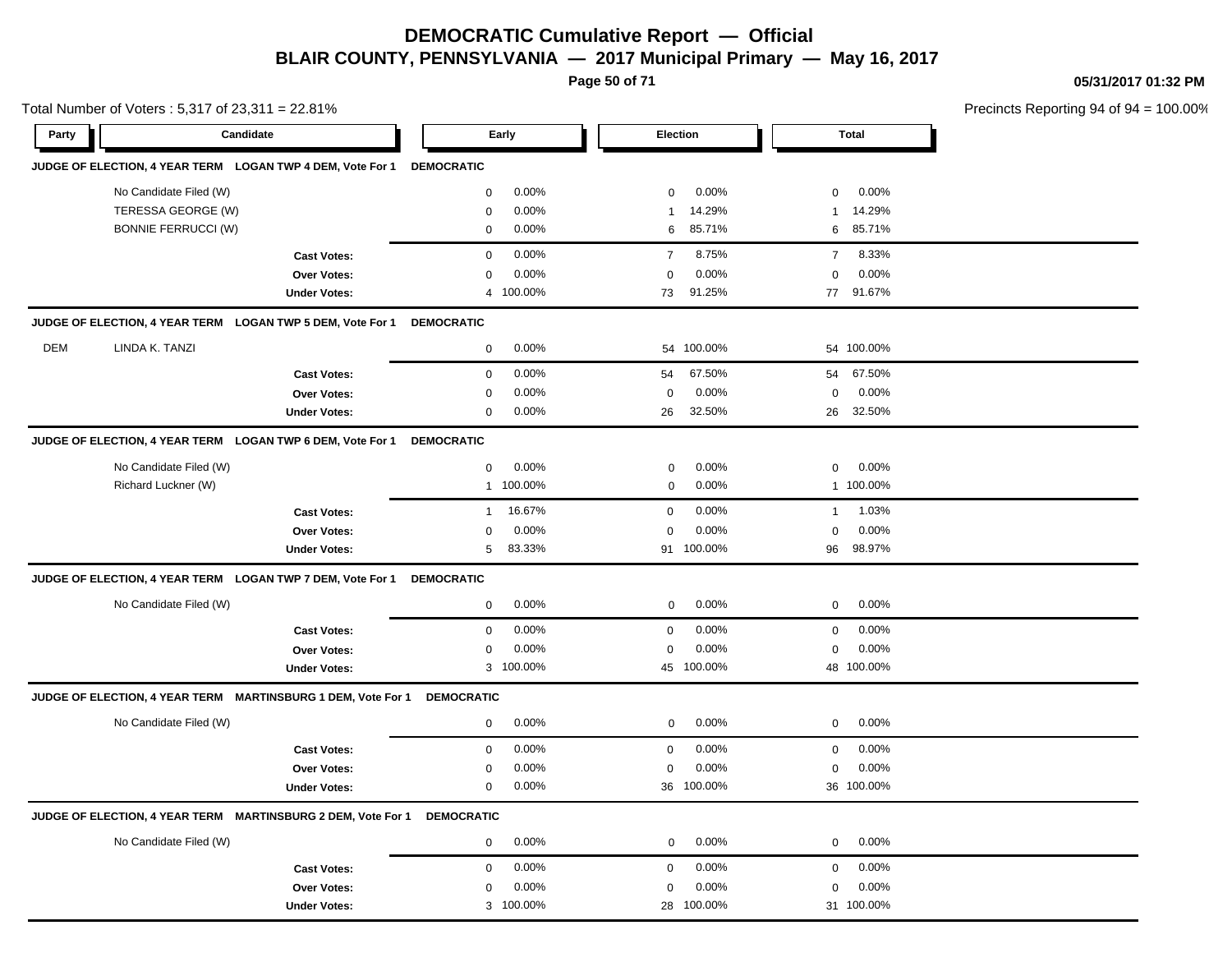**Page 51 of 71**

**05/31/2017 01:32 PM**

| Total Number of Voters: 5,317 of 23,311 = 22.81% |                                                             |                                                                 |                   |           |                  |            |                | Precincts Reporting 94 of 94 |  |
|--------------------------------------------------|-------------------------------------------------------------|-----------------------------------------------------------------|-------------------|-----------|------------------|------------|----------------|------------------------------|--|
| Party                                            | Candidate                                                   |                                                                 |                   | Early     |                  | Election   |                | <b>Total</b>                 |  |
|                                                  | JUDGE OF ELECTION, 4 YEAR TERM NEWRY BORO DEM, Vote For 1   |                                                                 | <b>DEMOCRATIC</b> |           |                  |            |                |                              |  |
|                                                  | No Candidate Filed (W)                                      |                                                                 | $\mathsf 0$       | 0.00%     | $\mathbf 0$      | 0.00%      | $\mathbf 0$    | 0.00%                        |  |
|                                                  | DAWN HUTFLES (W)                                            |                                                                 | $\mathbf 0$       | 0.00%     | 6                | 100.00%    |                | 6 100.00%                    |  |
|                                                  |                                                             | <b>Cast Votes:</b>                                              | $\mathsf 0$       | 0.00%     | 6                | 27.27%     | 6              | 27.27%                       |  |
|                                                  |                                                             | Over Votes:                                                     | $\mathbf 0$       | 0.00%     | $\Omega$         | 0.00%      | $\mathbf 0$    | 0.00%                        |  |
|                                                  |                                                             | <b>Under Votes:</b>                                             | $\mathbf 0$       | 0.00%     | 16               | 72.73%     |                | 16 72.73%                    |  |
|                                                  |                                                             | JUDGE OF ELECTION, 4 YEAR TERM NORTH WOODBURY DEM, Vote For 1   | <b>DEMOCRATIC</b> |           |                  |            |                |                              |  |
|                                                  | No Candidate Filed (W)                                      |                                                                 | $\mathbf 0$       | $0.00\%$  | $\mathbf 0$      | 0.00%      | $\mathbf 0$    | 0.00%                        |  |
|                                                  | ELENSKY (W)                                                 |                                                                 | $\mathsf 0$       | 0.00%     | $\mathbf{1}$     | 100.00%    |                | 1 100.00%                    |  |
|                                                  |                                                             | <b>Cast Votes:</b>                                              | $\mathbf 0$       | 0.00%     | $\mathbf{1}$     | 2.00%      | $\mathbf{1}$   | 1.89%                        |  |
|                                                  |                                                             | Over Votes:                                                     | $\mathbf 0$       | 0.00%     | $\mathbf 0$      | 0.00%      | $\mathbf 0$    | 0.00%                        |  |
|                                                  |                                                             | <b>Under Votes:</b>                                             |                   | 3 100.00% | 49               | 98.00%     | 52             | 98.11%                       |  |
|                                                  |                                                             | JUDGE OF ELECTION, 4 YEAR TERM ROARING SPRING 1 DEM, Vote For 1 | <b>DEMOCRATIC</b> |           |                  |            |                |                              |  |
|                                                  | No Candidate Filed (W)                                      |                                                                 | $\mathbf 0$       | 0.00%     | $\mathbf 0$      | 0.00%      | $\mathbf 0$    | 0.00%                        |  |
|                                                  |                                                             | <b>Cast Votes:</b>                                              | $\mathbf 0$       | 0.00%     | $\boldsymbol{0}$ | 0.00%      | $\mathbf 0$    | 0.00%                        |  |
|                                                  |                                                             | Over Votes:                                                     | $\mathbf 0$       | 0.00%     | $\mathbf 0$      | 0.00%      | $\mathbf 0$    | 0.00%                        |  |
|                                                  |                                                             | <b>Under Votes:</b>                                             |                   | 1 100.00% |                  | 12 100.00% |                | 13 100.00%                   |  |
|                                                  |                                                             | JUDGE OF ELECTION, 4 YEAR TERM ROARING SPRING 2 DEM, Vote For 1 | <b>DEMOCRATIC</b> |           |                  |            |                |                              |  |
|                                                  | No Candidate Filed (W)                                      |                                                                 | $\mathbf 0$       | 0.00%     | $\mathbf 0$      | 0.00%      | $\mathbf 0$    | 0.00%                        |  |
|                                                  |                                                             | <b>Cast Votes:</b>                                              | $\mathbf 0$       | 0.00%     | $\boldsymbol{0}$ | 0.00%      | $\mathbf 0$    | 0.00%                        |  |
|                                                  |                                                             | <b>Over Votes:</b>                                              | $\mathbf 0$       | 0.00%     | $\Omega$         | 0.00%      | $\mathbf 0$    | 0.00%                        |  |
|                                                  |                                                             | <b>Under Votes:</b>                                             |                   | 1 100.00% |                  | 45 100.00% |                | 46 100.00%                   |  |
|                                                  |                                                             | JUDGE OF ELECTION, 4 YEAR TERM ROARING SPRING 3 DEM, Vote For 1 | <b>DEMOCRATIC</b> |           |                  |            |                |                              |  |
| <b>DEM</b>                                       | SANDRA K. KNISELY                                           |                                                                 | $\mathbf 0$       | 0.00%     | 39               | 100.00%    |                | 39 100.00%                   |  |
|                                                  |                                                             | <b>Cast Votes:</b>                                              | $\mathbf 0$       | 0.00%     | 39               | 90.70%     | 39             | 90.70%                       |  |
|                                                  |                                                             | <b>Over Votes:</b>                                              | 0                 | 0.00%     | $\mathbf 0$      | 0.00%      | $\mathbf 0$    | 0.00%                        |  |
|                                                  |                                                             | <b>Under Votes:</b>                                             | $\mathbf 0$       | 0.00%     | $\overline{4}$   | 9.30%      | $\overline{4}$ | 9.30%                        |  |
|                                                  | JUDGE OF ELECTION, 4 YEAR TERM SNYDER TWP 1 DEM, Vote For 1 |                                                                 | <b>DEMOCRATIC</b> |           |                  |            |                |                              |  |
|                                                  | No Candidate Filed (W)                                      |                                                                 | 0                 | 0.00%     | 0                | 0.00%      | 0              | 0.00%                        |  |
|                                                  | Paula Hall (W)                                              |                                                                 |                   | 1 100.00% | $\mathbf 0$      | 0.00%      |                | 1 100.00%                    |  |
|                                                  |                                                             | <b>Cast Votes:</b>                                              | $\mathbf{1}$      | 50.00%    | $\boldsymbol{0}$ | 0.00%      | $\mathbf{1}$   | 2.44%                        |  |
|                                                  |                                                             | Over Votes:                                                     | $\mathbf 0$       | 0.00%     | $\mathbf 0$      | 0.00%      | $\mathbf 0$    | 0.00%                        |  |
|                                                  |                                                             | <b>Under Votes:</b>                                             | $\mathbf{1}$      | 50.00%    |                  | 39 100.00% | 40             | 97.56%                       |  |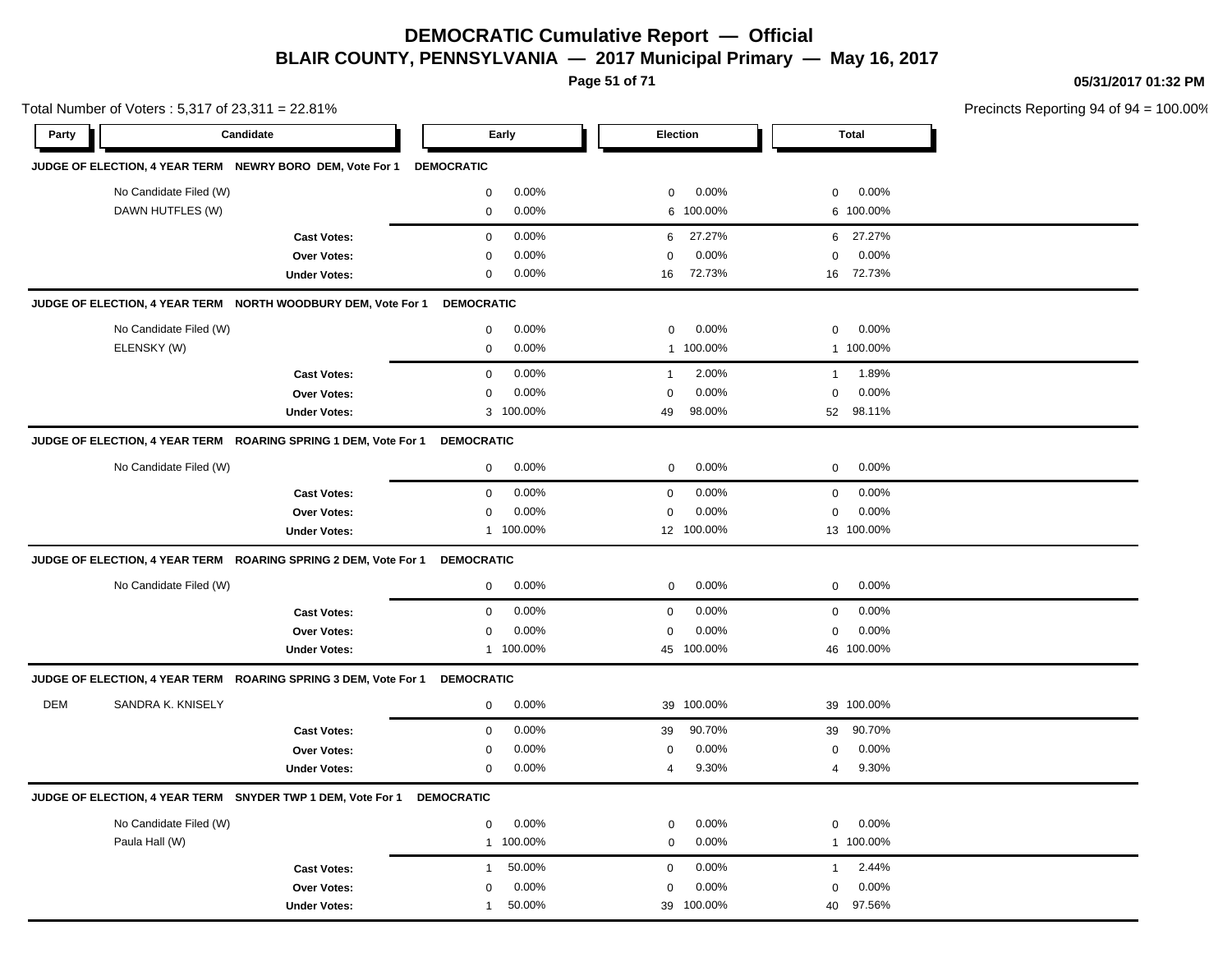**Page 52 of 71**

**05/31/2017 01:32 PM**

| Total Number of Voters: 5,317 of 23,311 = 22.81% |                                                              |                     |                   |           |              |                 | Precincts Reporting 94 of 94 |              |  |
|--------------------------------------------------|--------------------------------------------------------------|---------------------|-------------------|-----------|--------------|-----------------|------------------------------|--------------|--|
| Party                                            | Candidate                                                    |                     |                   | Early     |              | <b>Election</b> |                              | <b>Total</b> |  |
|                                                  | JUDGE OF ELECTION, 4 YEAR TERM SNYDER TWP 2 DEM, Vote For 1  |                     | <b>DEMOCRATIC</b> |           |              |                 |                              |              |  |
|                                                  | No Candidate Filed (W)                                       |                     | $\mathbf 0$       | 0.00%     | $\mathbf 0$  | 0.00%           | $\mathbf 0$                  | 0.00%        |  |
|                                                  | VICKI K BELL (W)                                             |                     | $\mathbf 0$       | 0.00%     |              | 1 100.00%       |                              | 1 100.00%    |  |
|                                                  |                                                              | <b>Cast Votes:</b>  | $\pmb{0}$         | 0.00%     | $\mathbf{1}$ | 3.23%           | $\mathbf{1}$                 | 3.23%        |  |
|                                                  |                                                              | <b>Over Votes:</b>  | $\mathbf 0$       | 0.00%     | $\mathbf 0$  | 0.00%           | $\mathbf 0$                  | 0.00%        |  |
|                                                  |                                                              | <b>Under Votes:</b> | $\mathbf 0$       | 0.00%     | 30           | 96.77%          |                              | 30 96.77%    |  |
|                                                  | JUDGE OF ELECTION, 4 YEAR TERM TAYLOR TWP DEM, Vote For 1    |                     | <b>DEMOCRATIC</b> |           |              |                 |                              |              |  |
|                                                  | No Candidate Filed (W)                                       |                     | 0                 | 0.00%     | $\mathbf 0$  | 0.00%           | $\mathbf 0$                  | 0.00%        |  |
|                                                  |                                                              | <b>Cast Votes:</b>  | 0                 | 0.00%     | $\mathbf 0$  | 0.00%           | $\mathbf 0$                  | 0.00%        |  |
|                                                  |                                                              | Over Votes:         | $\mathbf 0$       | 0.00%     | 0            | 0.00%           | $\mathbf 0$                  | 0.00%        |  |
|                                                  |                                                              | <b>Under Votes:</b> |                   | 2 100.00% |              | 49 100.00%      |                              | 51 100.00%   |  |
|                                                  | JUDGE OF ELECTION, 4 YEAR TERM TYRONE TWP 1 DEM, Vote For 1  |                     | <b>DEMOCRATIC</b> |           |              |                 |                              |              |  |
|                                                  | No Candidate Filed (W)                                       |                     | $\mathbf 0$       | 0.00%     | $\mathbf 0$  | 0.00%           | $\mathbf 0$                  | 0.00%        |  |
|                                                  | RACHEL K DETWILER (W)                                        |                     | $\mathbf 0$       | 0.00%     |              | 3 100.00%       |                              | 3 100.00%    |  |
|                                                  |                                                              | <b>Cast Votes:</b>  | $\mathbf 0$       | 0.00%     | 3            | 17.65%          | 3                            | 16.67%       |  |
|                                                  |                                                              | <b>Over Votes:</b>  | $\mathbf 0$       | 0.00%     | $\mathbf 0$  | 0.00%           | $\mathbf 0$                  | 0.00%        |  |
|                                                  |                                                              | <b>Under Votes:</b> |                   | 1 100.00% | 14           | 82.35%          |                              | 15 83.33%    |  |
|                                                  | JUDGE OF ELECTION, 4 YEAR TERM TYRONE TWP 2 DEM, Vote For 1  |                     | <b>DEMOCRATIC</b> |           |              |                 |                              |              |  |
|                                                  | No Candidate Filed (W)                                       |                     | 0                 | 0.00%     | $\mathbf 0$  | 0.00%           | $\mathbf 0$                  | 0.00%        |  |
|                                                  |                                                              | <b>Cast Votes:</b>  | 0                 | 0.00%     | 0            | 0.00%           | $\mathbf 0$                  | 0.00%        |  |
|                                                  |                                                              | Over Votes:         | $\mathbf 0$       | 0.00%     | 0            | 0.00%           | $\mathbf 0$                  | 0.00%        |  |
|                                                  |                                                              | <b>Under Votes:</b> | $\mathbf 0$       | 0.00%     |              | 24 100.00%      |                              | 24 100.00%   |  |
|                                                  | JUDGE OF ELECTION, 4 YEAR TERM TYRONE BORO 1 DEM, Vote For 1 |                     | <b>DEMOCRATIC</b> |           |              |                 |                              |              |  |
|                                                  | No Candidate Filed (W)                                       |                     | 0                 | 0.00%     | $\mathbf 0$  | 0.00%           | $\mathbf 0$                  | 0.00%        |  |
|                                                  |                                                              | <b>Cast Votes:</b>  | $\mathbf 0$       | 0.00%     | $\pmb{0}$    | 0.00%           | $\mathbf 0$                  | 0.00%        |  |
|                                                  |                                                              | Over Votes:         | $\mathbf 0$       | 0.00%     | 0            | 0.00%           | $\mathbf 0$                  | 0.00%        |  |
|                                                  |                                                              | <b>Under Votes:</b> | $\mathbf 0$       | 0.00%     |              | 33 100.00%      |                              | 33 100.00%   |  |
|                                                  | JUDGE OF ELECTION, 4 YEAR TERM TYRONE BORO 2 DEM, Vote For 1 |                     | <b>DEMOCRATIC</b> |           |              |                 |                              |              |  |
|                                                  | No Candidate Filed (W)                                       |                     | $\mathbf 0$       | 0.00%     | $\mathbf 0$  | 0.00%           | $\mathbf 0$                  | 0.00%        |  |
|                                                  |                                                              | <b>Cast Votes:</b>  | 0                 | 0.00%     | $\pmb{0}$    | 0.00%           | 0                            | 0.00%        |  |
|                                                  |                                                              | Over Votes:         | 0                 | 0.00%     | 0            | 0.00%           | 0                            | 0.00%        |  |
|                                                  |                                                              | <b>Under Votes:</b> | 0                 | 0.00%     |              | 21 100.00%      |                              | 21 100.00%   |  |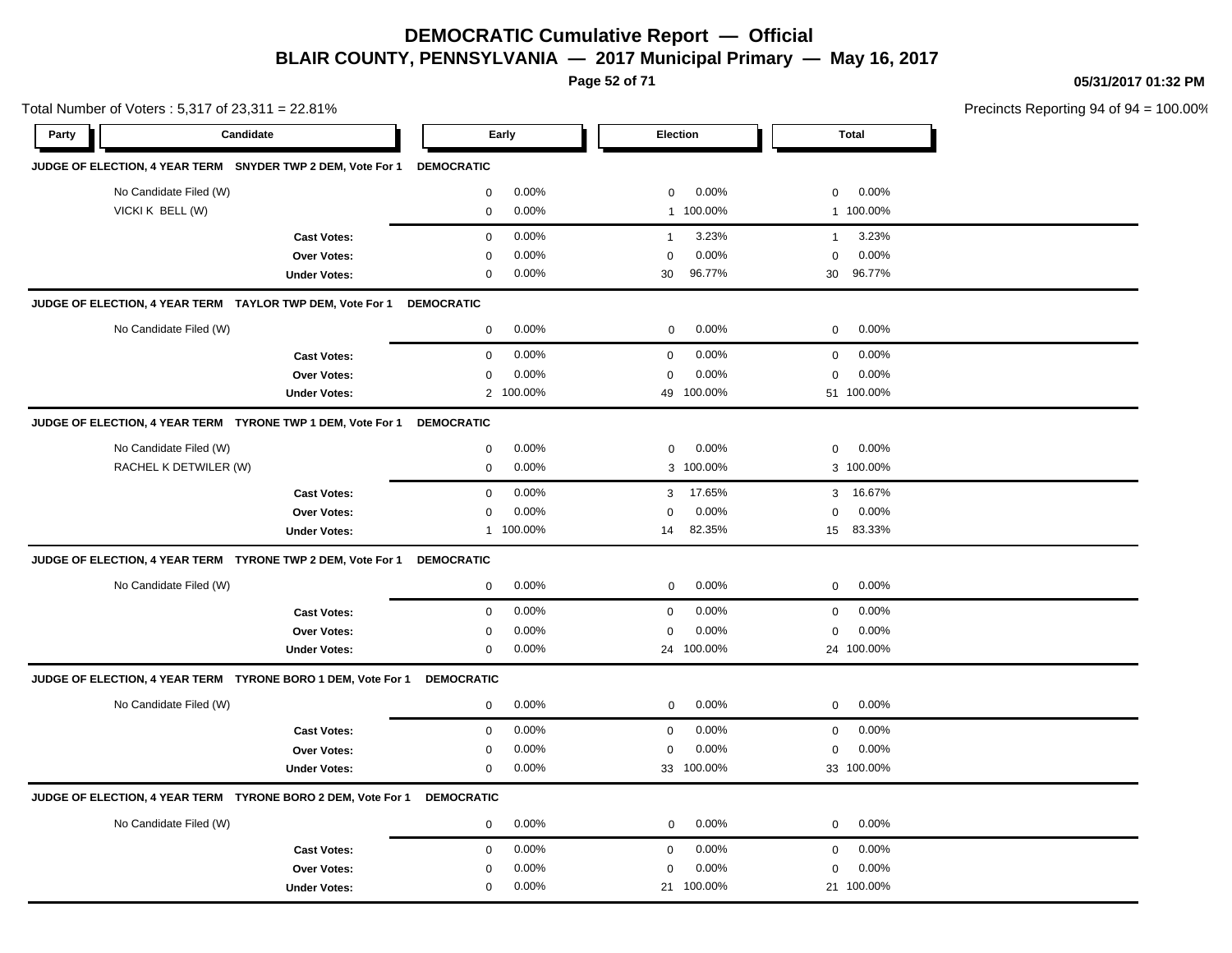**Page 53 of 71**

**05/31/2017 01:32 PM**

| Total Number of Voters: 5,317 of 23,311 = 22.81% |                                                              |                     |                   |           |                  |                 |              |              | Precincts Reporting 94 of 94 |
|--------------------------------------------------|--------------------------------------------------------------|---------------------|-------------------|-----------|------------------|-----------------|--------------|--------------|------------------------------|
| Party                                            | Candidate                                                    |                     |                   | Early     |                  | <b>Election</b> |              | <b>Total</b> |                              |
|                                                  | JUDGE OF ELECTION, 4 YEAR TERM TYRONE BORO 3 DEM, Vote For 1 |                     | <b>DEMOCRATIC</b> |           |                  |                 |              |              |                              |
| <b>DEM</b>                                       | NANCY WEAKLAND                                               |                     |                   | 1 100.00% | 17               | 94.44%          | 18           | 94.74%       |                              |
|                                                  | RACHEL K DETWILER (W)                                        |                     | $\mathbf 0$       | 0.00%     | $\mathbf{1}$     | 5.56%           | $\mathbf{1}$ | 5.26%        |                              |
|                                                  |                                                              | <b>Cast Votes:</b>  |                   | 1 100.00% | 18               | 81.82%          | 19           | 82.61%       |                              |
|                                                  |                                                              | <b>Over Votes:</b>  | $\Omega$          | 0.00%     | $\mathbf 0$      | 0.00%           | $\mathbf 0$  | 0.00%        |                              |
|                                                  |                                                              | <b>Under Votes:</b> | 0                 | 0.00%     | $\overline{4}$   | 18.18%          |              | 4 17.39%     |                              |
|                                                  | JUDGE OF ELECTION, 4 YEAR TERM TYRONE BORO 4 DEM, Vote For 1 |                     | <b>DEMOCRATIC</b> |           |                  |                 |              |              |                              |
|                                                  | No Candidate Filed (W)                                       |                     | $\mathbf 0$       | 0.00%     | $\mathbf 0$      | 0.00%           | $\mathbf 0$  | 0.00%        |                              |
|                                                  | ATTY THOMAS DICKEY (W)                                       |                     | $\mathbf 0$       | 0.00%     |                  | 1 100.00%       |              | 1 100.00%    |                              |
|                                                  |                                                              | <b>Cast Votes:</b>  | $\mathbf 0$       | 0.00%     | 1                | 7.69%           | 1            | 7.69%        |                              |
|                                                  |                                                              | Over Votes:         | $\mathbf 0$       | 0.00%     | $\mathbf 0$      | 0.00%           | $\mathbf 0$  | 0.00%        |                              |
|                                                  |                                                              | <b>Under Votes:</b> | 0                 | 0.00%     | 12 <sup>12</sup> | 92.31%          |              | 12 92.31%    |                              |
|                                                  | JUDGE OF ELECTION, 4 YEAR TERM TYRONE BORO 5 DEM, Vote For 1 |                     | <b>DEMOCRATIC</b> |           |                  |                 |              |              |                              |
|                                                  | No Candidate Filed (W)                                       |                     | 0                 | 0.00%     | $\mathbf 0$      | $0.00\%$        | $\mathbf 0$  | 0.00%        |                              |
|                                                  | ERIC L UMFRESS (W)                                           |                     | 0                 | 0.00%     | 2                | 66.67%          | 2            | 66.67%       |                              |
|                                                  | JOANNE R HEDBERG (W)                                         |                     | 0                 | 0.00%     | 1                | 33.33%          | 1            | 33.33%       |                              |
|                                                  |                                                              | <b>Cast Votes:</b>  | $\mathbf 0$       | 0.00%     | 3                | 15.79%          |              | 3 15.79%     |                              |
|                                                  |                                                              | <b>Over Votes:</b>  | $\mathbf 0$       | 0.00%     | $\mathbf 0$      | 0.00%           | $\mathbf 0$  | 0.00%        |                              |
|                                                  |                                                              | <b>Under Votes:</b> | $\mathbf 0$       | 0.00%     | 16               | 84.21%          | 16           | 84.21%       |                              |
|                                                  | JUDGE OF ELECTION, 4 YEAR TERM TYRONE BORO 6 DEM, Vote For 1 |                     | <b>DEMOCRATIC</b> |           |                  |                 |              |              |                              |
| DEM                                              | CYNTHIA CALVIN VANDERGLAS                                    |                     |                   | 2 100.00% |                  | 38 100.00%      |              | 40 100.00%   |                              |
|                                                  |                                                              | <b>Cast Votes:</b>  |                   | 2 100.00% | 38               | 90.48%          | 40           | 90.91%       |                              |
|                                                  |                                                              | Over Votes:         | $\mathbf 0$       | 0.00%     | $\mathbf 0$      | 0.00%           | $\mathbf 0$  | 0.00%        |                              |
|                                                  |                                                              | <b>Under Votes:</b> | 0                 | 0.00%     | $\overline{4}$   | 9.52%           | 4            | 9.09%        |                              |
|                                                  | JUDGE OF ELECTION, 4 YEAR TERM TYRONE BORO 7 DEM, Vote For 1 |                     | <b>DEMOCRATIC</b> |           |                  |                 |              |              |                              |
| <b>DEM</b>                                       | <b>CONSTANCE MUIR</b>                                        |                     | $\mathbf 0$       | 0.00%     |                  | 35 100.00%      |              | 35 100.00%   |                              |
|                                                  |                                                              | <b>Cast Votes:</b>  | $\mathbf 0$       | 0.00%     | 35               | 74.47%          |              | 35 74.47%    |                              |
|                                                  |                                                              | Over Votes:         | $\mathbf 0$       | 0.00%     | $\mathbf 0$      | 0.00%           | $\mathbf 0$  | 0.00%        |                              |
|                                                  |                                                              | <b>Under Votes:</b> | 0                 | 0.00%     |                  | 12 25.53%       |              | 12 25.53%    |                              |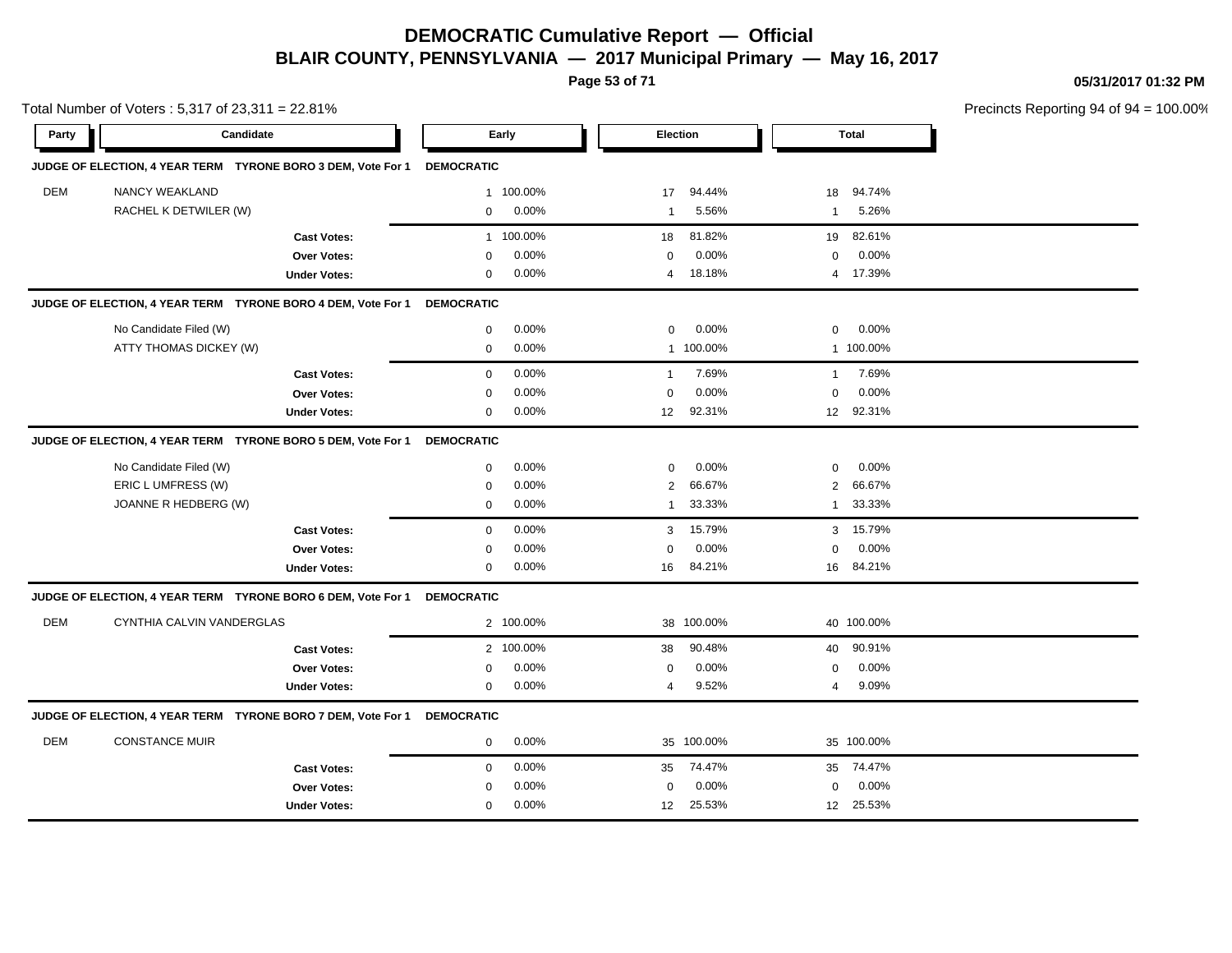**Page 54 of 71**

**05/31/2017 01:32 PM**

| Total Number of Voters: 5,317 of 23,311 = 22.81% |                        |                                                                |                   |           |                |            | Precincts Reporting 94 of 94 |              |  |
|--------------------------------------------------|------------------------|----------------------------------------------------------------|-------------------|-----------|----------------|------------|------------------------------|--------------|--|
| Party                                            | Candidate              |                                                                |                   | Early     | Election       |            |                              | <b>Total</b> |  |
|                                                  |                        | JUDGE OF ELECTION, 4 YEAR TERM WILLIAMSBURG DEM, Vote For 1    | <b>DEMOCRATIC</b> |           |                |            |                              |              |  |
|                                                  | No Candidate Filed (W) |                                                                | 0                 | 0.00%     | 0              | 0.00%      | 0                            | 0.00%        |  |
|                                                  |                        | <b>Cast Votes:</b>                                             | $\mathbf 0$       | 0.00%     | $\mathbf 0$    | 0.00%      | 0                            | 0.00%        |  |
|                                                  |                        | Over Votes:                                                    | 0                 | 0.00%     | $\mathbf 0$    | 0.00%      | $\mathbf 0$                  | 0.00%        |  |
|                                                  |                        | <b>Under Votes:</b>                                            | 0                 | 0.00%     |                | 36 100.00% |                              | 36 100.00%   |  |
|                                                  |                        | JUDGE OF ELECTION, 4 YEAR TERM WOODBURY TWP DEM, Vote For 1    | <b>DEMOCRATIC</b> |           |                |            |                              |              |  |
|                                                  | No Candidate Filed (W) |                                                                | $\mathbf 0$       | 0.00%     | 0              | 0.00%      | 0                            | $0.00\%$     |  |
|                                                  |                        | <b>Cast Votes:</b>                                             | $\mathbf 0$       | 0.00%     | $\mathbf 0$    | 0.00%      | $\mathbf 0$                  | 0.00%        |  |
|                                                  |                        | Over Votes:                                                    | $\mathbf 0$       | 0.00%     | $\mathbf 0$    | 0.00%      | $\mathbf 0$                  | 0.00%        |  |
|                                                  |                        | <b>Under Votes:</b>                                            |                   | 1 100.00% |                | 17 100.00% |                              | 18 100.00%   |  |
|                                                  |                        | INSPECTOR OF ELECTION, 4 YEAR TERM ALTOONA 1 DEM, Vote For 1   | <b>DEMOCRATIC</b> |           |                |            |                              |              |  |
|                                                  | No Candidate Filed (W) |                                                                | $\mathbf 0$       | 0.00%     | $\mathbf 0$    | 0.00%      | $\mathbf 0$                  | 0.00%        |  |
|                                                  | TERRY SMITH (W)        |                                                                | $\mathbf 0$       | 0.00%     | -1             | 50.00%     | -1                           | 50.00%       |  |
|                                                  | MARK R DESTEFANO (W)   |                                                                | 0                 | 0.00%     | $\mathbf{1}$   | 50.00%     | $\mathbf{1}$                 | 50.00%       |  |
|                                                  |                        | <b>Cast Votes:</b>                                             | 0                 | 0.00%     | $\overline{2}$ | 4.26%      | $\overline{2}$               | 3.85%        |  |
|                                                  |                        | Over Votes:                                                    | $\Omega$          | 0.00%     | $\mathbf 0$    | 0.00%      | 0                            | 0.00%        |  |
|                                                  |                        | <b>Under Votes:</b>                                            |                   | 5 100.00% | 45             | 95.74%     | 50                           | 96.15%       |  |
|                                                  |                        | INSPECTOR OF ELECTION, 4 YEAR TERM ALTOONA 2-1 DEM, Vote For 1 | <b>DEMOCRATIC</b> |           |                |            |                              |              |  |
|                                                  | No Candidate Filed (W) |                                                                | 0                 | 0.00%     | 0              | 0.00%      | 0                            | $0.00\%$     |  |
|                                                  |                        | <b>Cast Votes:</b>                                             | $\mathbf 0$       | 0.00%     | $\mathbf 0$    | 0.00%      | $\mathbf 0$                  | 0.00%        |  |
|                                                  |                        | Over Votes:                                                    | 0                 | 0.00%     | $\mathbf 0$    | 0.00%      | 0                            | 0.00%        |  |
|                                                  |                        | <b>Under Votes:</b>                                            | 0                 | $0.00\%$  |                | 17 100.00% |                              | 17 100.00%   |  |
|                                                  |                        | INSPECTOR OF ELECTION, 4 YEAR TERM ALTOONA 2-2 DEM, Vote For 1 | <b>DEMOCRATIC</b> |           |                |            |                              |              |  |
|                                                  | No Candidate Filed (W) |                                                                | 0                 | 0.00%     | 0              | 0.00%      | $\mathbf 0$                  | 0.00%        |  |
|                                                  | MARINA MOSES (W)       |                                                                | $\mathbf 0$       | 0.00%     |                | 1 100.00%  |                              | 1 100.00%    |  |
|                                                  |                        | <b>Cast Votes:</b>                                             | 0                 | 0.00%     | $\mathbf{1}$   | 1.43%      | 1                            | 1.39%        |  |
|                                                  |                        | Over Votes:                                                    | 0                 | 0.00%     | 0              | 0.00%      | 0                            | 0.00%        |  |
|                                                  |                        | <b>Under Votes:</b>                                            |                   | 2 100.00% | 69             | 98.57%     | 71                           | 98.61%       |  |
|                                                  |                        | INSPECTOR OF ELECTION, 4 YEAR TERM ALTOONA 3-1 DEM, Vote For 1 | <b>DEMOCRATIC</b> |           |                |            |                              |              |  |
|                                                  | No Candidate Filed (W) |                                                                | 0                 | 0.00%     | $\mathbf 0$    | 0.00%      | 0                            | 0.00%        |  |
|                                                  |                        | <b>Cast Votes:</b>                                             | $\mathbf 0$       | 0.00%     | 0              | 0.00%      | 0                            | 0.00%        |  |
|                                                  |                        | Over Votes:                                                    | 0                 | 0.00%     | $\mathbf 0$    | 0.00%      | $\mathbf 0$                  | 0.00%        |  |
|                                                  |                        | <b>Under Votes:</b>                                            |                   | 2 100.00% |                | 48 100.00% |                              | 50 100.00%   |  |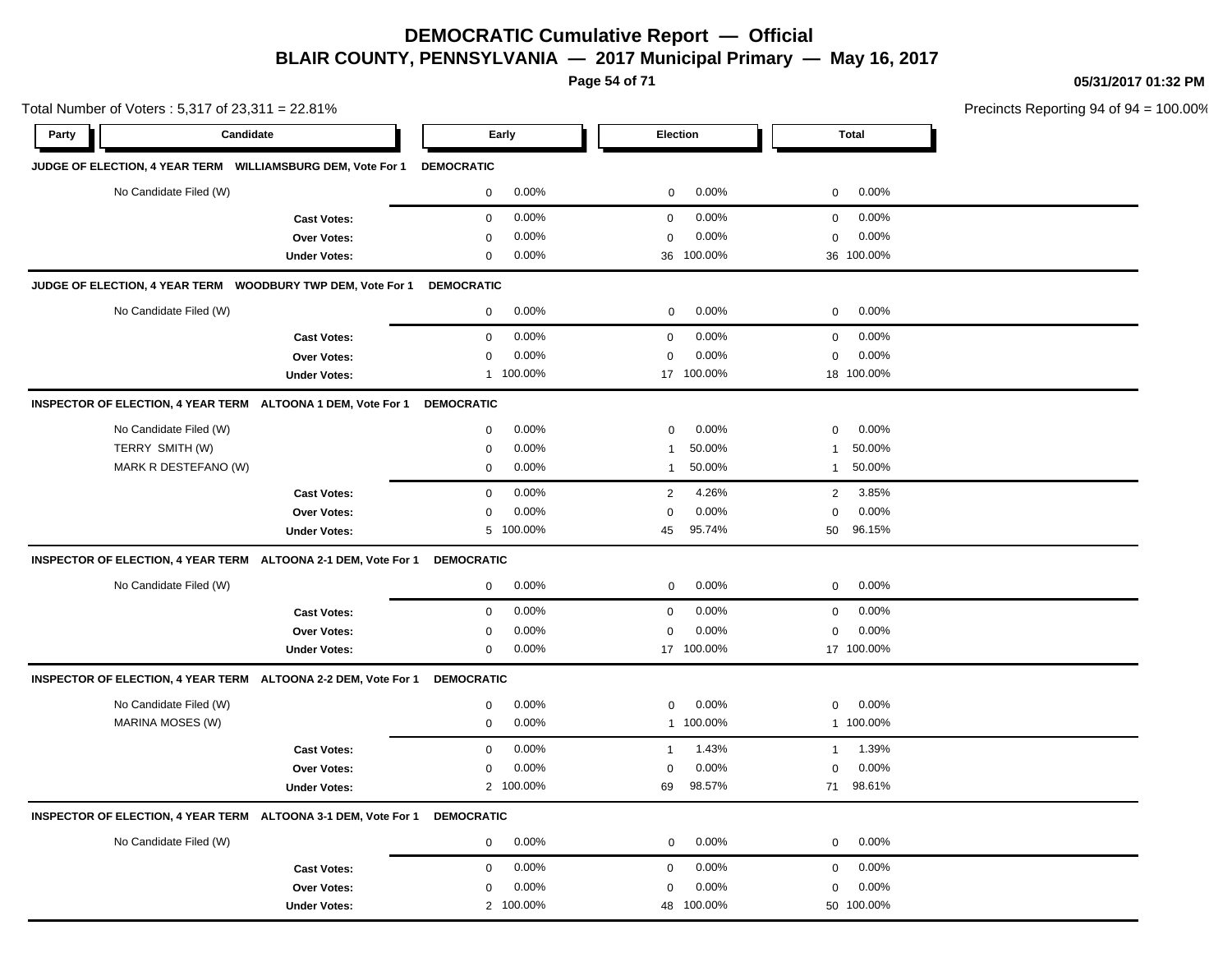**Page 55 of 71**

**05/31/2017 01:32 PM**

| Total Number of Voters: 5,317 of 23,311 = 22.81%               |                     |                   |           |                |            |              | Precincts Reporting 94 of 94 |  |
|----------------------------------------------------------------|---------------------|-------------------|-----------|----------------|------------|--------------|------------------------------|--|
| Party                                                          | Candidate           |                   | Early     | Election       |            |              | Total                        |  |
| INSPECTOR OF ELECTION, 4 YEAR TERM ALTOONA 3-2 DEM, Vote For 1 |                     | <b>DEMOCRATIC</b> |           |                |            |              |                              |  |
| No Candidate Filed (W)                                         |                     | $\mathbf 0$       | 0.00%     | 0              | 0.00%      | 0            | 0.00%                        |  |
|                                                                | <b>Cast Votes:</b>  | 0                 | 0.00%     | $\mathbf 0$    | 0.00%      | 0            | 0.00%                        |  |
|                                                                | Over Votes:         | 0                 | 0.00%     | 0              | 0.00%      | 0            | 0.00%                        |  |
|                                                                | <b>Under Votes:</b> |                   | 1 100.00% | 93             | 100.00%    |              | 94 100.00%                   |  |
| INSPECTOR OF ELECTION, 4 YEAR TERM ALTOONA 4-1 DEM, Vote For 1 |                     | <b>DEMOCRATIC</b> |           |                |            |              |                              |  |
| No Candidate Filed (W)                                         |                     | 0                 | 0.00%     | 0              | 0.00%      | 0            | 0.00%                        |  |
| LORI KELLER (W)                                                |                     | $\mathbf 0$       | 0.00%     | 4              | 100.00%    |              | 4 100.00%                    |  |
|                                                                | <b>Cast Votes:</b>  | $\mathbf 0$       | 0.00%     | $\overline{4}$ | 9.52%      | 4            | 9.09%                        |  |
|                                                                | Over Votes:         | 0                 | 0.00%     | $\mathbf 0$    | 0.00%      | 0            | 0.00%                        |  |
|                                                                | <b>Under Votes:</b> |                   | 2 100.00% | 38             | 90.48%     | 40           | 90.91%                       |  |
| INSPECTOR OF ELECTION, 4 YEAR TERM ALTOONA 4-2 DEM, Vote For 1 |                     | <b>DEMOCRATIC</b> |           |                |            |              |                              |  |
| No Candidate Filed (W)                                         |                     | 0                 | $0.00\%$  | 0              | 0.00%      | $\mathbf 0$  | $0.00\%$                     |  |
|                                                                | <b>Cast Votes:</b>  | 0                 | 0.00%     | $\mathbf 0$    | 0.00%      | 0            | 0.00%                        |  |
|                                                                | Over Votes:         | 0                 | 0.00%     | 0              | 0.00%      | 0            | 0.00%                        |  |
|                                                                | <b>Under Votes:</b> | 0                 | 0.00%     |                | 57 100.00% |              | 57 100.00%                   |  |
| INSPECTOR OF ELECTION, 4 YEAR TERM ALTOONA 5-1 DEM, Vote For 1 |                     | <b>DEMOCRATIC</b> |           |                |            |              |                              |  |
| No Candidate Filed (W)                                         |                     | 0                 | 0.00%     | 0              | 0.00%      | 0            | 0.00%                        |  |
| LASHALAMAR HOGANS (W)                                          |                     | 0                 | 0.00%     |                | 1 100.00%  |              | 1 100.00%                    |  |
|                                                                | <b>Cast Votes:</b>  | $\mathbf 0$       | 0.00%     | $\mathbf{1}$   | 5.26%      | $\mathbf{1}$ | 5.26%                        |  |
|                                                                | Over Votes:         | $\mathbf 0$       | 0.00%     | 0              | 0.00%      | 0            | 0.00%                        |  |
|                                                                | <b>Under Votes:</b> | 0                 | 0.00%     | 18             | 94.74%     | 18           | 94.74%                       |  |
| INSPECTOR OF ELECTION, 4 YEAR TERM ALTOONA 5-2 DEM, Vote For 1 |                     | <b>DEMOCRATIC</b> |           |                |            |              |                              |  |
| No Candidate Filed (W)                                         |                     | 0                 | 0.00%     | 0              | 0.00%      | $\mathbf 0$  | 0.00%                        |  |
| CHARLOTTE A DILLEN (W)                                         |                     | 0                 | 0.00%     |                | 12 100.00% |              | 12 100.00%                   |  |
|                                                                | <b>Cast Votes:</b>  | $\mathbf 0$       | 0.00%     | 12             | 19.35%     |              | 12 19.05%                    |  |
|                                                                | Over Votes:         | 0                 | 0.00%     | $\mathbf 0$    | 0.00%      | $\mathbf 0$  | 0.00%                        |  |
|                                                                | <b>Under Votes:</b> |                   | 1 100.00% | 50             | 80.65%     | 51           | 80.95%                       |  |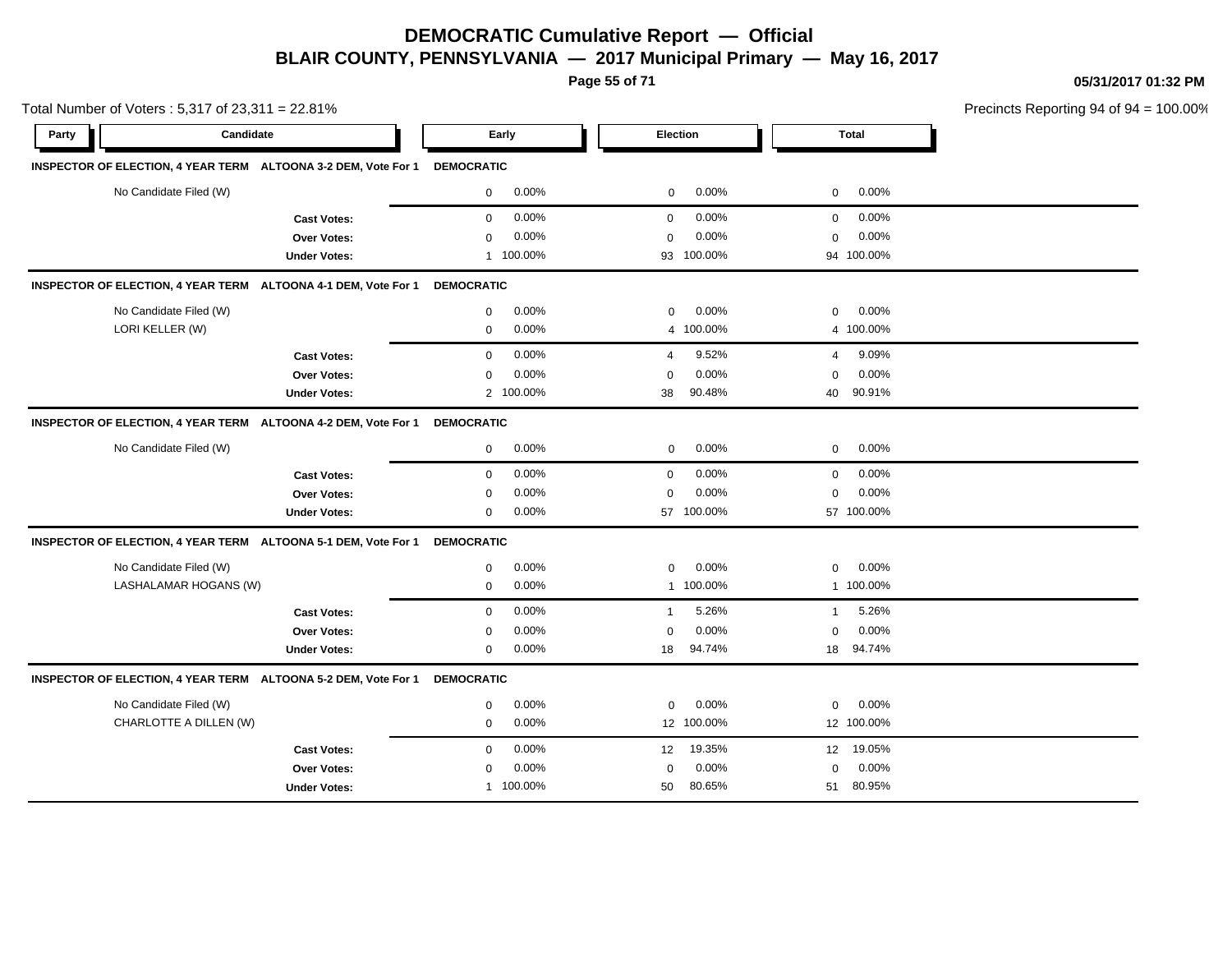**Page 56 of 71**

**05/31/2017 01:32 PM**

|       | Total Number of Voters: 5,317 of 23,311 = 22.81% |                                                                |                   |           |                 |            |                |            | Precincts Reporting 94 of 94 = 100.00% |
|-------|--------------------------------------------------|----------------------------------------------------------------|-------------------|-----------|-----------------|------------|----------------|------------|----------------------------------------|
| Party | Candidate                                        |                                                                |                   | Early     | <b>Election</b> |            |                | Total      |                                        |
|       |                                                  | INSPECTOR OF ELECTION, 4 YEAR TERM ALTOONA 5-3 DEM, Vote For 1 | <b>DEMOCRATIC</b> |           |                 |            |                |            |                                        |
|       | No Candidate Filed (W)                           |                                                                | $\mathbf 0$       | 0.00%     | $\mathbf 0$     | 0.00%      | $\mathbf 0$    | 0.00%      |                                        |
|       | <b>RASHEAN THOMAS (W)</b>                        |                                                                | $\mathbf 0$       | 0.00%     |                 | 50.00%     | $\mathbf{1}$   | 50.00%     |                                        |
|       | LASHALAMAR HOGANS (W)                            |                                                                | $\mathbf 0$       | 0.00%     | $\mathbf 1$     | 50.00%     | $\mathbf{1}$   | 50.00%     |                                        |
|       |                                                  | <b>Cast Votes:</b>                                             | $\mathbf 0$       | 0.00%     | 2               | 3.13%      | $\overline{2}$ | 3.13%      |                                        |
|       |                                                  | <b>Over Votes:</b>                                             | 0                 | 0.00%     | $\Omega$        | 0.00%      | $\mathbf 0$    | 0.00%      |                                        |
|       |                                                  | <b>Under Votes:</b>                                            | $\mathbf 0$       | 0.00%     | 62              | 96.88%     | 62             | 96.88%     |                                        |
|       |                                                  | INSPECTOR OF ELECTION, 4 YEAR TERM ALTOONA 6-1 DEM, Vote For 1 | <b>DEMOCRATIC</b> |           |                 |            |                |            |                                        |
|       | No Candidate Filed (W)                           |                                                                | 0                 | 0.00%     | $\mathbf{0}$    | 0.00%      | $\mathbf{0}$   | 0.00%      |                                        |
|       |                                                  | <b>Cast Votes:</b>                                             | $\mathbf 0$       | 0.00%     | $\mathbf{0}$    | 0.00%      | $\mathbf 0$    | 0.00%      |                                        |
|       |                                                  | <b>Over Votes:</b>                                             | $\mathbf 0$       | 0.00%     | $\mathbf 0$     | 0.00%      | $\mathbf 0$    | 0.00%      |                                        |
|       |                                                  | <b>Under Votes:</b>                                            |                   | 2 100.00% |                 | 74 100.00% |                | 76 100.00% |                                        |
|       |                                                  | INSPECTOR OF ELECTION, 4 YEAR TERM ALTOONA 6-2 DEM, Vote For 1 | <b>DEMOCRATIC</b> |           |                 |            |                |            |                                        |
|       | No Candidate Filed (W)                           |                                                                | 0                 | 0.00%     | $\mathbf 0$     | 0.00%      | 0              | 0.00%      |                                        |
|       | DONNA WAGNER (W)                                 |                                                                | 0                 | 0.00%     | -1              | 25.00%     | -1             | 25.00%     |                                        |
|       | WILLIAM LIGHTNER (W)                             |                                                                | 0                 | 0.00%     |                 | 3 75.00%   | 3              | 75.00%     |                                        |
|       |                                                  | <b>Cast Votes:</b>                                             | $\mathbf 0$       | 0.00%     | $\overline{4}$  | 5.13%      | 4              | 5.13%      |                                        |
|       |                                                  | <b>Over Votes:</b>                                             | 0                 | 0.00%     | $\Omega$        | 0.00%      | $\mathbf 0$    | 0.00%      |                                        |
|       |                                                  | <b>Under Votes:</b>                                            | 0                 | 0.00%     | 74              | 94.87%     | 74             | 94.87%     |                                        |
|       |                                                  | INSPECTOR OF ELECTION, 4 YEAR TERM ALTOONA 6-3 DEM, Vote For 1 | <b>DEMOCRATIC</b> |           |                 |            |                |            |                                        |
|       | No Candidate Filed (W)                           |                                                                | 0                 | 0.00%     | 0               | 0.00%      | 0              | 0.00%      |                                        |
|       |                                                  | <b>Cast Votes:</b>                                             | 0                 | 0.00%     | $\mathbf 0$     | 0.00%      | $\mathbf 0$    | 0.00%      |                                        |
|       |                                                  | Over Votes:                                                    | 0                 | 0.00%     | $\mathbf 0$     | 0.00%      | 0              | 0.00%      |                                        |
|       |                                                  | <b>Under Votes:</b>                                            |                   | 6 100.00% |                 | 89 100.00% |                | 95 100.00% |                                        |
|       |                                                  | INSPECTOR OF ELECTION, 4 YEAR TERM ALTOONA 6-4 DEM, Vote For 1 | <b>DEMOCRATIC</b> |           |                 |            |                |            |                                        |
|       | No Candidate Filed (W)                           |                                                                | 0                 | 0.00%     | 0               | 0.00%      | 0              | 0.00%      |                                        |
|       |                                                  | <b>Cast Votes:</b>                                             | $\mathbf 0$       | 0.00%     | $\mathbf 0$     | 0.00%      | $\mathbf 0$    | 0.00%      |                                        |

0.00% 0

100.00% 64 66

100.00% 100.00%

0.00% 0 0.00%

**Over Votes:** 0 0.00% Under Votes: 2 100.00%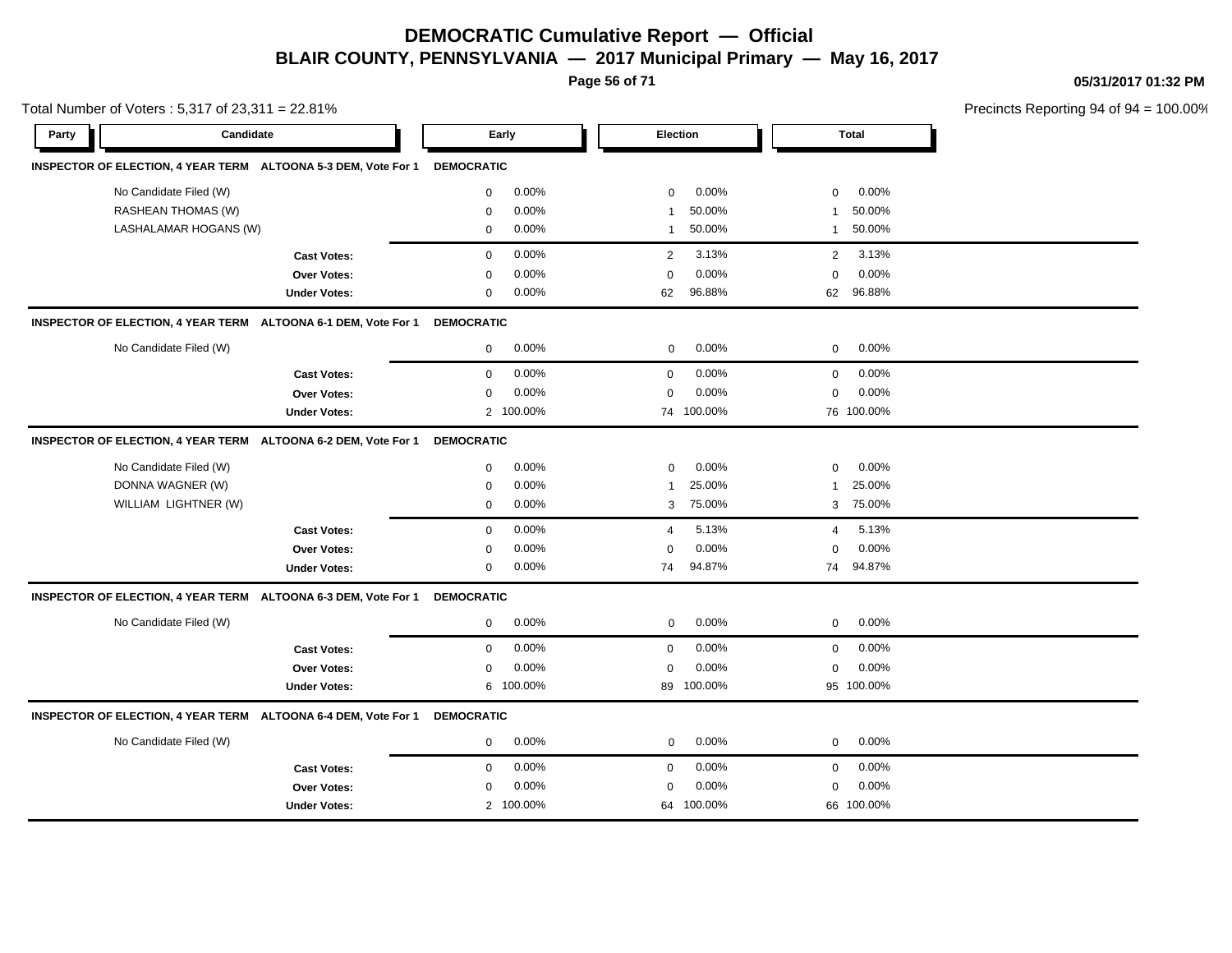**Page 57 of 71**

**05/31/2017 01:32 PM**

|       | Total Number of Voters: 5,317 of 23,311 = 22.81% |                                                                 |                   |           |                |            |                |              | Precincts Reporting 94 of 94 |
|-------|--------------------------------------------------|-----------------------------------------------------------------|-------------------|-----------|----------------|------------|----------------|--------------|------------------------------|
| Party | Candidate                                        |                                                                 |                   | Early     |                | Election   |                | <b>Total</b> |                              |
|       |                                                  | INSPECTOR OF ELECTION, 4 YEAR TERM ALTOONA 7 DEM, Vote For 1    | <b>DEMOCRATIC</b> |           |                |            |                |              |                              |
|       | No Candidate Filed (W)                           |                                                                 | $\mathbf 0$       | 0.00%     | $\mathbf 0$    | 0.00%      | $\mathbf 0$    | 0.00%        |                              |
|       |                                                  | <b>Cast Votes:</b>                                              | $\mathbf 0$       | 0.00%     | $\mathbf 0$    | 0.00%      | $\mathbf 0$    | 0.00%        |                              |
|       |                                                  | <b>Over Votes:</b>                                              | $\mathbf 0$       | 0.00%     | $\Omega$       | 0.00%      | $\mathbf 0$    | 0.00%        |                              |
|       |                                                  | <b>Under Votes:</b>                                             | $\mathbf 0$       | $0.00\%$  |                | 41 100.00% |                | 41 100.00%   |                              |
|       |                                                  | INSPECTOR OF ELECTION, 4 YEAR TERM ALTOONA 8-1 DEM, Vote For 1  | <b>DEMOCRATIC</b> |           |                |            |                |              |                              |
| DEM   | VIRGINIA E. LATCHFORD                            |                                                                 |                   | 1 100.00% | 29             | 100.00%    |                | 30 100.00%   |                              |
|       |                                                  | <b>Cast Votes:</b>                                              | $\mathbf{1}$      | 100.00%   | 29             | 76.32%     | 30             | 76.92%       |                              |
|       |                                                  | Over Votes:                                                     | $\Omega$          | 0.00%     | $\Omega$       | 0.00%      | $\mathbf 0$    | 0.00%        |                              |
|       |                                                  | <b>Under Votes:</b>                                             | 0                 | 0.00%     | 9              | 23.68%     |                | 9 23.08%     |                              |
|       |                                                  | INSPECTOR OF ELECTION, 4 YEAR TERM ALTOONA 8-2 DEM, Vote For 1  | <b>DEMOCRATIC</b> |           |                |            |                |              |                              |
|       | No Candidate Filed (W)                           |                                                                 | $\mathbf 0$       | 0.00%     | $\mathbf 0$    | 0.00%      | $\mathbf 0$    | 0.00%        |                              |
|       |                                                  | <b>Cast Votes:</b>                                              | $\mathbf 0$       | 0.00%     | $\mathbf 0$    | 0.00%      | $\mathsf 0$    | 0.00%        |                              |
|       |                                                  | <b>Over Votes:</b>                                              | 0                 | 0.00%     | $\mathbf 0$    | 0.00%      | 0              | 0.00%        |                              |
|       |                                                  | <b>Under Votes:</b>                                             | $\mathbf{1}$      | 100.00%   |                | 54 100.00% |                | 55 100.00%   |                              |
|       |                                                  | INSPECTOR OF ELECTION, 4 YEAR TERM ALTOONA 9 DEM, Vote For 1    | <b>DEMOCRATIC</b> |           |                |            |                |              |                              |
|       | No Candidate Filed (W)                           |                                                                 | $\mathbf 0$       | 0.00%     | $\mathbf 0$    | 0.00%      | $\mathbf 0$    | 0.00%        |                              |
|       | NANCY CASSIDY (W)                                |                                                                 | $\mathbf 0$       | 0.00%     | 3              | 75.00%     | 3              | 75.00%       |                              |
|       | MARIE BETTWY (W)                                 |                                                                 | 0                 | 0.00%     | $\overline{1}$ | 25.00%     | $\overline{1}$ | 25.00%       |                              |
|       |                                                  | <b>Cast Votes:</b>                                              | $\mathbf 0$       | 0.00%     | $\overline{4}$ | 6.45%      | $\overline{4}$ | 6.35%        |                              |
|       |                                                  | Over Votes:                                                     | $\mathbf 0$       | 0.00%     | $\mathbf 0$    | 0.00%      | $\mathbf 0$    | 0.00%        |                              |
|       |                                                  | <b>Under Votes:</b>                                             |                   | 1 100.00% | 58             | 93.55%     | 59             | 93.65%       |                              |
|       |                                                  | INSPECTOR OF ELECTION, 4 YEAR TERM ALTOONA 10-1 DEM, Vote For 1 | <b>DEMOCRATIC</b> |           |                |            |                |              |                              |
|       | No Candidate Filed (W)                           |                                                                 | $\mathbf{0}$      | 0.00%     | $\mathbf 0$    | 0.00%      | $\mathbf 0$    | 0.00%        |                              |
|       |                                                  | <b>Cast Votes:</b>                                              | $\mathbf 0$       | 0.00%     | $\mathbf 0$    | 0.00%      | $\mathbf 0$    | 0.00%        |                              |
|       |                                                  | Over Votes:                                                     | $\mathbf 0$       | 0.00%     | $\mathbf 0$    | 0.00%      | 0              | 0.00%        |                              |
|       |                                                  | <b>Under Votes:</b>                                             |                   | 3 100.00% | 79             | 100.00%    |                | 82 100.00%   |                              |
|       |                                                  | INSPECTOR OF ELECTION, 4 YEAR TERM ALTOONA 10-2 DEM, Vote For 1 | <b>DEMOCRATIC</b> |           |                |            |                |              |                              |
|       | No Candidate Filed (W)                           |                                                                 | 0                 | 0.00%     | $\mathbf 0$    | 0.00%      | $\mathbf 0$    | 0.00%        |                              |
|       | BRUCE ERB (W)                                    |                                                                 | $\mathbf 0$       | 0.00%     |                | 1 100.00%  |                | 1 100.00%    |                              |
|       |                                                  | <b>Cast Votes:</b>                                              | $\mathbf 0$       | 0.00%     | $\mathbf{1}$   | 1.15%      | $\mathbf{1}$   | 1.12%        |                              |
|       |                                                  | <b>Over Votes:</b>                                              | 0                 | 0.00%     | $\mathbf 0$    | 0.00%      | 0              | 0.00%        |                              |
|       |                                                  | <b>Under Votes:</b>                                             | $\overline{2}$    | 100.00%   | 86             | 98.85%     | 88             | 98.88%       |                              |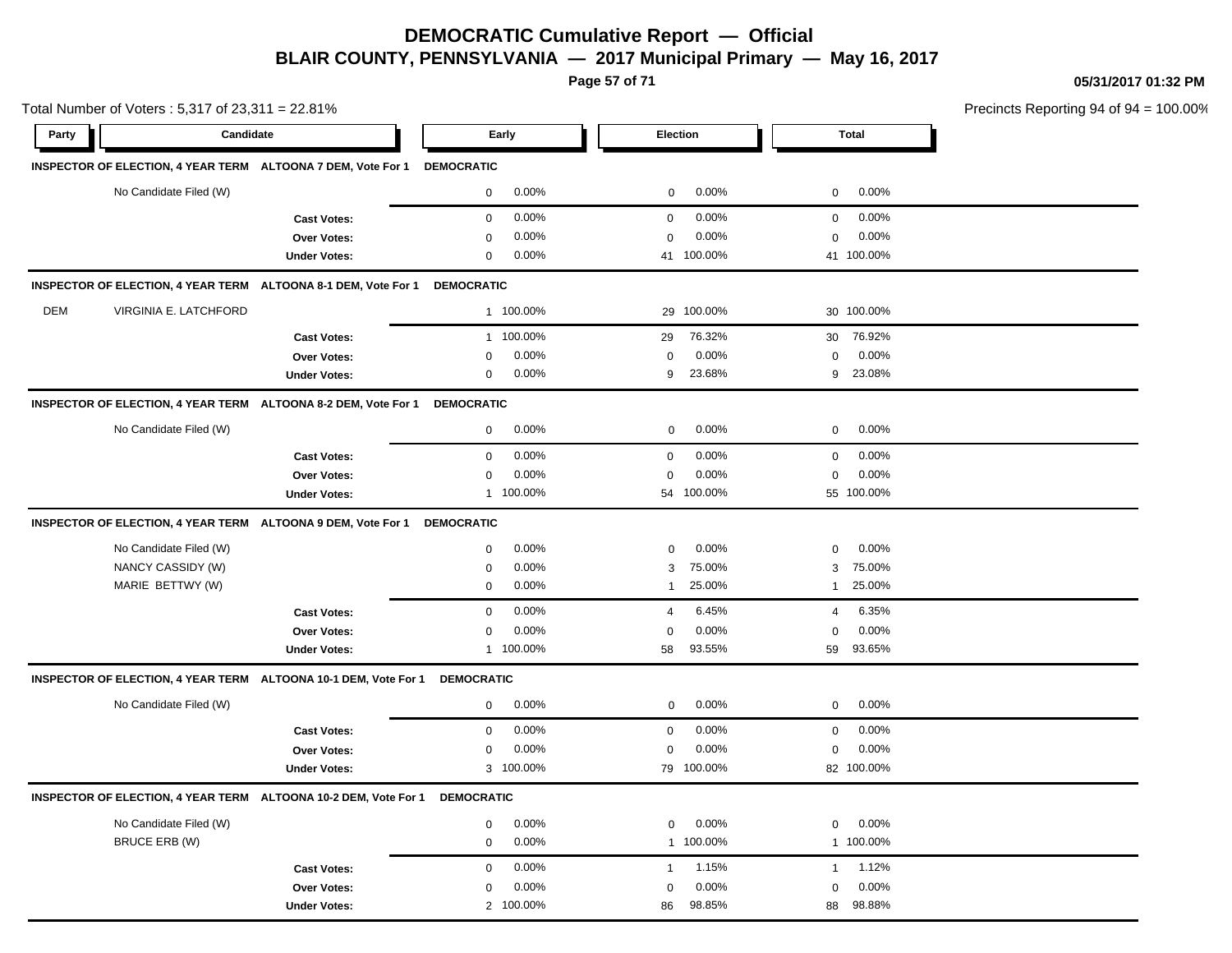**Page 58 of 71**

**05/31/2017 01:32 PM**

|       | Total Number of Voters: 5,317 of 23,311 = 22.81% |                                                                            |                   |           |                         |                 |                         |              | Precincts Reporting 94 of 94 |
|-------|--------------------------------------------------|----------------------------------------------------------------------------|-------------------|-----------|-------------------------|-----------------|-------------------------|--------------|------------------------------|
| Party | Candidate                                        |                                                                            |                   | Early     |                         | <b>Election</b> |                         | <b>Total</b> |                              |
|       |                                                  | INSPECTOR OF ELECTION, 4 YEAR TERM ALTOONA 11-1 DEM, Vote For 1            | <b>DEMOCRATIC</b> |           |                         |                 |                         |              |                              |
|       | No Candidate Filed (W)                           |                                                                            | $\mathbf 0$       | 0.00%     | $\mathbf 0$             | 0.00%           | 0                       | 0.00%        |                              |
|       | TOMASETTI (W)                                    |                                                                            | $\mathbf 0$       | 0.00%     | -1                      | 9.09%           | -1                      | 9.09%        |                              |
|       | DOU SINGER (W)                                   |                                                                            | 0                 | 0.00%     | -1                      | 9.09%           | -1                      | 9.09%        |                              |
|       | MARY HOOPER (W)                                  |                                                                            | $\mathbf 0$       | 0.00%     | $\overline{\mathbf{1}}$ | 9.09%           | $\overline{\mathbf{1}}$ | 9.09%        |                              |
|       | HELEN HOOVER (W)                                 |                                                                            | $\mathbf 0$       | 0.00%     | 8                       | 72.73%          | 8                       | 72.73%       |                              |
|       |                                                  | <b>Cast Votes:</b>                                                         | $\mathbf 0$       | 0.00%     | 11                      | 9.17%           | 11                      | 8.87%        |                              |
|       |                                                  | Over Votes:                                                                | $\mathbf 0$       | 0.00%     | $\mathbf 0$             | 0.00%           | $\mathbf 0$             | 0.00%        |                              |
|       |                                                  | <b>Under Votes:</b>                                                        | 4                 | 100.00%   | 109                     | 90.83%          |                         | 113 91.13%   |                              |
|       |                                                  | INSPECTOR OF ELECTION, 4 YEAR TERM ALTOONA 11-2 DEM, Vote For 1            | <b>DEMOCRATIC</b> |           |                         |                 |                         |              |                              |
|       | No Candidate Filed (W)                           |                                                                            | $\mathbf 0$       | 0.00%     | $\mathbf 0$             | 0.00%           | $\mathbf 0$             | 0.00%        |                              |
|       | WADEAKAGARISE (W)                                |                                                                            | $\mathbf 0$       | 0.00%     | $\overline{\mathbf{1}}$ | 10.00%          | -1                      | 10.00%       |                              |
|       | RACHAEL KUNTZ (W)                                |                                                                            | $\mathbf 0$       | 0.00%     | $\mathbf{1}$            | 10.00%          | $\mathbf 1$             | 10.00%       |                              |
|       | PAT GOOD (W)                                     |                                                                            | $\mathbf 0$       | $0.00\%$  | -1                      | 10.00%          | $\mathbf 1$             | 10.00%       |                              |
|       | SANDRA HUBER (W)                                 |                                                                            | $\mathbf 0$       | 0.00%     | $\overline{7}$          | 70.00%          | $\overline{7}$          | 70.00%       |                              |
|       |                                                  | <b>Cast Votes:</b>                                                         | $\mathbf 0$       | 0.00%     | 10                      | 9.52%           | 10                      | 9.52%        |                              |
|       |                                                  | Over Votes:                                                                | $\mathbf 0$       | 0.00%     | $\mathbf 0$             | 0.00%           | $\mathbf 0$             | 0.00%        |                              |
|       |                                                  | <b>Under Votes:</b>                                                        | $\mathbf 0$       | 0.00%     | 95                      | 90.48%          | 95                      | 90.48%       |                              |
|       |                                                  | INSPECTOR OF ELECTION, 4 YEAR TERM ALTOONA 12-1 DEM, Vote For 1 DEMOCRATIC |                   |           |                         |                 |                         |              |                              |
|       | No Candidate Filed (W)                           |                                                                            | $\mathbf 0$       | 0.00%     | $\mathbf 0$             | $0.00\%$        | $\mathbf 0$             | 0.00%        |                              |
|       | <b>ADAM BANKS (W)</b>                            |                                                                            | $\mathbf 0$       | 0.00%     |                         | 1 100.00%       |                         | 1 100.00%    |                              |
|       |                                                  | <b>Cast Votes:</b>                                                         | $\mathbf 0$       | 0.00%     | $\mathbf{1}$            | 1.92%           | $\overline{1}$          | 1.89%        |                              |
|       |                                                  | Over Votes:                                                                | $\mathbf 0$       | 0.00%     | $\mathbf 0$             | 0.00%           | $\mathbf 0$             | 0.00%        |                              |
|       |                                                  | <b>Under Votes:</b>                                                        |                   | 1 100.00% | 51                      | 98.08%          | 52                      | 98.11%       |                              |
|       |                                                  | INSPECTOR OF ELECTION, 4 YEAR TERM ALTOONA 12-2 DEM, Vote For 1            | <b>DEMOCRATIC</b> |           |                         |                 |                         |              |                              |
|       | No Candidate Filed (W)                           |                                                                            | $\mathbf 0$       | 0.00%     | $\mathbf 0$             | 0.00%           | 0                       | 0.00%        |                              |
|       |                                                  | <b>Cast Votes:</b>                                                         | $\mathbf 0$       | 0.00%     | $\mathbf 0$             | 0.00%           | $\mathbf 0$             | 0.00%        |                              |
|       |                                                  | <b>Over Votes:</b>                                                         | $\mathbf 0$       | 0.00%     | $\mathbf 0$             | 0.00%           | $\mathbf 0$             | 0.00%        |                              |
|       |                                                  | <b>Under Votes:</b>                                                        | 0                 | 0.00%     | 48                      | 100.00%         |                         | 48 100.00%   |                              |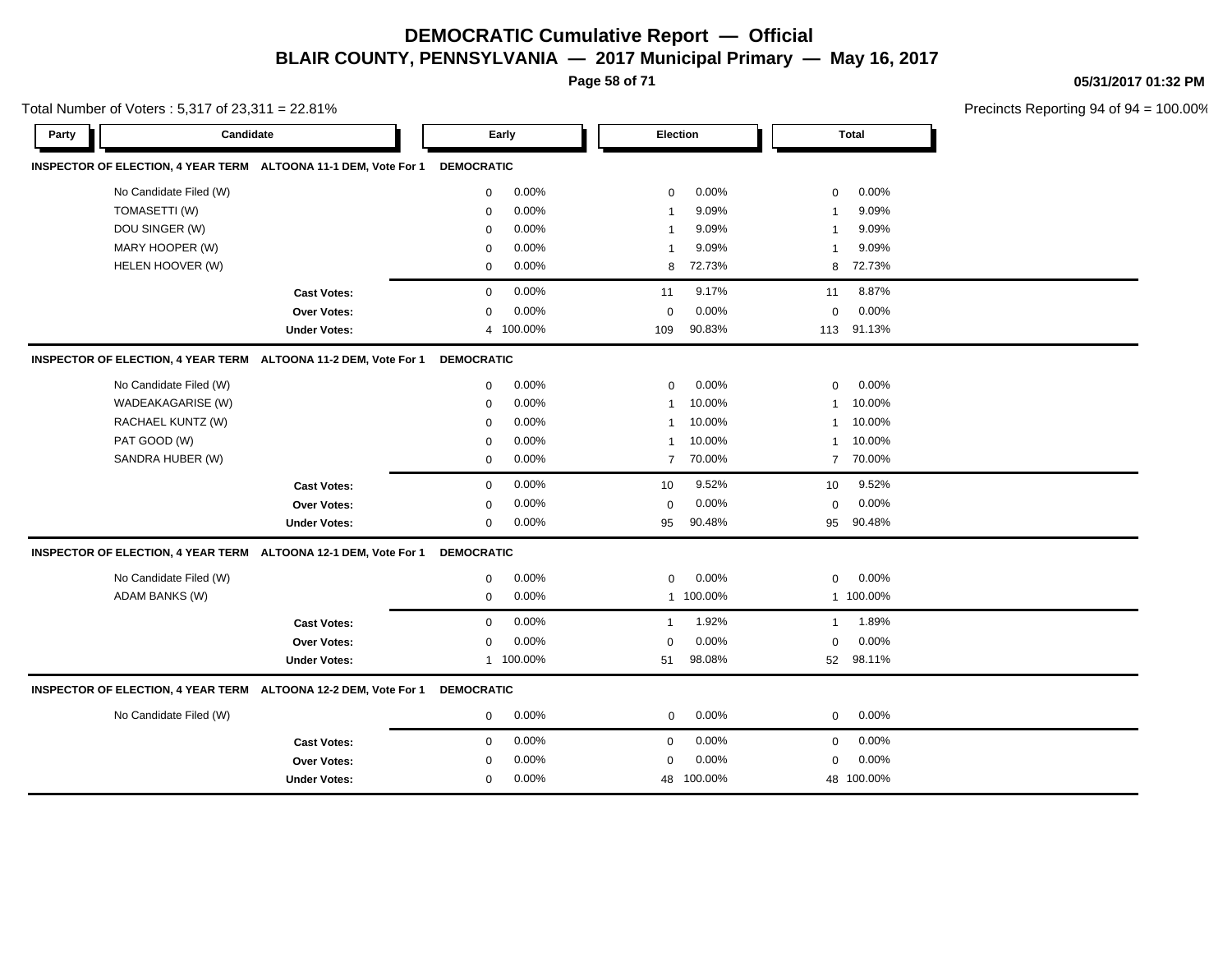**Page 59 of 71**

**05/31/2017 01:32 PM**

| Total Number of Voters: 5,317 of 23,311 = 22.81%                |                     |                   |           |              |                 |              |              | Precincts Reporting 94 of 94 |
|-----------------------------------------------------------------|---------------------|-------------------|-----------|--------------|-----------------|--------------|--------------|------------------------------|
| Candidate<br>Party                                              |                     |                   | Early     |              | <b>Election</b> |              | <b>Total</b> |                              |
| INSPECTOR OF ELECTION, 4 YEAR TERM ALTOONA 12-3 DEM, Vote For 1 |                     | <b>DEMOCRATIC</b> |           |              |                 |              |              |                              |
| No Candidate Filed (W)                                          |                     | $\mathbf 0$       | 0.00%     | $\mathbf 0$  | 0.00%           | 0            | $0.00\%$     |                              |
| ANTHONY SABATINO (W)                                            |                     | $\mathbf 0$       | 0.00%     |              | 1 100.00%       |              | 1 100.00%    |                              |
|                                                                 | <b>Cast Votes:</b>  | $\mathbf 0$       | 0.00%     | $\mathbf{1}$ | 2.27%           | $\mathbf{1}$ | 2.22%        |                              |
|                                                                 | <b>Over Votes:</b>  | $\mathbf 0$       | 0.00%     | $\Omega$     | 0.00%           | $\mathbf 0$  | 0.00%        |                              |
|                                                                 | <b>Under Votes:</b> |                   | 1 100.00% | 43           | 97.73%          | 44           | 97.78%       |                              |
| INSPECTOR OF ELECTION, 4 YEAR TERM ALTOONA 12-4 DEM, Vote For 1 |                     | <b>DEMOCRATIC</b> |           |              |                 |              |              |                              |
| No Candidate Filed (W)                                          |                     | $\mathbf 0$       | 0.00%     | $\mathbf 0$  | 0.00%           | $\mathbf 0$  | 0.00%        |                              |
|                                                                 | <b>Cast Votes:</b>  | $\mathbf 0$       | 0.00%     | $\mathbf 0$  | 0.00%           | $\mathbf 0$  | 0.00%        |                              |
|                                                                 | Over Votes:         | $\mathbf 0$       | 0.00%     | $\Omega$     | 0.00%           | 0            | 0.00%        |                              |
|                                                                 | <b>Under Votes:</b> |                   | 3 100.00% |              | 81 100.00%      |              | 84 100.00%   |                              |
| INSPECTOR OF ELECTION, 4 YEAR TERM ALTOONA 13-1 DEM, Vote For 1 |                     | <b>DEMOCRATIC</b> |           |              |                 |              |              |                              |
| No Candidate Filed (W)                                          |                     | 0                 | 0.00%     | $\mathbf 0$  | 0.00%           | 0            | 0.00%        |                              |
| TOMASETTI (W)                                                   |                     | $\mathbf 0$       | 0.00%     | -1           | 20.00%          | -1           | 20.00%       |                              |
| APRIL BURKET (W)                                                |                     | 0                 | 0.00%     | 4            | 80.00%          | 4            | 80.00%       |                              |
|                                                                 | <b>Cast Votes:</b>  | $\Omega$          | 0.00%     | 5            | 6.02%           | 5            | 6.02%        |                              |
|                                                                 | <b>Over Votes:</b>  | $\mathbf 0$       | 0.00%     | $\Omega$     | 0.00%           | $\Omega$     | 0.00%        |                              |
|                                                                 | <b>Under Votes:</b> | $\mathbf 0$       | 0.00%     | 78           | 93.98%          | 78           | 93.98%       |                              |
| INSPECTOR OF ELECTION, 4 YEAR TERM ALTOONA 13-2 DEM, Vote For 1 |                     | <b>DEMOCRATIC</b> |           |              |                 |              |              |                              |
| No Candidate Filed (W)                                          |                     | 0                 | 0.00%     | $\mathbf 0$  | 0.00%           | 0            | 0.00%        |                              |
| DAVID HORELL (W)                                                |                     | $\mathbf 0$       | 0.00%     |              | 1 100.00%       |              | 1 100.00%    |                              |
|                                                                 | <b>Cast Votes:</b>  | $\mathbf 0$       | 0.00%     | $\mathbf{1}$ | 1.25%           | $\mathbf{1}$ | 1.25%        |                              |
|                                                                 | Over Votes:         | 0                 | 0.00%     | $\Omega$     | 0.00%           | $\mathbf 0$  | 0.00%        |                              |
|                                                                 | <b>Under Votes:</b> | $\mathbf 0$       | 0.00%     | 79           | 98.75%          |              | 79 98.75%    |                              |
| INSPECTOR OF ELECTION, 4 YEAR TERM ALTOONA 13-3 DEM, Vote For 1 |                     | <b>DEMOCRATIC</b> |           |              |                 |              |              |                              |
| No Candidate Filed (W)                                          |                     | 0                 | 0.00%     | 0            | 0.00%           | 0            | 0.00%        |                              |
| <b>JOSH ABOUD (W)</b>                                           |                     | $\mathbf 0$       | 0.00%     | $\mathbf{1}$ | 100.00%         |              | 1 100.00%    |                              |
|                                                                 | <b>Cast Votes:</b>  | $\mathbf 0$       | 0.00%     | $\mathbf{1}$ | 1.16%           | $\mathbf{1}$ | 1.16%        |                              |
|                                                                 | Over Votes:         | 0                 | 0.00%     | $\mathbf 0$  | 0.00%           | $\mathbf 0$  | 0.00%        |                              |
|                                                                 | <b>Under Votes:</b> | $\mathbf 0$       | 0.00%     | 85           | 98.84%          | 85           | 98.84%       |                              |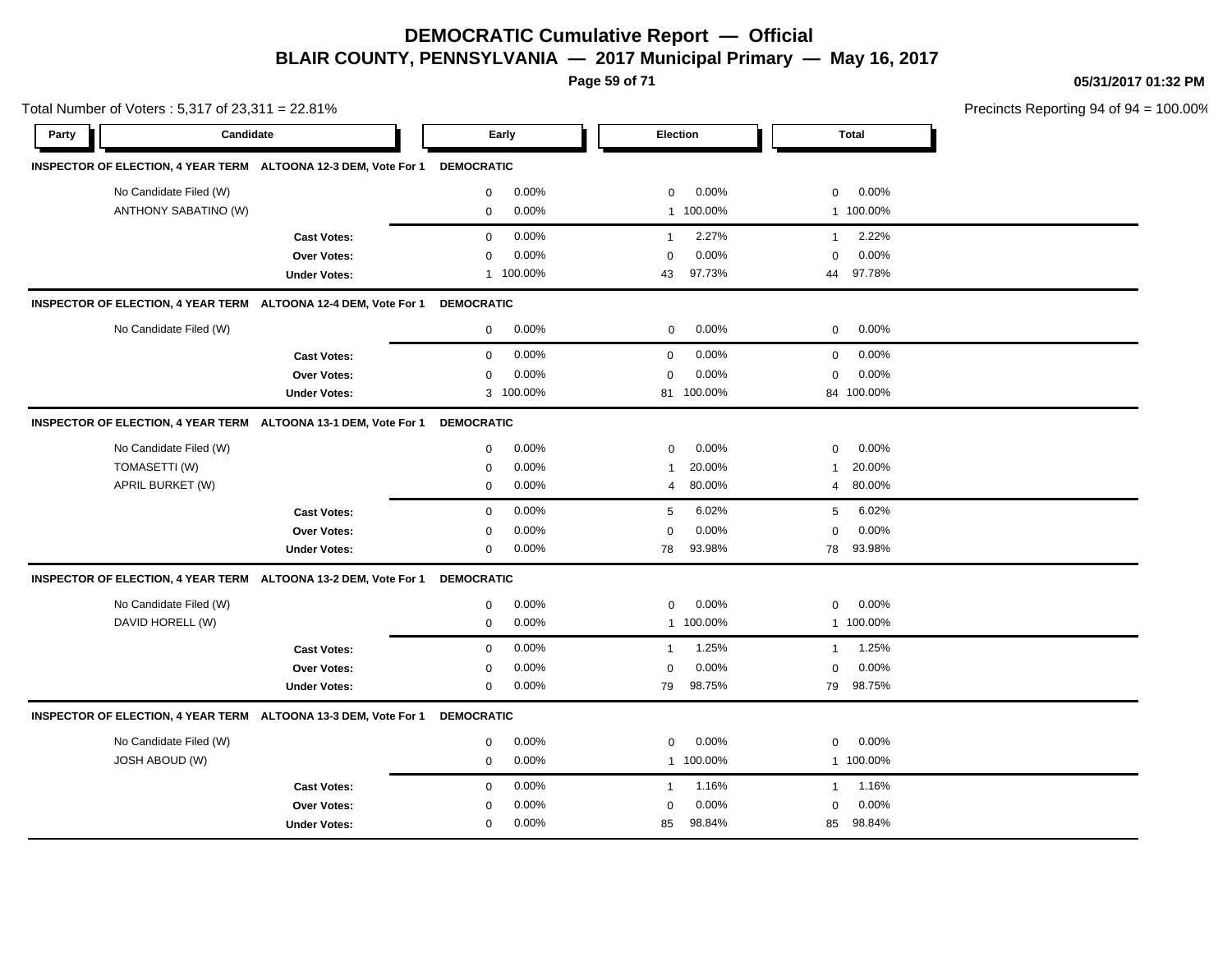**Page 60 of 71**

**05/31/2017 01:32 PM**

|       | Total Number of Voters: 5,317 of 23,311 = 22.81% |                                                                            |                   |           |                |         |                |              | Precincts Reporting 94 of 94 |
|-------|--------------------------------------------------|----------------------------------------------------------------------------|-------------------|-----------|----------------|---------|----------------|--------------|------------------------------|
| Party | Candidate                                        |                                                                            |                   | Early     | Election       |         |                | <b>Total</b> |                              |
|       |                                                  | INSPECTOR OF ELECTION, 4 YEAR TERM ALTOONA 13-4 DEM, Vote For 1 DEMOCRATIC |                   |           |                |         |                |              |                              |
|       | No Candidate Filed (W)                           |                                                                            | 0                 | 0.00%     | $\mathbf 0$    | 0.00%   | $\mathbf 0$    | 0.00%        |                              |
|       |                                                  | <b>Cast Votes:</b>                                                         | 0                 | 0.00%     | $\mathbf 0$    | 0.00%   | $\mathbf 0$    | 0.00%        |                              |
|       |                                                  | Over Votes:                                                                | 0                 | 0.00%     | $\mathbf 0$    | 0.00%   | $\mathbf 0$    | 0.00%        |                              |
|       |                                                  | <b>Under Votes:</b>                                                        |                   | 2 100.00% | 57             | 100.00% |                | 59 100.00%   |                              |
|       |                                                  | INSPECTOR OF ELECTION, 4 YEAR TERM ALTOONA 14-1 DEM, Vote For 1            | <b>DEMOCRATIC</b> |           |                |         |                |              |                              |
|       | No Candidate Filed (W)                           |                                                                            | 0                 | 0.00%     | $\mathbf 0$    | 0.00%   | $\mathbf 0$    | 0.00%        |                              |
|       | ERICH STOEHR (W)                                 |                                                                            | 0                 | 0.00%     | $\mathbf{1}$   | 100.00% |                | 1 100.00%    |                              |
|       |                                                  | <b>Cast Votes:</b>                                                         | 0                 | 0.00%     | $\mathbf{1}$   | 0.88%   | $\mathbf{1}$   | 0.85%        |                              |
|       |                                                  | Over Votes:                                                                | 0                 | 0.00%     | $\mathbf 0$    | 0.00%   | $\mathbf 0$    | 0.00%        |                              |
|       |                                                  | <b>Under Votes:</b>                                                        |                   | 4 100.00% | 113            | 99.12%  | 117            | 99.15%       |                              |
|       |                                                  | INSPECTOR OF ELECTION, 4 YEAR TERM ALTOONA 14-2 DEM, Vote For 1            | <b>DEMOCRATIC</b> |           |                |         |                |              |                              |
|       | No Candidate Filed (W)                           |                                                                            | 0                 | 0.00%     | $\mathbf 0$    | 0.00%   | $\mathbf 0$    | 0.00%        |                              |
|       | NICHOLAS PYEATT (W)                              |                                                                            | $\mathbf 0$       | 0.00%     | 1              | 12.50%  |                | 12.50%       |                              |
|       | NED KRATZER (W)                                  |                                                                            | $\mathbf 0$       | 0.00%     | $\mathbf 1$    | 12.50%  | 1              | 12.50%       |                              |
|       | JAMES DIXON (W)                                  |                                                                            | $\mathbf 0$       | 0.00%     | 6              | 75.00%  | 6              | 75.00%       |                              |
|       |                                                  | <b>Cast Votes:</b>                                                         | $\mathbf 0$       | 0.00%     | 8              | 6.96%   | 8              | 6.72%        |                              |
|       |                                                  | Over Votes:                                                                | $\mathbf 0$       | 0.00%     | $\mathbf 0$    | 0.00%   | $\mathbf 0$    | 0.00%        |                              |
|       |                                                  | <b>Under Votes:</b>                                                        |                   | 4 100.00% | 107            | 93.04%  | 111            | 93.28%       |                              |
|       |                                                  | INSPECTOR OF ELECTION, 4 YEAR TERM ALTOONA 14-3 DEM, Vote For 1            | <b>DEMOCRATIC</b> |           |                |         |                |              |                              |
|       | No Candidate Filed (W)                           |                                                                            | 0                 | 0.00%     | $\mathbf 0$    | 0.00%   | $\mathbf 0$    | 0.00%        |                              |
|       | ERICH STOEHR (W)                                 |                                                                            | $\mathbf 0$       | 0.00%     | $\overline{2}$ | 50.00%  | $\overline{2}$ | 50.00%       |                              |
|       | PAT IRWIN (W)                                    |                                                                            | $\mathbf 0$       | 0.00%     | $\mathbf 1$    | 25.00%  | 1              | 25.00%       |                              |
|       | <b>JUSTIN BENDER (W)</b>                         |                                                                            | $\mathbf 0$       | 0.00%     | $\overline{1}$ | 25.00%  | $\mathbf{1}$   | 25.00%       |                              |
|       |                                                  | <b>Cast Votes:</b>                                                         | $\mathbf{0}$      | 0.00%     | $\overline{4}$ | 3.77%   | $\overline{4}$ | 3.67%        |                              |
|       |                                                  | Over Votes:                                                                | 0                 | 0.00%     | $\mathbf 0$    | 0.00%   | 0              | 0.00%        |                              |
|       |                                                  | <b>Under Votes:</b>                                                        |                   | 3 100.00% | 102            | 96.23%  | 105            | 96.33%       |                              |
|       |                                                  | INSPECTOR OF ELECTION, 4 YEAR TERM ALLEGHENY 1 DEM, Vote For 1             | <b>DEMOCRATIC</b> |           |                |         |                |              |                              |
|       | No Candidate Filed (W)                           |                                                                            | 0                 | 0.00%     | $\mathbf 0$    | 0.00%   | $\mathbf 0$    | 0.00%        |                              |
|       | LORETTA WILT (W)                                 |                                                                            | $\mathbf 0$       | 0.00%     | 9              | 100.00% |                | 9 100.00%    |                              |
|       |                                                  | <b>Cast Votes:</b>                                                         | 0                 | 0.00%     | 9              | 8.33%   | 9              | 8.26%        |                              |
|       |                                                  | Over Votes:                                                                | 0                 | 0.00%     | $\mathbf 0$    | 0.00%   | $\mathbf 0$    | 0.00%        |                              |
|       |                                                  | <b>Under Votes:</b>                                                        |                   | 1 100.00% | 99             | 91.67%  | 100            | 91.74%       |                              |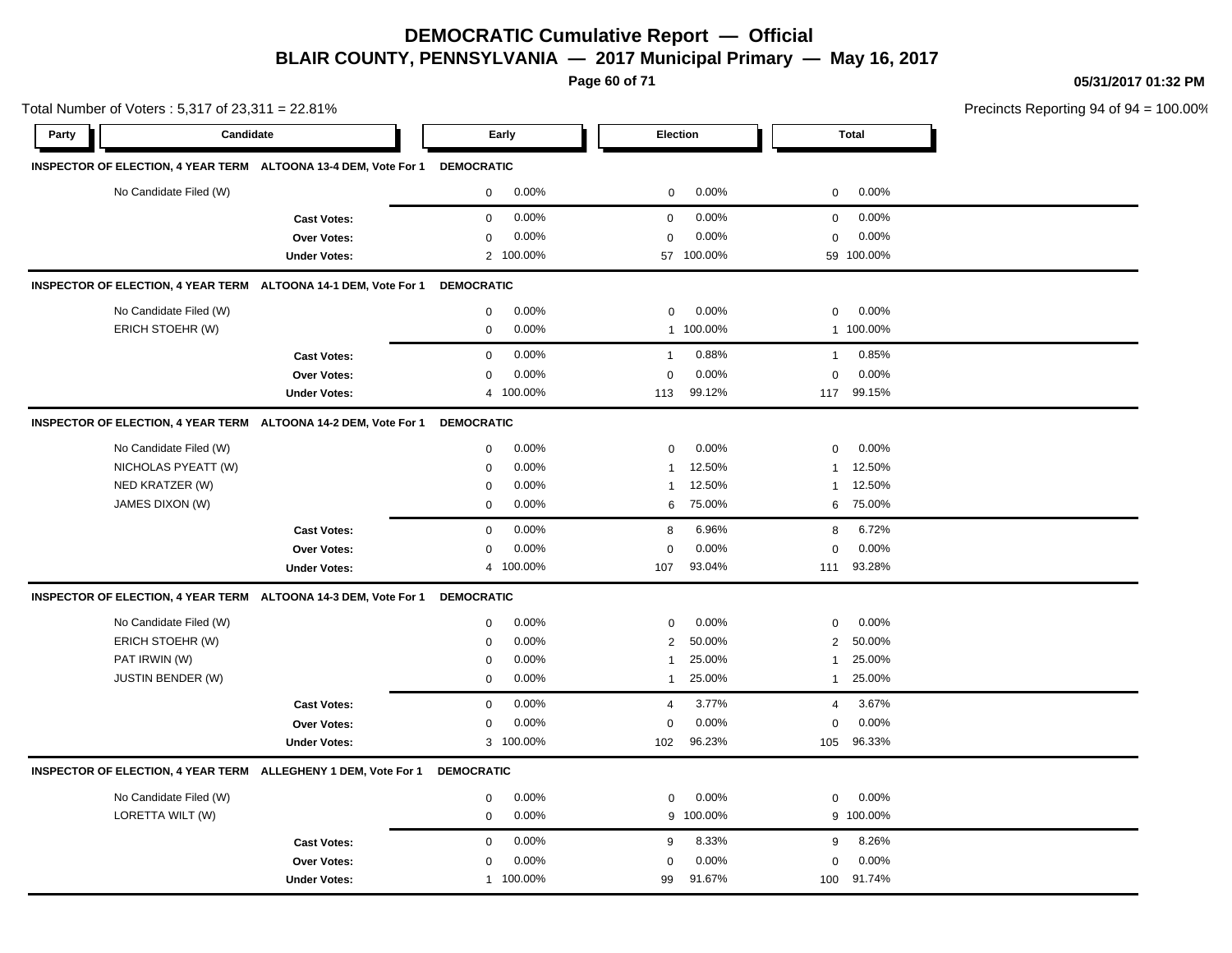**Page 61 of 71**

**05/31/2017 01:32 PM**

|       | Total Number of Voters: 5,317 of 23,311 = 22.81% |                                                                |                   |           |                |                 |              |              | Precincts Reporting 94 of 94 |
|-------|--------------------------------------------------|----------------------------------------------------------------|-------------------|-----------|----------------|-----------------|--------------|--------------|------------------------------|
| Party | Candidate                                        |                                                                |                   | Early     |                | <b>Election</b> |              | <b>Total</b> |                              |
|       |                                                  | INSPECTOR OF ELECTION, 4 YEAR TERM ALLEGHENY 2 DEM, Vote For 1 | <b>DEMOCRATIC</b> |           |                |                 |              |              |                              |
| DEM   | <b>GAIL F. HITE</b>                              |                                                                |                   | 2 100.00% |                | 72 100.00%      |              | 74 100.00%   |                              |
|       |                                                  | <b>Cast Votes:</b>                                             |                   | 2 100.00% | 72             | 78.26%          |              | 74 78.72%    |                              |
|       |                                                  | <b>Over Votes:</b>                                             | $\mathbf 0$       | 0.00%     | $\mathbf 0$    | 0.00%           | 0            | 0.00%        |                              |
|       |                                                  | <b>Under Votes:</b>                                            | 0                 | 0.00%     | 20             | 21.74%          | 20           | 21.28%       |                              |
|       |                                                  | INSPECTOR OF ELECTION, 4 YEAR TERM ALLEGHENY 3 DEM, Vote For 1 | <b>DEMOCRATIC</b> |           |                |                 |              |              |                              |
|       | No Candidate Filed (W)                           |                                                                | 0                 | 0.00%     | $\mathbf 0$    | 0.00%           | 0            | 0.00%        |                              |
|       |                                                  | <b>Cast Votes:</b>                                             | $\mathbf 0$       | 0.00%     | $\mathbf 0$    | 0.00%           | 0            | 0.00%        |                              |
|       |                                                  | Over Votes:                                                    | $\mathbf 0$       | 0.00%     | $\mathbf 0$    | 0.00%           | $\mathbf 0$  | 0.00%        |                              |
|       |                                                  | <b>Under Votes:</b>                                            | 9                 | 100.00%   |                | 18 100.00%      |              | 27 100.00%   |                              |
|       |                                                  | INSPECTOR OF ELECTION, 4 YEAR TERM ALLEGHENY 4 DEM, Vote For 1 | <b>DEMOCRATIC</b> |           |                |                 |              |              |                              |
|       | No Candidate Filed (W)                           |                                                                | $\mathbf 0$       | 0.00%     | $\mathbf 0$    | 0.00%           | $\mathbf 0$  | 0.00%        |                              |
|       | LESLIE RUPP (W)                                  |                                                                | $\mathbf 0$       | 0.00%     | 6              | 85.71%          | 6            | 75.00%       |                              |
|       | GERALD WARING (W)                                |                                                                | 0                 | 0.00%     | 1              | 14.29%          | $\mathbf{1}$ | 12.50%       |                              |
|       | Patricia A. Waring (W)                           |                                                                |                   | 1 100.00% | 0              | $0.00\%$        |              | 1 12.50%     |                              |
|       |                                                  | <b>Cast Votes:</b>                                             | $\mathbf{1}$      | 33.33%    | $\overline{7}$ | 12.73%          | 8            | 13.79%       |                              |
|       |                                                  | <b>Over Votes:</b>                                             | $\mathbf 0$       | 0.00%     | 0              | 0.00%           | 0            | 0.00%        |                              |
|       |                                                  | <b>Under Votes:</b>                                            | $\overline{2}$    | 66.67%    | 48             | 87.27%          | 50           | 86.21%       |                              |
|       |                                                  | INSPECTOR OF ELECTION, 4 YEAR TERM ANTIS TWP 1 DEM, Vote For 1 | <b>DEMOCRATIC</b> |           |                |                 |              |              |                              |
|       | No Candidate Filed (W)                           |                                                                | 0                 | 0.00%     | $\mathbf 0$    | 0.00%           | 0            | 0.00%        |                              |
|       |                                                  | <b>Cast Votes:</b>                                             | $\mathbf 0$       | 0.00%     | $\mathbf 0$    | 0.00%           | 0            | 0.00%        |                              |
|       |                                                  | <b>Over Votes:</b>                                             | $\mathbf 0$       | 0.00%     | 0              | 0.00%           | 0            | 0.00%        |                              |
|       |                                                  | <b>Under Votes:</b>                                            | $\mathbf 0$       | 0.00%     |                | 52 100.00%      |              | 52 100.00%   |                              |
|       |                                                  | INSPECTOR OF ELECTION, 4 YEAR TERM ANTIS TWP 2 DEM, Vote For 1 | <b>DEMOCRATIC</b> |           |                |                 |              |              |                              |
| DEM   | DIANE L. IRWIN                                   |                                                                | 0                 | 0.00%     |                | 57 100.00%      |              | 57 100.00%   |                              |
|       |                                                  | <b>Cast Votes:</b>                                             | $\mathbf 0$       | 0.00%     | 57             | 96.61%          | 57           | 96.61%       |                              |
|       |                                                  | Over Votes:                                                    | $\mathbf 0$       | 0.00%     | $\mathbf 0$    | 0.00%           | $\mathbf 0$  | 0.00%        |                              |
|       |                                                  | <b>Under Votes:</b>                                            | $\mathbf 0$       | 0.00%     | 2              | 3.39%           | 2            | 3.39%        |                              |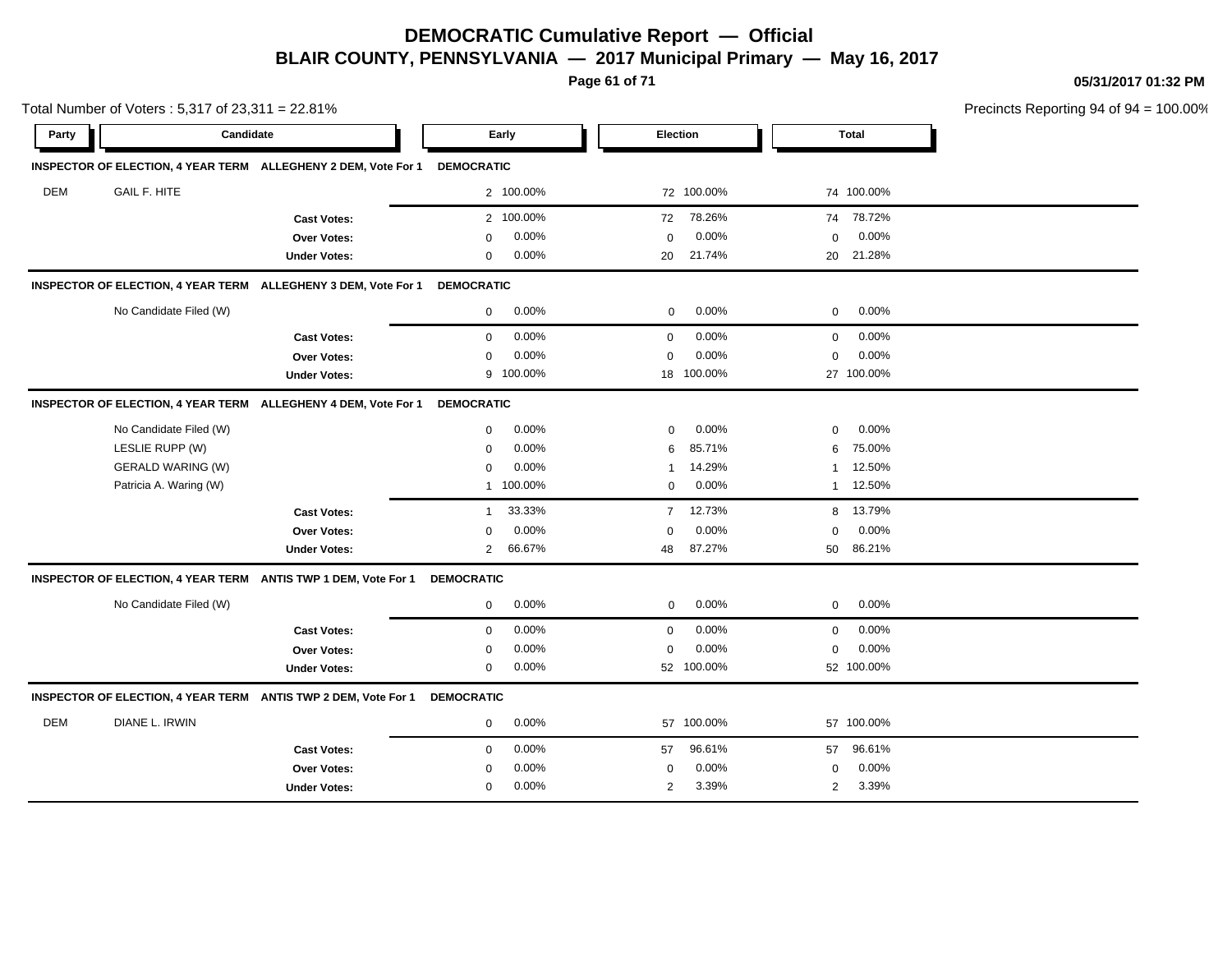**Page 62 of 71**

**05/31/2017 01:32 PM**

|       | Total Number of Voters: 5,317 of 23,311 = 22.81% |                                                                  |                   |           |                |            |              |              | Precincts Reporting 94 of 94 |
|-------|--------------------------------------------------|------------------------------------------------------------------|-------------------|-----------|----------------|------------|--------------|--------------|------------------------------|
| Party | Candidate                                        |                                                                  |                   | Early     |                | Election   |              | <b>Total</b> |                              |
|       |                                                  | INSPECTOR OF ELECTION, 4 YEAR TERM ANTIS TWP 3 DEM, Vote For 1   | <b>DEMOCRATIC</b> |           |                |            |              |              |                              |
| DEM   | PAULA J. HALL                                    |                                                                  |                   | 1 100.00% | 40             | 97.56%     | 41           | 97.62%       |                              |
|       | PHILIP HALL (W)                                  |                                                                  | 0                 | 0.00%     | $\mathbf{1}$   | 2.44%      | 1            | 2.38%        |                              |
|       |                                                  | <b>Cast Votes:</b>                                               | $\mathbf{1}$      | 100.00%   | 41             | 85.42%     | 42           | 85.71%       |                              |
|       |                                                  | Over Votes:                                                      | $\Omega$          | 0.00%     | 0              | 0.00%      | $\mathbf 0$  | 0.00%        |                              |
|       |                                                  | <b>Under Votes:</b>                                              | $\mathbf 0$       | 0.00%     | $\overline{7}$ | 14.58%     |              | 7 14.29%     |                              |
|       |                                                  | INSPECTOR OF ELECTION, 4 YEAR TERM BELLWOOD BORO DEM, Vote For 1 | <b>DEMOCRATIC</b> |           |                |            |              |              |                              |
|       | No Candidate Filed (W)                           |                                                                  | $\mathsf 0$       | 0.00%     | $\mathsf 0$    | 0.00%      | 0            | 0.00%        |                              |
|       | DANELLE RILEY (W)                                |                                                                  | $\mathsf 0$       | 0.00%     |                | 1 100.00%  |              | 1 100.00%    |                              |
|       |                                                  | <b>Cast Votes:</b>                                               | 0                 | 0.00%     | $\overline{1}$ | 2.86%      | $\mathbf{1}$ | 2.86%        |                              |
|       |                                                  | Over Votes:                                                      | 0                 | 0.00%     | $\mathbf 0$    | 0.00%      | 0            | 0.00%        |                              |
|       |                                                  | <b>Under Votes:</b>                                              | 0                 | 0.00%     | 34             | 97.14%     |              | 34 97.14%    |                              |
|       |                                                  | INSPECTOR OF ELECTION, 4 YEAR TERM BLAIR TWP 1 DEM, Vote For 1   | <b>DEMOCRATIC</b> |           |                |            |              |              |                              |
| DEM   | MARIE B. MELUSKY                                 |                                                                  |                   | 3 100.00% |                | 78 100.00% |              | 81 100.00%   |                              |
|       |                                                  | <b>Cast Votes:</b>                                               | 3                 | 75.00%    | 78             | 85.71%     | 81           | 85.26%       |                              |
|       |                                                  | Over Votes:                                                      | $\Omega$          | 0.00%     | $\mathbf 0$    | 0.00%      | 0            | 0.00%        |                              |
|       |                                                  | <b>Under Votes:</b>                                              | 1                 | 25.00%    | 13             | 14.29%     |              | 14 14.74%    |                              |
|       |                                                  | INSPECTOR OF ELECTION, 4 YEAR TERM BLAIR TWP 2 DEM, Vote For 1   | <b>DEMOCRATIC</b> |           |                |            |              |              |                              |
|       | No Candidate Filed (W)                           |                                                                  | $\mathbf 0$       | 0.00%     | 0              | 0.00%      | $\mathbf 0$  | 0.00%        |                              |
|       |                                                  | <b>Cast Votes:</b>                                               | $\mathbf 0$       | 0.00%     | $\mathbf 0$    | 0.00%      | $\mathbf 0$  | 0.00%        |                              |
|       |                                                  | Over Votes:                                                      | $\Omega$          | 0.00%     | $\Omega$       | 0.00%      | $\mathbf 0$  | 0.00%        |                              |
|       |                                                  | <b>Under Votes:</b>                                              | 0                 | 0.00%     |                | 91 100.00% |              | 91 100.00%   |                              |
|       |                                                  | INSPECTOR OF ELECTION, 4 YEAR TERM BLAIR TWP 3 DEM, Vote For 1   | <b>DEMOCRATIC</b> |           |                |            |              |              |                              |
|       | No Candidate Filed (W)                           |                                                                  | $\mathbf 0$       | 0.00%     | 0              | 0.00%      | $\mathbf 0$  | 0.00%        |                              |
|       |                                                  | <b>Cast Votes:</b>                                               | $\mathbf 0$       | 0.00%     | $\mathbf 0$    | 0.00%      | $\mathbf 0$  | 0.00%        |                              |
|       |                                                  | Over Votes:                                                      | $\Omega$          | 0.00%     | $\Omega$       | 0.00%      | $\Omega$     | 0.00%        |                              |
|       |                                                  | <b>Under Votes:</b>                                              | $\mathbf 0$       | 0.00%     |                | 42 100.00% |              | 42 100.00%   |                              |
|       |                                                  | INSPECTOR OF ELECTION, 4 YEAR TERM CATHARINE TWP DEM, Vote For 1 | <b>DEMOCRATIC</b> |           |                |            |              |              |                              |
|       | No Candidate Filed (W)                           |                                                                  | $\mathbf 0$       | 0.00%     | 0              | 0.00%      | $\mathbf 0$  | 0.00%        |                              |
|       |                                                  | <b>Cast Votes:</b>                                               | $\mathbf 0$       | 0.00%     | $\mathbf 0$    | 0.00%      | 0            | 0.00%        |                              |
|       |                                                  | Over Votes:                                                      | 0                 | 0.00%     | $\mathbf 0$    | 0.00%      | 0            | 0.00%        |                              |
|       |                                                  | <b>Under Votes:</b>                                              | 0                 | 0.00%     |                | 16 100.00% |              | 16 100.00%   |                              |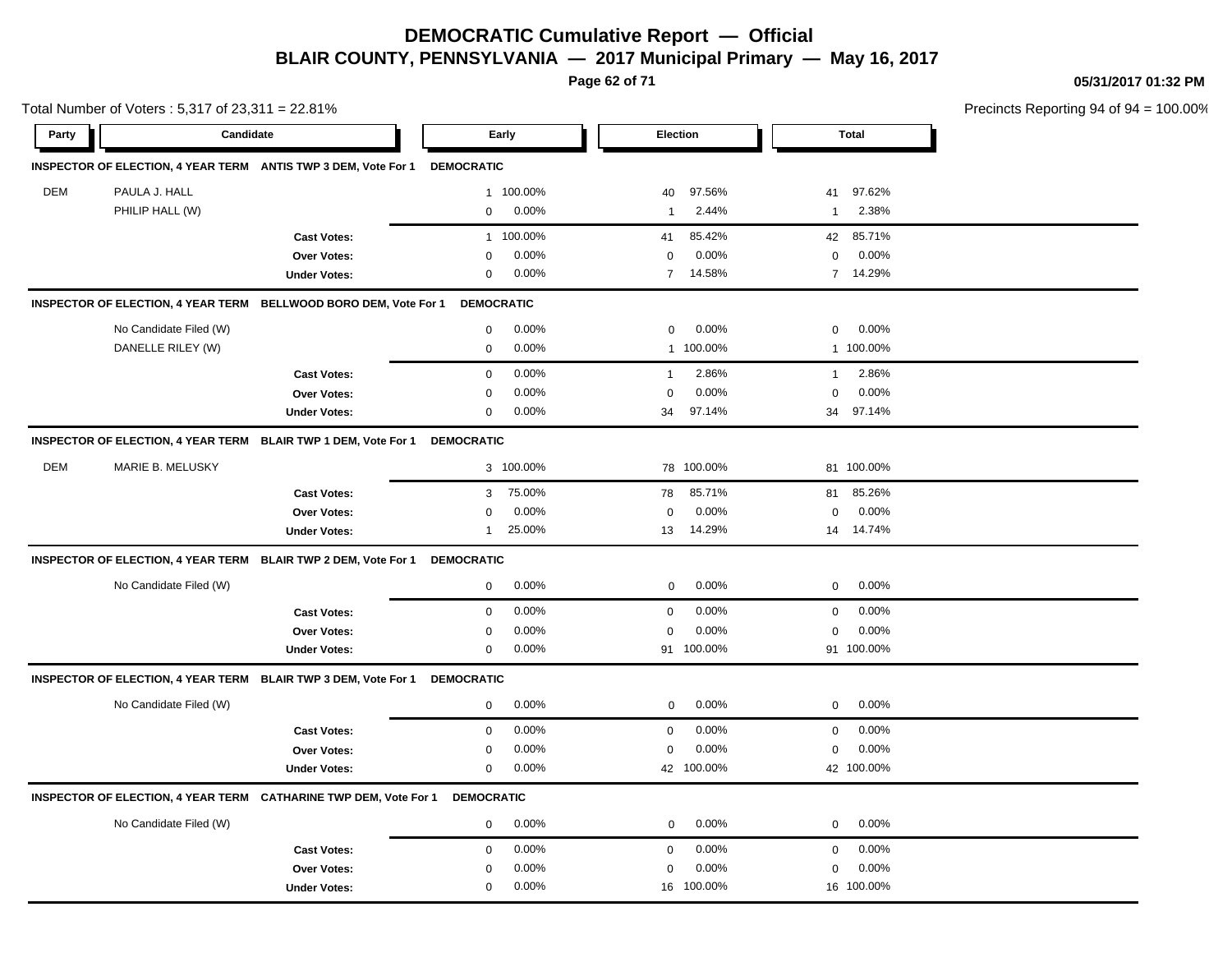**Page 63 of 71**

**05/31/2017 01:32 PM**

|       | Total Number of Voters: 5,317 of 23,311 = 22.81% |                                                                 |                   |           |                |           |                |              | Precincts Reporting 94 of 94 |
|-------|--------------------------------------------------|-----------------------------------------------------------------|-------------------|-----------|----------------|-----------|----------------|--------------|------------------------------|
| Party | Candidate                                        |                                                                 |                   | Early     |                | Election  |                | <b>Total</b> |                              |
|       |                                                  | INSPECTOR OF ELECTION, 4 YEAR TERM DUNCANSVILLE DEM, Vote For 1 | <b>DEMOCRATIC</b> |           |                |           |                |              |                              |
|       | No Candidate Filed (W)                           |                                                                 | $\mathbf 0$       | 0.00%     | $\mathbf 0$    | 0.00%     | $\mathbf 0$    | 0.00%        |                              |
|       | JOE BARRY (W)                                    |                                                                 | $\mathbf 0$       | 0.00%     |                | 1 100.00% |                | 1 100.00%    |                              |
|       |                                                  | <b>Cast Votes:</b>                                              | $\mathbf 0$       | 0.00%     | $\mathbf{1}$   | 1.43%     | $\overline{1}$ | 1.37%        |                              |
|       |                                                  | Over Votes:                                                     | $\mathbf 0$       | 0.00%     | $\Omega$       | 0.00%     | $\mathbf 0$    | 0.00%        |                              |
|       |                                                  | <b>Under Votes:</b>                                             |                   | 3 100.00% | 69             | 98.57%    |                | 72 98.63%    |                              |
|       |                                                  | INSPECTOR OF ELECTION, 4 YEAR TERM FRANKSTOWN 1 DEM, Vote For 1 | <b>DEMOCRATIC</b> |           |                |           |                |              |                              |
|       | No Candidate Filed (W)                           |                                                                 | 0                 | 0.00%     | $\mathbf 0$    | 0.00%     | $\mathbf 0$    | 0.00%        |                              |
|       | BETH SMITH (W)                                   |                                                                 | $\mathbf 0$       | 0.00%     | $\overline{2}$ | 50.00%    | 2              | 50.00%       |                              |
|       | NICHOLAS MCCUNE (W)                              |                                                                 | $\mathbf 0$       | 0.00%     | $\overline{2}$ | 50.00%    |                | 2 50.00%     |                              |
|       |                                                  | <b>Cast Votes:</b>                                              | $\mathbf 0$       | 0.00%     | $\overline{4}$ | 7.27%     | 4              | 7.14%        |                              |
|       |                                                  | Over Votes:                                                     | $\mathbf 0$       | 0.00%     | $\Omega$       | 0.00%     | $\mathbf 0$    | 0.00%        |                              |
|       |                                                  | <b>Under Votes:</b>                                             |                   | 1 100.00% | 51             | 92.73%    | 52             | 92.86%       |                              |
|       |                                                  | INSPECTOR OF ELECTION, 4 YEAR TERM FRANKSTOWN 2 DEM, Vote For 1 | <b>DEMOCRATIC</b> |           |                |           |                |              |                              |
|       | No Candidate Filed (W)                           |                                                                 | $\mathbf 0$       | 0.00%     | $\mathbf 0$    | 0.00%     | $\mathbf 0$    | 0.00%        |                              |
|       |                                                  | <b>Cast Votes:</b>                                              | $\mathbf 0$       | 0.00%     | $\mathbf 0$    | 0.00%     | $\mathbf 0$    | 0.00%        |                              |
|       |                                                  | Over Votes:                                                     | $\mathbf 0$       | 0.00%     | $\mathbf 0$    | 0.00%     | $\mathbf 0$    | 0.00%        |                              |
|       |                                                  | <b>Under Votes:</b>                                             |                   | 1 100.00% | 63             | 100.00%   |                | 64 100.00%   |                              |
|       |                                                  | INSPECTOR OF ELECTION, 4 YEAR TERM FRANKSTOWN 3 DEM, Vote For 1 | <b>DEMOCRATIC</b> |           |                |           |                |              |                              |
|       | No Candidate Filed (W)                           |                                                                 | 0                 | 0.00%     | $\mathbf 0$    | 0.00%     | $\mathbf 0$    | 0.00%        |                              |
|       | <b>BRUCE ERB (W)</b>                             |                                                                 | $\mathbf 0$       | 0.00%     | $\mathbf{1}$   | 100.00%   |                | 1 100.00%    |                              |
|       |                                                  | <b>Cast Votes:</b>                                              | $\mathbf 0$       | 0.00%     | $\mathbf{1}$   | 1.92%     | $\mathbf{1}$   | 1.85%        |                              |
|       |                                                  | <b>Over Votes:</b>                                              | $\mathbf 0$       | 0.00%     | $\mathbf 0$    | 0.00%     | $\mathbf 0$    | 0.00%        |                              |
|       |                                                  | <b>Under Votes:</b>                                             |                   | 2 100.00% | 51             | 98.08%    |                | 53 98.15%    |                              |
|       |                                                  | INSPECTOR OF ELECTION, 4 YEAR TERM FRANKSTOWN 4 DEM, Vote For 1 | <b>DEMOCRATIC</b> |           |                |           |                |              |                              |
|       | No Candidate Filed (W)                           |                                                                 | 0                 | 0.00%     | 0              | 0.00%     | 0              | 0.00%        |                              |
|       | AUDREY KOROTKIN (W)                              |                                                                 | $\mathbf 0$       | 0.00%     | $\overline{1}$ | 50.00%    | $\overline{1}$ | 50.00%       |                              |
|       | JULIA BERNAZZOLI (W)                             |                                                                 | $\mathbf 0$       | 0.00%     | $\mathbf{1}$   | 50.00%    | $\overline{1}$ | 50.00%       |                              |
|       |                                                  | <b>Cast Votes:</b>                                              | $\mathbf 0$       | 0.00%     | $\overline{2}$ | 4.08%     | $\overline{2}$ | 3.85%        |                              |
|       |                                                  | Over Votes:                                                     | $\mathbf 0$       | 0.00%     | $\Omega$       | 0.00%     | $\mathbf 0$    | 0.00%        |                              |
|       |                                                  | <b>Under Votes:</b>                                             |                   | 3 100.00% | 47             | 95.92%    | 50             | 96.15%       |                              |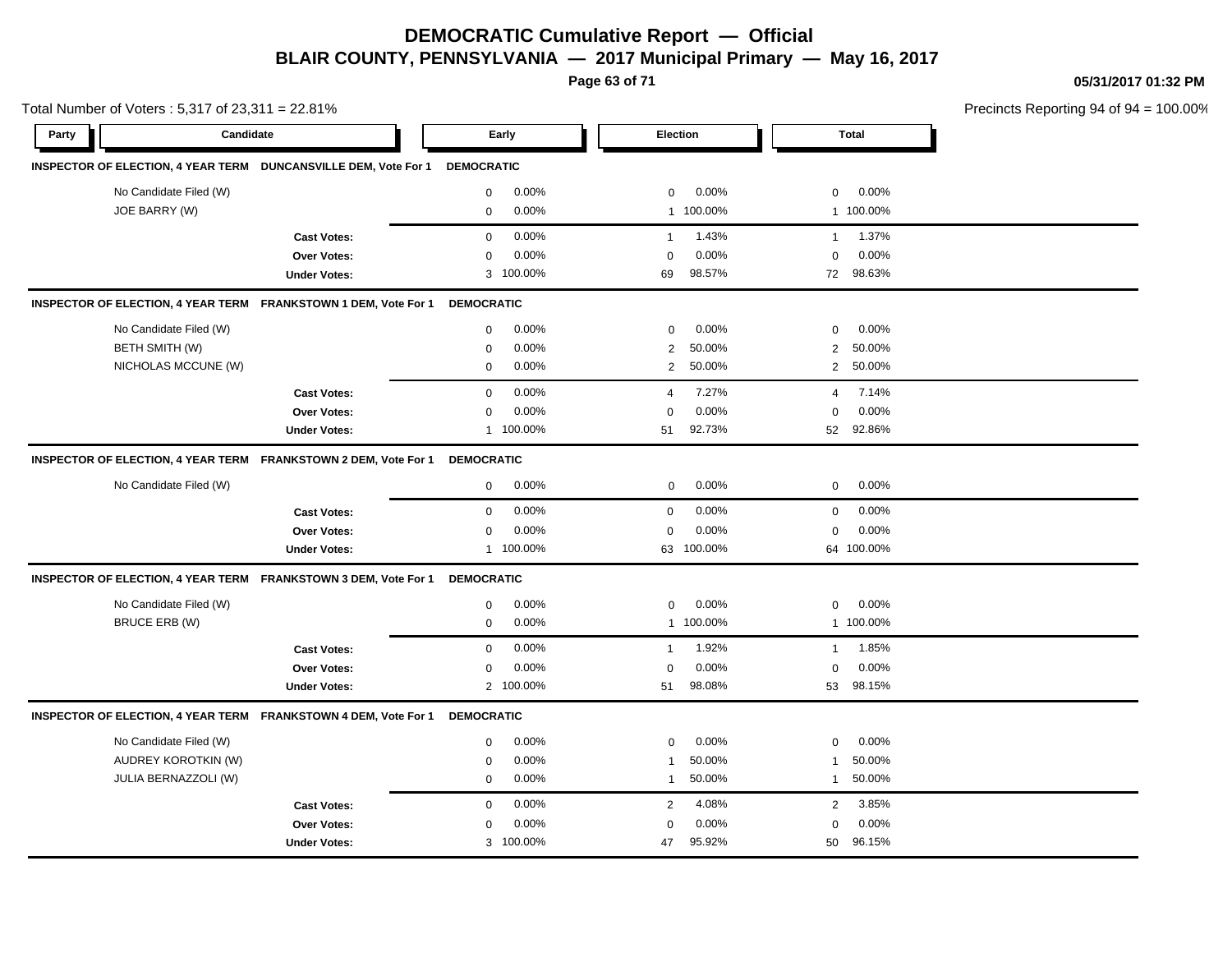**Page 64 of 71**

**05/31/2017 01:32 PM**

|            | Total Number of Voters: 5,317 of 23,311 = 22.81% |                                                                     |                   |                   |              |            |                |              | Precincts Reporting 94 of 94 |
|------------|--------------------------------------------------|---------------------------------------------------------------------|-------------------|-------------------|--------------|------------|----------------|--------------|------------------------------|
| Party      | Candidate                                        |                                                                     |                   | Early             |              | Election   |                | <b>Total</b> |                              |
|            |                                                  | INSPECTOR OF ELECTION, 4 YEAR TERM FRANKSTOWN 5 DEM, Vote For 1     | <b>DEMOCRATIC</b> |                   |              |            |                |              |                              |
|            | No Candidate Filed (W)                           |                                                                     | 0                 | 0.00%             | 0            | 0.00%      | 0              | 0.00%        |                              |
|            | BETH HILEMAN (W)                                 |                                                                     | 0                 | 0.00%             |              | 1 100.00%  |                | 1 100.00%    |                              |
|            |                                                  | <b>Cast Votes:</b>                                                  | $\mathbf 0$       | 0.00%             | $\mathbf{1}$ | 1.32%      | $\overline{1}$ | 1.32%        |                              |
|            |                                                  | <b>Over Votes:</b>                                                  | $\mathbf 0$       | 0.00%             | $\mathbf 0$  | 0.00%      | 0              | 0.00%        |                              |
|            |                                                  | <b>Under Votes:</b>                                                 | 0                 | $0.00\%$          | 75           | 98.68%     | 75             | 98.68%       |                              |
|            |                                                  | INSPECTOR OF ELECTION, 4 YEAR TERM FREEDOM TWP 1 DEM, Vote For 1    | <b>DEMOCRATIC</b> |                   |              |            |                |              |                              |
|            | No Candidate Filed (W)                           |                                                                     | $\mathbf 0$       | 0.00%             | 0            | 0.00%      | 0              | $0.00\%$     |                              |
|            |                                                  | <b>Cast Votes:</b>                                                  | $\mathbf 0$       | 0.00%             | $\mathbf 0$  | 0.00%      | $\mathbf 0$    | 0.00%        |                              |
|            |                                                  | <b>Over Votes:</b>                                                  | $\mathbf 0$       | 0.00%             | $\mathbf 0$  | 0.00%      | 0              | 0.00%        |                              |
|            |                                                  | <b>Under Votes:</b>                                                 | 0                 | 0.00%             |              | 39 100.00% |                | 39 100.00%   |                              |
|            |                                                  | INSPECTOR OF ELECTION, 4 YEAR TERM FREEDOM TWP 2 DEM, Vote For 1    | <b>DEMOCRATIC</b> |                   |              |            |                |              |                              |
|            | No Candidate Filed (W)                           |                                                                     | $\mathbf 0$       | 0.00%             | 0            | 0.00%      | 0              | 0.00%        |                              |
|            |                                                  | <b>Cast Votes:</b>                                                  | 0                 | 0.00%             | 0            | 0.00%      | 0              | $0.00\%$     |                              |
|            |                                                  | Over Votes:                                                         | 0                 | 0.00%             | 0            | 0.00%      | 0              | 0.00%        |                              |
|            |                                                  | <b>Under Votes:</b>                                                 |                   | 1 100.00%         |              | 60 100.00% |                | 61 100.00%   |                              |
|            |                                                  | INSPECTOR OF ELECTION, 4 YEAR TERM GREENFIELD TWP 1 DEM, Vote For 1 |                   | <b>DEMOCRATIC</b> |              |            |                |              |                              |
| <b>DEM</b> | THELMA CLAYCOMB                                  |                                                                     |                   | 1 100.00%         | 63           | 98.44%     | 64             | 98.46%       |                              |
|            | LYNN CRIST (W)                                   |                                                                     | 0                 | 0.00%             | 1            | 1.56%      | -1             | 1.54%        |                              |
|            |                                                  | <b>Cast Votes:</b>                                                  |                   | 1 100.00%         | 64           | 95.52%     | 65             | 95.59%       |                              |
|            |                                                  | Over Votes:                                                         | 0                 | 0.00%             | 0            | 0.00%      | 0              | $0.00\%$     |                              |
|            |                                                  | <b>Under Votes:</b>                                                 | 0                 | 0.00%             | 3            | 4.48%      | 3              | 4.41%        |                              |
|            |                                                  | INSPECTOR OF ELECTION, 4 YEAR TERM GREENFIELD TWP 2 DEM, Vote For 1 |                   | <b>DEMOCRATIC</b> |              |            |                |              |                              |
| DEM        | MARGARET PEGGY ROUDABUSH                         |                                                                     | 0                 | 0.00%             | 8            | 88.89%     | 8              | 88.89%       |                              |
|            | <b>BRENDA MARRIER (W)</b>                        |                                                                     | 0                 | 0.00%             | $\mathbf{1}$ | 11.11%     | $\mathbf{1}$   | 11.11%       |                              |
|            |                                                  | <b>Cast Votes:</b>                                                  | 0                 | 0.00%             | 9            | 90.00%     | 9              | 90.00%       |                              |
|            |                                                  | <b>Over Votes:</b>                                                  | 0                 | 0.00%             | 0            | 0.00%      | 0              | 0.00%        |                              |
|            |                                                  | <b>Under Votes:</b>                                                 | 0                 | 0.00%             | $\mathbf{1}$ | 10.00%     | 1              | 10.00%       |                              |
|            |                                                  | INSPECTOR OF ELECTION, 4 YEAR TERM GREENFIELD TWP 3 DEM, Vote For 1 |                   | <b>DEMOCRATIC</b> |              |            |                |              |                              |
|            | No Candidate Filed (W)                           |                                                                     | $\mathbf 0$       | 0.00%             | 0            | 0.00%      | 0              | 0.00%        |                              |
|            |                                                  | <b>Cast Votes:</b>                                                  | 0                 | 0.00%             | 0            | 0.00%      | 0              | 0.00%        |                              |
|            |                                                  | Over Votes:                                                         | 0                 | 0.00%             | $\mathbf 0$  | 0.00%      | 0              | 0.00%        |                              |
|            |                                                  | <b>Under Votes:</b>                                                 | 0                 | 0.00%             |              | 66 100.00% |                | 66 100.00%   |                              |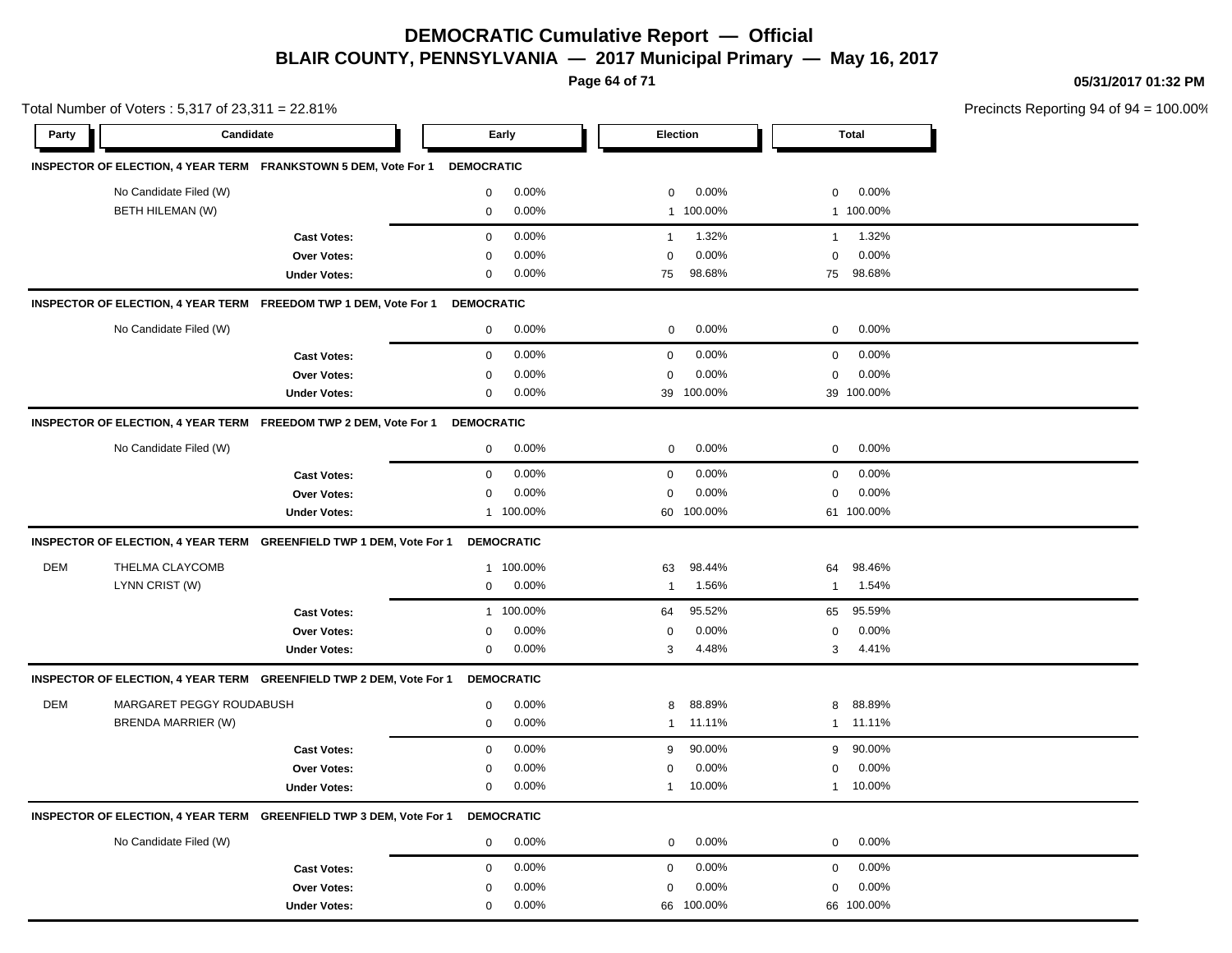**Page 65 of 71**

**05/31/2017 01:32 PM**

|            | Total Number of Voters: 5,317 of 23,311 = 22.81% |                                                                    |              |                   |                |            |                |              | Precincts Reporting 94 of 94 |
|------------|--------------------------------------------------|--------------------------------------------------------------------|--------------|-------------------|----------------|------------|----------------|--------------|------------------------------|
| Party      | Candidate                                        |                                                                    |              | Early             | Election       |            |                | <b>Total</b> |                              |
|            |                                                  | INSPECTOR OF ELECTION, 4 YEAR TERM HOLLIDAYSBURG 1 DEM, Vote For 1 |              | <b>DEMOCRATIC</b> |                |            |                |              |                              |
|            | No Candidate Filed (W)                           |                                                                    | $\mathbf 0$  | 0.00%             | 0              | 0.00%      | $\mathbf 0$    | 0.00%        |                              |
|            |                                                  | <b>Cast Votes:</b>                                                 | $\mathbf 0$  | 0.00%             | $\mathbf 0$    | 0.00%      | 0              | 0.00%        |                              |
|            |                                                  | Over Votes:                                                        | 0            | 0.00%             | $\mathbf 0$    | 0.00%      | 0              | 0.00%        |                              |
|            |                                                  | <b>Under Votes:</b>                                                |              | 1 100.00%         |                | 35 100.00% |                | 36 100.00%   |                              |
|            |                                                  | INSPECTOR OF ELECTION, 4 YEAR TERM HOLLIDAYSBURG 2 DEM, Vote For 1 |              | <b>DEMOCRATIC</b> |                |            |                |              |                              |
|            | No Candidate Filed (W)                           |                                                                    | $\mathbf{0}$ | 0.00%             | 0              | $0.00\%$   | $\mathbf 0$    | 0.00%        |                              |
|            |                                                  | <b>Cast Votes:</b>                                                 | $\mathbf 0$  | 0.00%             | $\mathbf 0$    | 0.00%      | $\mathbf 0$    | 0.00%        |                              |
|            |                                                  | Over Votes:                                                        | $\mathbf 0$  | 0.00%             | $\mathbf 0$    | 0.00%      | $\mathbf 0$    | 0.00%        |                              |
|            |                                                  | <b>Under Votes:</b>                                                |              | 1 100.00%         |                | 52 100.00% |                | 53 100.00%   |                              |
|            |                                                  | INSPECTOR OF ELECTION, 4 YEAR TERM HOLLIDAYSBURG 3 DEM, Vote For 1 |              | <b>DEMOCRATIC</b> |                |            |                |              |                              |
|            | No Candidate Filed (W)                           |                                                                    | $\mathbf 0$  | 0.00%             | $\mathbf 0$    | $0.00\%$   | 0              | 0.00%        |                              |
|            |                                                  | <b>Cast Votes:</b>                                                 | $\mathbf 0$  | 0.00%             | $\mathbf 0$    | 0.00%      | $\mathbf 0$    | 0.00%        |                              |
|            |                                                  | Over Votes:                                                        | 0            | 0.00%             | $\mathbf 0$    | 0.00%      | $\Omega$       | 0.00%        |                              |
|            |                                                  | <b>Under Votes:</b>                                                |              | 5 100.00%         | 39             | 100.00%    |                | 44 100.00%   |                              |
|            |                                                  | INSPECTOR OF ELECTION, 4 YEAR TERM HOLLIDAYSBURG 4 DEM, Vote For 1 |              | <b>DEMOCRATIC</b> |                |            |                |              |                              |
|            | No Candidate Filed (W)                           |                                                                    | $\mathbf 0$  | 0.00%             | $\mathbf 0$    | 0.00%      | $\mathbf 0$    | 0.00%        |                              |
|            | STEFAN LONG (W)                                  |                                                                    | 0            | 0.00%             | $\mathbf{1}$   | 25.00%     | -1             | 25.00%       |                              |
|            | ANDREW LASHINSKY (W)                             |                                                                    | $\mathbf 0$  | 0.00%             | 1              | 25.00%     | 1              | 25.00%       |                              |
|            | MARY ANN EICHER (W)                              |                                                                    | $\mathbf 0$  | 0.00%             | $\overline{2}$ | 50.00%     |                | 2 50.00%     |                              |
|            |                                                  | <b>Cast Votes:</b>                                                 | $\mathbf 0$  | 0.00%             | $\overline{4}$ | 5.00%      | $\overline{4}$ | 4.88%        |                              |
|            |                                                  | Over Votes:                                                        | 0            | 0.00%             | $\mathbf 0$    | 0.00%      | $\Omega$       | 0.00%        |                              |
|            |                                                  | <b>Under Votes:</b>                                                |              | 2 100.00%         | 76             | 95.00%     | 78             | 95.12%       |                              |
|            |                                                  | INSPECTOR OF ELECTION, 4 YEAR TERM HOLLIDAYSBURG 5 DEM, Vote For 1 |              | <b>DEMOCRATIC</b> |                |            |                |              |                              |
| <b>DEM</b> | <b>HELEN BENDER</b>                              |                                                                    |              | 1 100.00%         | 30             | 81.08%     | 31             | 81.58%       |                              |
|            | KATHLEEN SHIFFLER (W)                            |                                                                    | $\mathbf 0$  | 0.00%             | $\overline{7}$ | 18.92%     |                | 7 18.42%     |                              |
|            |                                                  | <b>Cast Votes:</b>                                                 |              | 1 100.00%         | 37             | 82.22%     | 38             | 82.61%       |                              |
|            |                                                  | Over Votes:                                                        | $\mathbf 0$  | 0.00%             | 0              | 0.00%      | 0              | 0.00%        |                              |
|            |                                                  | <b>Under Votes:</b>                                                | 0            | 0.00%             | 8              | 17.78%     | 8              | 17.39%       |                              |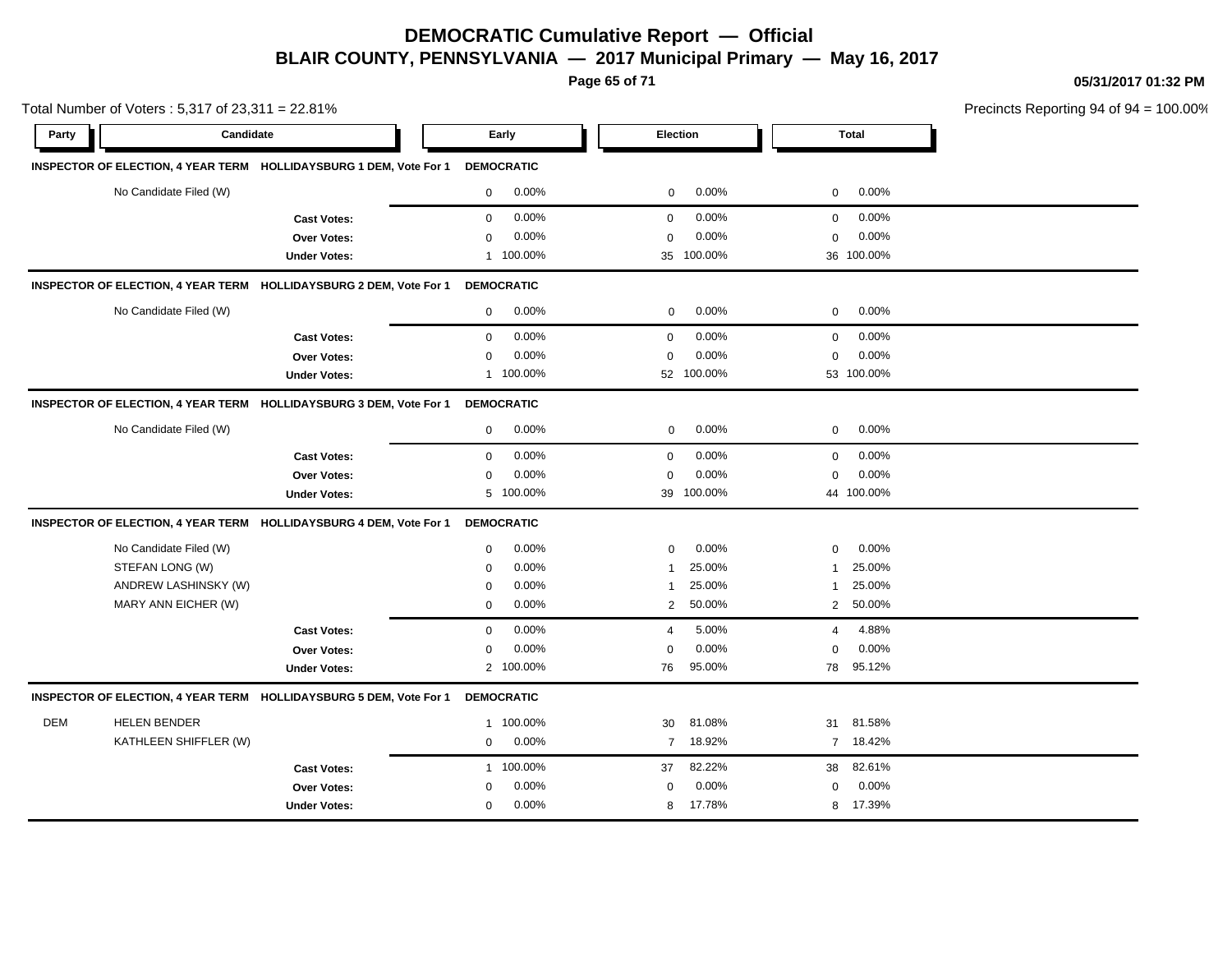**Page 66 of 71**

**05/31/2017 01:32 PM**

|            | Total Number of Voters: 5,317 of 23,311 = 22.81% |                                                                    |                   |                   |                  |                 |                |            | Precincts Reporting 94 of 9 |
|------------|--------------------------------------------------|--------------------------------------------------------------------|-------------------|-------------------|------------------|-----------------|----------------|------------|-----------------------------|
| Party      | Candidate                                        |                                                                    |                   | Early             |                  | <b>Election</b> |                | Total      |                             |
|            |                                                  | INSPECTOR OF ELECTION, 4 YEAR TERM HOLLIDAYSBURG 6 DEM, Vote For 1 |                   | <b>DEMOCRATIC</b> |                  |                 |                |            |                             |
|            | No Candidate Filed (W)                           |                                                                    | 0                 | 0.00%             | $\boldsymbol{0}$ | 0.00%           | 0              | 0.00%      |                             |
|            |                                                  | <b>Cast Votes:</b>                                                 | $\mathbf 0$       | 0.00%             | $\mathbf 0$      | 0.00%           | $\mathbf 0$    | 0.00%      |                             |
|            |                                                  | Over Votes:                                                        | $\Omega$          | 0.00%             | $\mathbf 0$      | 0.00%           | 0              | 0.00%      |                             |
|            |                                                  | <b>Under Votes:</b>                                                | 0                 | 0.00%             |                  | 23 100.00%      |                | 23 100.00% |                             |
|            |                                                  | INSPECTOR OF ELECTION, 4 YEAR TERM HOLLIDAYSBURG 7 DEM, Vote For 1 |                   | <b>DEMOCRATIC</b> |                  |                 |                |            |                             |
|            | No Candidate Filed (W)                           |                                                                    | $\mathbf 0$       | 0.00%             | $\pmb{0}$        | 0.00%           | 0              | 0.00%      |                             |
|            | MARY ANN KEAGY (W)                               |                                                                    | $\mathbf 0$       | 0.00%             | 3                | 100.00%         |                | 3 100.00%  |                             |
|            |                                                  | <b>Cast Votes:</b>                                                 | $\mathbf 0$       | 0.00%             | 3                | 10.00%          |                | 3 10.00%   |                             |
|            |                                                  | Over Votes:                                                        | $\mathbf 0$       | 0.00%             | $\Omega$         | 0.00%           | $\mathbf 0$    | 0.00%      |                             |
|            |                                                  | <b>Under Votes:</b>                                                | $\mathbf 0$       | 0.00%             | 27               | 90.00%          | 27             | 90.00%     |                             |
|            |                                                  | INSPECTOR OF ELECTION, 4 YEAR TERM HUSTON TWP DEM, Vote For 1      | <b>DEMOCRATIC</b> |                   |                  |                 |                |            |                             |
| <b>DEM</b> | PATRICIA G. SMITH                                |                                                                    |                   | 2 100.00%         | 21               | 100.00%         |                | 23 100.00% |                             |
|            |                                                  | <b>Cast Votes:</b>                                                 |                   | 2 100.00%         | 21               | 84.00%          | 23             | 85.19%     |                             |
|            |                                                  | <b>Over Votes:</b>                                                 | 0                 | 0.00%             | $\mathbf 0$      | 0.00%           | $\mathbf 0$    | 0.00%      |                             |
|            |                                                  | <b>Under Votes:</b>                                                | 0                 | 0.00%             | $\overline{4}$   | 16.00%          |                | 4 14.81%   |                             |
|            |                                                  | INSPECTOR OF ELECTION, 4 YEAR TERM JUNIATA TWP DEM, Vote For 1     | <b>DEMOCRATIC</b> |                   |                  |                 |                |            |                             |
|            | No Candidate Filed (W)                           |                                                                    | $\mathbf 0$       | 0.00%             | $\mathbf 0$      | 0.00%           | $\mathbf 0$    | 0.00%      |                             |
|            |                                                  | <b>Cast Votes:</b>                                                 | $\mathbf 0$       | 0.00%             | $\pmb{0}$        | 0.00%           | $\mathbf 0$    | 0.00%      |                             |
|            |                                                  | Over Votes:                                                        | 0                 | 0.00%             | $\mathbf 0$      | 0.00%           | $\mathbf 0$    | 0.00%      |                             |
|            |                                                  | <b>Under Votes:</b>                                                | 0                 | 0.00%             |                  | 27 100.00%      |                | 27 100.00% |                             |
|            |                                                  | INSPECTOR OF ELECTION, 4 YEAR TERM LOGAN TWP 1 DEM, Vote For 1     | <b>DEMOCRATIC</b> |                   |                  |                 |                |            |                             |
| <b>DEM</b> | PATRICIA M. HUBER                                |                                                                    |                   | 1 100.00%         |                  | 73 100.00%      |                | 74 100.00% |                             |
|            |                                                  | <b>Cast Votes:</b>                                                 |                   | 1 100.00%         | 73               | 69.52%          | 74             | 69.81%     |                             |
|            |                                                  | Over Votes:                                                        | 0                 | 0.00%             | $\mathbf 0$      | 0.00%           | $\mathbf 0$    | 0.00%      |                             |
|            |                                                  | <b>Under Votes:</b>                                                | 0                 | 0.00%             | 32               | 30.48%          | 32             | 30.19%     |                             |
|            |                                                  | INSPECTOR OF ELECTION, 4 YEAR TERM LOGAN TWP 2 DEM, Vote For 1     | <b>DEMOCRATIC</b> |                   |                  |                 |                |            |                             |
|            | No Candidate Filed (W)                           |                                                                    | 0                 | 0.00%             | $\mathbf 0$      | 0.00%           | 0              | 0.00%      |                             |
|            | NANCY HEBLER (W)                                 |                                                                    | 0                 | 0.00%             | $\mathbf{1}$     | 100.00%         | $\mathbf{1}$   | 50.00%     |                             |
|            | Sandra Hebler (W)                                |                                                                    |                   | 1 100.00%         | $\mathbf 0$      | 0.00%           | $\mathbf{1}$   | 50.00%     |                             |
|            |                                                  | <b>Cast Votes:</b>                                                 | $\overline{1}$    | 20.00%            | $\mathbf{1}$     | 0.85%           | $\overline{2}$ | 1.64%      |                             |
|            |                                                  | Over Votes:                                                        | $\Omega$          | 0.00%             | $\Omega$         | 0.00%           | $\Omega$       | 0.00%      |                             |
|            |                                                  | <b>Under Votes:</b>                                                | 4                 | 80.00%            | 116              | 99.15%          | 120            | 98.36%     |                             |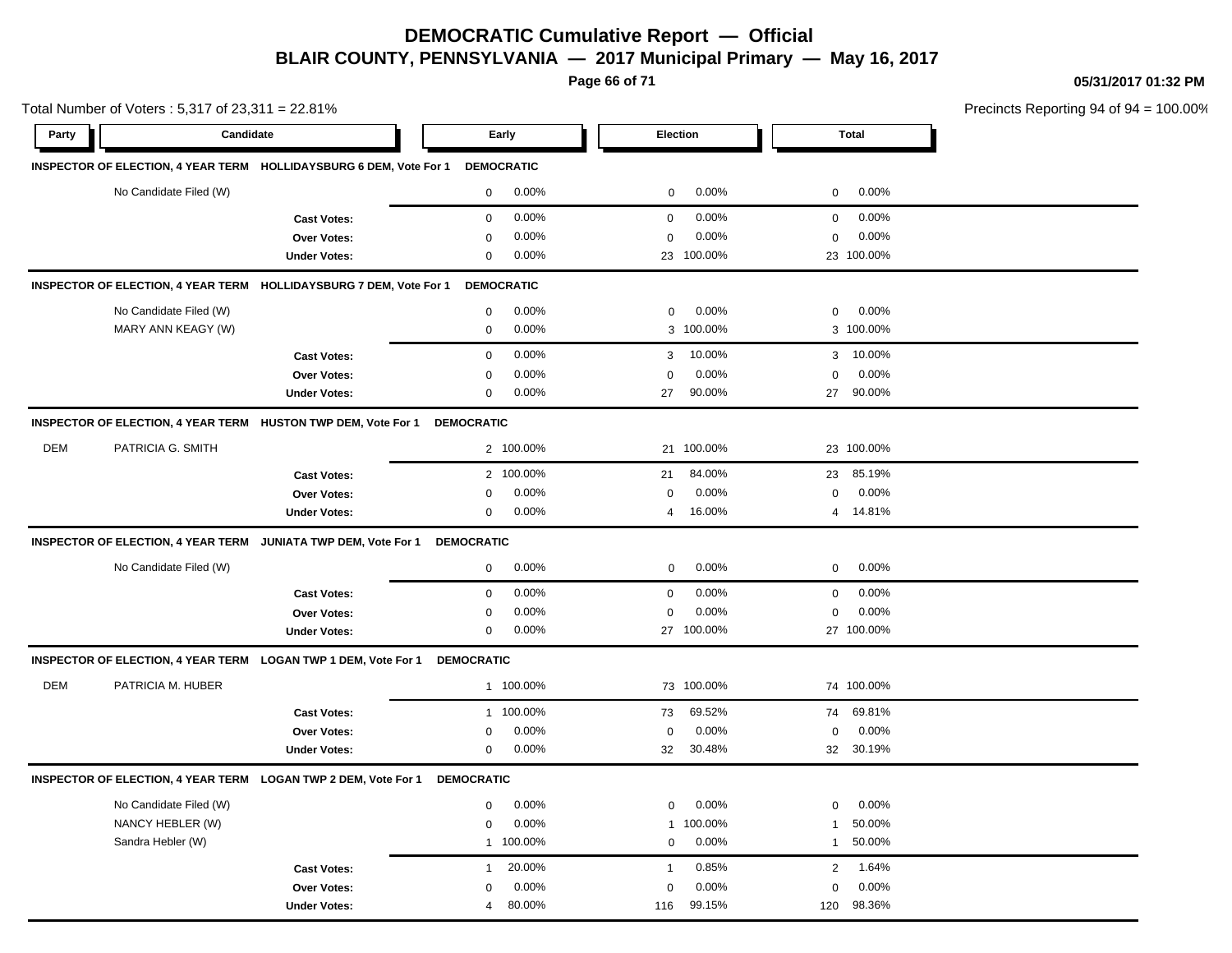**Page 67 of 71**

**05/31/2017 01:32 PM**

|            | Total Number of Voters: 5,317 of 23,311 = 22.81% |                                                                |                   |           |              |            |              |              | Precincts Reporting 94 of 94 |
|------------|--------------------------------------------------|----------------------------------------------------------------|-------------------|-----------|--------------|------------|--------------|--------------|------------------------------|
| Party      | Candidate                                        |                                                                |                   | Early     | Election     |            |              | <b>Total</b> |                              |
|            |                                                  | INSPECTOR OF ELECTION, 4 YEAR TERM LOGAN TWP 3 DEM, Vote For 1 | <b>DEMOCRATIC</b> |           |              |            |              |              |                              |
|            | No Candidate Filed (W)                           |                                                                | 0                 | 0.00%     | 0            | 0.00%      | 0            | 0.00%        |                              |
|            | JACKIE FORSHT (W)                                |                                                                | $\mathsf 0$       | 0.00%     |              | 2 100.00%  |              | 2 100.00%    |                              |
|            |                                                  | <b>Cast Votes:</b>                                             | $\mathbf{0}$      | 0.00%     | 2            | 2.78%      | 2            | 2.70%        |                              |
|            |                                                  | <b>Over Votes:</b>                                             | $\mathbf 0$       | 0.00%     | $\mathbf 0$  | 0.00%      | $\mathbf 0$  | 0.00%        |                              |
|            |                                                  | <b>Under Votes:</b>                                            |                   | 2 100.00% | 70           | 97.22%     |              | 72 97.30%    |                              |
|            |                                                  | INSPECTOR OF ELECTION, 4 YEAR TERM LOGAN TWP 4 DEM, Vote For 1 | <b>DEMOCRATIC</b> |           |              |            |              |              |                              |
|            | No Candidate Filed (W)                           |                                                                | 0                 | 0.00%     | $\mathbf 0$  | 0.00%      | 0            | 0.00%        |                              |
|            | GARY DAVIS (W)                                   |                                                                | $\mathbf 0$       | 0.00%     |              | 5 100.00%  |              | 5 100.00%    |                              |
|            |                                                  | <b>Cast Votes:</b>                                             | 0                 | 0.00%     | 5            | 6.25%      | 5            | 5.95%        |                              |
|            |                                                  | Over Votes:                                                    | $\mathbf 0$       | 0.00%     | $\mathbf 0$  | 0.00%      | $\mathbf 0$  | 0.00%        |                              |
|            |                                                  | <b>Under Votes:</b>                                            | $\overline{4}$    | 100.00%   | 75           | 93.75%     | 79           | 94.05%       |                              |
|            |                                                  | INSPECTOR OF ELECTION, 4 YEAR TERM LOGAN TWP 5 DEM, Vote For 1 | <b>DEMOCRATIC</b> |           |              |            |              |              |                              |
| <b>DEM</b> | MARDELL BONASSO                                  |                                                                | 0                 | 0.00%     | 49           | 96.08%     | 49           | 96.08%       |                              |
|            | BRUCE ERB (W)                                    |                                                                | 0                 | 0.00%     | 1            | 1.96%      | 1            | 1.96%        |                              |
|            | ANNETTE AJAY (W)                                 |                                                                | $\mathbf 0$       | 0.00%     | $\mathbf{1}$ | 1.96%      | 1            | 1.96%        |                              |
|            |                                                  | <b>Cast Votes:</b>                                             | $\mathbf 0$       | 0.00%     | 51           | 63.75%     | 51           | 63.75%       |                              |
|            |                                                  | Over Votes:                                                    | $\mathbf 0$       | 0.00%     | $\mathbf 0$  | 0.00%      | 0            | 0.00%        |                              |
|            |                                                  | <b>Under Votes:</b>                                            | $\mathbf 0$       | 0.00%     | 29           | 36.25%     | 29           | 36.25%       |                              |
|            |                                                  | INSPECTOR OF ELECTION, 4 YEAR TERM LOGAN TWP 6 DEM, Vote For 1 | <b>DEMOCRATIC</b> |           |              |            |              |              |                              |
|            | No Candidate Filed (W)                           |                                                                | $\mathbf 0$       | 0.00%     | $\mathbf 0$  | 0.00%      | 0            | 0.00%        |                              |
|            | Nora Kunstbeck (W)                               |                                                                | $\mathbf{1}$      | 100.00%   | $\mathbf 0$  | 0.00%      |              | 1 100.00%    |                              |
|            |                                                  | <b>Cast Votes:</b>                                             | 1                 | 16.67%    | $\mathbf 0$  | 0.00%      | $\mathbf{1}$ | 1.03%        |                              |
|            |                                                  | Over Votes:                                                    | 0                 | 0.00%     | 0            | 0.00%      | 0            | 0.00%        |                              |
|            |                                                  | <b>Under Votes:</b>                                            | 5                 | 83.33%    |              | 91 100.00% | 96           | 98.97%       |                              |
|            |                                                  | INSPECTOR OF ELECTION, 4 YEAR TERM LOGAN TWP 7 DEM, Vote For 1 | <b>DEMOCRATIC</b> |           |              |            |              |              |                              |
|            | No Candidate Filed (W)                           |                                                                | $\mathbf 0$       | $0.00\%$  | $\mathbf 0$  | 0.00%      | 0            | 0.00%        |                              |
|            |                                                  | <b>Cast Votes:</b>                                             | $\mathbf 0$       | 0.00%     | $\mathbf 0$  | $0.00\%$   | 0            | $0.00\%$     |                              |
|            |                                                  | Over Votes:                                                    | 0                 | 0.00%     | 0            | 0.00%      | 0            | 0.00%        |                              |
|            |                                                  | <b>Under Votes:</b>                                            |                   | 3 100.00% |              | 45 100.00% |              | 48 100.00%   |                              |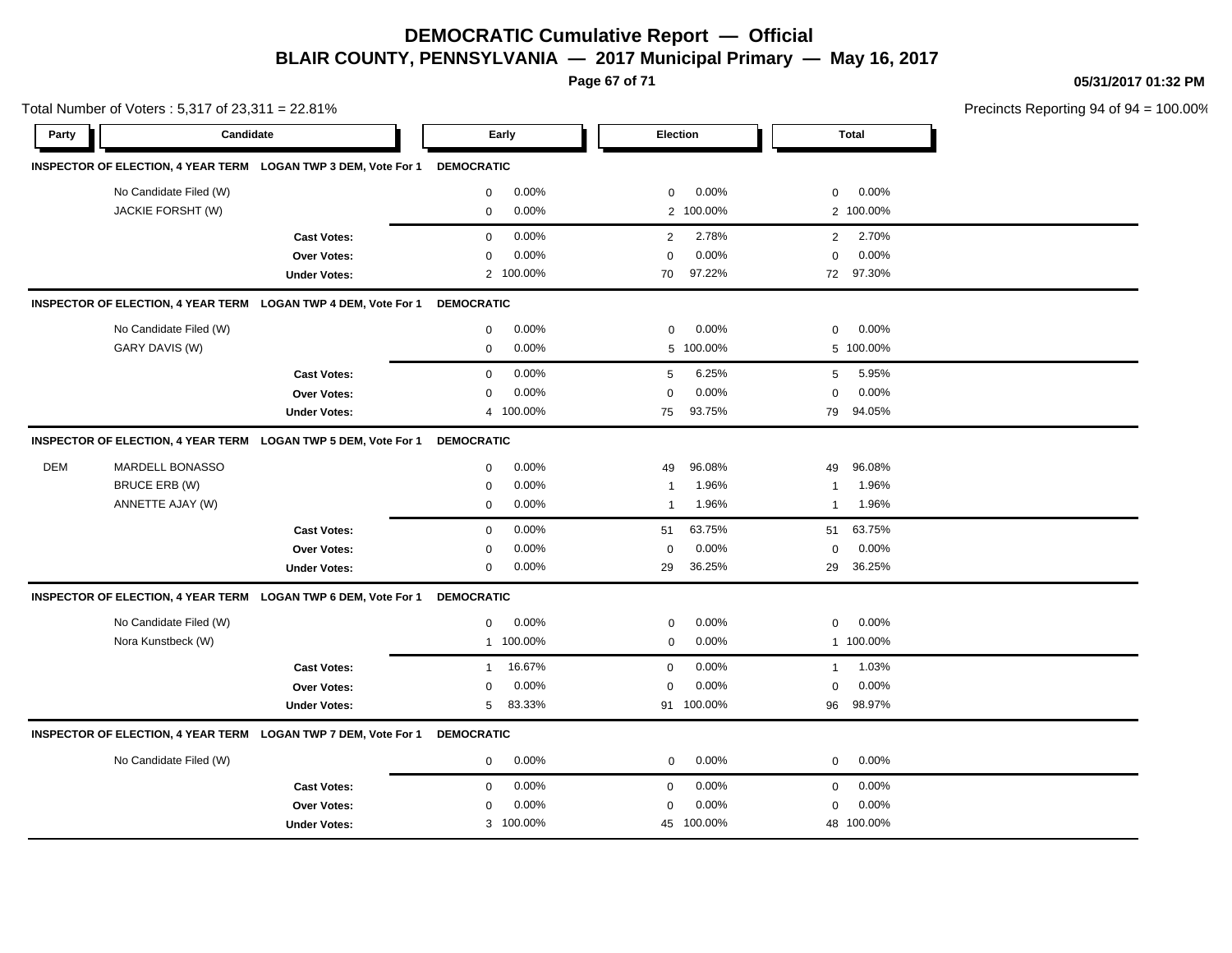**Page 68 of 71**

**05/31/2017 01:32 PM**

| Total Number of Voters: 5,317 of 23,311 = 22.81% |                        |                                                                             |                   |                   |                |            |             |              | Precincts Reporting 94 of 94 |
|--------------------------------------------------|------------------------|-----------------------------------------------------------------------------|-------------------|-------------------|----------------|------------|-------------|--------------|------------------------------|
| Party                                            | Candidate              |                                                                             | Early             |                   |                | Election   |             | <b>Total</b> |                              |
|                                                  |                        | INSPECTOR OF ELECTION, 4 YEAR TERM MARTINSBURG 1 DEM, Vote For 1 DEMOCRATIC |                   |                   |                |            |             |              |                              |
| DEM                                              | NANCY S. EWART         |                                                                             | $\mathbf 0$       | 0.00%             |                | 29 100.00% |             | 29 100.00%   |                              |
|                                                  |                        | <b>Cast Votes:</b>                                                          | $\mathbf 0$       | 0.00%             | 29             | 80.56%     | 29          | 80.56%       |                              |
|                                                  |                        | Over Votes:                                                                 | 0                 | 0.00%             | 0              | 0.00%      | 0           | 0.00%        |                              |
|                                                  |                        | <b>Under Votes:</b>                                                         | $\mathbf 0$       | 0.00%             | $\overline{7}$ | 19.44%     |             | 7 19.44%     |                              |
|                                                  |                        | INSPECTOR OF ELECTION, 4 YEAR TERM MARTINSBURG 2 DEM, Vote For 1            | <b>DEMOCRATIC</b> |                   |                |            |             |              |                              |
|                                                  | No Candidate Filed (W) |                                                                             | $\mathbf 0$       | 0.00%             | $\mathbf 0$    | 0.00%      | $\mathbf 0$ | 0.00%        |                              |
|                                                  |                        | <b>Cast Votes:</b>                                                          | $\mathbf 0$       | 0.00%             | $\mathbf 0$    | 0.00%      | $\mathbf 0$ | 0.00%        |                              |
|                                                  |                        | Over Votes:                                                                 | $\mathbf 0$       | 0.00%             | $\mathbf 0$    | 0.00%      | $\mathbf 0$ | 0.00%        |                              |
|                                                  |                        | <b>Under Votes:</b>                                                         |                   | 3 100.00%         |                | 28 100.00% |             | 31 100.00%   |                              |
|                                                  |                        | INSPECTOR OF ELECTION, 4 YEAR TERM NEWRY BORO DEM, Vote For 1               | <b>DEMOCRATIC</b> |                   |                |            |             |              |                              |
|                                                  | No Candidate Filed (W) |                                                                             | $\mathbf 0$       | 0.00%             | $\mathbf 0$    | 0.00%      | 0           | 0.00%        |                              |
|                                                  | LINDA ROSSER (W)       |                                                                             | $\mathbf 0$       | 0.00%             | 6              | 100.00%    |             | 6 100.00%    |                              |
|                                                  |                        | <b>Cast Votes:</b>                                                          | $\mathbf 0$       | 0.00%             | 6              | 27.27%     | 6           | 27.27%       |                              |
|                                                  |                        | Over Votes:                                                                 | 0                 | 0.00%             | 0              | 0.00%      | $\Omega$    | 0.00%        |                              |
|                                                  |                        | <b>Under Votes:</b>                                                         | $\mathbf 0$       | 0.00%             | 16             | 72.73%     |             | 16 72.73%    |                              |
|                                                  |                        | INSPECTOR OF ELECTION, 4 YEAR TERM NORTH WOODBURY TWP DEM, Vote For 1       |                   | <b>DEMOCRATIC</b> |                |            |             |              |                              |
| DEM                                              | PAMELA J. WALTER       |                                                                             |                   | 3 100.00%         |                | 42 100.00% |             | 45 100.00%   |                              |
|                                                  |                        | <b>Cast Votes:</b>                                                          |                   | 3 100.00%         | 42             | 84.00%     |             | 45 84.91%    |                              |
|                                                  |                        | Over Votes:                                                                 | 0                 | 0.00%             | 0              | 0.00%      | $\mathbf 0$ | 0.00%        |                              |
|                                                  |                        | <b>Under Votes:</b>                                                         | $\mathbf 0$       | 0.00%             | 8              | 16.00%     |             | 8 15.09%     |                              |
|                                                  |                        | INSPECTOR OF ELECTION, 4 YEAR TERM ROARING SPRING 1 DEM, Vote For 1         |                   | <b>DEMOCRATIC</b> |                |            |             |              |                              |
|                                                  | No Candidate Filed (W) |                                                                             | $\mathbf 0$       | 0.00%             | 0              | 0.00%      | 0           | 0.00%        |                              |
|                                                  |                        | <b>Cast Votes:</b>                                                          | $\mathbf 0$       | 0.00%             | $\mathsf 0$    | 0.00%      | $\mathbf 0$ | 0.00%        |                              |
|                                                  |                        | Over Votes:                                                                 | $\mathbf 0$       | 0.00%             | 0              | 0.00%      | $\mathbf 0$ | 0.00%        |                              |
|                                                  |                        | <b>Under Votes:</b>                                                         |                   | 1 100.00%         |                | 12 100.00% |             | 13 100.00%   |                              |
|                                                  |                        | INSPECTOR OF ELECTION, 4 YEAR TERM ROARING SPRING 2 DEM, Vote For 1         |                   | <b>DEMOCRATIC</b> |                |            |             |              |                              |
|                                                  | No Candidate Filed (W) |                                                                             | 0                 | 0.00%             | 0              | 0.00%      | 0           | 0.00%        |                              |
|                                                  | PATRICIA A STUMP (W)   |                                                                             | 0                 | 0.00%             | $\overline{2}$ | 100.00%    |             | 2 100.00%    |                              |
|                                                  |                        | <b>Cast Votes:</b>                                                          | $\mathbf 0$       | 0.00%             | $\mathbf{2}$   | 4.44%      | 2           | 4.35%        |                              |
|                                                  |                        | Over Votes:                                                                 | 0                 | 0.00%             | 0              | 0.00%      | $\mathbf 0$ | 0.00%        |                              |
|                                                  |                        | <b>Under Votes:</b>                                                         |                   | 1 100.00%         | 43             | 95.56%     | 44          | 95.65%       |                              |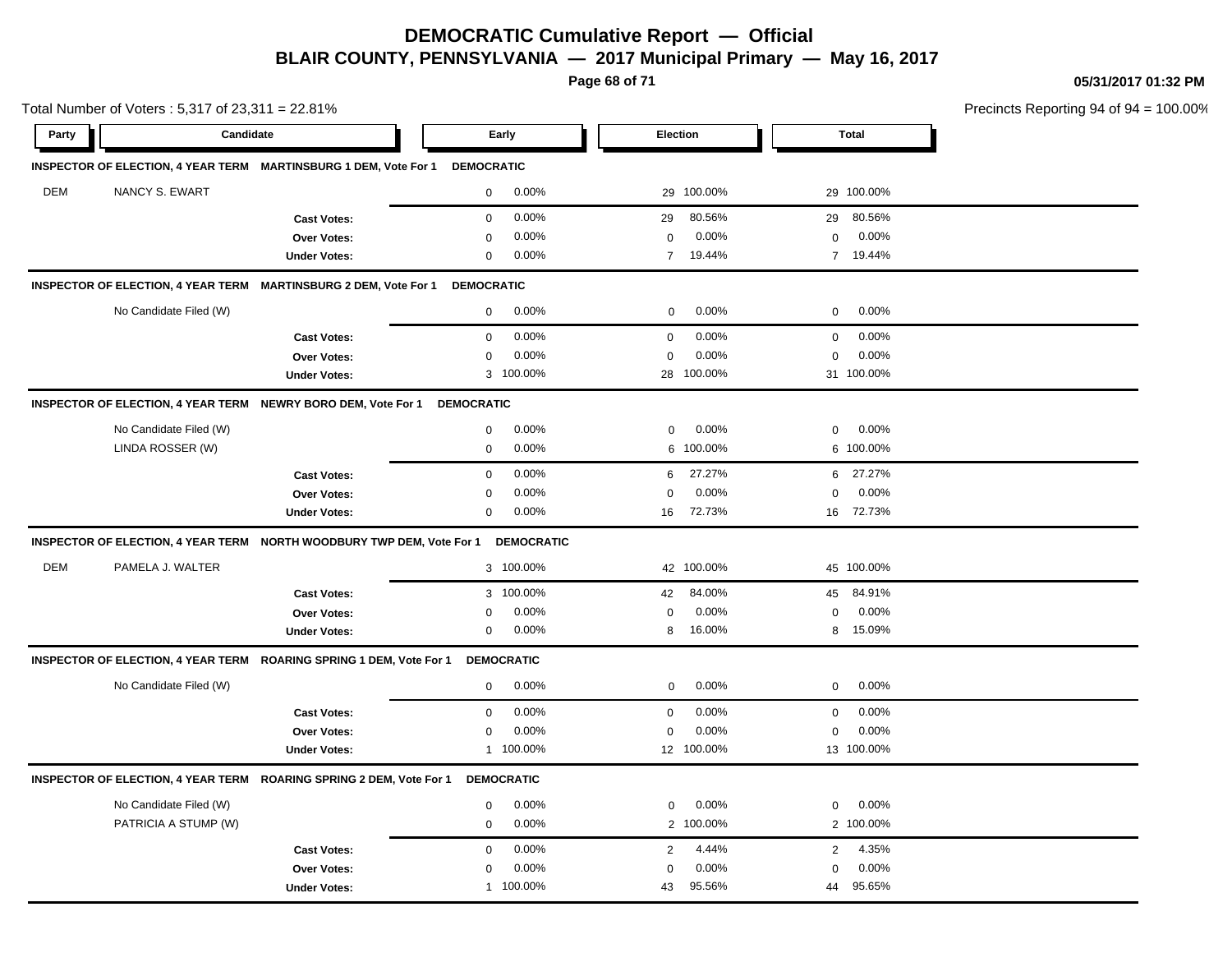**Page 69 of 71**

**05/31/2017 01:32 PM**

|       | Total Number of Voters: 5,317 of 23,311 = 22.81% |                                                                            |                   |                   |                |            |              |              | Precincts Reporting 94 of 94 |
|-------|--------------------------------------------------|----------------------------------------------------------------------------|-------------------|-------------------|----------------|------------|--------------|--------------|------------------------------|
| Party | Candidate                                        |                                                                            | Early             |                   | Election       |            |              | <b>Total</b> |                              |
|       |                                                  | INSPECTOR OF ELECTION, 4 YEAR TERM ROARING SPRING 3 DEM, Vote For 1        |                   | <b>DEMOCRATIC</b> |                |            |              |              |                              |
| DEM   | <b>BETH A. THOMAS</b>                            |                                                                            | $\mathbf 0$       | 0.00%             |                | 39 100.00% |              | 39 100.00%   |                              |
|       |                                                  | <b>Cast Votes:</b>                                                         | $\mathbf 0$       | 0.00%             | 39             | 90.70%     | 39           | 90.70%       |                              |
|       |                                                  | Over Votes:                                                                | $\mathbf 0$       | 0.00%             | 0              | 0.00%      | 0            | 0.00%        |                              |
|       |                                                  | <b>Under Votes:</b>                                                        | $\mathbf 0$       | 0.00%             | $\overline{4}$ | 9.30%      | 4            | 9.30%        |                              |
|       |                                                  | INSPECTOR OF ELECTION, 4 YEAR TERM SNYDER TWP 1 DEM, Vote For 1            | <b>DEMOCRATIC</b> |                   |                |            |              |              |                              |
|       | No Candidate Filed (W)                           |                                                                            | $\mathbf 0$       | $0.00\%$          | 0              | 0.00%      | 0            | 0.00%        |                              |
|       | James Philip Hall (W)                            |                                                                            | $\mathbf{1}$      | 100.00%           | $\mathbf 0$    | 0.00%      |              | 1 100.00%    |                              |
|       |                                                  | <b>Cast Votes:</b>                                                         | $\mathbf{1}$      | 50.00%            | $\mathbf 0$    | 0.00%      | $\mathbf{1}$ | 2.44%        |                              |
|       |                                                  | <b>Over Votes:</b>                                                         | $\mathbf 0$       | 0.00%             | 0              | 0.00%      | $\mathbf 0$  | 0.00%        |                              |
|       |                                                  | <b>Under Votes:</b>                                                        | 1                 | 50.00%            | 39             | 100.00%    | 40           | 97.56%       |                              |
|       |                                                  | INSPECTOR OF ELECTION, 4 YEAR TERM SNYDER TWP 2 DEM, Vote For 1            | <b>DEMOCRATIC</b> |                   |                |            |              |              |                              |
|       | No Candidate Filed (W)                           |                                                                            | 0                 | 0.00%             | $\mathbf 0$    | 0.00%      | $\mathbf 0$  | 0.00%        |                              |
|       | VICKI K BELL (W)                                 |                                                                            | $\mathsf 0$       | 0.00%             |                | 1 100.00%  |              | 1 100.00%    |                              |
|       |                                                  | <b>Cast Votes:</b>                                                         | $\mathbf 0$       | 0.00%             | $\mathbf{1}$   | 3.23%      | $\mathbf{1}$ | 3.23%        |                              |
|       |                                                  | Over Votes:                                                                | $\mathbf 0$       | 0.00%             | $\Omega$       | 0.00%      | $\mathbf 0$  | 0.00%        |                              |
|       |                                                  | <b>Under Votes:</b>                                                        | $\mathbf 0$       | 0.00%             | 30             | 96.77%     |              | 30 96.77%    |                              |
|       |                                                  | INSPECTOR OF ELECTION, 4 YEAR TERM TAYLOR TWP DEM, Vote For 1              | <b>DEMOCRATIC</b> |                   |                |            |              |              |                              |
|       | No Candidate Filed (W)                           |                                                                            | 0                 | 0.00%             | 0              | 0.00%      | 0            | 0.00%        |                              |
|       |                                                  | <b>Cast Votes:</b>                                                         | $\mathbf 0$       | 0.00%             | $\mathbf 0$    | 0.00%      | $\mathbf 0$  | 0.00%        |                              |
|       |                                                  | <b>Over Votes:</b>                                                         | $\mathbf 0$       | 0.00%             | $\mathbf 0$    | 0.00%      | $\Omega$     | 0.00%        |                              |
|       |                                                  | <b>Under Votes:</b>                                                        |                   | 2 100.00%         |                | 49 100.00% |              | 51 100.00%   |                              |
|       |                                                  | INSPECTOR OF ELECTION, 4 YEAR TERM TYRONE TWP 1 DEM, Vote For 1            | <b>DEMOCRATIC</b> |                   |                |            |              |              |                              |
|       | No Candidate Filed (W)                           |                                                                            | $\mathbf 0$       | 0.00%             | $\mathbf 0$    | 0.00%      | 0            | 0.00%        |                              |
|       | MEAGAN SCIARRILLO (W)                            |                                                                            | $\mathbf 0$       | 0.00%             |                | 4 100.00%  |              | 4 100.00%    |                              |
|       |                                                  | <b>Cast Votes:</b>                                                         | $\mathsf 0$       | 0.00%             | 4              | 23.53%     | 4            | 22.22%       |                              |
|       |                                                  | Over Votes:                                                                | $\mathbf 0$       | 0.00%             | $\mathbf 0$    | 0.00%      | $\mathbf 0$  | 0.00%        |                              |
|       |                                                  | <b>Under Votes:</b>                                                        |                   | 1 100.00%         | 13             | 76.47%     |              | 14 77.78%    |                              |
|       |                                                  | INSPECTOR OF ELECTION, 4 YEAR TERM TYRONE TWP 2 DEM, Vote For 1 DEMOCRATIC |                   |                   |                |            |              |              |                              |
|       | No Candidate Filed (W)                           |                                                                            | $\mathbf 0$       | $0.00\%$          | $\mathbf 0$    | 0.00%      | $\mathbf 0$  | 0.00%        |                              |
|       |                                                  | <b>Cast Votes:</b>                                                         | $\mathbf 0$       | 0.00%             | $\mathbf 0$    | 0.00%      | 0            | 0.00%        |                              |
|       |                                                  | <b>Over Votes:</b>                                                         | $\mathbf 0$       | 0.00%             | $\mathbf 0$    | 0.00%      | $\mathbf 0$  | 0.00%        |                              |
|       |                                                  | <b>Under Votes:</b>                                                        | $\mathbf 0$       | 0.00%             |                | 24 100.00% |              | 24 100.00%   |                              |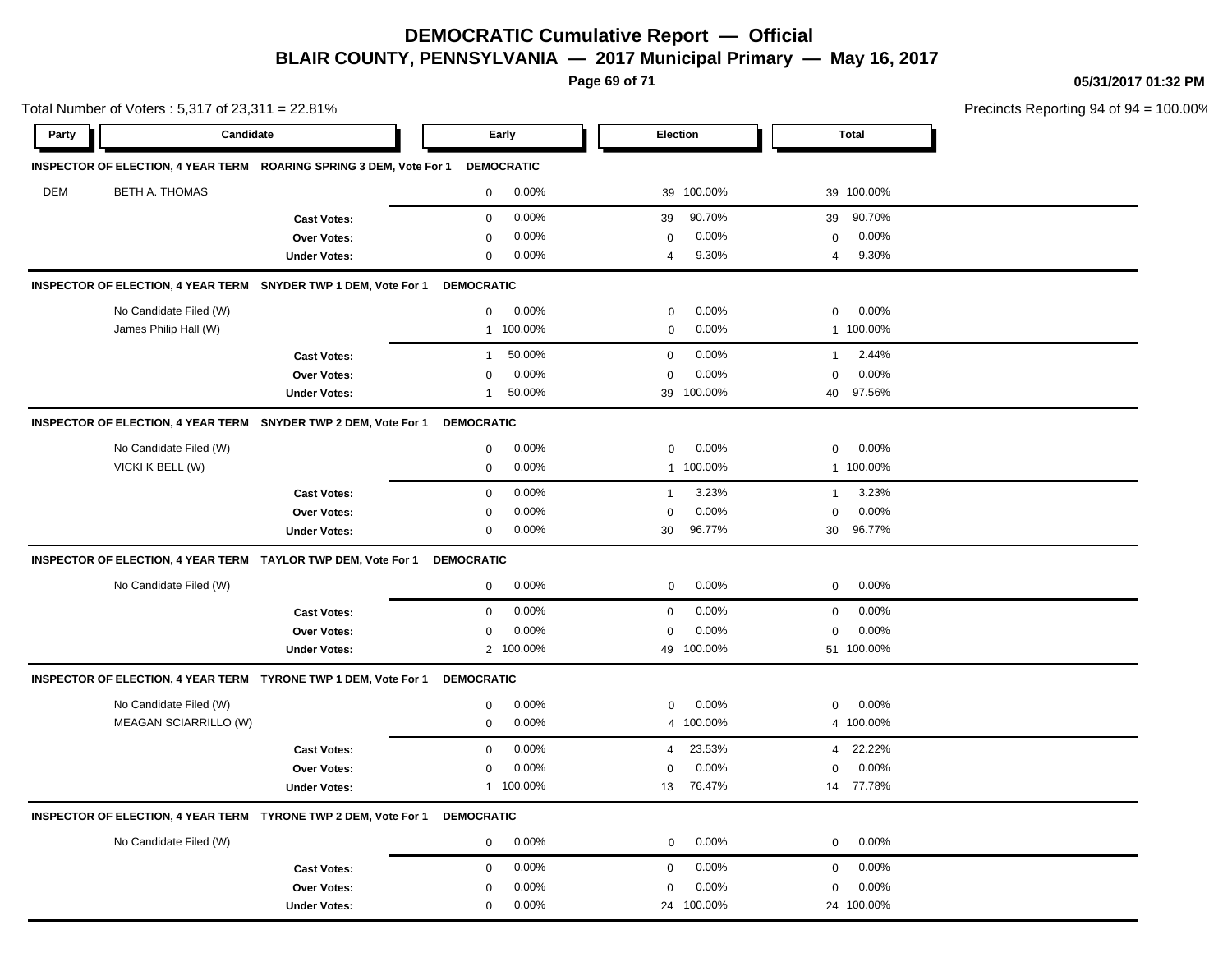**Page 70 of 71**

**05/31/2017 01:32 PM**

| Total Number of Voters: 5,317 of 23,311 = 22.81% |                         |                                                                             |                   |           |                         |            |                |            | Precincts Reporting 94 of 94 |
|--------------------------------------------------|-------------------------|-----------------------------------------------------------------------------|-------------------|-----------|-------------------------|------------|----------------|------------|------------------------------|
| Party                                            | Candidate               |                                                                             | Early             |           |                         | Election   |                | Total      |                              |
|                                                  |                         | INSPECTOR OF ELECTION, 4 YEAR TERM TYRONE BORO 1 DEM, Vote For 1            | <b>DEMOCRATIC</b> |           |                         |            |                |            |                              |
|                                                  | No Candidate Filed (W)  |                                                                             | 0                 | 0.00%     | 0                       | $0.00\%$   | $\overline{0}$ | 0.00%      |                              |
|                                                  |                         | <b>Cast Votes:</b>                                                          | 0                 | 0.00%     | $\mathbf 0$             | $0.00\%$   | 0              | 0.00%      |                              |
|                                                  |                         | <b>Over Votes:</b>                                                          | 0                 | 0.00%     | $\mathbf 0$             | 0.00%      | $\mathbf 0$    | 0.00%      |                              |
|                                                  |                         | <b>Under Votes:</b>                                                         | 0                 | 0.00%     |                         | 33 100.00% |                | 33 100.00% |                              |
|                                                  |                         | INSPECTOR OF ELECTION, 4 YEAR TERM TYRONE BORO 2 DEM, Vote For 1            | <b>DEMOCRATIC</b> |           |                         |            |                |            |                              |
| DEM                                              | SARA M. CASTAGNOLA      |                                                                             | 0                 | 0.00%     |                         | 18 100.00% |                | 18 100.00% |                              |
|                                                  |                         | <b>Cast Votes:</b>                                                          | 0                 | 0.00%     | 18                      | 85.71%     | 18             | 85.71%     |                              |
|                                                  |                         | <b>Over Votes:</b>                                                          | 0                 | 0.00%     | $\mathbf 0$             | $0.00\%$   | $\mathbf 0$    | 0.00%      |                              |
|                                                  |                         | <b>Under Votes:</b>                                                         | 0                 | 0.00%     | 3                       | 14.29%     |                | 3 14.29%   |                              |
|                                                  |                         | INSPECTOR OF ELECTION, 4 YEAR TERM TYRONE BORO 3 DEM, Vote For 1            | <b>DEMOCRATIC</b> |           |                         |            |                |            |                              |
|                                                  | No Candidate Filed (W)  |                                                                             | 0                 | 0.00%     | $\mathbf 0$             | 0.00%      | 0              | 0.00%      |                              |
|                                                  | MEAGAN SCARRILLO (W)    |                                                                             | 0                 | 0.00%     |                         | 1 100.00%  |                | 1 100.00%  |                              |
|                                                  |                         | <b>Cast Votes:</b>                                                          | 0                 | 0.00%     | $\mathbf{1}$            | 4.55%      | $\overline{1}$ | 4.35%      |                              |
|                                                  |                         | <b>Over Votes:</b>                                                          | 0                 | 0.00%     | 0                       | $0.00\%$   | $\mathbf 0$    | 0.00%      |                              |
|                                                  |                         | <b>Under Votes:</b>                                                         |                   | 1 100.00% | 21                      | 95.45%     | 22             | 95.65%     |                              |
|                                                  |                         | INSPECTOR OF ELECTION, 4 YEAR TERM TYRONE BORO 4 DEM, Vote For 1            | <b>DEMOCRATIC</b> |           |                         |            |                |            |                              |
|                                                  | No Candidate Filed (W)  |                                                                             | 0                 | 0.00%     | 0                       | $0.00\%$   | 0              | 0.00%      |                              |
|                                                  |                         | <b>Cast Votes:</b>                                                          | 0                 | 0.00%     | $\mathbf 0$             | 0.00%      | 0              | 0.00%      |                              |
|                                                  |                         | Over Votes:                                                                 | 0                 | 0.00%     | 0                       | 0.00%      | 0              | 0.00%      |                              |
|                                                  |                         | <b>Under Votes:</b>                                                         | 0                 | 0.00%     |                         | 13 100.00% |                | 13 100.00% |                              |
|                                                  |                         | INSPECTOR OF ELECTION, 4 YEAR TERM TYRONE BORO 5 DEM, Vote For 1            | <b>DEMOCRATIC</b> |           |                         |            |                |            |                              |
|                                                  | No Candidate Filed (W)  |                                                                             | 0                 | 0.00%     | 0                       | $0.00\%$   | 0              | 0.00%      |                              |
|                                                  | ERIC UMFRESS (W)        |                                                                             | 0                 | 0.00%     |                         | 2 100.00%  |                | 2 100.00%  |                              |
|                                                  |                         | <b>Cast Votes:</b>                                                          | 0                 | 0.00%     | 2                       | 10.53%     |                | 2 10.53%   |                              |
|                                                  |                         | Over Votes:                                                                 | 0                 | 0.00%     | $\mathbf 0$             | 0.00%      | 0              | 0.00%      |                              |
|                                                  |                         | <b>Under Votes:</b>                                                         | 0                 | 0.00%     | 17                      | 89.47%     |                | 17 89.47%  |                              |
|                                                  |                         | INSPECTOR OF ELECTION, 4 YEAR TERM TYRONE BORO 6 DEM, Vote For 1 DEMOCRATIC |                   |           |                         |            |                |            |                              |
|                                                  | No Candidate Filed (W)  |                                                                             | 0                 | 0.00%     | $\mathbf 0$             | 0.00%      | 0              | 0.00%      |                              |
|                                                  | SAMANTHA VANDERGLAS (W) |                                                                             | 0                 | 0.00%     |                         | 2 100.00%  |                | 2 100.00%  |                              |
|                                                  |                         | <b>Cast Votes:</b>                                                          | 0                 | 0.00%     | $\overline{\mathbf{c}}$ | 4.76%      | $\overline{2}$ | 4.55%      |                              |
|                                                  |                         | Over Votes:                                                                 | 0                 | 0.00%     | $\mathbf 0$             | 0.00%      | $\mathbf 0$    | 0.00%      |                              |
|                                                  |                         | <b>Under Votes:</b>                                                         |                   | 2 100.00% | 40                      | 95.24%     |                | 42 95.45%  |                              |